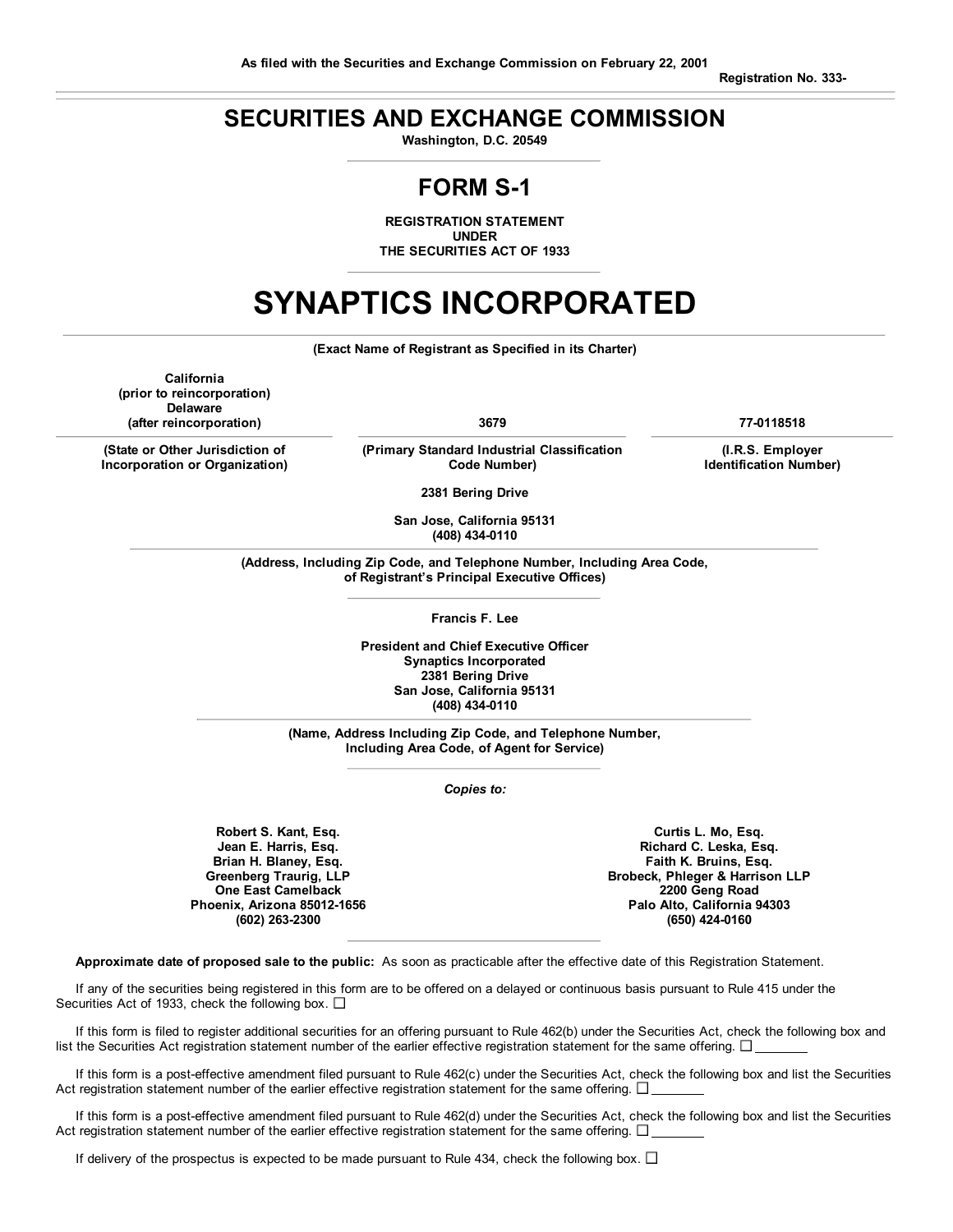## **CALCULATION OF REGISTRATION FEE**

| Title of Each Class of Securities to be Registered | <b>Proposed Maximum Aggregate</b><br><b>Offering Price(1)(2)</b> | <b>Amount of Registration Fee</b> |  |
|----------------------------------------------------|------------------------------------------------------------------|-----------------------------------|--|
| Common Stock, no par value per share               | \$50,000,000                                                     | \$12,500                          |  |

(1) Includes shares of common stock that the underwriters have the option to purchase from the selling stockholders to cover over-allotments, if any.

(2) Estimated solely for the purpose of calculating the registration fee pursuant to Rule 457(o) under the Securities Act of 1933.

The Registrant hereby amends this Registration Statement on such date or dates as may be necessary to delay its effective date until the Registrant shall file a further amendment which specifically states that this Registration Statement shall thereafter become effective in accordance with Section 8(a) of the Securities Act of 1933 or until the Registration Statement shall become effective on such date as the **Commission, acting pursuant to said Section 8(a), may determine.**

**The information in this preliminary prospectus is not complete and may be changed without notice. Synaptics may not sell these securities until the registration statement filed with the Securities and Exchange** Commission is effective. This preliminary prospectus is not an offer to sell these securities, and Synaptics is not soliciting offers to buy these securities, in any jurisdiction where the offer or sale of these securities is not **permitted.**

## **TABLE OF CONTENTS**

PROSPECTUS SUMMARY RISK FACTORS USE OF PROCEEDS DIVIDEND POLICY **CAPITALIZATION** DILUTION SELECTED CONSOLIDATED FINANCIAL DATA MANAGEMENT'S DISCUSSION AND ANALYSIS OF FINANCIAL CONDITION AND RESULTS OF **OPERATIONS BUSINESS** MANAGEMENT CERTAIN RELATIONSHIPS AND TRANSACTIONS PRINCIPAL AND SELLING STOCKHOLDERS DESCRIPTION OF CAPITAL STOCK SHARES ELIGIBLE FOR FUTURE SALE **UNDERWRITING** LEGAL MATTERS EXPERTS WHERE YOU CAN FIND ADDITIONAL INFORMATION INDEX TO FINANCIAL STATEMENTS Exhibit 23.2 Exhibit 23.3 **SUBJECT TO COMPLETION, DATED FEBRUARY 22, 2001**

**PROSPECTUS**

**Shares**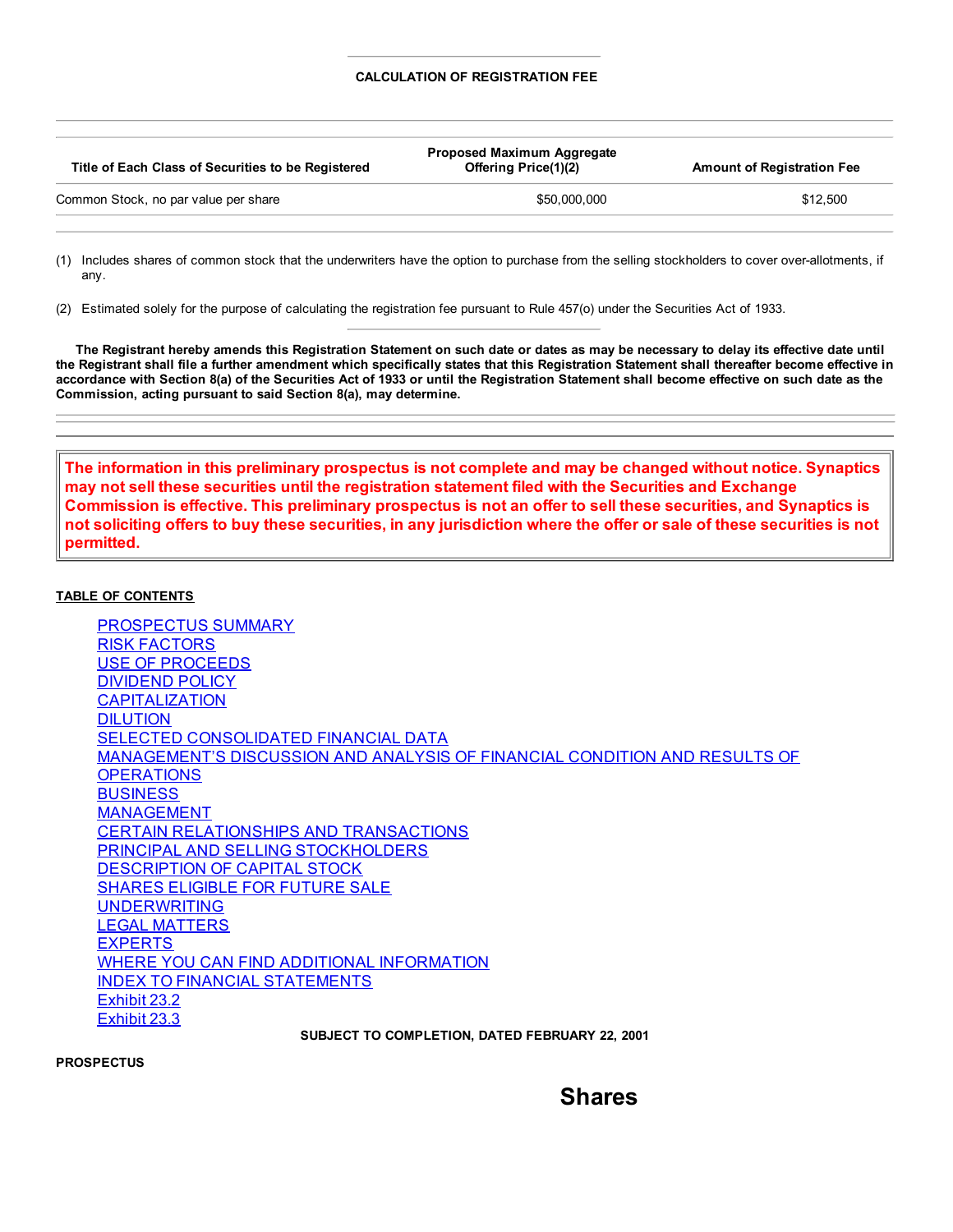

## **Common Stock**

This is the initial public offering of Synaptics Incorporated. We are selling shares of our common stock.

There is currently no public market for our shares. We anticipate that the initial public offering price will be between \$ and \$ per share. We have applied to have our common stock approved for listing on the Nasdaq National Market under the symbol "SYNA."

See "Risk Factors" beginning on page 7 to read about certain risks that you should consider before buying shares of our common **stock.**

Neither the Securities and Exchange Commission nor any other regulatory body has approved or disapproved these securities or passed upon the adequacy or accuracy of this prospectus. Any representation to the contrary is a criminal offense.

|                                                                                    | <b>Per Share</b> | Total |
|------------------------------------------------------------------------------------|------------------|-------|
| Public offering price<br>Underwriting discount<br>Proceeds, before expenses, to us |                  |       |

The underwriters may purchase up to an additional shares of common stock from selling stockholders at the initial public offering price less the underwriting discount to cover over-allotments.

The underwriters expect to deliver the shares against payment in New York, New York on , 2001.

# **Bear, Stearns & Co. Inc.**

# **Banc of America Securities LLC**

# **SG Cowen**

# **ING Barings**

**The date of this prospectus is , 2001**

## (inside front cover)

The top of the page has the Synaptics logo on the left side and to the right of the logo, the words, in quotations, "enriching the interaction between humans and intelligent devices."

Directly below the header is a centered grouping of an image and text. The text reads "TouchPad(TM)" with a line underneath and below that line are the words "We are the leader in TouchPads for notebook computers. Our TouchPad provides the most accurate, comfortable, and reliable method to provide screen navigation, cursor movement, and a platform for interactive input." To the left of the text is an image of a person's finger using a TouchPad.

Directly below this is another centered grouping of an image and text. The text reads "TouchStyk(TM)" with a line underneath and below that line are the words "The TouchStyk is a self-contained, easily integrated, modular pointing stick solution that uses the same capacitive technology as our TouchPad. Our modular approach allows OEMs to include our TouchPad, our TouchStyk, or a combination of both interfaces in their notebook computers." To the right of the text is an image of a person's finger using a TouchStyk.

Directly below this is another centered grouping of an image and text. The text reads "ClearPad(TM)" with a line underneath and below that line are the words "Our capacitive touch screen solution consists of a clear thin sensor that can be placed over any viewable surface, including display devices, such as LCDs. ClearPad is lightweight, reliable, durable and accurate and enables visual information display in conjunction with touch commands." To the left of the text is an image of a person holding a ClearPad between a finger and thumb.

Directly below this is another centered grouping of an image and text. The text reads "Spiral(R)" with a line underneath and below that line are the words "A thin lightweight, low power, inductive pen-sensing solution where the Spiral sensor lies behind an LCD screen, effectively permitting 100% light transmissivity and lower overall power consumption resulting from reduced backlighting requirements." To the right of the text is an image of a person holding a personal digital assistant device in their hands and tapping the screen with a pen.

Directly below this, at the bottom of the page, is another centered grouping of an image and text. The text reads "QuickStroke(R)" with a line underneath and below that line are the words "QuickStroke provides a fast, easy and accurate way to input Chinese characters. Our patented software can be used in conjunction with our TouchPad to recognize handwritten, partially finished Chinese characters, thereby saving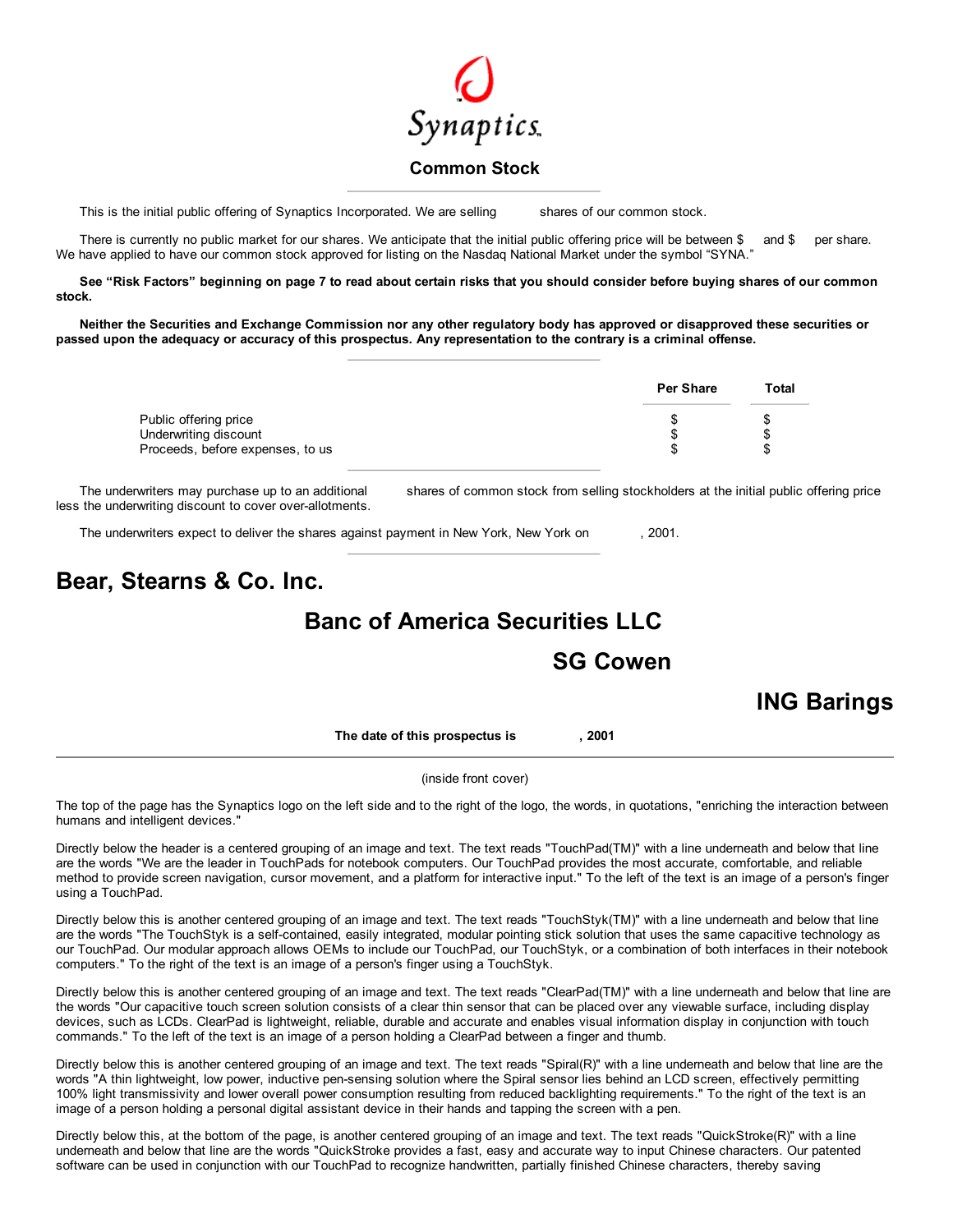considerable time and effort." To the left of the text are images of the company logo and two Chinese characters below the logo that denote QuickStroke and a screen shot from the QuickStroke program.

## **PROSPECTUS SUMMARY**

This summary highlights information contained elsewhere in this prospectus. This summary does not contain all the information that you should consider before investing in our common stock. You should read this entire prospectus carefully, especially "Risk Factors" and our *consolidated financial statements and related notes.*

## **Our Business**

We are a leading worldwide developer of custom-designed user interface solutions that enable people to interact more easily and intuitively with a wide variety of mobile computing and communications devices. We currently supply approximately 53% of the touch pads used in notebook computers throughout the world. Our new pointing stick is designed to address the portion of the notebook market that uses the pointing stick as the interface solution. We estimate that approximately 70% of notebook computers use touch pad interfaces while 25% of notebook computers use pointing stick interfaces. Our new pointing stick can be used with our touch pad to take advantage of the growing trend to dual pointing interface solutions. We believe our extensive intellectual property portfolio, our experience in providing interface solutions to major original equipment manufacturers, or OEMs, and our proven track record of growth in our expanding core notebook computer business position us to be a key technological enabler for multiple applications in many fast-growing markets. Based on these strengths, we are addressing the opportunities created by the growth of a new class of mobile computing and communications devices, commonly called intelligent appliances, or iAppliances. iAppliances include personal digital assistants, or PDAs, and smart phones as well as a variety of mobile, handheld, wireless, and Internet devices. We believe our existing technologies, our new product solutions, and our emphasis on ease of use, small size, low power consumption, advanced functionality, durability, and reliability will enable us to successfully penetrate the market for iAppliance interface solutions. Our OEM customers include Acer, Apple, Compaq, Dell, Gateway, Hewlett-Packard, Intel, Samsung, and Sharp.

Our TouchPad™ is a small, touch-sensitive pad that senses the position of a person's finger on its surface to provide screen navigation, cursor movement, and a platform for interactive input. Our TouchPads offer various advanced features, such as virtual scrolling; customizable tap zones to simulate mouse clicks, launch applications, or perform other select functions; Palm Check to eliminate false activation; and Edge Motion to continue cursor movement when the user's finger reaches the edge of the touch pad. Our TouchPads are custom designed to meet our OEMs' specifications regarding electrical interface, size, thickness, functionality, and driver software for various advanced features. We have added stylus capabilities to our TouchPad to allow pen based applications, such as drawing, signature capture, and handwriting recognition, without sacrificing the accurate, comfortable finger input capabilities of the TouchPad. TouchStyk™, our recently introduced pointing stick solution, enables computer manufacturers to offer end users the choice of a touch pad, a pointing stick, or a combination of both interface devices. TouchStyk is a self-contained, easily integrated module that uses the same sensing technology as our TouchPad. Our QuickStroke® provides a fast, easy, and accurate way to input Chinese characters and has the potential to become a primary interface for the Chinese language market. Using our proprietary pattern recognition technology that combines our patented software with our TouchPad, QuickStroke can recognize handwritten, partially finished Chinese characters, thereby saving considerable time and effort.

We are offering various solutions for use in the emerging markets for iAppliances, such as PDAs, smart phones, smart handheld devices, Web terminals, Internet appliances, interactive games and toys, and automotive controls and displays. Our ClearPad™ touch screen solution is a thin sensor that can be placed over any surface, including display devices, such as liquid crystal displays, or LCDs. The ClearPad is a lightweight, low power consumption solution, and its flexible design allows it to be mounted on curved surfaces. ClearPad is an extension of our capacitive TouchPad technologies. Unlike standard resistive touch screens, ClearPad eliminates the need for an internal air gap, which greatly decreases internal reflections and their associated impact on display quality. This makes ClearPad an excellent solution for devices with color displays or for use outdoors. Our Spiral™ is a thin, lightweight, low power consumption, inductive pen-sensing system. The Spiral sensor lies behind an LCD screen, effectively permitting 100%

light transmissivity and lower overall power consumption resulting from reduced backlighting requirements. Spiral uses a patented inductive coupling technology that offers the unique feature of proximity sensing to measure the position of the pen relative to the pen-based device. We are currently supplying iAppliance customers with touch sensing solutions utilizing the same proprietary technology used in our TouchPads. We also plan to introduce ClearPad and Spiral solutions for the iAppliance markets.

1

Our interface solutions extend beyond the notebook computer market and have broad applicability across many market segments. We believe our interface solutions are feature rich, highly accurate, easy to use, and reliable and offer OEMs in these various market segments modularity and design flexibility for their products. Our solutions enable our customers to solve their interface needs and differentiate their products from those of their competitors.

#### **Our Opportunity**

We believe our company is well positioned to benefit from the continuing growth in the notebook computer market as well as the explosive growth that is occurring in the iAppliance markets.

*Technological Leadership.* We have developed and own an extensive array of application specific integrated circuit, or ASIC, firmware, software, pattern recognition, and touch sensing technologies, which provide us with significant competitive advantages. Our intellectual property includes more than 57 patents issued and 25 patents pending. We conduct ongoing research, development, and engineering programs that concentrate on advancing our technologies and expanding them to serve new markets, enhancing the quality and performance of our product solutions, and developing new product solutions. Our technology enables us to develop innovative, intuitive, user-friendly interfaces that address the needs of our customers and improve their competitive positions. Our vision is to develop interface solutions that integrate touch, handwriting, vision, and voice capabilities that can be readily incorporated into various electronic devices.

*Expanding Market Leadership.* We believe significant growth potential exists in our core notebook computer interface market. The market for notebook computer interfaces continues to grow as businesses are increasingly replacing desktop computers with notebooks. IDC forecasts an overall compound annual growth rate, or CAGR, of 16.7% for notebooks during the period from 2000 to 2004 compared to 12.8% for desktops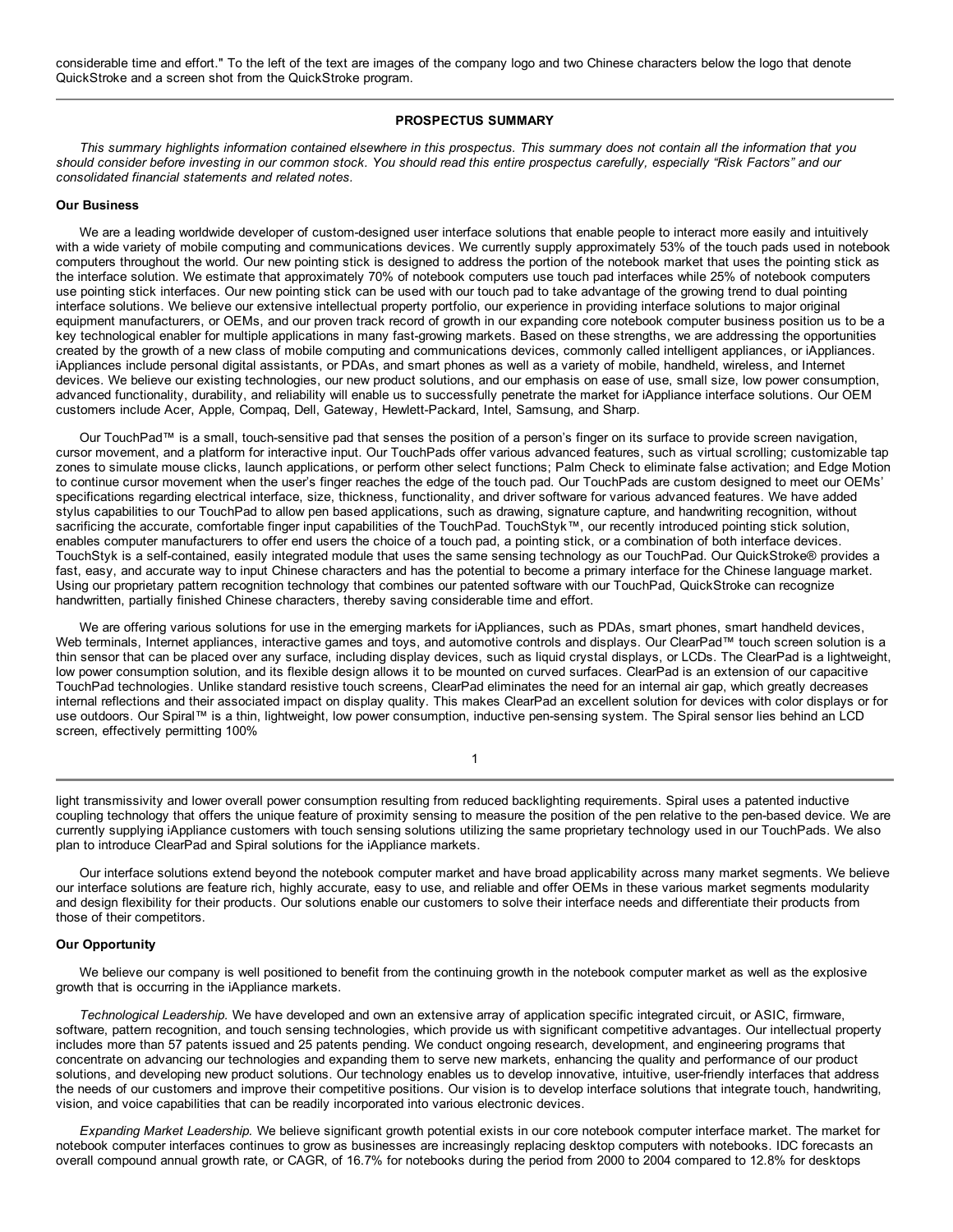during the same period. In addition, our TouchStyk will enable us to address the portion of the notebook computer market that utilizes pointing sticks as the interface; new TouchPad offerings will provide us with the opportunity to expand our leadership in the portion of the notebook computer market that utilizes touch pads; and our dual pointing solutions will enable us to serve the expanding portion of the market that includes both interfaces. We estimate that approximately 70% of notebook computers use touch pad interfaces while 25% of notebook computers use pointing stick interfaces.

*Significant iAppliance Opportunity.* We believe our interface solutions address the need for portability, connectivity, and functionality demanded by manufacturers and end users in the rapidly growing iAppliance markets. Our cost-effective solutions offer ease of use, low power consumption, a small form factor, high reliability, and durability and foster larger and clearer-resolution display screens. These characteristics are critical to iAppliances that allow for information access, management, and exchange anywhere and anytime.

*Marquee Global Customer Base.* Our OEM customers include eight of the world's ten largest notebook computer OEMs. We supply our OEM customers through their contract manufacturers. Our long-standing relationships with these customers, as well as our relationships with consumer electronic manufacturers, should support our efforts to supply them with interfaces for the iAppliances that a number of them are developing. We provide worldwide customer sales and support through offices or representatives in the United States, the United Kingdom, China, Japan, Hong Kong, Taiwan, and Thailand.

2

## **Our Strategy**

Our objective is to expand our position as the world's leading supplier of interface solutions for the notebook computer market and to become a leading supplier of interfaces for the emerging high-growth iAppliance markets. Key elements of our strategy to achieve this objective include the following:

- continue to pursue research and development in order to enhance our technological leadership, develop new technologies, extend the functionality of our product solutions, and offer innovative product solutions to our customers;
- enhance our leadership in the notebook interface market by continuing to introduce market-leading interface solutions in terms of performance, features, size, and ease of use; address the pointing stick and expanding dual pointing segments of the notebook interface market; and expand our business with several OEMs;
- capitalize on the evolution and growth of the worldwide iAppliance markets;
- emphasize and expand our strong and long-lasting customer relationships and continue to provide the most advanced interface solutions for our customers' products;
- develop strategic relationships and pursue strategic acquisitions to enhance our research and development capabilities, leverage our technology, introduce new value-added customer solutions, and enter new markets; and
- conduct virtual manufacturing in which we outsource our production requirements to third parties to provide a scalable business model; enable us to focus on our core competencies of research and development, technological advances, and product solution design; and reduce our capital expenditures and inventory requirements.

## **Our Offices**

We maintain our principal executive offices at 2381 Bering Drive, San Jose, California 95131, and our telephone number is (408) 434-0110. Our Web site is located at http://www.synaptics.com. The information contained at our Web site does not constitute part of this prospectus.

|                                                       | 3                                                                                                                                                                                                                                               |  |  |  |  |  |  |
|-------------------------------------------------------|-------------------------------------------------------------------------------------------------------------------------------------------------------------------------------------------------------------------------------------------------|--|--|--|--|--|--|
| The Offering                                          |                                                                                                                                                                                                                                                 |  |  |  |  |  |  |
| Common stock offered                                  | shares                                                                                                                                                                                                                                          |  |  |  |  |  |  |
| Common stock to be outstanding after this<br>offering | shares                                                                                                                                                                                                                                          |  |  |  |  |  |  |
| Use of proceeds                                       | We intend to use the proceeds from this offering for the expansion of our<br>sales and marketing activities, for strategic relationships and acquisitions,<br>and for working capital and general corporate purposes. See "Use of<br>Proceeds." |  |  |  |  |  |  |
| Proposed Nasdaq National Market Symbol                | <b>SYNA</b>                                                                                                                                                                                                                                     |  |  |  |  |  |  |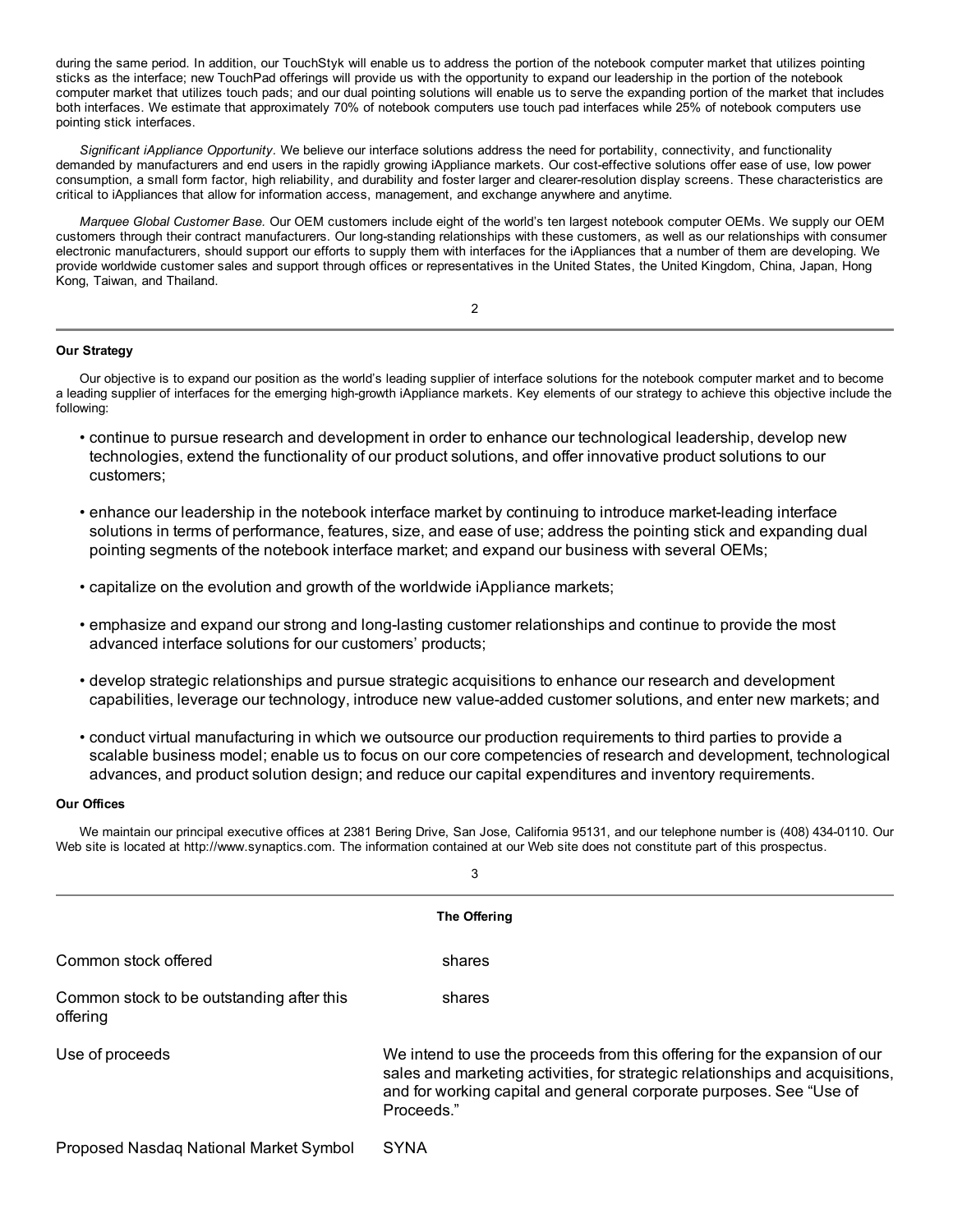The number of shares of common stock to be outstanding after this offering is based upon our outstanding shares as of December 31, 2000, assuming the exercise of a warrant to purchase 32,000 shares of our Series E preferred stock and the conversion of our outstanding preferred stock into common stock. These shares exclude 4,095,868 shares of common stock issuable upon the exercise of outstanding stock options at December 31, 2000 with a weighted average exercise price of \$2.50 per share and 354,187 shares reserved for issuance under our stock option plans at December 31, 2000.

*Except when otherwise indicated, the information in this prospectus*

- *gives effect to a change-of-domicile merger in which we will be reincorporated in Delaware;*
- assumes the exercise of a warrant to purchase 32,000 of our Series E preferred stock prior to the closing of this *offering;*
- assumes the automatic conversion of all of our preferred stock into 11,105,517 shares of our common stock prior to *the closing of this offering; and*
- assumes no exercise by the underwriters of their option to purchase additional shares of stock from the selling *stockholders to cover over-allotments, if any.*

All references to "we," "us," "our," "Synaptics," or "the company" in this prospectus mean Synaptics Incorporated and all entities owned or controlled by Synaptics Incorporated, except where it is clear that the term means only the parent company.

TouchPad™, TouchStyk™, ClearPad™, Spiral™, and Incremental Recognition Technology™ are trademarks of Synaptics and QuickStroke® is a registered trademark of Synaptics. All other trademarks, service marks, and trade names referred to in this prospectus are the property of their *respective owners.*

4

## **SUMMARY CONSOLIDATED FINANCIAL DATA**

The following table sets forth our summary historical consolidated financial data. You should read this information in conjunction with our consolidated financial statements, including the related notes, and "Management's Discussion and Analysis of Financial Condition and Results of Operations" included elsewhere in this prospectus. The financial data as of December 31, 2000 and for the six months ended December 31, 1999 and 2000 are derived from financial statements that are unaudited.

|                                                                          |    |                  |    | Years Ended June 30,                                |     |                  | <b>Six Months Ended</b><br>December 31, |             |                  |
|--------------------------------------------------------------------------|----|------------------|----|-----------------------------------------------------|-----|------------------|-----------------------------------------|-------------|------------------|
|                                                                          |    | 1998             |    | 1999                                                |     | 2000             | 1999                                    |             | 2000             |
| <b>Consolidated Statement of Operations</b>                              |    |                  |    | (in thousands, except for share and per share data) |     |                  |                                         | (unaudited) |                  |
| Data:                                                                    |    |                  |    |                                                     |     |                  |                                         |             |                  |
| Net revenue<br>Cost of revenue                                           | \$ | 23,167<br>17,734 | \$ | 29,842<br>17,824                                    | \$  | 43,447<br>25,652 | \$<br>21,741<br>12,653                  | \$          | 32,429<br>22,138 |
| Gross margin<br>Operating expenses:                                      |    | 5,433            |    | 12,018                                              |     | 17,795           | 9,088                                   |             | 10,291           |
| Research and development                                                 |    | 3,874            |    | 4,851                                               |     | 8,386            | 3,195                                   |             | 5,641            |
| Selling, general, and administrative<br>Acquired in-process research and |    | 4,142            |    | 5,534                                               |     | 7,482            | 3,820                                   |             | 4,236            |
| development<br>Amortization of goodwill and other                        |    |                  |    |                                                     |     | 855              | 855                                     |             |                  |
| acquired intangible assets<br>Amortization of deferred stock             |    |                  |    |                                                     |     | 530              | 138                                     |             | 479              |
| compensation                                                             |    |                  |    |                                                     |     | 82               |                                         |             | 312              |
| Total operating expenses                                                 |    | 8,016            |    | 10,385                                              |     | 17,335           | 8,008                                   |             | 10,668           |
| Operating income (loss)                                                  |    | (2, 583)         |    | 1,633                                               |     | 460              | 1,080                                   |             | (377)            |
| Interest income, net<br>Write-down of note receivable from an            |    | 479              |    | 429                                                 |     | 465              | 244                                     |             | 192              |
| affiliated company                                                       |    |                  |    |                                                     |     | (2, 712)         |                                         |             |                  |
| Income (loss) before income taxes<br>Provision for income taxes          |    | (2, 104)         |    | 2,062<br>40                                         |     | (1,787)<br>120   | 1,324<br>140                            |             | (185)<br>30      |
| Net income (loss)                                                        | \$ | (2, 104)         | \$ | 2,022                                               | \$. | (1,907)          | \$<br>1,184                             | \$          | (215)            |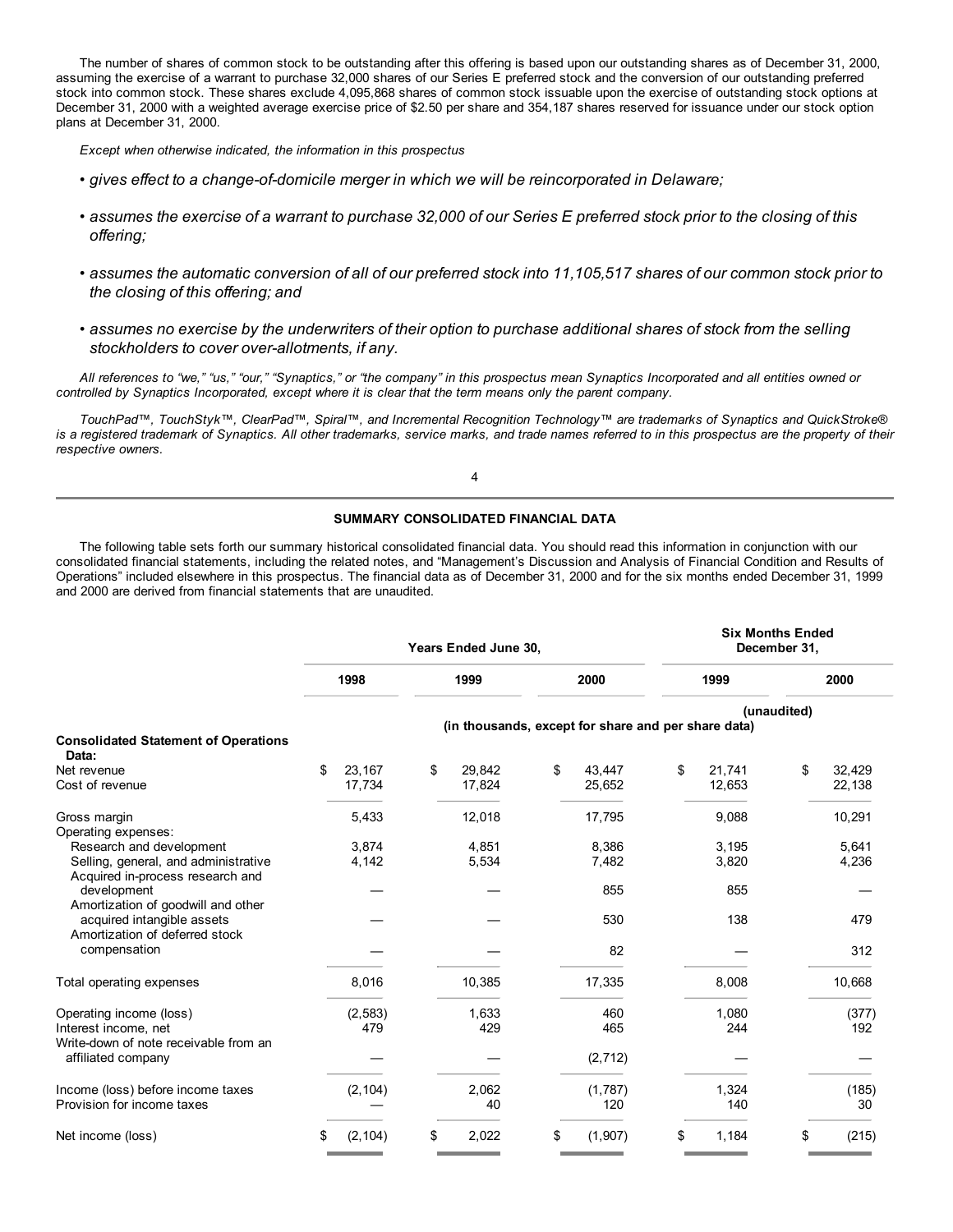| Net income (loss) per share:                                                  |              |             |              |            |              |
|-------------------------------------------------------------------------------|--------------|-------------|--------------|------------|--------------|
| Basic                                                                         | \$<br>(0.53) | \$<br>0.49  | \$<br>(0.37) | \$<br>0.29 | \$<br>(0.04) |
| <b>Diluted</b>                                                                | \$<br>(0.53) | \$<br>0.12  | \$<br>(0.37) | \$<br>0.07 | \$<br>(0.04) |
| Shares used in computing net income<br>(loss) per share:                      |              |             |              |            |              |
| Basic                                                                         | 3,978,703    | 4, 147, 159 | 5,158,354    | 4,039,097  | 5,837,674    |
| <b>Diluted</b>                                                                | 3,978,703    | 16,251,004  | 5, 158, 354  | 16,512,848 | 5,837,674    |
| Pro forma net income (loss) per share -<br>basic and diluted                  |              |             | \$<br>(0.12) |            | \$<br>(0.01) |
| Shares used in computing pro forma net<br>income (loss) per share - basic and |              |             |              |            |              |
| diluted                                                                       |              |             | 16,231,871   |            | 16,911,192   |
|                                                                               |              | 5           |              |            |              |

|                                                                           | December 31, 2000             |                    |  |  |
|---------------------------------------------------------------------------|-------------------------------|--------------------|--|--|
|                                                                           | <b>Actual</b>                 | <b>As Adjusted</b> |  |  |
| <b>Consolidated Balance Sheet Data:</b>                                   | (unaudited)<br>(in thousands) |                    |  |  |
| Cash and cash equivalents                                                 | \$4,941                       | \$                 |  |  |
| Working capital                                                           | 12.322                        |                    |  |  |
| Total assets                                                              | 23,953                        |                    |  |  |
| Long-term debt, capital leases, and equipment financing obligations, less |                               |                    |  |  |
| current portion                                                           | 2.215                         | 2.215              |  |  |
| Total stockholders' equity                                                | 13.911                        |                    |  |  |

The as adjusted consolidated balance sheet data gives effect to the following:

- the assumed exercise of a warrant to purchase 32,000 shares of our Series E preferred stock prior to the closing of this offering;
- the conversion into common stock of our outstanding preferred stock prior to the closing of this offering; and
- the sale of shares of common stock to be sold in this offering at an assumed initial public offering price of
- \$ per share, less underwriting discounts and commissions and other estimated offering expenses.

6

## **RISK FACTORS**

Before you invest in our common stock, you should be aware that there are risks, including those set forth below. You should carefully consider these risk factors, together with all the other information included in this prospectus, before you decide to purchase shares of our *common stock.*

## **Risks Related to our Business**

#### **We depend on one product and one market for our revenue.**

Historically, we have derived our revenue primarily from our TouchPads for notebook computers. Our new TouchStyk product solution also is targeted at the notebook computer market. The personal computer, or PC, market as a whole recently has experienced a slowdown in growth. While our long-term objective is to derive revenue from multiple interface solutions for both the notebook computer market and the iAppliance markets, we anticipate that sales of our TouchPads and TouchStyks for notebooks will continue to represent the most substantial portion of our revenue, at least in the near term. As a result, a decline in the demand in the notebook portion of the PC market would have an adverse effect on our revenue.

## **Our emerging iAppliance interface business may not be successful.**

Our emerging iAppliance interface business, from which we expect to derive substantial revenue, faces many uncertainties. Our inability to address these uncertainties successfully and to become a leading supplier of interfaces to the iAppliance markets would result in a slower growth rate than we currently anticipate.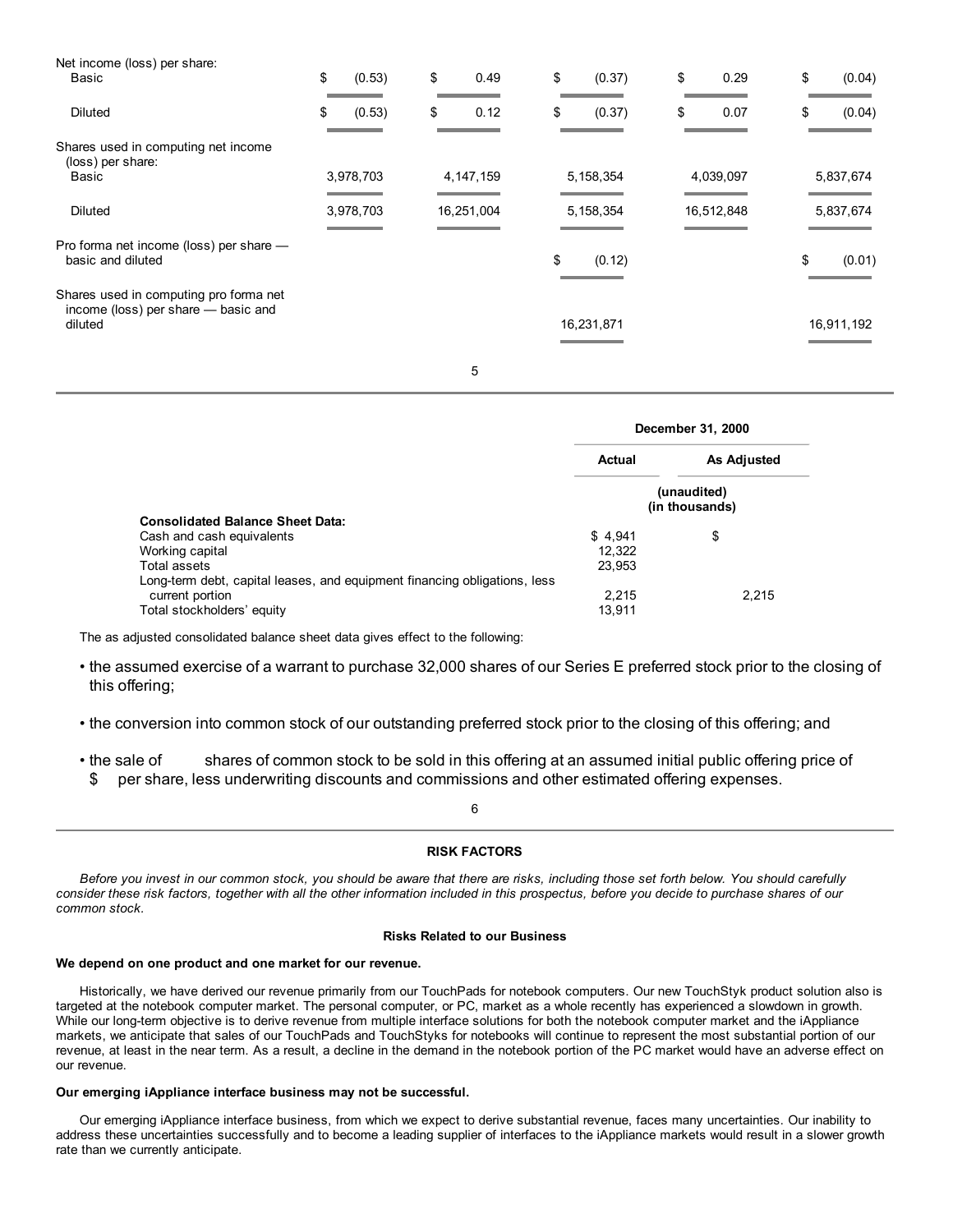Various target markets for our iAppliance interfaces, such as those for PDAs, smart phones, smart handheld products, Web terminals, Internet appliances, and interactive games and toys, are uncertain, may develop slower than anticipated, or could utilize competing technologies. The market for these products depends in part upon the development and deployment of wireless and other technologies, which may or may not address the needs of users of these new products.

Our ability to generate significant revenue from the iAppliance markets will depend on various factors, including the following:

- the development and growth of the iAppliance markets;
- the ability of our technologies and product solutions to address the needs of the markets, the requirements of OEMs, and the preferences of end users; and
- our ability to provide OEMs with interface solutions that provide advantages in terms of size, power consumption, reliability, durability, performance, and value-added features compared to alternative solutions.

Many manufacturers of these products have well-established relationships with competitive suppliers. Penetrating these markets will require us to offer better performance alternatives to existing solutions at competitive costs. We do not have any significant backlog of orders for our interface solutions to be incorporated in products in these markets. The revenue and income potential from these markets is unproven. We cannot assure you that our solutions will be adopted by significant segments of these markets, or at all.

Many iAppliance products have only recently become available to consumers, and widespread market acceptance is uncertain. In addition, the commercial success of these products is unknown. Gaining acceptance in these markets may prove difficult because of our different approach to interfaces. The failure of any of these target markets to develop as we expect, or our failure to penetrate these markets, will impede our anticipated sales growth and could result in substantially reduced earnings from those we anticipate. We cannot predict the size or growth rate of these markets or the market share of these markets that we will achieve.

7

#### **Our new interface solutions may not be commercially accepted.**

Our emerging TouchStyk, ClearPad, and Spiral solutions have no established track record. The failure to incorporate these technologies successfully into our customers' products as the interface of choice would adversely affect our ability to increase our revenue. To succeed, we must help potential customers recognize the performance advantages of our solutions. The ability to produce these new products in sufficient quantities and the revenue and income potential of our new solutions are unproven.

#### **Our historical financial information may not be indicative of our future performance.**

Our historical financial information primarily reflects the sale of TouchPads for notebook computers. While we expect this portion of our business to continue as an important contributor to our financial performance, we believe our future financial performance will be significantly impacted by sales in the iAppliance markets. We do not have an operating history in the iAppliance markets upon which you can evaluate our prospects, which may make it difficult to predict our actual results in future periods. Actual results of our future operations may differ materially from our anticipated results.

#### **The products of our customers may not achieve market acceptance.**

We do not sell any products to end users. Instead, we design various interface solutions that our OEM customers incorporate into their products. As a result, our success depends almost entirely upon the widespread market acceptance of our customers' products, many of which are just emerging, particularly in the case of iAppliances. We do not control or influence the manufacture, promotion, distribution, or pricing of the products that incorporate our interface solutions. Instead, we depend on our customers to manufacture and distribute products and to generate consumer demand through marketing and promotional activities. Any significant slowdown in the demand for our customers' products or the failure in the marketplace of new products of our customers would adversely affect our profitability.

Because our success depends on the widespread market acceptance of our customers' products, we must continue to maintain our relationships with the leading notebook computer OEMs. In addition, we must identify areas of significant growth potential in the emerging iAppliance markets, establish relationships with OEMs in those markets, and assist those OEMs in developing products that use our interface technologies. Our failure to identify potential growth opportunities, particularly in the iAppliance markets, or establish relationships with OEMs in those markets, would adversely affect our business. Even if our technologies successfully meet our customers' price and performance goals, our customers may not achieve commercial success in selling their products that incorporate our interface technologies.

## **Our sales may not increase if we fail to continue to satisfy our customers.**

Our ability to meet the expectations of our customers exposes us to a variety of risks, including the following:

- our ability to provide innovative interface solutions for customers on a timely and cost-effective basis;
- our success in maintaining customer satisfaction with our interface solutions; and
- our ability to match our design and production capacity with customer demand and to maintain satisfactory delivery schedules.

Our failure to address these risks may prevent our sales from growing.

#### **We rely on a limited number of companies for a significant portion of our sales.**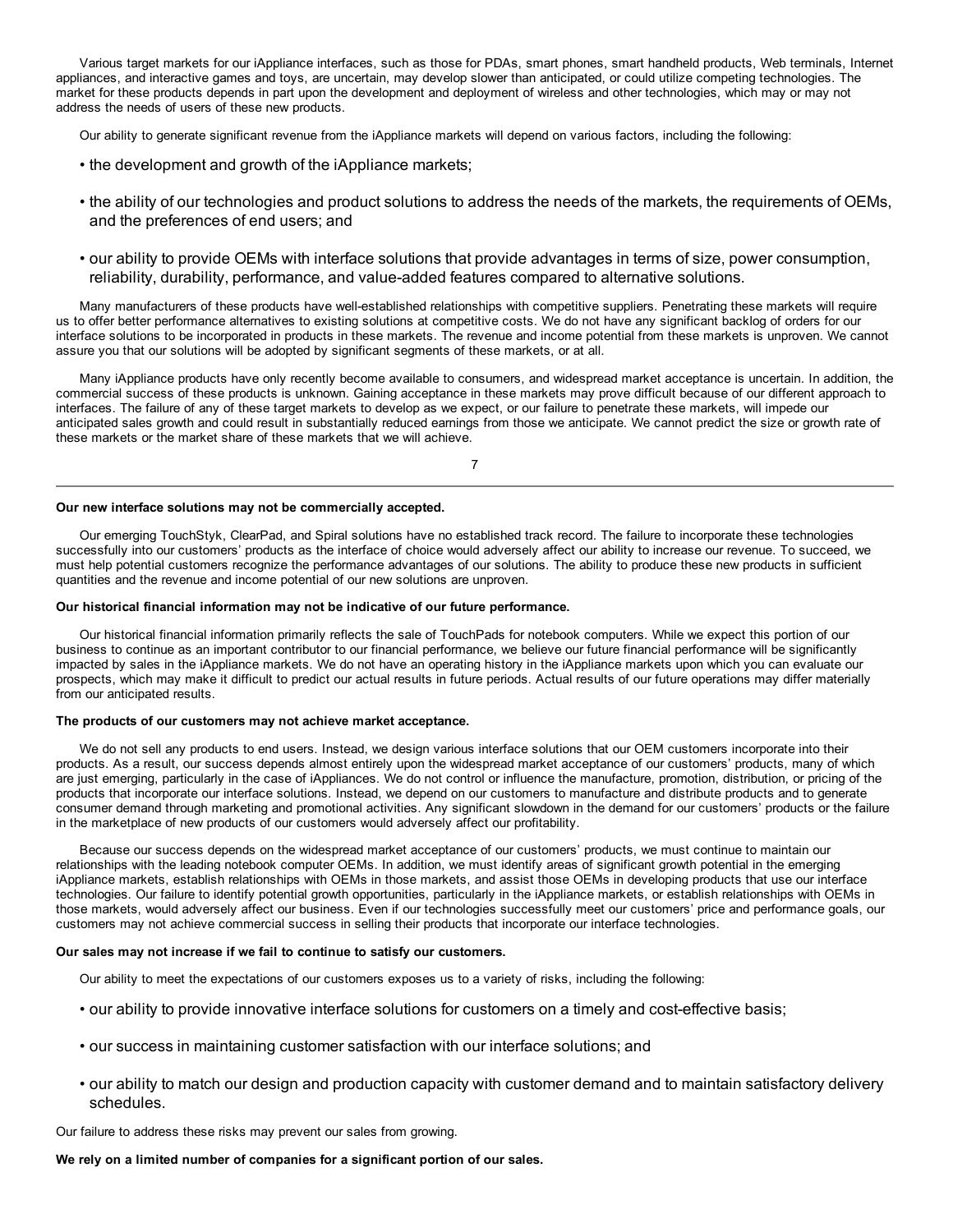Sales to four companies that provide manufacturing services for major notebook computer OEMs accounted for 24%, 13%, 13%, and 12% of our net revenue during the fiscal year ended June 30, 2000, and 28%, 8%, 8%, and 8% of our net revenue for the six months ended December 31, 2000. Additionally, receivables from two of these contract manufacturers comprised 54% and 7% of our accounts receivable at

December 31, 2000. These contract manufacturers serve our OEM customers. Any material delay, cancellation, or reduction of orders from any one or more of these contract manufacturers or the OEMs they serve could have a material adverse effect on our business. The adverse effect would be more substantial if our other customers in the notebook computer industry do not increase their orders or if we are unsuccessful in generating orders for iAppliance interface solutions from existing or new customers. Many of these contract manufacturers sell to the same OEMs, and therefore our concentration with certain OEMs may be higher than with any individual contract manufacturer. Concentration in our customer base may make fluctuations in revenue and earnings more severe and make business planning more difficult.

Our current customer base consists primarily of major U.S.-based OEMs that sell notebook computers worldwide. Competitive advances by Japan-based OEMs at the expense of U.S.-based OEMs could result in lost sales opportunities.

#### **Our revenue may decline if our customers seek alternative sources of supply.**

We serve as the sole source provider for many of our customers. Those customers may choose to reduce their dependence on us by seeking second sources of supply, which would adversely affect our business. We must continue to demonstrate to our customers that we have adequate alternate sources for components, that we maintain adequate alternatives for production, and that we can deliver our products on a timely basis.

## We rely on others for our production and any interruptions of these arrangements could adversely affect our business.

We contract for all of our production requirements. The majority of our manufacturing is conducted in China, Thailand, and Taiwan by manufacturing subcontractors that also perform services for numerous other companies. We do not have a guaranteed level of production capacity. The loss of our relationships with our manufacturing subcontractors or assemblers or their inability to conduct their manufacturing and assembly services for us as anticipated in terms of cost, quality, and timeliness could adversely affect our ability to fill customer orders in accordance with required delivery, quality, and performance requirements. Qualifying new manufacturing subcontractors, and specifically semiconductor foundries, is time-consuming and could disrupt our relationships with our customers.

#### **We depend on third parties to maintain satisfactory manufacturing yields and delivery schedules.**

We depend on our manufacturing subcontractors to maintain high levels of productivity and satisfactory delivery schedules at manufacturing and assembly facilities in China, Thailand, and Taiwan. We provide our manufacturing subcontractors with six-month rolling forecasts of our production requirements. We do not, however, have long-term agreements with any of our manufacturing subcontractors that guarantee production capacity, prices, lead times, or delivery schedules. Our manufacturers serve many other customers, a number of which have greater production requirements than we do. As a result, our manufacturers could determine to prioritize production capacity for other customers or reduce or eliminate deliveries to us on short notice. At times, we have experienced lower than anticipated manufacturing yields and lengthening of delivery schedules. Lower than expected manufacturing yields could increase our costs or disrupt our supplies. We may encounter lower manufacturing yields and longer delivery schedules in commencing volume production of our new products. Any of these problems could result in our inability to deliver our product solutions in a timely manner and adversely affect our operating results.

#### **Shortages of components and materials may delay or reduce our sales and increase our costs.**

The inability to obtain sufficient quantities of components and other materials necessary for the production of our products could result in reduced or delayed sales or lost orders. Any delay in or loss of sales could adversely impact our operating results. Many of the materials used in the production of our

**9** 

products are available only from a limited number of foreign suppliers, particularly suppliers located in Asia. In most cases, neither we nor our contract manufacturers have long-term supply contracts with these suppliers. As a result, we are subject to economic instability in these Asian countries as well as to increased costs, supply interruptions, and difficulties in obtaining materials. Our customers also may encounter difficulties or increased costs in obtaining the materials necessary to produce their products into which our product solutions are incorporated.

From time to time, materials and components used in our product solutions or in other aspects of our customers' products have been subject to allocation because of shortages of these materials and components. During fiscal 2000, limited manufacturing capacity for ASICs resulted in significant cost increases of our ASICs. Similar shortages in the future could cause delayed shipments, customer dissatisfaction, and lower revenue.

## **We are subject to lengthy development periods and product acceptance cycles.**

We provide interface solutions that are incorporated by OEMs into the products they sell. OEMs make the determination during their product development programs whether to incorporate our interface solutions or pursue other alternatives. This process requires us to make significant investments of time and resources in the custom design of interface solutions well before our customers introduce their products incorporating these interfaces and before we can be sure that we will generate any significant sales to our customers or even recover our investment. During a customer's entire product development process, we face the risk that our interfaces will fail to meet our customer's technical, performance, or cost requirements or that our products will be replaced by a competitive product or alternative technological solutions. Even if we complete our design process in a manner satisfactory to our customer, the customer may delay or terminate its product development efforts. The occurrence of any of these events would adversely affect our operating results.

## **We do not have long-term purchase commitments from our customers.**

Our customers do not provide us with firm, long-term volume purchase commitments. As a result, customers can cancel purchase commitments or reduce or delay orders at any time. The cancellation, delay, or reduction of customer commitments could result in reduced

8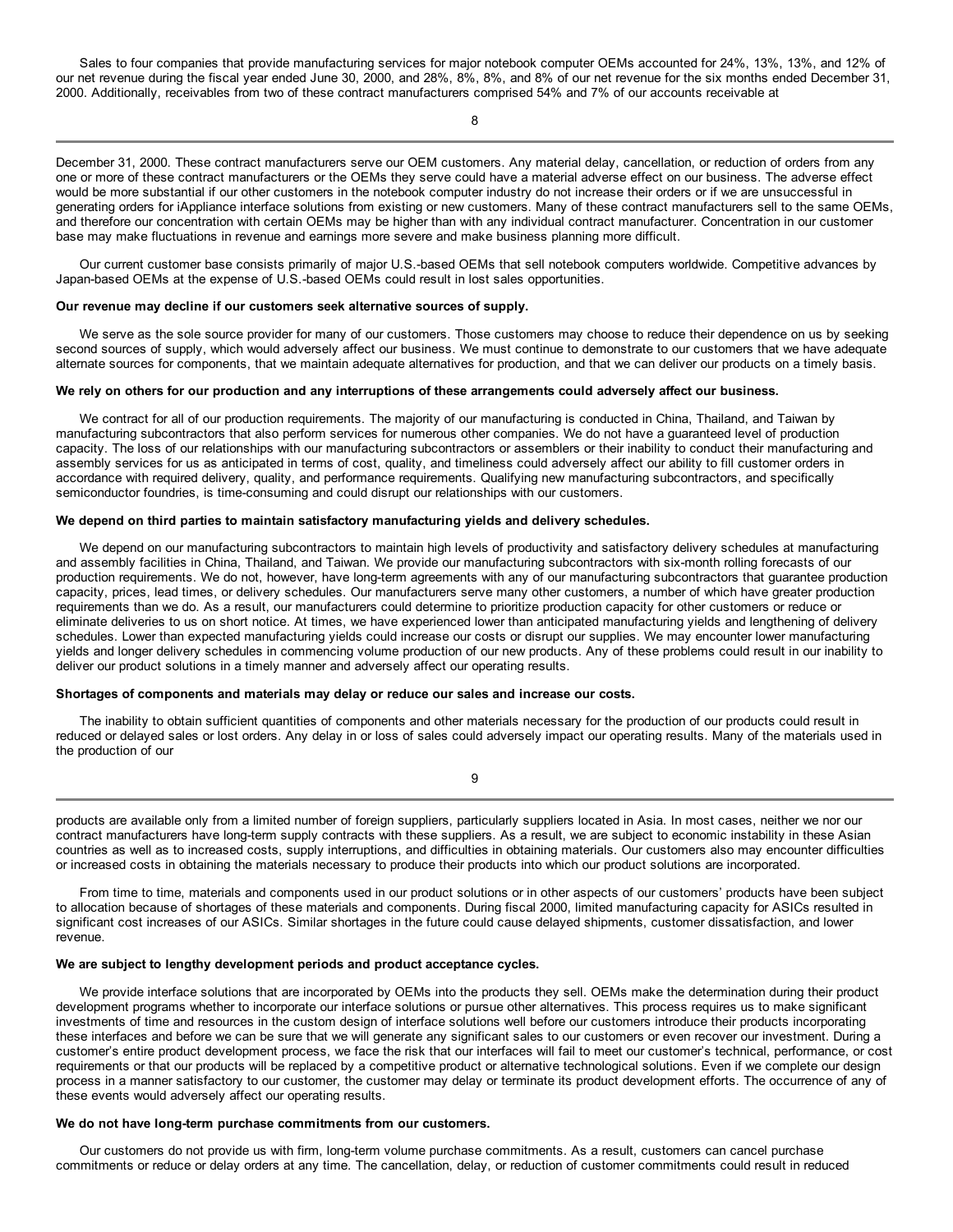revenue, excess inventory, and unabsorbed overhead. Substantially all of our sales to date have been in the notebook computer market, and we expect an increasing portion of our sales will be in the emerging iAppliance markets. All of these markets are subject to severe competitive pressures, rapid technological change, and product obsolescence, which increase our inventory and overhead risks.

## **We face intense competition.**

We serve intensely competitive markets that are characterized by price erosion, rapid technological change, and competition from major domestic and international companies. This intense competition could result in pricing pressures, lower sales, reduced margins, and lower market share. Some of our competitors, particularly in the iAppliance markets, have greater market recognition, larger customer bases, and substantially greater financial, technical, marketing, distribution, and other resources than we possess and that afford them competitive advantages. As a result, they may be able to introduce new product solutions and respond to customer requirements more quickly than we can. Our competitive position could suffer if one or more of our customers decide to design and manufacture their own interfaces, to contract with our competitors, or to use alternative technologies.

Our ability to compete successfully depends on a number of factors, both within and outside our control. These factors include the following:

• our success in designing and introducing new interface solutions, including those implementing new technologies;

10

- our ability to predict the evolving needs of our customers and to assist them in incorporating our technologies into their new products;
- our ability to meet our customer's requirements for low power consumption, ease of use, reliability, durability, and small form factor;
- the quality of our customer services;
- the rate at which customers incorporate our interface solutions into their own products;
- product or technology introductions by our competitors; and
- foreign currency fluctuations, which may cause a foreign competitor's products to be priced significantly lower than our product solutions.

## **Our business will suffer if we do not keep pace with technological innovations.**

We operate in rapidly changing markets. Technological advances, the introduction of new products, and new design techniques could adversely affect our business unless we are able to adapt to the changing conditions. Technological advances could render our solutions obsolete, and we may not be able to respond effectively to the technological requirements of evolving markets. As a result, we will be required to expend substantial funds for and commit significant resources to

- continue research and development activities on existing and potential interface solutions;
- hire additional engineering and other technical personnel; and
- purchase advanced design tools and test equipment.

Our business could be hampered if we are unable to develop and utilize new technologies, or our competitors or customers do so more effectively than we do.

## **Our efforts to develop new technologies may not result in commercial success.**

Our research and development efforts with respect to new technologies may not result in customer or market acceptance. Some or all of those technologies may not successfully make the transition from the research and development lab to cost-effective production as a result of technology problems, competitive cost issues, yield problems, and other factors. Even when we successfully complete a research and development effort with respect to a particular technology, our customers may decide not to introduce or may terminate products utilizing the technology for a variety of reasons, including the following:

- difficulties with other suppliers of components for the products;
- superior technologies developed by our competitors and unfavorable comparisons of our solutions with these technologies;
- price considerations; and
- lack of anticipated or actual market demand for the products.

The nature of our business requires us to make continuing investments for new technologies. To facilitate the development of our inductive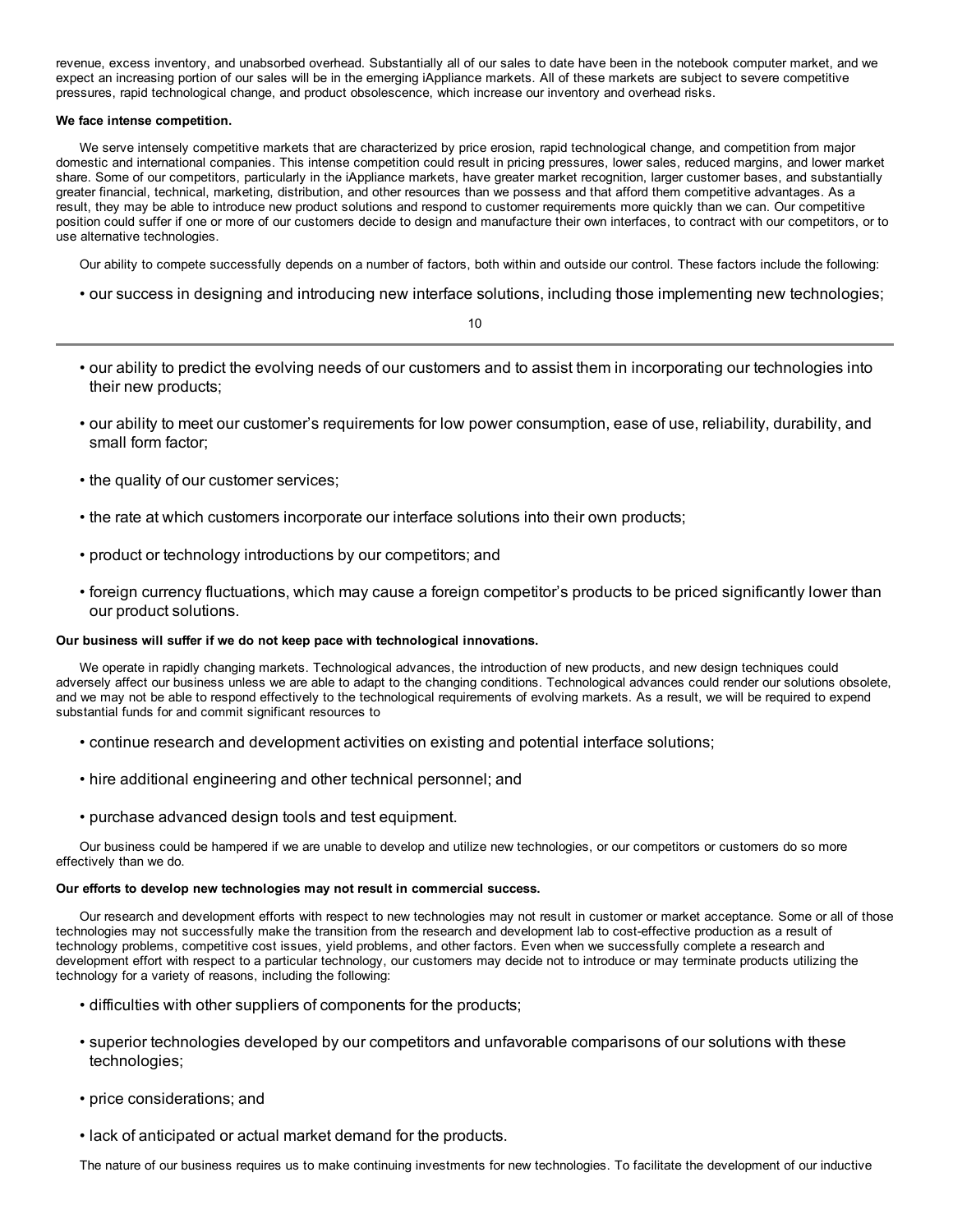technology, we completed the acquisition of Absolute Sensors Limited during fiscal 2000. We may be required to make similar acquisitions and other investments in the future to maintain or enhance our ability to offer technological solutions.

Significant expenses relating to one or more new technologies that ultimately prove to be unsuccessful for any reason could have a material adverse effect on us. In addition, any investments or acquisitions made to enhance our technologies may prove to be unsuccessful.

11

#### **We must continue to enhance our existing product solutions and develop new product solutions.**

Our future operating results will depend to a significant extent on our ability to continue to provide new interface solutions that compare favorably with alternative solutions on the basis of time to introduction, cost, and performance. Our success in maintaining existing and attracting new customers and developing new business depends on various factors, including the following:

- innovative development of new solutions for customer products;
- utilization of advances in technology;
- maintenance of quality standards;
- efficient and cost-effective services; and
- timely completion of the design and introduction of new interface solutions.

#### **A technologically new interface solution that achieves significant market share could harm our business.**

Our interface solutions are designed to integrate touch, handwriting, and vision capabilities. New computing and communications devices could be developed that call for a different interface solution. Existing devices also could be modified to allow for a different interface solution. Our business could be harmed if a technological breakthrough allows a new interface solution to displace our solutions and achieve significant market acceptance.

## **We face risks associated with international operations.**

Our manufacturing and assembly operations are conducted in China, Thailand, and Taiwan, and we have subsidiaries in Taiwan and England. These international operations expose us to various economic, political, and other risks, including the following:

- management of a multi-national organization;
- compliance with local laws and regulatory requirements as well as changes in those laws and requirements;
- employment and severance issues;
- overlap of tax issues;
- tariffs and duties and other trade barrier restrictions;
- possible employee turnover or labor unrest;
- lack of developed infrastructure;
- the burdens and costs of compliance with a variety of foreign laws;
- potentially reduced protection for intellectual property rights; and
- political or economic instability in certain parts of the world.

Changes in policies by the United States or foreign governments resulting in, among other things, increased duties, higher taxation, currency conversion limitations, restrictions on the transfer of funds, limitations on imports or exports, or the expropriation of private enterprises also could have a material adverse effect on us. Any actions by countries in which we conduct business to reverse policies that encourage foreign investment or foreign trade also could adversely affect our operating results. In addition, U.S. trade policies, such as "most favored nation" status and trade preferences for certain Asian nations, could affect the attractiveness of our services to our U.S. customers.

12

#### **Our business may suffer if international trade is hindered, disrupted, or economically disadvantaged.**

Political and economic conditions abroad may adversely affect the foreign production and sale of our products. Protectionist trade legislation in either the United States or foreign countries, such as a change in the current tariff structures, export or import compliance laws, or other trade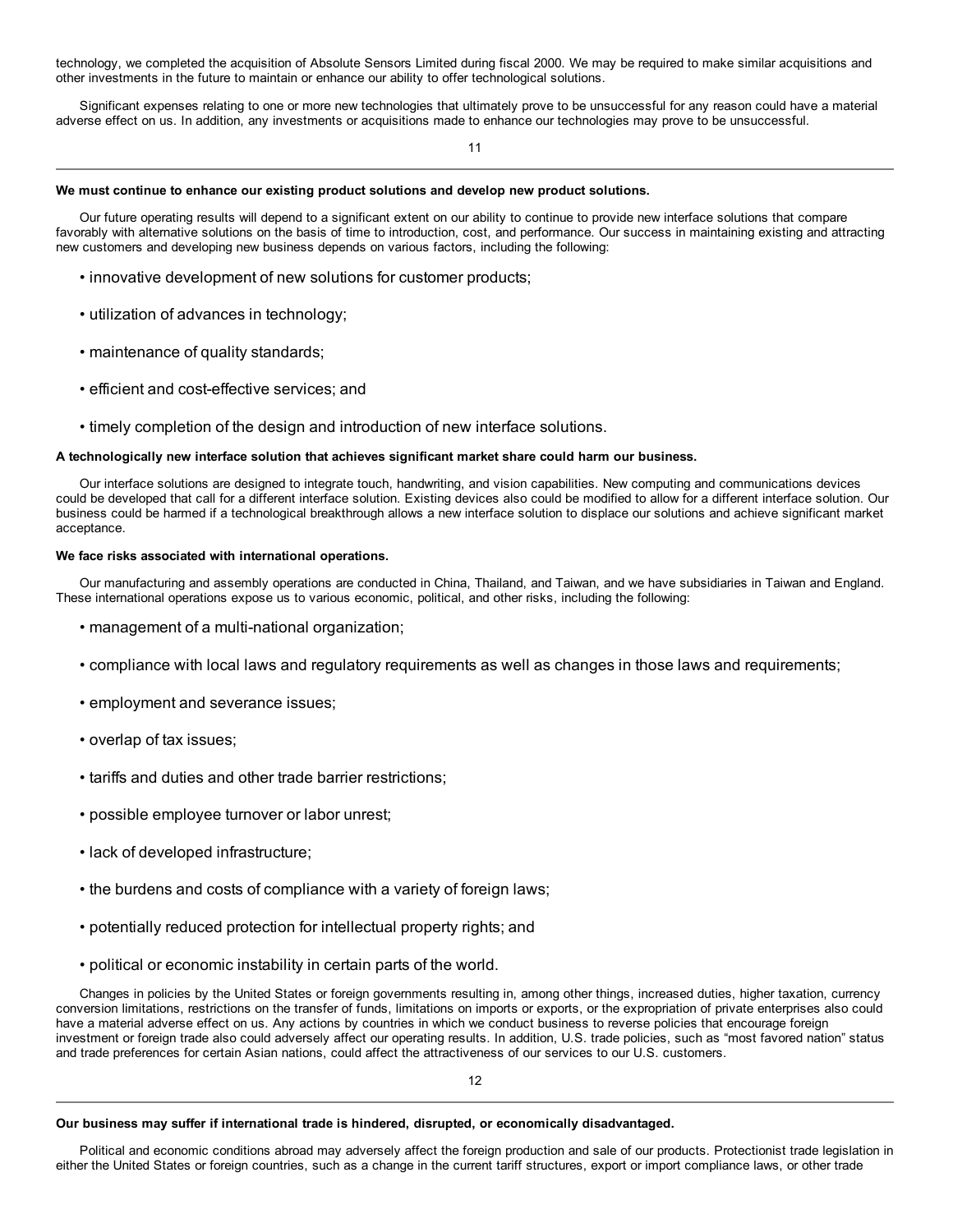policies, could adversely affect our ability to sell interface solutions in foreign markets and to obtain materials or equipment from foreign suppliers.

We transact business predominantly in U.S. dollars and bill and collect our sales in U.S. dollars. In the future, customers may make payments in non-U.S. currencies. In addition, a portion of our costs, such as payroll, rent, and indirect operating costs, are denominated in non-U.S. currencies, including British pounds and Taiwan dollars.

Fluctuations in foreign currency exchange rates could affect our cost of goods and operating margins and could result in exchange losses. In addition, currency devaluation can result in a loss to us if we hold deposits of that currency. The Chinese renminbi has experienced significant devaluation against most major currencies over the last five years. Hedging foreign currencies can be difficult, especially if the currency is not freely traded. We cannot predict the impact of future exchange rate fluctuations on our operating results.

Sales to Taiwan-based contract manufacturers for OEMs based in the United States account for a significant percentage of our net sales. In fiscal 2000, sales to Taiwan-based contract manufacturers for U.S.-based OEMs alone accounted for 88% of our net sales. In the future, we expect sales to OEMs based in Europe and Asia to increase.

## A majority of our outsourced operations are located in Taiwan, increasing the risk that a natural disaster, labor strike, war, or political **unrest in that country would disrupt our operations.**

A majority of our outsourced operations are located in Taiwan. Events out of our control such as earthquakes, fires, floods, or other natural disasters in Taiwan or political unrest, war, labor strikes, or work stoppages in Taiwan would disrupt our operations. The risk of earthquakes in Taiwan is significant because of its proximity to major earthquake fault lines. An earthquake like the one that occurred in Taiwan in September 1999 could cause significant delays in shipments of our product solutions until we are able to shift our outsourced operations. In addition, there is currently significant political tension between Taiwan and China, which could lead to hostilities. If any of these events occur, we may not be able to obtain alternative capacity. Failure to secure alternative capacity could cause a delay in the shipment of our product solutions, which would cause our revenue to fluctuate or decline.

## **Variability of customer requirements may adversely affect our operating results.**

OEM suppliers must provide increasingly rapid product turnaround and respond to ever-shorter lead times. A variety of conditions, both specific to individual customers and generally affecting the demand for their products, may cause customers to cancel, reduce, or delay orders. Cancellations, reductions, or delays by a significant customer or by a group of customers could adversely affect our business. On occasion, customers require rapid increases in production, which can strain our resources and reduce our margins. Although we have been able to obtain increased production capacity from our third-party manufacturers, we may be unable to do so at any given time to meet our customers' demands if their demands exceed anticipated levels.

13

## **Our operating results may experience significant fluctuations.**

In addition to the variability resulting from the short-term nature of our customers' commitments, other factors contribute to significant periodic and seasonal quarterly fluctuations in our results of operations. These factors include the following:

- the cyclicality of the markets we serve;
- the timing and size of orders;
- the volume of orders relative to our capacity;
- product introductions and market acceptance of new products or new generations of products;
- evolution in the life cycles of our customers' products;
- timing of expenses in anticipation of future orders;
- changes in product mix;
- availability of manufacturing and assembly services;
- changes in cost and availability of labor and components;
- timely delivery of product solutions to customers;
- pricing and availability of competitive products;
- pressures on gross margins; and
- changes in economic conditions.

Accordingly, you should not rely on period-to-period comparisons as an indicator of our future performance. Fluctuations in our operating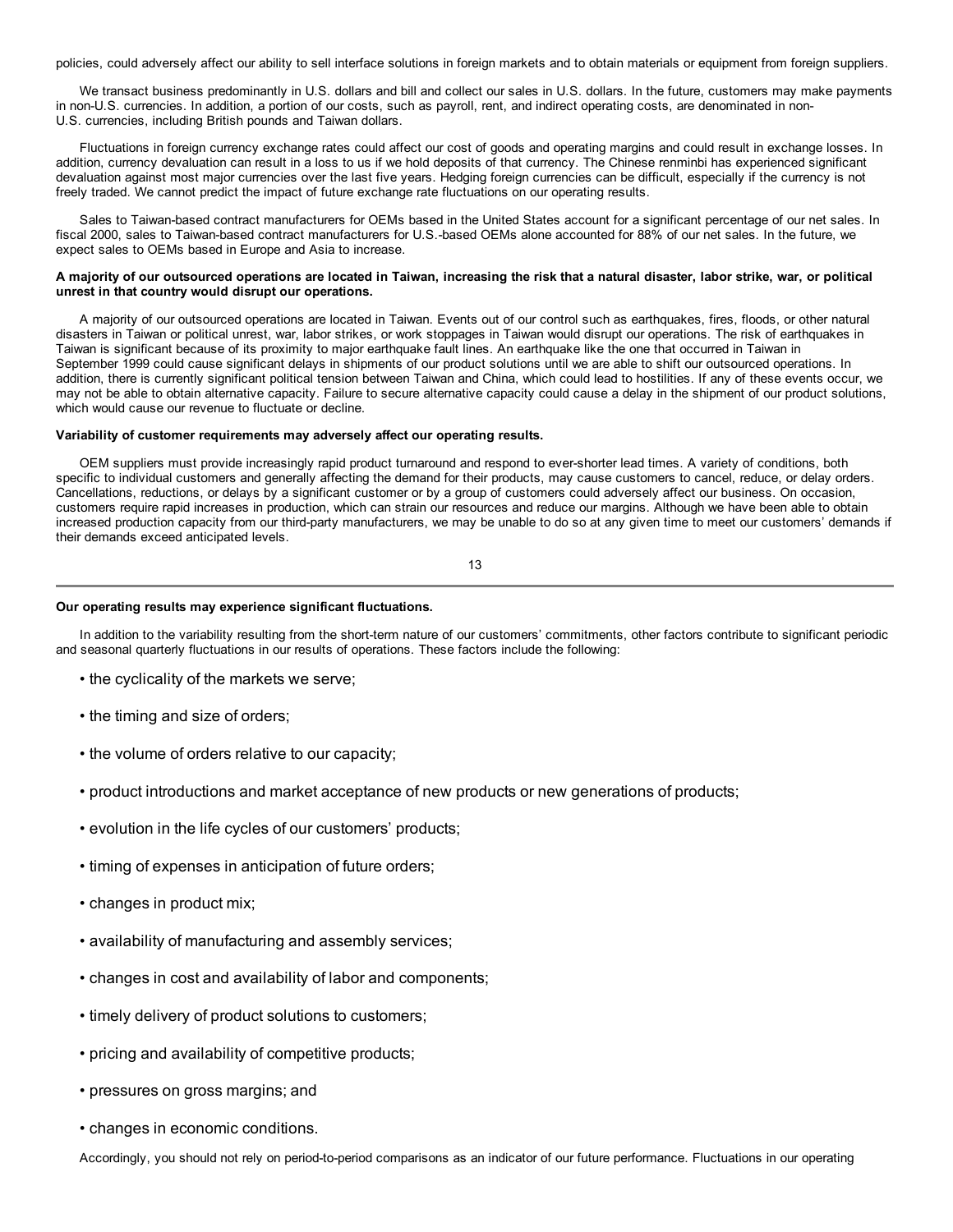results may result in a decline in the price of our stock.

## **We must effectively manage our growth.**

The failure to manage our growth effectively could adversely affect our operations. We have increased the number of our interface solutions and plan to expand further the number and diversity of our solutions and their use in the future. Our ability to manage our planned growth effectively will require us to

- successfully hire, train, retain, and motivate additional employees;
- enhance our operational, financial, and management systems; and
- expand our production capacity.

As we expand and diversify our product and customer base, we may be required to increase our overhead and selling expenses. We also may be required to increase staffing and other expenditures, including expenses in order to meet the anticipated demand of our customers. Our customers, however, do not commit to firm production schedules for more than a short time in advance. Any increase in expenses in anticipation of future orders that do not materialize would adversely affect our profitability. Our customers also may require rapid increases in design and production services that place an excessive short-term burden on our resources and the resources of our third-party manufacturers.

#### **We depend on key personnel.**

Our success depends substantially on the efforts and abilities of our senior management and technical personnel. The competition for qualified management and technical personnel, especially engineers, is intense. The loss of services of one or more of our key employees or the inability to hire, train, and retain key personnel, especially engineers and technical support personnel, could delay the development and sale of our products and have a material adverse effect on us. Although we maintain non-competition and

14

nondisclosure covenants with most of our key personnel, we do not have employment agreements with any of them.

## **We must protect our intellectual property.**

We believe that our success depends in part on protecting our proprietary technology. We rely on a combination of patent, copyright, trade secret, trademark, and other intellectual property laws, confidentiality procedures, and contractual provisions to protect our intellectual property. These measures may afford only limited protection, and we cannot be certain that these measures will adequately protect our intellectual property. Despite our efforts to protect our intellectual property both under the laws of the United States and under the laws of foreign countries, we face risks associated with our intellectual property, including the following:

- pending patent applications may not be issued;
- intellectual property laws may not protect our intellectual property rights;
- third parties may challenge, invalidate, or circumvent patents issued to us;
- rights granted under patents issued to us may not be broad enough to provide competitive advantages to us;
- unauthorized parties may attempt to obtain and use information that we regard as proprietary despite our efforts to protect our proprietary rights;
- others may independently develop similar technology or design around any patents issued to us; and
- effective protection of intellectual property rights may be limited or unavailable in some foreign countries, such as China and Taiwan, in which we operate.

## We may be required to incur substantial expenses and divert management attention and resources in defending intellectual property **litigation against us.**

The industries in which we compete are characterized by numerous allegations of and lawsuits involving infringement of intellectual property rights. Third parties may claim we are infringing their patents and intellectual property rights and assert infringement claims against us. The defense of any such claim, regardless of its merit, could result in our incurring substantial expenses and diverting significant management attention and other resources away from our operations. In the event of an adverse result in any future litigation or claim, we may be required to

- pay substantial damages, including treble damages, if we are found to have willfully infringed the intellectual property of another;
- halt the manufacture, sale, and use of infringing products or technology;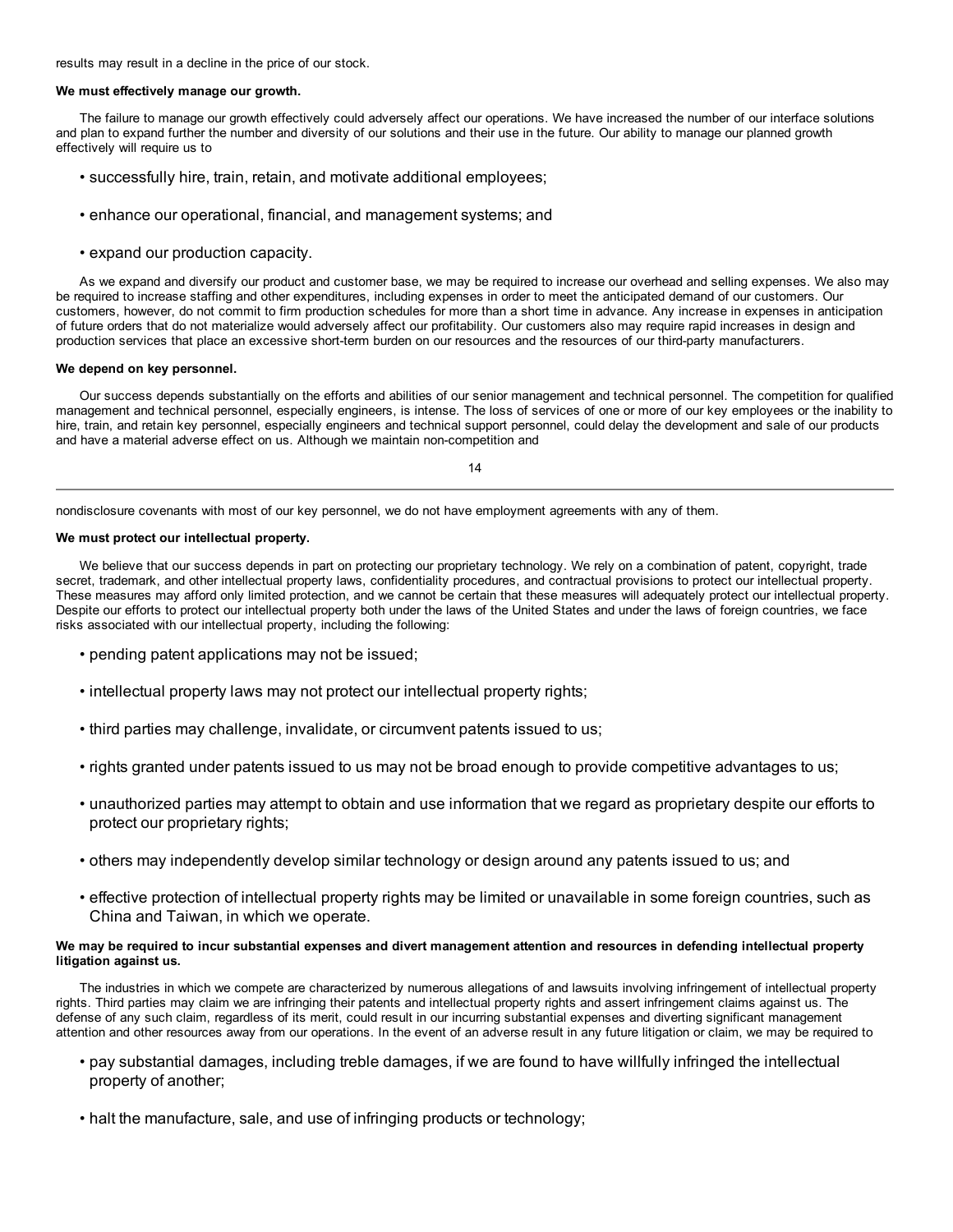- obtain licenses to the infringing technology, which may not be available on commercially reasonable terms, or at all; or
- expend significant resources to develop non-infringing technology.

## We may incur substantial expenses and divert management resources in prosecuting others for their unauthorized use of our intellectual **property rights.**

Should any of our competitors file patent applications or obtain patents that claim inventions also claimed by us, we may choose to participate in an interference proceeding to determine the right to a patent for these inventions because if we fail to enforce and protect our intellectual property rights, our business would be harmed. Even if the outcome is favorable, this proceeding could result in substantial cost to us and disrupt our business.

15

## If we become subject to product returns and product liability claims resulting from defects in our products, we may fail to achieve **market acceptance of our products and our business could be harmed.**

We develop complex products in an evolving marketplace. Despite testing by us and our customers, defects may be found in existing or new products. These defects could result in a delay in recognition or loss of revenue, loss of market share, or failure to achieve market acceptance. Additionally, these defects could result in financial or other damages to our customers; cause us to incur significant warranty, support, and repair costs; and divert the attention of our engineering personnel from our product development efforts. In such circumstances, our customers could also seek and obtain damages from us for their losses. A product liability claim brought against us, even if unsuccessful, would likely be time consuming and costly to defend.

## **Potential strategic alliances may not achieve their objectives.**

We anticipate that we will enter into various additional strategic alliances. Among other matters, we will explore strategic alliances designed to enhance or complement our technology or to work in conjunction with our technology; to provide necessary know-how, components, or supplies; and to develop, introduce, and distribute products utilizing our technology. Any strategic alliances may not achieve their intended objectives, and parties to our strategic alliances may not perform as contemplated.

## Any acquisitions that we undertake could be difficult to integrate, disrupt our business, dilute stockholder value, and harm our operating **results.**

We expect to review opportunities to acquire other businesses or technologies that would complement our current interface solutions, expand the breadth of our markets, enhance our technical capabilities, or otherwise offer growth opportunities. While we have no current agreements or negotiations underway, we may acquire businesses, products, or technologies in the future. If we make any future acquisitions, we could issue stock that would dilute existing stockholders' percentage ownership, incur substantial debt, or assume contingent liabilities. Our experience in acquiring other businesses and technologies is limited. Potential acquisitions also involve numerous risks, including the following:

- problems assimilating the purchased operations, technologies, or products;
- unanticipated costs associated with the acquisition;
- diversion of management's attention from our core businesses;
- adverse effects on existing business relationships with suppliers and customers;
- risks associated with entering markets in which we have little or no prior experience; and
- potential loss of key employees of purchased organizations.

We cannot assure you that we would be successful in overcoming problems encountered in connection with any acquisitions, and our inability to do so could adversely affect our business.

## **The PC and electronics industries are cyclical.**

The PC and electronics industries have experienced significant economic downturns at various times, characterized by diminished product demand, accelerated erosion of average selling prices, and production over-capacity. In addition, the PC and electronics industries are cyclical in nature. We seek to reduce our exposure to industry downturns and cyclicality by providing design and production services for leading companies in rapidly expanding industry segments. We may, however, experience substantial period-to-period fluctuations in future operating results because of general industry conditions or events occurring in the general economy.

## Legislation affecting the markets in which we compete could adversely affect our ability to implement our iAppliance strategy.

Our ability to expand our business may be adversely impacted by future laws or regulations. Our customers' products may be subject to laws relating to communications, encryption technology, electronic commerce, e-signatures, and privacy. Any of these laws could be expensive to comply with, and the marketability of our products could be adversely affected.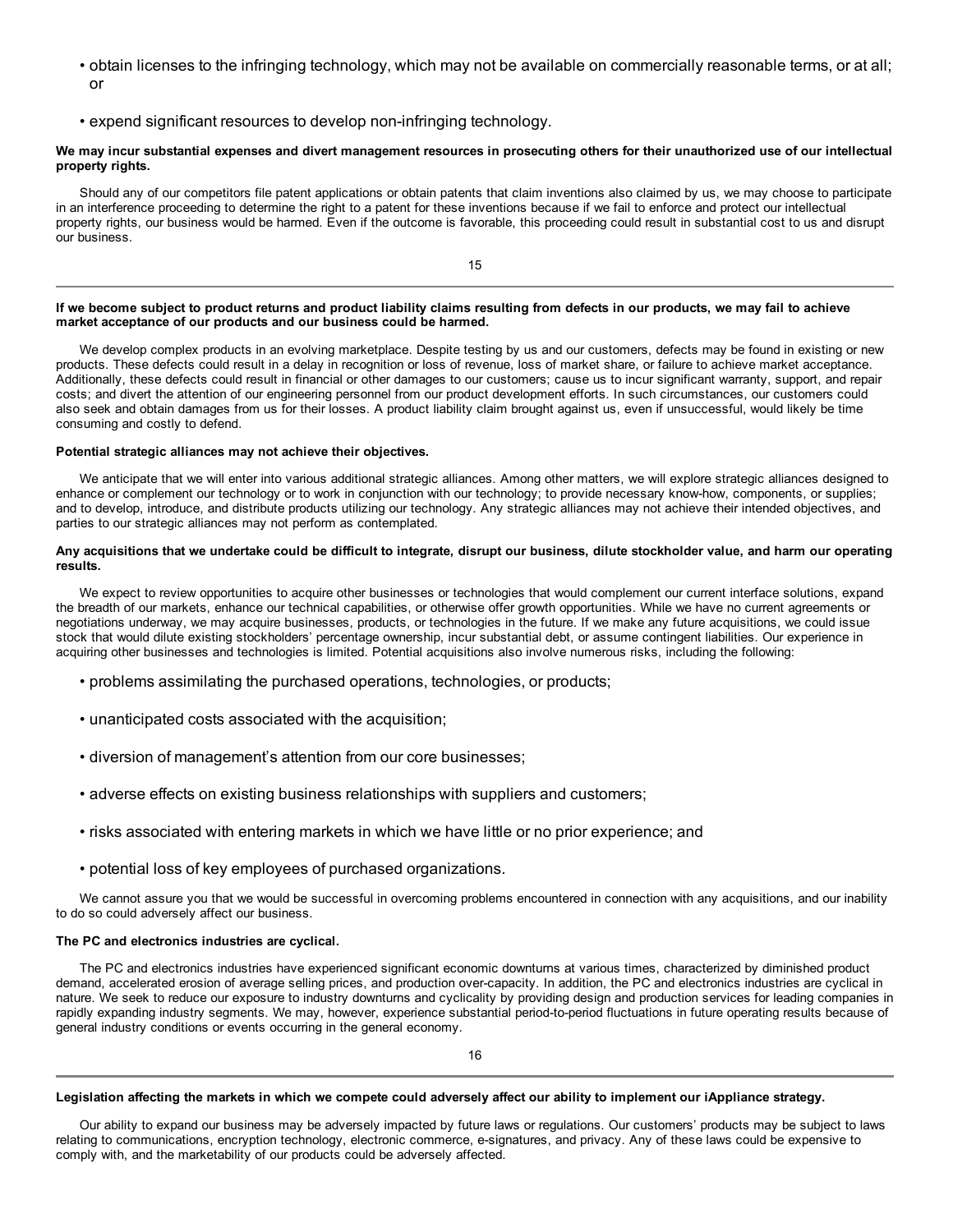#### **We must finance the growth of our business and the development of new products.**

To remain competitive, we must continue to make significant investments in research and development, marketing, and business development. Our failure to increase sufficiently our net sales to offset these increased costs would adversely affect our operating results.

From time to time, we may seek additional equity or debt financing to provide for expenses required to expand our business. We cannot predict the timing or amount of any such requirements at this time. If such financing is not available on satisfactory terms, we may be unable to expand our business or to develop new business at the rate desired and our operating results may suffer. Debt financing increases expenses and must be repaid regardless of operating results. Equity financing could result in additional dilution to existing stockholders.

## **Risks Related to this Offering**

## **You may not be able to sell our stock at a favorable price or at all.**

Before this offering, there has been no public market for our common stock. An active public market for our common stock may not develop or be sustained after this offering. The price of our common stock in any such market may be higher or lower than the price you pay. If you purchase shares of common stock in this offering, you will pay a price that was not established in a competitive market. Rather, you will pay the price that we negotiated with the representatives of the underwriters. Many factors could cause the market price of our common stock to rise and fall, including the following:

- variations in our quarterly results;
- announcements of technological innovations by us or by our competitors;
- introductions of new products or new pricing policies by us or by our competitors;
- acquisitions or strategic alliances by us or by our competitors;
- recruitment or departure of key personnel;
- the gain or loss of significant orders;
- the gain or loss of significant customers;
- changes in the estimates of our operating performance or changes in recommendations by any securities analysts that elect to follow our stock; and
- market conditions in our industry, the industries of our customers, and the economy as a whole.

In addition, stocks of technology companies have experienced extreme price and volume fluctuations that often have been unrelated or disproportionate to these companies' operating performance. Public announcements by technology companies concerning, among other things, their performance, accounting practices, or legal problems could cause the market price of our common stock to decline regardless of our actual operating performance.

## 17

## **Our board of directors has the ability to reject an acquisition that you would accept.**

Our certificate of incorporation and the Delaware General Corporation Law contain provisions that may have the effect of making more difficult or delaying attempts by others to obtain control of our company, even when these attempts may be in the best interests of stockholders. Our certificate also authorizes the board of directors, without stockholder approval, to issue one or more series of preferred stock, which could have voting and conversion rights that adversely affect or dilute the voting power of the holders of common stock. Delaware law also imposes conditions on certain business combination transactions with "interested stockholders."

## Our officers, directors and affiliated entities own a large percentage of our company and could significantly influence the outcome of **actions in ways that could cause our stock price to decline.**

We anticipate that our executive officers, directors, entities affiliated with them, and other 5% or greater stockholders will, in total, beneficially own approximately % of our outstanding common stock after this offering. These stockholders, acting together, would be able to influence significantly all matters requiring approval by our stockholders, including the election of directors. Thus, actions might be taken even if other stockholders, including those who purchase shares in this offering, oppose them. This concentration of ownership might also have the effect of delaying or preventing a change of control of our company, which could cause our stock price to decline.

## Management will have discretion over the use of proceeds from this offering and could spend or invest those proceeds in ways with **which you might not agree.**

Our management will have broad discretion with respect to the use of the net proceeds of this offering, and you will be relying on the judgment of our management regarding the application of these proceeds. We currently expect to use these proceeds to increase working capital and for other general corporate purposes. In addition, we may use a portion of the net proceeds to acquire or invest in complementary businesses, products, or technologies. These investments may not yield a favorable return.

## **Substantial future sales of our common stock could cause our stock price to decline.**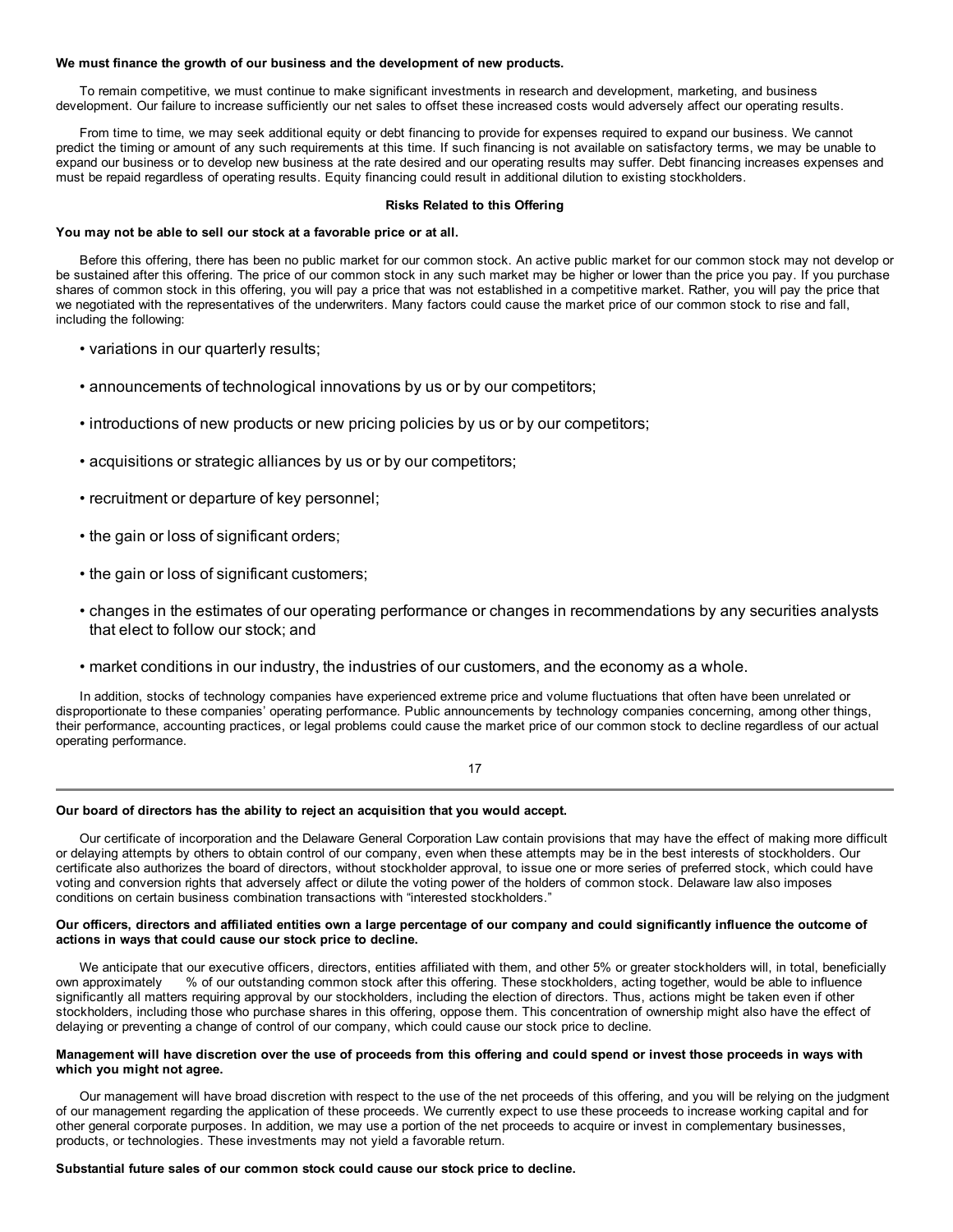The market price of our common stock could decline as a result of sales of a large number of shares of our common stock in the market after this offering or the perception that these sales could occur. Based on shares outstanding as of December 31, 2000, and assuming the exercise of a warrant to acquire 32,000 shares of our Series E preferred stock and the conversion of all of our preferred stock into 11,105,517 shares of common stock upon completion of this offering, we will have outstanding shares of common stock. Of these shares, the common stock sold in this offering will be freely tradeable, except for any shares purchased by our "affiliates" as defined in Rule 144 under the Securities Act of 1933. Of the remaining 17,491,236 shares of common stock, shares held b shares held by our officers, directors, and certain stockholders will be subject to 180-day lock-up agreements with the underwriters. Bear, Stearns & Co. Inc., in its sole discretion, may release any portion of the securities subject to these lock-up agreements. After the 180-day lock-up period, these shares may be sold in the public market, subject to prior registration or qualification for an exemption from registration, including, in the case of shares held by affiliates, compliance with volume restrictions. After the lock-up period, on these shares will be immediately available for sale in the public market without registration under Rule 144(k). The remaining shares held by our existing stockholders will become available for sale under Rule 144 or Rule 701 at varying times following the offering and after 90 days after the offering.

Stockholders owning 11,105,517 shares are entitled, under contracts providing for registration rights, to require us to register our securities owned by them for public sale. In addition, based on options outstanding as of December 31, 2000, after this offering, 4,095,868 shares will be subject to outstanding options. We intend to file a registration statement to register shares issuable upon the exercise of outstanding stock options and shares reserved for future issuance under our stock option and stock purchase plans as well as to register for resale 3,100,747 shares previously issued upon exercise of options.

18

## **We do not pay cash dividends.**

We have never paid any cash dividends on our common stock and do not anticipate that we will pay cash dividends in the near term. Instead, we intend to apply any earnings to the expansion and development of our business.

## You will experience immediate and substantial dilution in the net tangible book value of the shares you purchase in this offering.

If you purchase shares of common stock in this offering, you will experience immediate and substantial dilution of \$ per share, based on an assumed initial public offering price of \$ per share. This dilution arises because our earlier investors paid substantially less than the public offering price when they purchased their shares of common stock. You will also experience dilution upon the exercise of outstanding stock options to purchase our common stock. As of December 31, 2000, there were options outstanding to purchase 4,095,868 shares of common stock with a weighted average exercise price of \$2.50 per share.

## **You should not rely on forward looking statements because they are inherently uncertain.**

This prospectus contains forward-looking statements that involve risks and uncertainties. We use words such as "anticipate," "believe," "plan," "expect," "future," "intend," and similar expressions to identify forward-looking statements. Our actual results could differ materially from the results contemplated by these forward-looking statements because of any of the risks to our business described in this prospectus. You should not unduly rely on these forward-looking statements, which apply only as of the date of this prospectus.

19

## **USE OF PROCEEDS**

Assuming an initial public offering price of \$ per share, we estimate that we will receive net proceeds of \$ million after deducting underwriting discounts and commissions and estimated offering expenses payable by us. We intend to use the net proceeds from this offering

- for the expansion of sales and marketing activities,
- for strategic relationships and acquisitions, and
- for working capital and general corporate purposes.

We have not yet determined the exact amounts that we will spend for any of these uses. We are not in any discussions regarding acquisitions. The amounts and purposes for which we allocate the net proceeds of this offering may vary significantly depending upon a number of factors, including future revenue and the amount of cash generated by our operations. As a result, we will retain broad discretion in the allocation of the net proceeds from this offering. Pending the uses described above, we will invest the net proceeds in interest-bearing, investment-grade securities.

We will not receive any proceeds from the sale of common stock to be sold by the selling stockholders if the over-allotment option is exercised.

## **DIVIDEND POLICY**

We have never declared or paid cash dividends on our preferred stock or our common stock. We currently plan to retain any earnings to finance the growth of our business rather than to pay cash dividends. Payments of any cash dividends in the future will depend on our financial condition, results of operations, and capital requirements as well as other factors deemed relevant by our board of directors.

## **CAPITALIZATION**

The table below sets forth the following: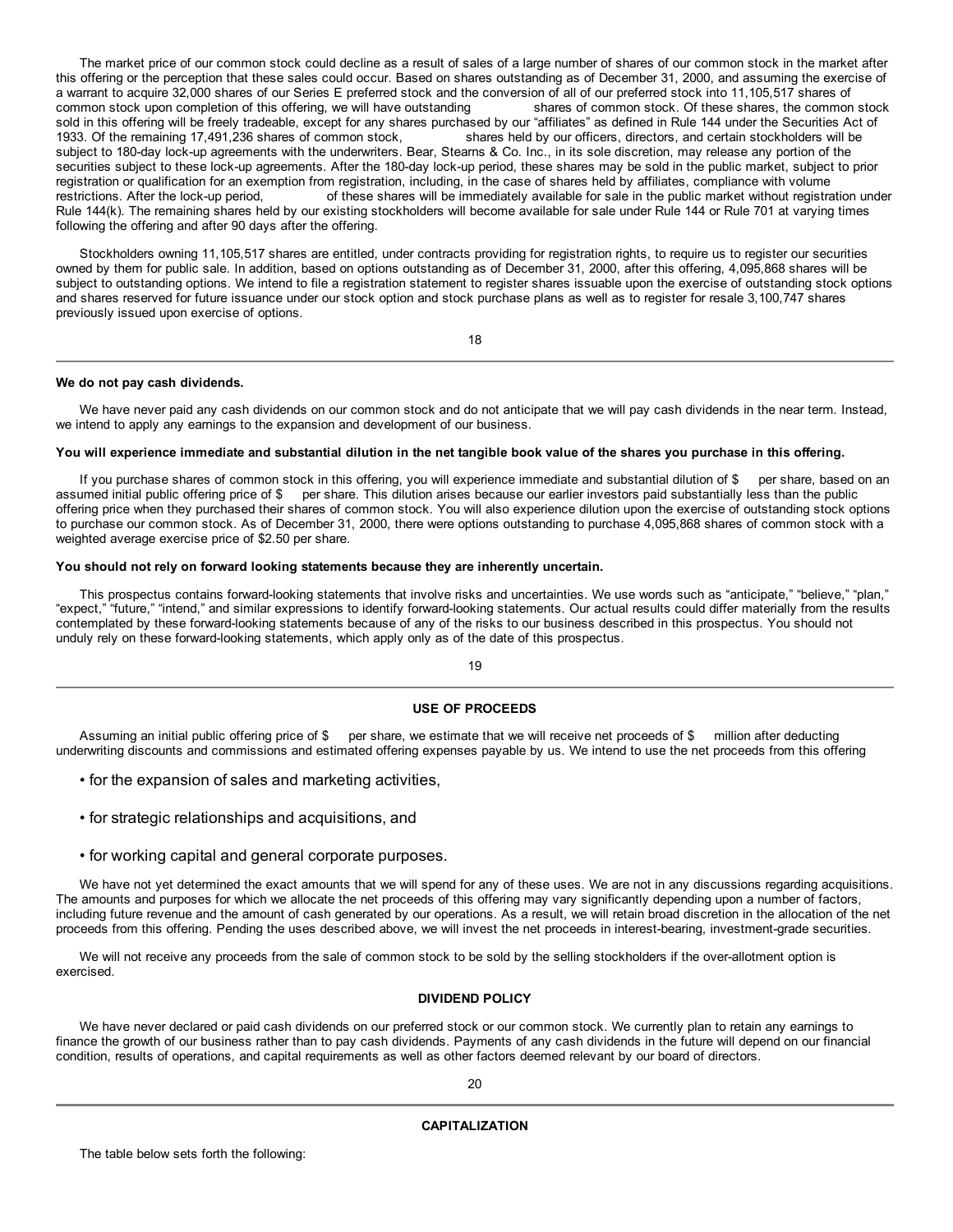- our unaudited capitalization as of December 31, 2000;
- our pro forma capitalization as of December 31, 2000, reflecting the assumed exercise of a warrant to purchase 32,000 shares of Series E preferred stock, the automatic conversion prior to the closing of this offering of our preferred stock into 11,105,517 shares of our common stock, and our reincorporation in Delaware; and
- our pro forma as adjusted capitalization as of December 31, 2000 to give effect to the sale of shares of common stock at an assumed initial public offering price of \$ per share after deducting estimated underwriting discounts and commissions and estimated offering expenses payable by us.

|                                                                                                                                                                                                                                                                                                                                                                                                                                                                                                                                                                                                                             | <b>Actual</b>              | Pro Forma                                                             | Pro Forma<br><b>As Adjusted</b> |
|-----------------------------------------------------------------------------------------------------------------------------------------------------------------------------------------------------------------------------------------------------------------------------------------------------------------------------------------------------------------------------------------------------------------------------------------------------------------------------------------------------------------------------------------------------------------------------------------------------------------------------|----------------------------|-----------------------------------------------------------------------|---------------------------------|
|                                                                                                                                                                                                                                                                                                                                                                                                                                                                                                                                                                                                                             |                            | (unaudited)<br>(in thousands, except for share<br>and per share data) |                                 |
| Long-term debt, capital leases, and equipment financing<br>obligations, less current portion                                                                                                                                                                                                                                                                                                                                                                                                                                                                                                                                | \$2,215                    | \$<br>2,215                                                           | 2,215<br>S                      |
| Stockholders' equity:<br>Preferred stock, 12,000,000 shares (without par value)<br>authorized, 8,170,207 shares issued and outstanding, actual;<br>10,000,000 shares (\$.001 par value) authorized, no shares<br>issued and outstanding, pro forma and pro forma as adjusted<br>Common stock, 25,000,000 shares (without par value)<br>authorized, 6,385,719 shares issued and outstanding, actual;<br>60,000,000 shares (\$.001 par value) authorized, 17,491,236<br>shares issued and outstanding, pro forma; 60,000,000 shares<br>(\$.001 par value) authorized, shares issued and<br>outstanding, pro forma as adjusted | 18,650                     |                                                                       |                                 |
| Additional paid-in capital<br>Deferred stock compensation<br>Notes receivable from stockholders                                                                                                                                                                                                                                                                                                                                                                                                                                                                                                                             | 5,861<br>(1, 911)<br>(906) | 17<br>24,574<br>(1, 911)<br>(906)                                     | (1, 911)<br>(906)               |
| Accumulated deficit                                                                                                                                                                                                                                                                                                                                                                                                                                                                                                                                                                                                         | (7, 783)                   | (7, 783)                                                              | (7, 783)                        |
| Total stockholders' equity                                                                                                                                                                                                                                                                                                                                                                                                                                                                                                                                                                                                  | 13,911                     | 13,991                                                                |                                 |
| Total capitalization                                                                                                                                                                                                                                                                                                                                                                                                                                                                                                                                                                                                        | \$16,126                   | 16,206<br>S                                                           | \$                              |
|                                                                                                                                                                                                                                                                                                                                                                                                                                                                                                                                                                                                                             |                            |                                                                       |                                 |

The number of shares of our common stock outstanding excludes the following:

- 4,095,868 shares issuable upon exercise of options outstanding at December 31, 2000 under our stock option plans, with a weighted average exercise price of \$2.50 per share; and
- 354,187 shares available for future issuance under our stock option plans at December 31, 2000.

For a discussion of our stock plans, see Notes 8 and 14 to the consolidated financial statements.

Please read the capitalization table together with the sections of this prospectus entitled "Selected Consolidated Financial Data" and "Management's Discussion and Analysis of Financial Condition and Results of Operations" and our consolidated financial statements and related notes included elsewhere in this prospectus.

## 21

## **DILUTION**

Our pro forma net tangible book value as of December 31, 2000 was \$12,480,000, or \$0.71 per share of common stock. Pro forma net tangible book value per share represents the amount of our total tangible assets less total liabilities, divided by the pro forma number of outstanding shares of common stock. Pro forma outstanding shares of common stock as of December 31, 2000 assumes the exercise of a warrant to purchase 32,000 shares of our Series E preferred stock and the automatic conversion of our preferred stock outstanding into 11,105,517 shares of our common stock.

Dilution in net tangible book value per share represents the difference between the amount per share paid by purchasers of shares of our common stock in this offering and the pro forma net tangible book value per share of our common stock immediately after completion of this offering. After giving effect to our sale of shares at an assumed initial public of shares at an assumed initial public offering price of \$ per share and after deducting estimated underwriting discounts and commissions and our estimated offering expenses, our pro forma net tangible book value at December 31, 2000 would have been \$ million, or \$ per share. This represents an immediate increase in net tangible book value of \$ per share to existing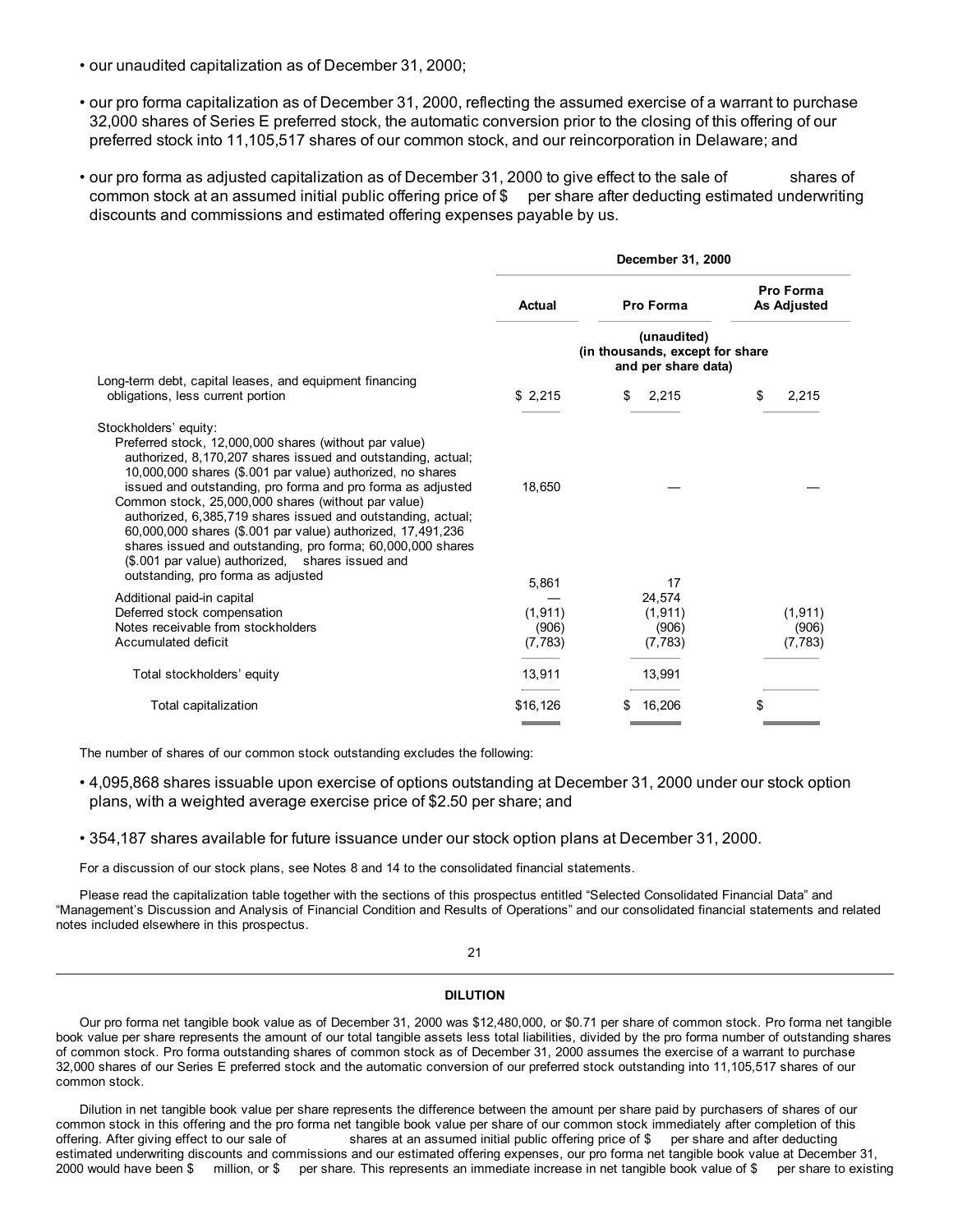stockholders and an immediate dilution in net tangible book value of \$ per share to purchasers of shares in this offering. The following table illustrates this per share dilution:

| Assumed initial public offering price per share<br>Pro forma net tangible book value per share as of December 31, 2000<br>Increase per share attributable to new investors | \$0.71 | S |
|----------------------------------------------------------------------------------------------------------------------------------------------------------------------------|--------|---|
| Adjusted pro forma net tangible book value per share after the offering                                                                                                    |        |   |
| Dilution per share to new investors                                                                                                                                        |        | S |

The following table summarizes on a pro forma basis as of December 31, 2000, the differences between the number of shares purchased from us, the total consideration paid to us, and the average price per share paid by existing stockholders and by the new investors at an assumed initial public offering price of \$ per share before deducting the estimated underwriting discounts and commissions and estimated expenses of this offering.

|                                        | <b>Shares Purchased</b> |              |              | <b>Total Consideration</b> |    |                                          |
|----------------------------------------|-------------------------|--------------|--------------|----------------------------|----|------------------------------------------|
|                                        | <b>Number</b>           | Percent      | Amount       | Percent                    |    | <b>Average Price</b><br><b>Per Share</b> |
| Existing stockholders<br>New investors | 17,491,236              | $\%$<br>$\%$ | \$19,814,000 | %<br>$\%$                  | \$ | 0.88                                     |
| Total                                  |                         | 100.0%       |              | \$100.0%                   |    |                                          |

If the underwriters' over-allotment option is exercised in full, the number of shares of common stock held by existing stockholders will be reduced to , or % of the total number of shares of common stock to be outstanding after this offering, and the number of shares held by new investors will increase to shares, or % of the total number of shares of common stock to be outstanding after this offering. See "Principal and Selling Stockholders."

In the discussion and tables above, we assume no exercise of outstanding options. At December 31, 2000, there were outstanding options to purchase 4,095,868 shares of our common stock at a weighted average exercise price of \$2.50 per share. The discussion and tables also exclude any shares available for future grant under our stock option plans. The issuance of common stock in connection with the exercise of these options will result in further dilution to new investors.

## 22

## **SELECTED CONSOLIDATED FINANCIAL DATA**

The following selected consolidated financial data should be read in conjunction with our consolidated financial statements and the notes to those statements and "Management's Discussion and Analysis of Financial Condition and Results of Operations" included elsewhere in this prospectus.

The consolidated statements of operations data presented below for the fiscal years ended June 30, 1998, 1999, and 2000 and the consolidated balance sheet data as of June 30, 1999 and 2000 has been derived from our financial statements, which have been audited by Ernst & Young LLP, independent auditors, and which appear elsewhere in this prospectus. The consolidated statements of operations data for the fiscal years ended June 30, 1996 and 1997 and the consolidated balance sheet data as of June 30, 1996, 1997, and 1998 has been derived from our audited financial statements that are not included in this prospectus. The consolidated statements of operations data for the six months ended December 31, 1999 and 2000 and the consolidated balance sheet data as of December 31, 2000 have been derived from our unaudited financial statements that appear elsewhere in this prospectus. These unaudited financial statements include all adjustments that we consider necessary for a fair presentation of that information. These adjustments are only of a normal and recurring nature. Historical operating results are not necessarily indicative of the results that may be expected for any future period.

|                                                      | <b>Years Ended June 30.</b> |                                                     |          |          |          |          | <b>Six Months Ended</b><br>December 31. |  |  |  |  |  |
|------------------------------------------------------|-----------------------------|-----------------------------------------------------|----------|----------|----------|----------|-----------------------------------------|--|--|--|--|--|
|                                                      | 1996                        | 1997                                                | 1998     | 1999     | 2000     | 1999     | 2000                                    |  |  |  |  |  |
|                                                      |                             | (in thousands, except for share and per share data) |          |          |          |          |                                         |  |  |  |  |  |
| <b>Consolidated Statement</b><br>of Operations Data: |                             |                                                     |          |          |          |          |                                         |  |  |  |  |  |
| Net revenue                                          | \$18,460                    | \$29,450                                            | \$23.167 | \$29,842 | \$43.447 | \$21.741 | \$32.429                                |  |  |  |  |  |
| Cost of revenue                                      | 12.358                      | 18.878                                              | 17.734   | 17.824   | 25,652   | 12.653   | 22,138                                  |  |  |  |  |  |
| Gross margin<br>Operating expenses:<br>Research and  | 6.102                       | 10.572                                              | 5,433    | 12.018   | 17.795   | 9.088    | 10,291                                  |  |  |  |  |  |
| development                                          | 2.620                       | 4.057                                               | 3.874    | 4.851    | 8.386    | 3.195    | 5.641                                   |  |  |  |  |  |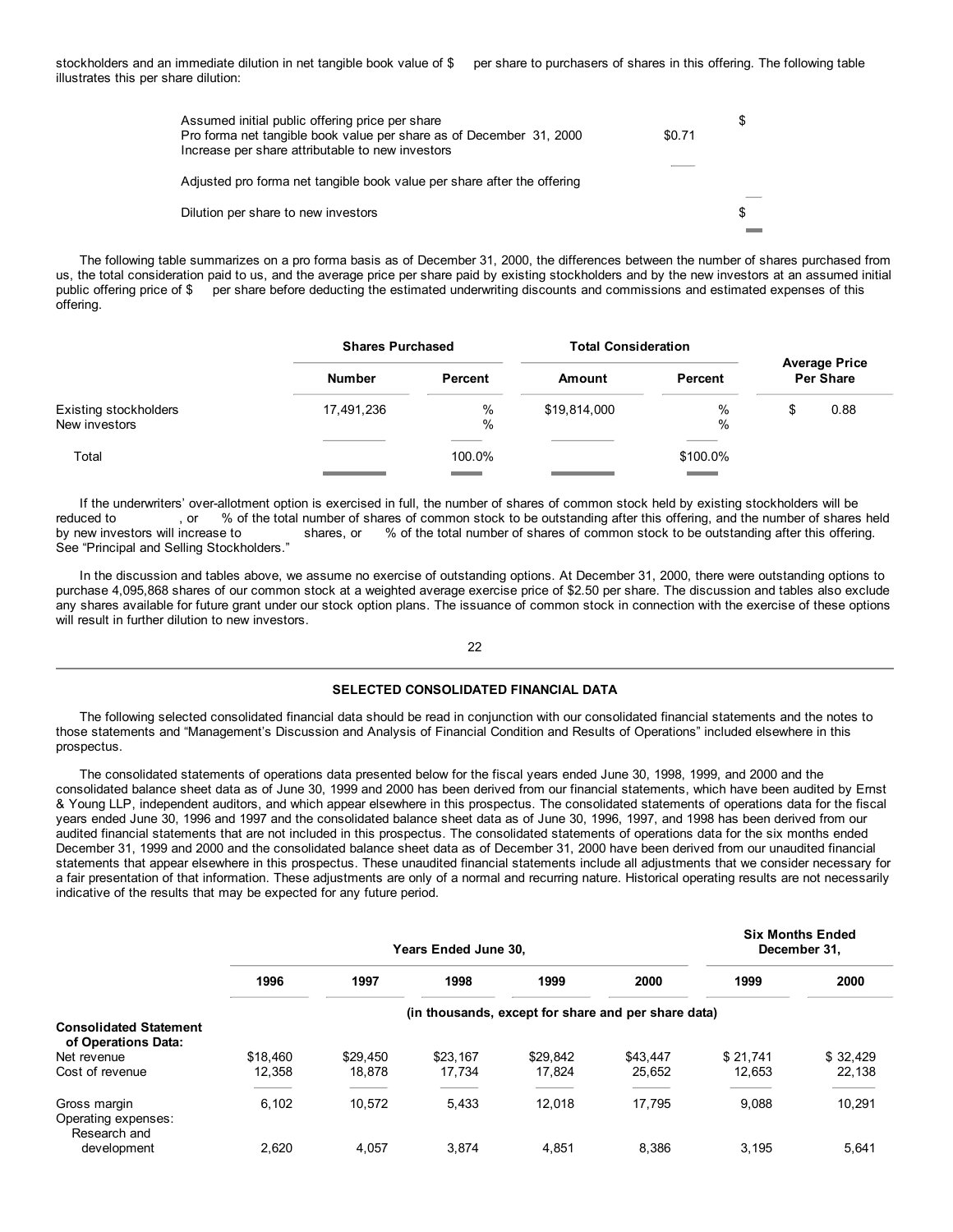| Selling, general, and<br>administrative<br>Acquired in-process<br>research and<br>development | 2,653       | 3,834        | 4,142           | 5,534        | 7,482<br>855 | 3,820<br>855 | 4,236        |
|-----------------------------------------------------------------------------------------------|-------------|--------------|-----------------|--------------|--------------|--------------|--------------|
| Amortization of goodwill<br>and other acquired<br>intangible assets                           |             |              |                 |              | 530          | 138          | 479          |
| Amortization of deferred<br>stock compensation                                                |             |              |                 |              | 82           |              | 312          |
| Total operating expenses                                                                      | 5,273       | 7,891        | 8,016           | 10,385       | 17,335       | 8,008        | 10,668       |
| Operating income (loss)<br>Interest income, net                                               | 829<br>232  | 2,681<br>402 | (2, 583)<br>479 | 1,633<br>429 | 460<br>465   | 1,080<br>244 | (377)<br>192 |
| Write-down of note<br>receivable from an<br>affiliated company                                |             |              |                 |              | (2, 712)     |              |              |
|                                                                                               |             |              |                 |              |              |              |              |
| Income (loss) before<br>income taxes                                                          | 1,061       | 3,083        | (2, 104)        | 2,062        | (1,787)      | 1,324        | (185)        |
| Provision for income taxes                                                                    | 30          | 121          |                 | 40           | 120          | 140          | 30           |
| Net income (loss)                                                                             | \$1,031     | \$2,962      | \$(2, 104)      | \$2,022      | \$(1,907)    | \$<br>1,184  | (215)        |
| Net income (loss) per<br>share:                                                               |             |              |                 |              |              |              |              |
| Basic                                                                                         | \$<br>0.29  | 0.79<br>\$   | \$ (0.53)       | \$<br>0.49   | (0.37)<br>\$ | \$<br>0.29   | \$<br>(0.04) |
| <b>Diluted</b>                                                                                | 0.07<br>\$. | 0.19<br>\$   | (0.53)<br>\$    | 0.12<br>\$   | (0.37)       | 0.07<br>\$   | (0.04)       |
|                                                                                               |             |              | 23              |              |              |              |              |

|                                                                                                                |            |                            | Years Ended June 30,         |                              |                                                     |                             | <b>Six Months Ended</b><br>December 31, |
|----------------------------------------------------------------------------------------------------------------|------------|----------------------------|------------------------------|------------------------------|-----------------------------------------------------|-----------------------------|-----------------------------------------|
|                                                                                                                | 1996       | 1997                       | 1998                         | 1999                         | 2000                                                | 1999                        | 2000                                    |
| Shares used in                                                                                                 |            |                            |                              |                              | (in thousands, except for share and per share data) |                             |                                         |
| computing net<br>income (loss) per<br>share:<br><b>Basic</b>                                                   | 3,607,392  | 3,743,936                  | 3,978,703                    | 4, 147, 159                  | 5, 158, 354                                         | 4,039,097                   | 5,837,674                               |
| <b>Diluted</b>                                                                                                 | 14,304,226 | 15,516,288                 | 3,978,703                    | 16,251,004                   | 5,158,354                                           | 16,512,842                  | 5,837,674                               |
| Pro forma net<br>income (loss) per<br>share - basic and<br>diluted                                             |            |                            |                              |                              | \$<br>(0.12)                                        |                             | \$<br>(0.01)                            |
| Shares used in<br>computing pro<br>forma net income<br>$(\text{loss})$ per share $-$<br>basic and diluted      |            |                            |                              |                              | 16,231,871                                          |                             | 16,911,192                              |
|                                                                                                                |            |                            |                              | <b>June 30,</b>              |                                                     |                             |                                         |
|                                                                                                                |            | 1996                       | 1997                         | 1998                         | 1999                                                | 2000                        | December 31,<br>2000                    |
|                                                                                                                |            |                            |                              |                              | (in thousands)                                      |                             |                                         |
| <b>Consolidated Balance Sheet Data:</b><br>Cash and cash equivalents<br>Working capital<br><b>Total assets</b> |            | \$8,303<br>9,949<br>13,216 | \$12,204<br>12,744<br>17,594 | \$11,513<br>10,681<br>16,564 | \$11,711<br>13,057<br>19,551                        | \$6,507<br>10,716<br>22,179 | \$<br>4,941<br>12,322<br>23,953         |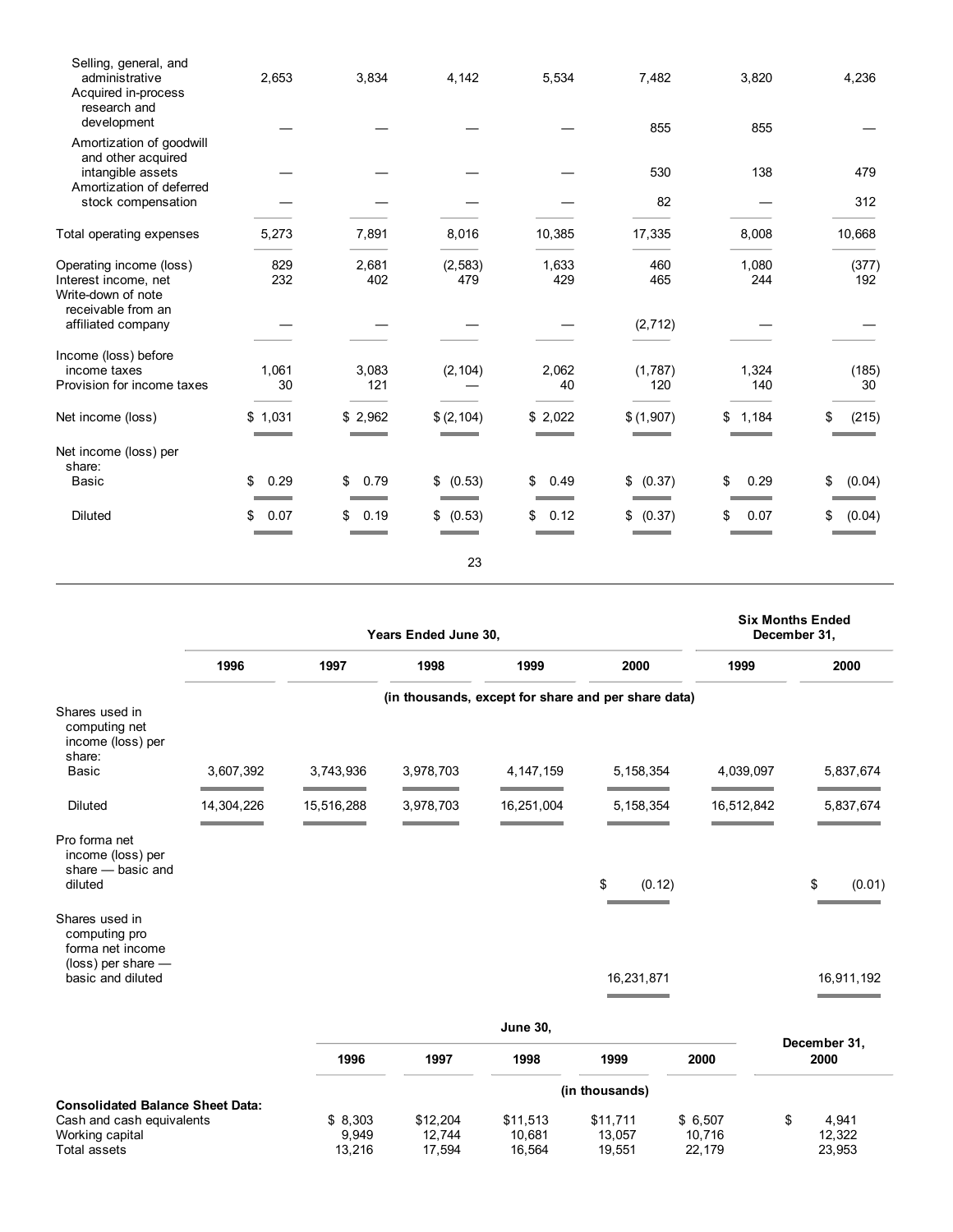| Long-term debt, capital leases, and   |        |        |        |        |        |        |
|---------------------------------------|--------|--------|--------|--------|--------|--------|
| equipment financing obligations, less |        |        |        |        |        |        |
| current portion                       | 228    | 449    | .831   | .850   | .700   | 2.215  |
| Total stockholders' equity            | 10.273 | 13.314 | 11.313 | 13.434 | 13.315 | 13.911 |

Amounts for the year ended June 30, 2000 and the six months ended December 31, 1999 and 2000 include the results of operations of Synaptics (UK) Limited (formerly Absolute Sensors Limited) from the date of acquisition in October 1999.

We calculated basic net income per common share and basic and diluted net loss per common share by dividing the net income (loss) for the period by the weighted average number of common shares outstanding during the period, less weighted shares subject to repurchase. Diluted net income per common share also includes the effect of potentially dilutive securities including stock options, warrants, and convertible preferred stock, when dilutive.

We calculated pro forma net loss per common share, basic and diluted, using the weighted average number of common shares described above and also assumed the conversion of all outstanding shares of preferred stock into common stock as if the shares had converted immediately upon issuance.

Our fiscal year ends on the last Saturday in June. For ease of presentation in this prospectus, however, all fiscal years have been shown as ending on June 30.

24

## **MANAGEMENT'S DISCUSSION AND ANALYSIS OF FINANCIAL CONDITION**

## **AND RESULTS OF OPERATIONS**

You should read the following discussion and analysis in conjunction with our financial statements and related notes contained elsewhere in this prospectus. This discussion contains forward-looking statements that involve risks, uncertainties, and assumptions. Our actual results may differ materially from those anticipated in these forward-looking statements as a result of a variety of factors, including those set forth under "Risk *Factors" and elsewhere in this prospectus.*

## **Overview**

We are a leading worldwide developer of custom-designed user interface solutions that enable people to interact more easily and intuitively with a wide variety of mobile computing and communications devices. From our inception in 1986 through 1994, we were a development stage company, focused on developing and refining our pattern recognition and capacitive sensing technologies, and generated revenue by providing contract engineering and design services. In 1995, we introduced our proprietary TouchPad and are now the leading supplier of touch pads to the notebook computer market. We estimate our market share to be approximately 53% for touch pads and approximately 37% for all notebook computer interfaces for calendar 2000. We believe our market share penetration results from the combination of our customer focus and the strength of our intellectual property, which allows us to design products that meet the demanding design specifications of OEMs.

Although we derive most of our revenue from sales of our interface solutions to contract manufacturers that provide manufacturing services to OEMs, the OEMs typically determine the design and pricing requirements and make the overall decision regarding the use of our interface solutions in their products. Therefore, we consider both the OEMs and their contract manufacturers to be our customers. The term "customer" as used in this prospectus refers to both our OEM and contract manufacturer customers. Our financial statements reflect the revenue we receive from the sale of our products to the contract manufacturers, most of which are located in Taiwan. The contract manufacturers place orders with us for the purchase of our products, take title to the products purchased upon shipment by us, and pay us directly for those purchases. These customers have no return privileges, except for warranty provisions.

In April 2000, we began shipping our initial dual pointing solution, which includes third-party products, that enables notebook OEMs to offer end users the combination of both a touch pad and a pointing stick. In January 2001, we achieved our first design win incorporating our proprietary pointing stick solution, TouchStyk, into a dual pointing application for use in a notebook computer. A design win means that we and a customer have agreed on the product design specifications, the pricing, and the development and production schedules. With the introduction of our TouchStyk, we now offer OEMs the choice of a touch pad, a pointing stick, or a combination of both of our proprietary interface devices for dual pointing applications. We believe that our proprietary TouchStyk will enable us to penetrate the approximate 25% portion of the notebook market that utilizes the pointing stick as the interface solution and thereby increase our total market share of the overall notebook interface market. In addition, we plan to leverage our industry-leading capacitive sensing technology and introduce our new ClearPad and Spiral technologies into the emerging high-growth iAppliance markets.

We have experienced significant demand for our dual pointing solutions, which results in higher revenue because we are able to sell two interface solutions for each notebook computer. All of our dual pointing revenue, however, is currently derived from product solutions that include a significant percentage of third-party products, which we either resell or license. As a consequence, the gross margin on our dual pointing revenue to date has been well below the gross margin we experience from the sale of our proprietary interface solutions. This had a significant negative impact on our gross margin for the six months ended December 31, 2000. We expect to begin shipments of our proprietary dual pointing solution, which results in significantly higher gross margins, in the June 2001 quarter. Our dual pointing solutions containing third-party products, however, will continue to represent a significant portion of our dual

pointing revenue for the foreseeable future. We have implemented a number of cost-reduction programs intended to improve the gross margins of our dual pointing solutions that include third-party products.

We recognize revenue upon shipment of our products and passage of title to our customers. Our revenue increased from \$18.5 million in fiscal 1996 to \$43.4 million in fiscal 2000, a compound annual growth rate of approximately 24%. During that period, our revenue increased each year, except fiscal 1998 when a major competitor initiated an aggressive pricing strategy, which significantly reduced the average selling price for our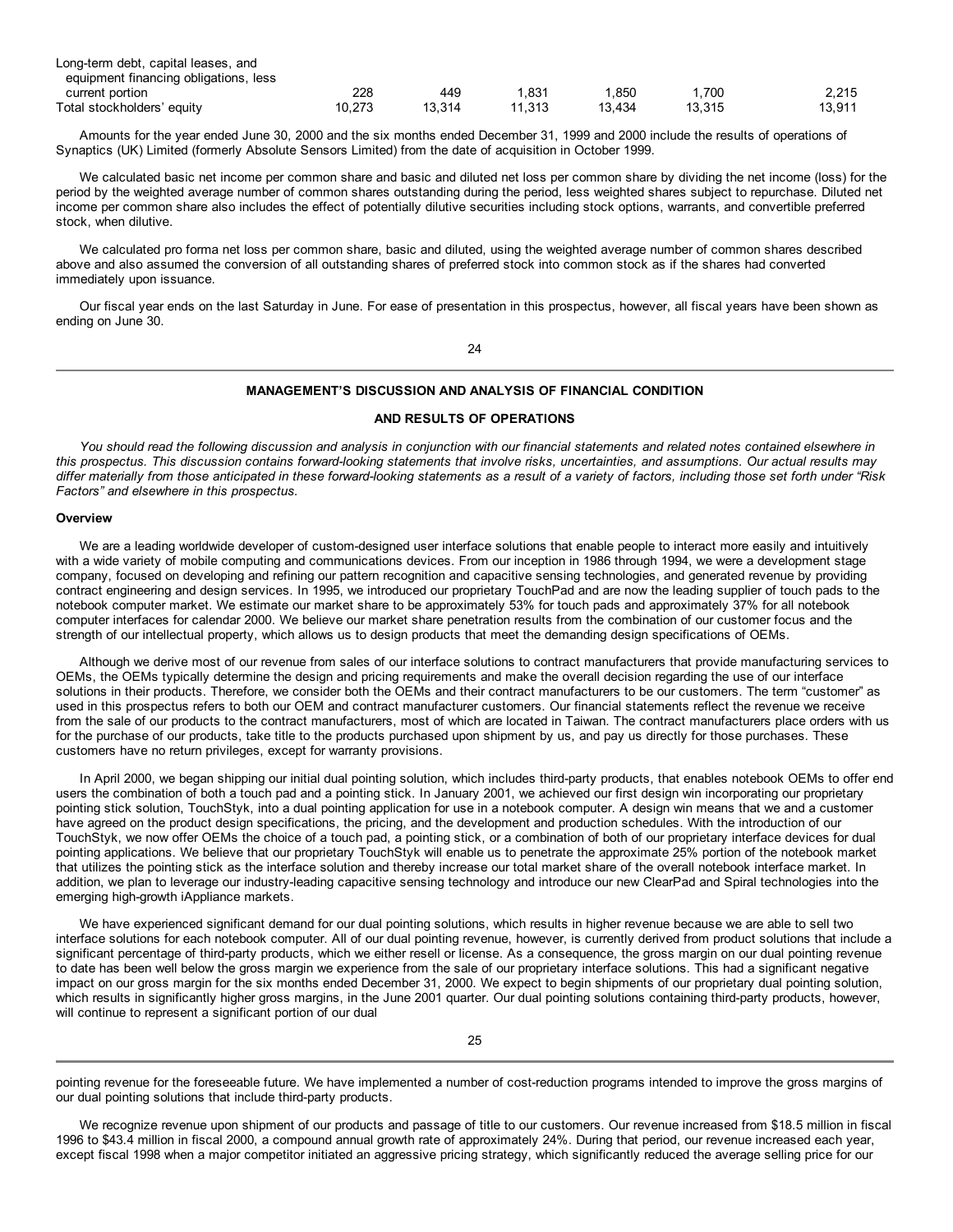products, causing our revenue to decline approximately 21% while our unit shipments increased. That competitor has since exited the touch pad business, and we have established ourselves as the market leader in providing interface solutions to the notebook market. Through fiscal 2000, all of our product revenue has been derived from the notebook computer market. During the first six months of fiscal 2001, we began to generate revenue from the iAppliance markets.

While we are developing relationships with key Japanese OEMs of notebook computers, our customer base currently consists primarily of the major U.S.-based OEMs that sell notebook computers worldwide. Any downturn in the notebook computer market or a competitive shift from U.S. to Japanese OEMs could have a material adverse effect on our business, prospects, results of operations, and financial condition. We work closely with our customers to design interface solutions to meet their specific requirements and provide both pre-sale custom-design services and post-sale support. During the design phase, we typically do not have any commitment from our customers to pay for our non-recurring engineering costs should any customer decide not to introduce that specific product or choose not to incorporate our interface solution in their products. We believe our focus on customer service and support has allowed us to develop strong customer relationships in the PC market, which we plan to expand in the future, and has provided us with the experience necessary to develop strong customer relationships in the new markets we intend to penetrate.

Our manufacturing operations are based on a variable cost model in which we outsource all of our production requirements, eliminating the need for significant capital expenditures and allowing us to minimize our investment in inventories. This approach requires us to work closely with our manufacturing subcontractors to ensure adequate production capacity to meet our forecasted volume requirements. We provide our manufacturing subcontractors with six-month rolling forecasts and issue purchase orders based on our anticipated requirements for the next 90 days. We do not have any long-term supply contracts with any of our manufacturing subcontractors. Currently, we primarily use one third-party manufacturer to provide our ASICs, and in certain cases, we also rely on single source or a limited number of suppliers to provide other key components of our products. Our cost of sales includes all costs associated with the production of our products, including materials, manufacturing, and assembly costs paid to third-party manufacturers and related overhead costs associated with our manufacturing operations personnel. Additionally, all warranty costs and any inventory provisions or write-downs are expensed as cost of sales.

Our gross margin as a percentage of revenue has increased in each of the last five years, except 1998, which primarily reflected the impact of intense price competition. The gross margin increases reflect the combination of the added value we bring to our customers' products in meeting their custom design requirements and our ongoing cost-improvement programs. We are currently experiencing significant pressure on our gross margins, resulting from the increasing revenue mix of dual pointing solutions containing third-party products. We have been successful in achieving necessary cost reductions in the past and expect to realize the benefit of the programs we have implemented to improve the gross margins of these dual pointing solutions. These cost improvement programs include both reducing component costs and process improvements. In addition, we anticipate that gross margins will improve when we begin shipping our proprietary dual pointing solutions and our TouchStyk in volume. In the future, we plan to introduce additional new products, which may initially negatively impact our gross margins, as has been the case with our dual pointing solutions.

Our research and development expenses include expenses related to product development, engineering, and materials costs. These expenses have generally increased, both as a percentage of revenue and in absolute dollars, reflecting our continuing commitment to the technological and design innovation required

26

to maintain a leadership position in our existing market and to develop new technologies for new markets. The significant increase in research and development expenses in fiscal 2000 was primarily attributable to our October 1999 acquisition of Absolute Sensors Limited, or ASL, a company located in Cambridge, United Kingdom, which has been developing inductive pen-sensing technology applicable to new markets we intend to address. Also related to this acquisition was the write-off in fiscal 2000 of acquired in-process research and development of \$855,000 and the amortization of goodwill and other intangible assets of approximately \$502,000.

Selling, general, and administrative expenses include expenses related to sales, marketing, and administrative personnel; internal sales and outside sales representatives' commissions; market research and consulting; and other marketing and sales activities. These expenses have increased in absolute dollars, reflecting increased headcount, commission expense associated with higher revenue levels, and additional management personnel in anticipation of our continued growth in our existing market and penetration into new markets. We utilize both inside sales personnel and outside sales representatives and agents. Some of the growth in our sales personnel resulted from the acquisition of the employees of a former Taiwanese sales agent in June 1999.

In connection with the grant of stock options to our employees, we recorded deferred stock compensation of approximately \$2.0 million through December 31, 2000, representing the difference between the deemed fair value of our common stock for financial reporting purposes and the exercise price of these options at the date of grant. Deferred stock compensation is presented as a reduction of stockholders' equity and is amortized on a straight-line basis over the vesting period. Options granted are typically subject to a four-year vesting period. Restricted stock acquired through the exercise of unvested stock options is subject to our right to repurchase the unvested stock at the price paid, which right to repurchase lapses over the vesting period. We have also recorded \$303,000 of deferred compensation related to options granted to consultants through December 31, 2000. (See Note 8 of notes to consolidated financial statements.) We are amortizing the deferred stock compensation over the vesting periods of the applicable options and the repurchase periods for the restricted stock. We amortized approximately \$82,000 of deferred stock compensation for the year ended June 30, 2000 and approximately \$312,000 of deferred stock compensation for the six months ended December 31, 2000. We will incur substantial expense in future periods as a result of the amortization of the remaining \$1.9 million of deferred stock compensation relating to previously granted stock options.

In August 1997, we entered into an agreement with National Semiconductor to form a new development-stage company, Foveon, which focuses on developing digital imaging technology and products. Under the agreement, National Semiconductor invested cash and we contributed certain non-core technology and \$1.5 million of cash, financed with a limited-recourse loan to us from National Semiconductor, in exchange for a minority interest in Foveon in the form of convertible preferred stock, which we are carrying at cost. (See Note 2 of notes to consolidated financial statements.) During the fiscal year ended June 30, 2000, we advanced Foveon approximately \$2.7 million in the form of convertible promissory notes to help fund its on-going operating losses. In the fourth quarter of fiscal 2000, we recorded an impairment charge equal to the aggregate principal amount of the promissory notes receivable due to an other-than-temporary decline in the value of these notes. At the end of fiscal 2000, Foveon's financial statements reflected a net capital deficiency. Because of the limited-recourse nature of our loan with National Semiconductor related to our equity interest in Foveon, we have concluded this interest is not an "at risk" investment and no impairment write-down of this investment is necessary. We have determined not to make any additional cash investments in Foveon. In addition, we do not anticipate making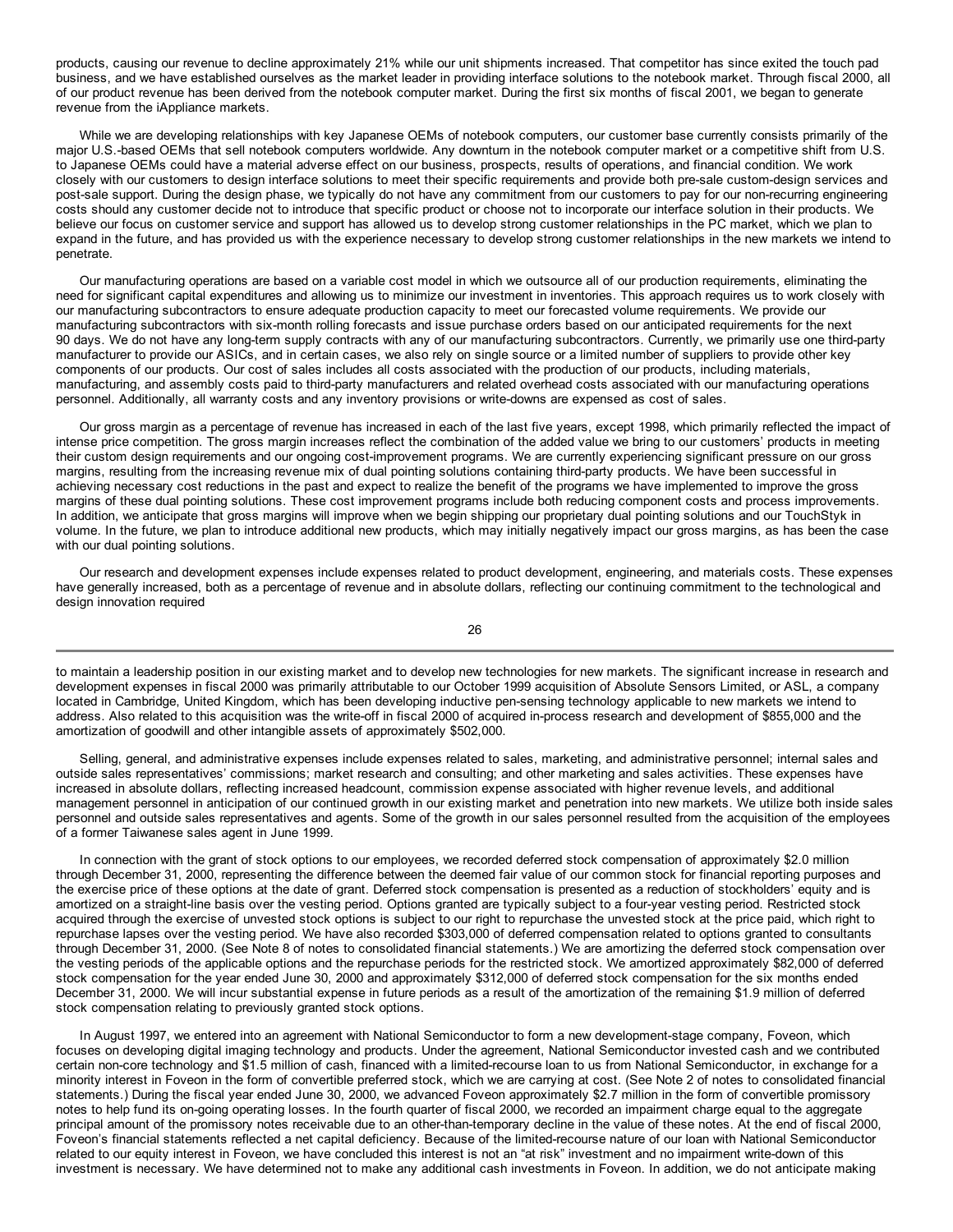any payments under the limited-recourse loan with National Semiconductor, either prior to or at maturity, unless Foveon is participating in a liquidity event, such as an initial public offering of its equity securities or a merger, through which we would be able to receive amounts in excess of the carrying amount of our \$1.5 million investment. As a result, we do not expect Foveon to have a material adverse impact on our future financial performance.

Utilization of tax loss carryforwards have either eliminated or minimized our provision for income taxes over the last five years. As of June 30, 2000, we had federal net operating loss carryforwards of

27

approximately \$800,000. We also had federal research and development tax credit carryforwards of approximately \$1.2 million. The federal net operating loss and credit carryforwards will expire at various dates beginning in 2012 through 2020, if not utilized.

Through fiscal 1995, operations were funded primarily through private equity financings, which totaled approximately \$13.9 million. Since that time, we raised an additional \$4.7 million of private equity in November 1995 and generated \$3.7 million from operations. Cash and cash equivalents at the end of fiscal 2000 were \$6.5 million.

#### **Results of Operations**

The following table presents our historical operating results for the periods indicated as a percentage of revenue:

| Years Ended June 30, |                      |             | <b>Six Months</b><br><b>Ended</b><br>December 31, |             |  |
|----------------------|----------------------|-------------|---------------------------------------------------|-------------|--|
| 1998                 | 1999                 | 2000        | 1999                                              | 2000        |  |
| 100.0%               | 100.0%               | 100.0%      | 100.0%                                            | 100.0%      |  |
|                      |                      |             |                                                   | 68.3        |  |
| 23.5                 | 40.3                 | 41.0        | 41.8                                              | 31.7        |  |
| 16.7                 | 16.3                 | 19.3        | 14.7                                              | 17.4        |  |
| 17.9                 | 18.5                 | 17.2        | 17.6                                              | 13.0        |  |
|                      |                      | 2.0         | 3.9                                               |             |  |
|                      |                      | 1.2         | 0.6                                               | 1.5         |  |
|                      |                      |             |                                                   | 1.0         |  |
| 34.6                 | 34.8                 | 39.9        | 36.8                                              | 32.9        |  |
| (11.2)               | 5.5                  | 1.1         | 5.0                                               | (1.2)       |  |
|                      |                      |             |                                                   | 0.6         |  |
|                      |                      |             |                                                   |             |  |
|                      | 6.9                  |             | 6.1                                               | (0.6)       |  |
|                      | 0.1                  | 0.3         | 0.6                                               | 0.1         |  |
| $(9.1)\%$            | 6.8%                 | $(4.2)\%$   | 5.5%                                              | (0.7)%      |  |
|                      | 76.5<br>2.1<br>(9.1) | 59.7<br>1.5 | 59.0<br>0.2<br>1.2<br>(6.2)<br>(3.9)              | 58.2<br>1.1 |  |

#### *Six months ended December 31, 2000 compared to the six months ended December 31, 1999*

Revenue was \$32.4 million for the six months ended December 31, 2000 compared to \$21.7 million for the six months ended December 31, 1999, an increase of 49.3%. The increase in revenue was attributable to an increase in unit volume shipments and higher average selling prices resulting from the inclusion of both a touch pad and pointing stick in our dual pointing solutions, which we began shipping in production volumes in the June 2000 quarter. Revenue from our dual pointing solutions represented approximately 29% of our revenue in the six months ended December 31, 2000.

Gross margin as a percentage of revenue was 31.7% for the six months ended December 31, 2000 compared to 41.8% for the six months ended December 31, 1999. The decline in gross margin as a percentage of revenue resulted from the combination of sales of our dual pointing solutions, which currently have significantly lower margins than our touch pad products due to the high content of third-party products, and higher costs for materials and components, which resulted from a general market supply-demand imbalance.

Research and development expenses increased to \$5.6 million, or 17.4% of revenue, for the six months ended December 31, 2000 from \$3.2 million, or 14.7% of revenue, for the six months ended December 31, 1999. The major contributor to both the increase in absolute spending and the increase as a percentage of revenue was increased spending associated with the ongoing development of the inductive pen-sensing technology acquired in connection with the acquisition of Absolute Sensors Limited in October 1999. Other factors that contributed to this increase included non-cash stock compensation charges, additional staffing, product development, and related materials expense in our San Jose research and development organization.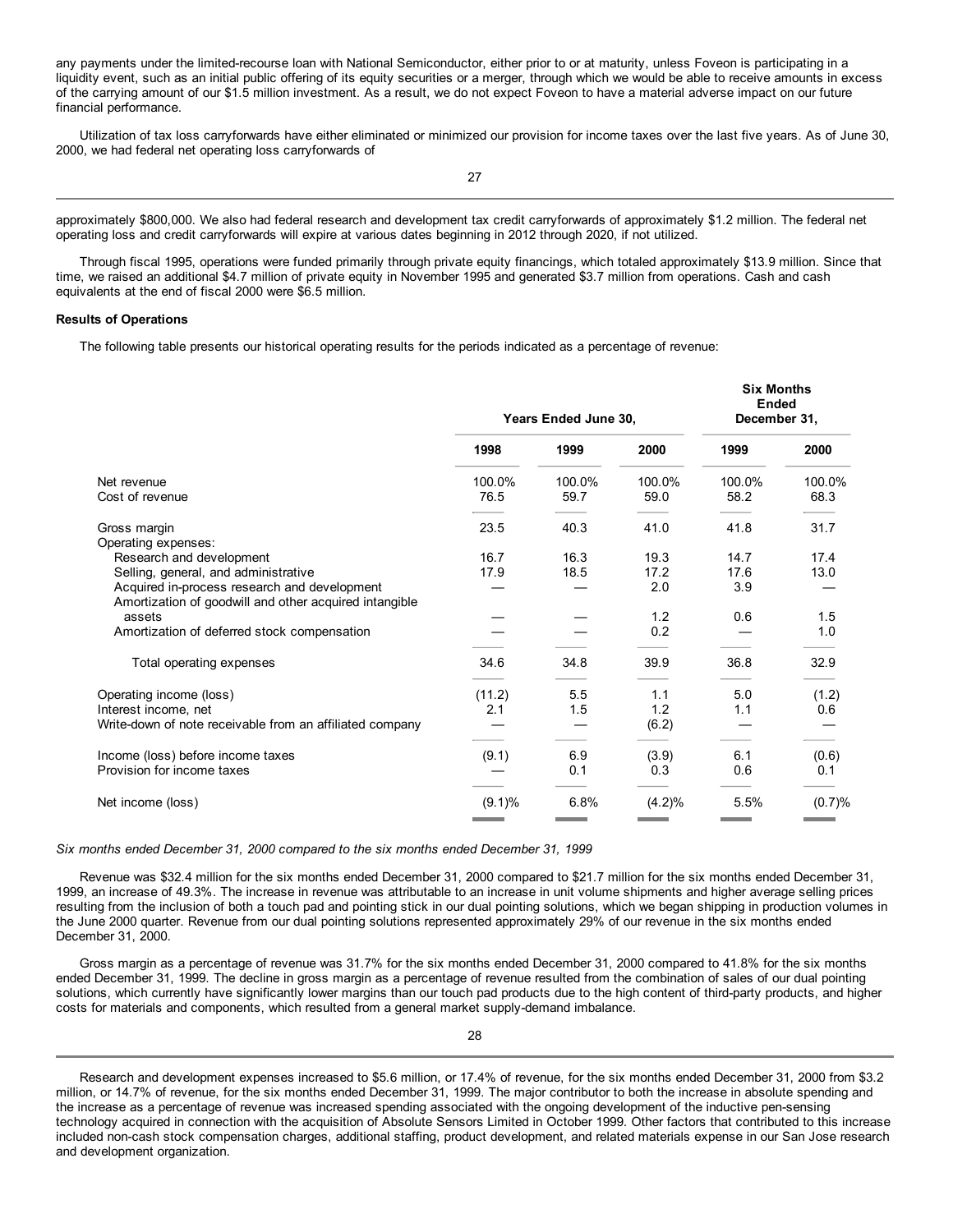Selling, general, and administrative expenses increased to \$4.2 million, or 13.0% of revenue, for the six months ended December 31, 2000 from \$3.8 million, or 17.6% of revenue, for the six months ended December 31, 1999. The 10.9% increase in selling, general, and administrative expenses reflects non-cash stock compensation charges, increased staffing, and expenses related to our higher revenue and operating levels. The decline in selling, general, and administrative expenses as a percentage of revenue reflects the allocation of certain costs over a higher revenue base.

The six months ended December 31, 1999 reflect an \$855,000 charge for the write-off of in-process research and development associated with our October 1999 acquisition of ASL. In connection with the ASL acquisition, we acquired ASL's primary technology, called Spiral. See Purchased In-Process Research and Development.

The amortization of goodwill and other acquired intangible assets related to the acquisition of ASL resulted in total amortization expense of \$376,000 for the full six months included in the six months ended December 31, 2000 compared to \$125,000 for two months included in the six months ended December 31, 1999.

The six months ended December 31, 2000 include amortization of deferred stock compensation of \$312,000. In connection with deferred compensation recorded for stock option grants through December 31, 2000, we expect to record \$156,000 as an expense on our statement of operations in the remaining six months of fiscal 2001, \$305,000 in fiscal 2002, \$539,000 in fiscal 2003, and the balance of \$916,000 in future years. We expect to incur additional deferred stock compensation amortization in connection with stock option grants made after December 31, 2000 and prior to the date of this prospectus.

We incurred an operating loss of \$377,000 for the six months ended December 31, 2000 compared to operating income of \$1.1 million for the six months ended December 31, 1999. The \$1.5 million reduction in operating income reflects non-cash stock related compensation charges of \$514,000, lower gross margins from the sale of our dual pointing solutions, incremental spending in research and development for our inductive pen-sensing technology, higher materials and components costs resulting from a general market supply-demand imbalance, and higher amortization of intangibles. This was partially offset by the absence of a non-recurring in-process research and development charge in the comparable fiscal 1999 period. For the six months ended December 31, 2000, we would have realized operating income of \$137,000, excluding the impact of all non-cash stock related compensation charges.

Income taxes of \$140,000 for the six months ended December 31, 1999 represent the estimated U.S. federal taxes expected to be due. The ultimate provision for taxes for the full year ended June 30, 2000 was lower due to expense reimbursements paid to our U.K. subsidiary.

## *Fiscal year ended June 30, 2000 compared to fiscal year ended June 30, 1999*

Revenue was \$43.4 million for the year ended June 30, 2000 compared to \$29.8 million for the year ended June 30, 1999, an increase of 45.6%. This increase reflects an increase in unit volume shipments of TouchPads, which was partially offset by a reduction in overall average selling prices. The reduction in overall average selling prices resulted from the combination of lower shipments of a specific higher-priced touch pad that was discontinued by its OEM during fiscal 2000 and general competitive pricing pressures.

29

Gross margin as a percentage of revenue was 41.0% for the year ended June 30, 2000 compared to 40.3% for the year ended June 30, 1999. The increase reflects the successful execution of cost improvement programs, partially offset by a decrease in average selling prices. The most significant cost reduction resulted from transitioning to our next-generation ASIC, which is used in all of our interface solutions.

Research and development expenses increased to \$8.4 million, or 19.3% of revenue, for the year ended June 30, 2000 from \$4.9 million, or 16.3% of revenue, for the year ended June 30, 1999. The primary contributor to both the increase in absolute spending and the increase as a percentage of revenue was the on-going development of the pen-sensing technology associated with the acquisition of ASL in October 1999. Other factors that contributed to this increase included additional staffing, product development, and related materials expense in our San Jose research and development organization.

Selling, general, and administrative expenses increased to \$7.5 million, or 17.2% of revenue, for the year ended June 30, 2000 from \$5.5 million, or 18.5% of revenue, for the year ended June 30, 1999. The 36.4% increase in selling, general, and administrative expenses reflects higher sales commissions associated with higher revenue levels and additional sales and management personnel. As a percentage of revenue, selling, general, and administrative expenses were 1.3% lower, reflecting the allocation of certain costs over a higher revenue base.

The fiscal year ended June 30, 2000 includes an \$855,000 charge for the write-off of in-process research and development associated with our October 1999 acquisition of ASL. (See Note 3 of notes to consolidated financial statements.) In addition, the amortization of goodwill and other acquired intangibles related to the ASL transaction resulted in total amortization expense of \$502,000 for the remaining eight months of fiscal 2000.

We generated operating income of \$460,000 for the year ended June 30, 2000 compared to \$1.6 million for the year ended June 30, 1999. The reduction in operating income primarily reflects the write-off of in-process research and development, amortization of goodwill and other acquired intangible assets, higher research and development expenses, and higher sales commissions associated with higher revenue levels. These expenses were partially offset by higher gross margins.

In the fourth quarter of fiscal 2000, we recorded a charge of \$2.7 million related to the other-than-temporary impairment in the carrying value of our advances in the form of convertible promissory notes to Foveon. Foveon's development plans required additional cash investments to carry out those plans, and it was therefore seeking additional funding. We determined, however, not to make any additional cash investments. As of fiscal 2000 year-end, Foveon's financial statements reflected a net capital deficiency.

Income taxes of \$120,000 for the year ended June 30, 2000 reflect U.S. alternative minimum taxes and foreign taxes associated with the company's Taiwanese operations. The U.S. federal net operating and research credit carryforwards totaled \$800,000 and \$1.2 million, respectively, at the end of fiscal 2000, and will expire beginning 2012 through 2020 if not utilized.

*Fiscal year ended June 30, 1999 compared to fiscal year ended June 30, 1998*

Revenue was \$29.8 million for the year ended June 30, 1999 compared to \$23.2 million for the year ended June 30, 1998, an increase of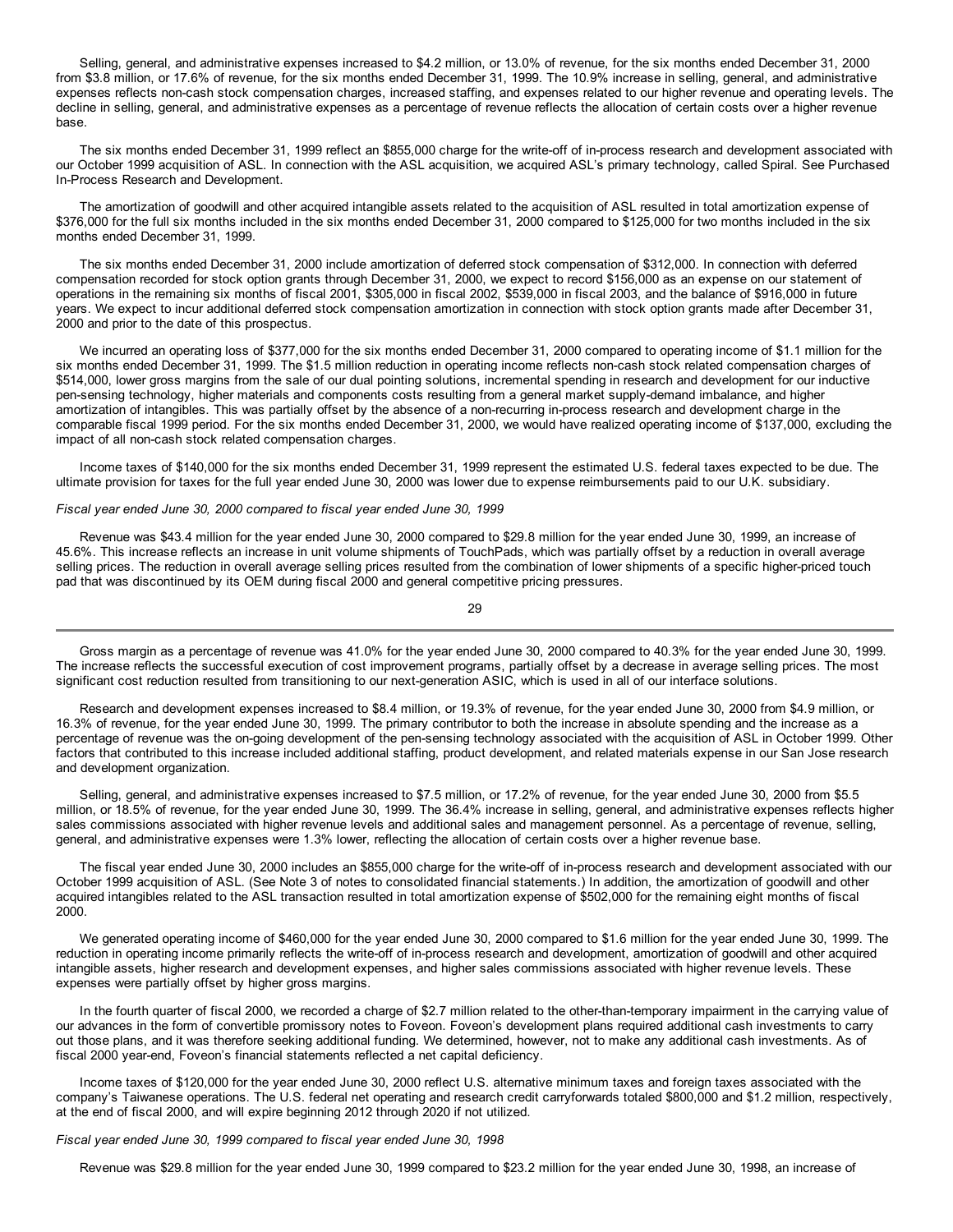28.4%. This increase primarily reflects an increase in unit volume shipments of touch pads, which was partially offset by the continued effect of a significant reduction in fiscal 1998 of average selling prices as a result of aggressive price competition initiated by a competitor. Average selling prices in fiscal 1999 were less than in fiscal 1998.

Gross margin as a percentage of revenue was 40.3% for the year ended June 30, 1999 compared to 23.5% for the year ended June 30, 1998. The increase primarily reflects cost improvement programs, manufacturing efficiencies resulting from higher volumes, and a reallocation of engineering personnel during the year from manufacturing operations to product engineering, which in combination more than offset the impact of lower average selling prices.

Research and development expenses increased to \$4.9 million, or 16.3% of revenue, for the year ended June 30, 1999 from \$3.9 million, or 16.7% of revenue, for the year ended June 30, 1998. The increase reflects additional staffing and the shift of engineering personnel from manufacturing operations to product engineering during the year.

Selling, general, and administrative expenses increased to \$5.5 million, or 18.5% of revenue, for the year ended June 30, 1999 from \$4.1 million, or 17.9% of revenue, for the year ended June 30, 1998. The increase in the amount of selling, general, and administrative expenses and selling, general, and administrative expenses as a percentage of revenue reflects sales commissions associated with higher revenue levels and additional sales and management personnel.

We generated operating income of \$1.6 million for the year ended June 30, 1999 compared to incurring an operating loss of \$2.6 million for the year ended June 30, 1998. The change primarily reflects the combination of higher revenue levels and manufacturing cost improvements and cost efficiencies. Operating expenses as a percentage of revenue were essentially constant year-to-year.

Income taxes of \$40,000 for the year ended June 30, 1999 reflect U.S. alternative minimum tax compared to no income taxes for the year ended June 30, 1998.

## **Purchased In-Process Research and Development**

Purchased in-process research and development, or IPRD, of \$855,000 in fiscal 2000 represents the write-off of in-process technology associated with our acquisition of Absolute Sensors Limited, or ASL.

We used available information including independent third-party sources to calculate the amounts allocated to IPRD. In calculating IPRD, an independent third party used established valuation techniques accepted in the high-technology industry. These calculations gave consideration to relevant market sizes and growth factors, expected industry trends, the anticipated nature and timing of new product introductions by us and our competitors, individual product sales cycles, and the estimated lives of each of the products' underlying technology. The value of the IPRD reflects the relative value and contribution of the acquired research and development. We also gave consideration to the IPRD's stage of completion, which was estimated to be approximately 75% complete at the time of the acquisition, the complexity of the work completed to date, the difficulty completing the remaining development, costs already incurred, and the projected cost to complete the project in determining the value assigned to IPRD. At the time of the acquisition, the Spiral technology had not reached technological feasibility and the IPRD did not have alternative future uses.

The value assigned to developed technologies related to the acquisition was based upon discounted cash flows related to the future products' projected income streams. Elements of the projected income stream included revenue, cost of sales, selling, general, and administrative expenses, and research and development expenses. The discount rates used in the present value calculations were generally derived from a weighted average cost of capital, adjusted upward to reflect the additional risks inherent in the development life cycle, including the useful life of the technology, profitability levels of the technology, and the uncertainty of technology advances that were known at the date of the acquisition.

The overall valuation methodology assumed a core technology leverage factor of 15%, a projection of three-year revenue stream beginning fiscal 2001, and a discount factor of 30% to determine the present value of future cash flows.

Given the uncertainties of the commercialization process, no assurance can be given that deviations from our estimates will not occur. At the time of the ASL acquisition, we believed there was a reasonable chance of realizing the economic return expected from the acquired in-process technology. There can be no assurance, however, that any project will achieve commercial success because of the risk associated with the realization of benefits related to commercialization of an in-process project due to rapidly changing customer needs, the complexity of the technology, and growing competitive pressures. Failure to successfully commercialize an in-process project would result in the loss of the expected economic return

inherent in the fair value allocation. Additionally, the value of our intangible assets acquired may become impaired.

We expect to continue the development of the Spiral technology and derivative commercial products and believe that there is a reasonable chance of successfully completing these development efforts. There is, however, risk associated with the completion of the in-process projects, and there can be no assurance that any project will achieve either technological or commercial success.

## **Quarterly Results of Operations**

The following table sets forth our unaudited quarterly results of operations for the six quarters in the period ended December 31, 2000. You should read the following table in conjunction with the financial statements and related notes contained elsewhere in this prospectus. We have prepared this unaudited information on the same basis as our audited financial statements. This table includes all adjustments, consisting only of normal recurring adjustments, that we consider necessary for a fair presentation of our financial position and operating results for the quarters presented. You should not draw any conclusions about our future results from the results of operations for any quarter.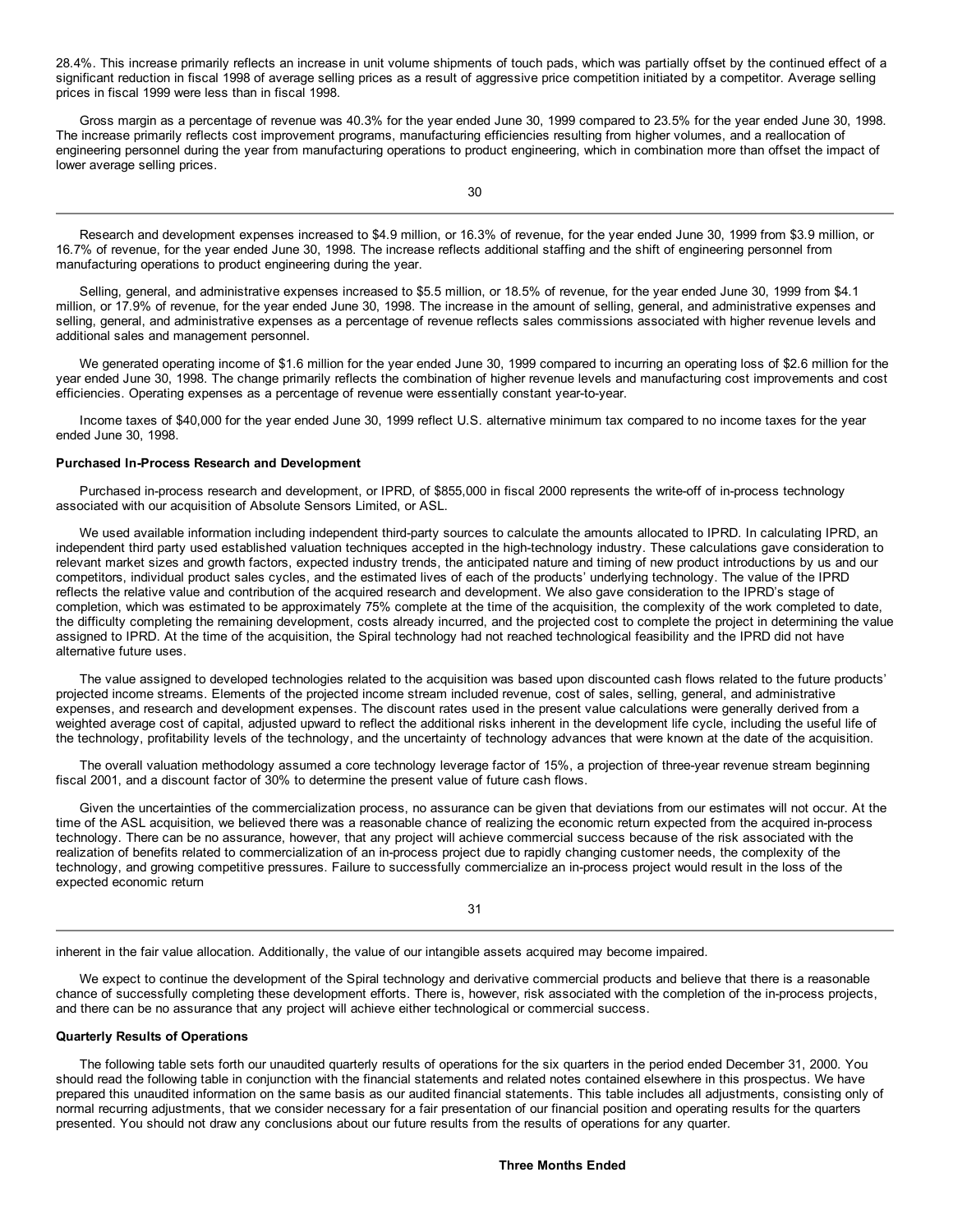|                                                                 | September 30,<br>1999 |       | December 31,<br>1999 |        | March 31,<br>2000 | <b>June 30,</b><br>2000    | September 30,<br>2000 |        | December 31,<br>2000 |        |
|-----------------------------------------------------------------|-----------------------|-------|----------------------|--------|-------------------|----------------------------|-----------------------|--------|----------------------|--------|
|                                                                 |                       |       |                      |        |                   | (unaudited)                |                       |        |                      |        |
| Net revenue                                                     | \$                    | 9,330 | \$                   | 12,411 | \$10,123          | (in thousands)<br>\$11,583 | \$                    | 13,988 | \$                   | 18,441 |
| Cost of revenue                                                 |                       | 5,368 |                      | 7,285  | 6,024             | 6,975                      |                       | 8,959  |                      | 13,179 |
| Gross margin<br>Operating expenses:<br>Research and             |                       | 3,962 |                      | 5,126  | 4,099             | 4,608                      |                       | 5,029  |                      | 5,262  |
| development<br>Selling, general, and                            |                       | 1,376 |                      | 1,819  | 2,387             | 2,804                      |                       | 2,980  |                      | 2,661  |
| administrative<br>Acquired in-process<br>research and           |                       | 1,803 |                      | 2,017  | 1,735             | 1,927                      |                       | 1,971  |                      | 2,265  |
| development<br>Amortization of goodwill<br>and other acquired   |                       |       |                      | 855    |                   |                            |                       |        |                      |        |
| intangible assets<br>Amortization of deferred                   |                       | 6     |                      | 132    | 196               | 196                        |                       | 230    |                      | 249    |
| stock compensation                                              |                       |       |                      |        |                   | 82                         |                       | 154    |                      | 158    |
| Total operating                                                 |                       |       |                      |        |                   |                            |                       |        |                      |        |
| expenses                                                        |                       | 3,185 |                      | 4,823  | 4,318             | 5,009                      |                       | 5,159  |                      | 5,803  |
| Operating income (loss)<br>Interest and other income            |                       | 777   |                      | 303    | (219)             | (401)                      |                       | (130)  |                      | (542)  |
| (expense), net<br>Write-down of note<br>receivable from an      |                       | 114   |                      | 130    | 137               | 84                         |                       | 133    |                      | 59     |
| affiliated company                                              |                       |       |                      |        |                   | (2, 712)                   |                       |        |                      |        |
| Income (loss) before<br>income taxes<br>Provision (benefit) for |                       | 891   |                      | 433    | (82)              | (3,029)                    |                       | 3      |                      | (483)  |
| income taxes                                                    |                       | 51    |                      | 89     | 42                | (62)                       |                       | 26     |                      | 4      |
| Net income (loss)                                               | \$                    | 840   | \$                   | 344    | \$<br>(124)       | \$ (2,967)                 | \$                    | (23)   | \$                   | (487)  |

Revenue has increased in each of the last six quarters, except for the quarter ended March 31, 2000. Revenue in our March quarters traditionally has been lower than in our December quarters, reflecting the

32

seasonality of calendar year-end consumer spending. In addition to this normal seasonality, we believe that revenue in the December 1999 quarter was higher as a result of customers building inventories in expectation of potential supply-chain problems associated with the widely publicized year 2000 computer issue. Beginning in April 2000, revenue growth also increased as a result of shipments of our dual pointing solutions, which have higher average selling prices because of the inclusion of two interface solutions rather than one. In the September 2000 quarter, we began shipping interface solutions into the iAppliance markets, which represented approximately 4.2% of our total revenue for the six months ended December 31, 2000. The initial applications are touch sensing interfaces for Internet appliances, which allow for Internet access and sending and receiving e-mail, and set-top-boxes used for Internet access and home entertainment utilizing the end user's television as the monitor.

Gross margin as a percentage of revenue has declined over the last six quarters as we continue to grow market share. This reflects the combination of generally lower prices, higher materials and components costs resulting from general market supply-demand imbalances, increasing production costs, and the introduction of our initial lower-margin dual pointing solutions, partially offset by our incremental costimprovement programs. We announced a general price increase in the December 2000 quarter and expect to realize the impact in subsequent quarters. Our initial dual pointing solution, which we began shipping in the June 2000 quarter, has significantly lower gross margins than the expected margins on our proprietary touch pad products as a result of the high percentage of third-party products included in the pointing stick portion of our dual pointing solution. We anticipate shipping our proprietary dual pointing solution in the June 2001 quarter, which should begin to have a positive impact on gross margins in future periods as shipping volumes increase. Dual pointing revenue was a much higher percentage of our overall product mix in the December 2000 quarter than in the September 2000 quarter, which further negatively impacted gross margins. We are currently developing our next generation ASIC and planning additional cost improvement programs that we expect will reduce our overall product costs once fully developed, qualified by our OEM customers, and implemented in our manufacturing process, which we expect to begin phasing in during the June 2001 quarter.

Operating expenses, exclusive of the non-recurring charge for in-process research and development in the December 1999 quarter, amortization of goodwill and other acquired intangible assets, and deferred stock compensation, have increased in each of the six quarters ended December 31, 2000, primarily reflecting the combination of four factors: (1) increased staffing in all departments to support our overall business growth; (2) increased spending on research and development to continue to improve our existing technologies and develop new technologies for new product applications, including ClearPad and Spiral; (3) increased selling costs related to the higher revenue levels; and (4) increased management and infrastructure spending to support our planned growth and penetration into new markets.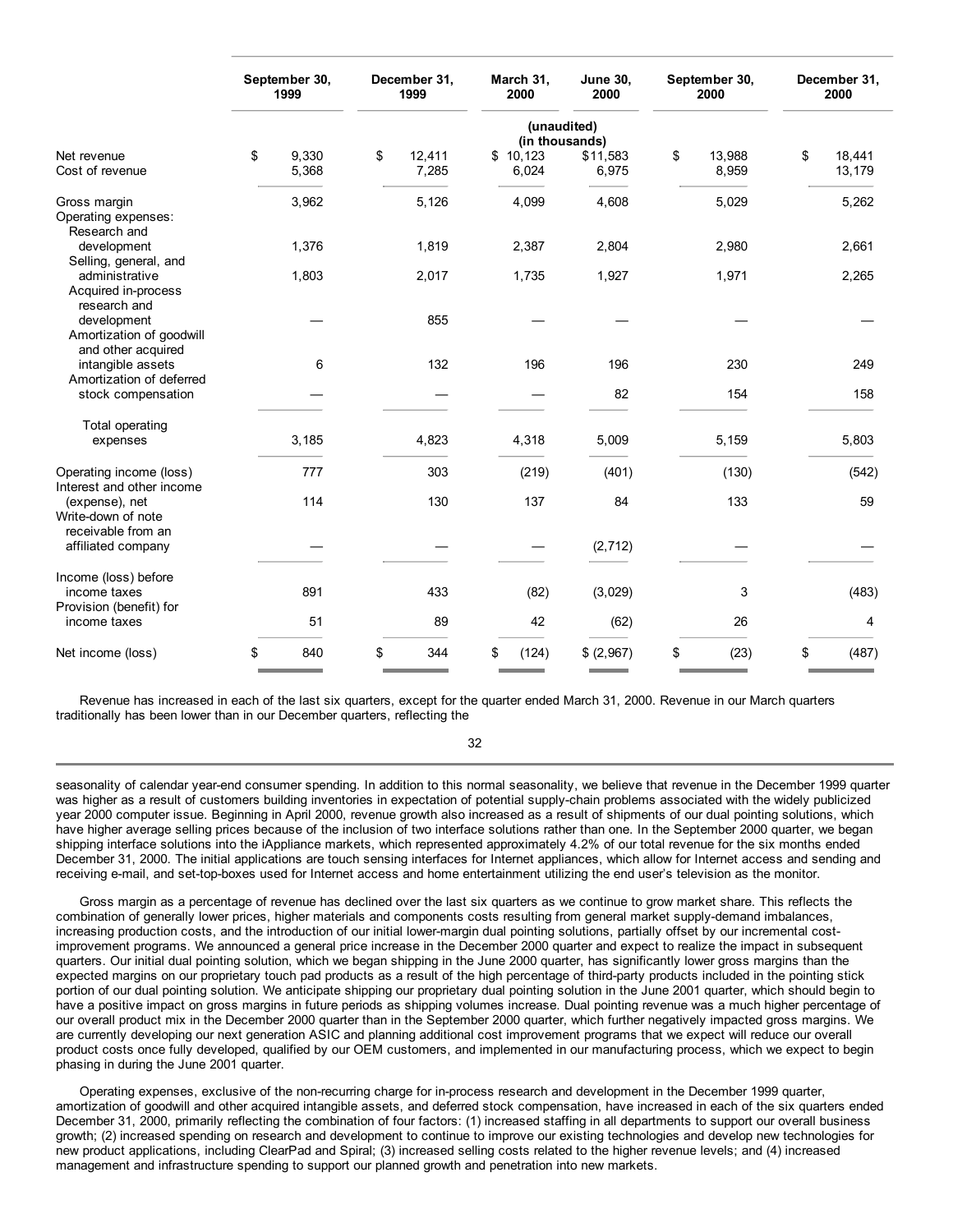#### **Liquidity and Capital Resources**

Since our inception, we have financed our operations through cash flows from operations, private sales of securities, and to a lesser extent, capital equipment financing.

During the six months ended December 31, 2000, net cash used in operating activities totaled \$1.8 million, primarily reflecting increased working capital of \$1.6 million related to our higher operating levels plus our net loss, partially offset by non-cash adjustments for depreciation, amortization, and stock compensation of \$1.3 million. We expect that accounts receivable and inventory will continue to increase if our revenue continues to grow and that we will continue to increase our investment in capital assets to expand our business. During fiscal 2000, we used \$41,000 in cash from operating activities compared to generating \$301,000 in fiscal 1999. In fiscal 1998, net cash used in operating activities was \$267,000. In fiscal 2000, net cash used in operations of \$41,000 reflects our net loss of \$1.9 million, offset by the combination of the following items: (1) adjustments for non-cash charges, including the writedown of \$2.7 million of advances receivable from an affiliated company, Foveon, a write-off of \$855,000 of in-process research and development, \$1.2 million of amortization and depreciation, and \$212,000 of stock based compensation; and (2) increases in accounts receivables, inventories, and accounts payable of \$3.7 million, \$1.5 million, and \$2.5 million, respectively, relating to our increased business activities. In fiscal 1999, net

33

cash generated from operations of \$301,000 reflects our net income of \$2.0 million, adjusted for non-cash depreciation and amortization of \$535,000, partially offset by increased working capital of \$2.4 million, primarily reflecting increases in accounts receivables of \$1.9 million and reductions in accounts payable of \$802,000 and inventory of approximately \$297,000. In fiscal 1998, net cash used in operations of \$267,000 reflects our net loss of \$2.1 million, partially offset by an adjustment for non-cash depreciation and amortization of \$546,000 and a net reduction of working capital of \$2.1 million.

Investing activities typically relate to purchases of capital assets, which totaled \$357,000 for the six months ended December 31, 2000, \$1.1 million for fiscal 2000, \$315,000 for fiscal 1999, and \$297,000 for fiscal 1998. In addition, we advanced \$2.7 million in fiscal 2000 in the form of convertible promissory notes to Foveon, an affiliated company, and invested \$1.5 million in cash in the October 1999 acquisition of ASL, which together with the capital asset purchases referred to above resulted in total cash used in investing activities of \$5.3 million in fiscal 2000. We also issued 652,025 shares of our common stock in connection with the acquisition of ASL and are obligated to issue up to an additional 200,000 shares if certain products incorporating ASL technology are sold within two years of the acquisition. In connection with the acquisition of the sales representative workforce of our former outside sales agent in Taiwan, we issued 37,500 shares of our common stock and are obligated to issued an additional 37,500 shares if certain covenants are fulfilled.

Financing activities over the prior six months and last three years have generally been related to the proceeds obtained from the financing of capital assets, offset by the related repayments under those transactions, plus the proceeds from the exercise of vested stock options. Net cash provided by financing activities for the six months ended December 31, 2000 were approximately \$597,000, reflecting net proceeds from equipment financing of \$300,000 and stock option exercises totaling \$297,000. Net cash provided by financing activities was approximately \$99,000 for fiscal 2000, \$212,000 for fiscal 1999, and \$1.4 million for fiscal 1998.

Our principal sources of liquidity as of December 31, 2000 consisted of \$4.9 million in cash and cash equivalents and a master equipment financing agreement, dated November 28, 2000, with KeyCorp Leasing, which has \$251,000 available for additional capital asset financing. The KeyCorp financing agreement is based on a 36-month term from the date KeyCorp funds capital asset purchases and an interest rate equal to approximately 250 basis points over the U.S. Treasury 18-month index at the time of funding, which is then fixed for the 36-month term. Capital assets currently financed under the KeyCorp master financing agreement total \$499,000 and borrowings have an annual interest rate of 8.25%. The long-term note payable to National Semiconductor represents limited-recourse debt that is secured solely by a portion of our preferred stockholdings in Foveon, in which National Semiconductor is also an investor. We do not anticipate making any payments under the limitedrecourse loan with National Semiconductor, either prior to or at maturity, unless Foveon is participating in a liquidity event, such as an initial public offering of its equity securities or a merger, through which we would be able to receive amounts in excess of the carrying amount of our \$1.5 million investment.

We believe our existing cash balances, the available funds remaining under the KeyCorp master equipment lease agreement, and the net proceeds of this offering will be sufficient to meet our cash requirements at least through the next 12 months. Our future capital requirements will depend on many factors, including our rate of revenue growth, the timing and extent of spending to support product development efforts, the expansion of sales and marketing activities, the timing of introductions of new products and enhancements to existing products, the costs to ensure access to adequate manufacturing capacity, and the continuing market acceptance of our product solutions. We cannot assure you that additional equity or debt financing will be available to us on acceptable terms or at all. As of the date of this prospectus, our sources of liquidity beyond 12 months will be our then current cash balances, funds from operations, and any long-term credit facilities that we arrange. We have no other agreements or arrangements with third parties to provide us with sources of liquidity and capital resources beyond the next 12 months.

## 34

## **Disclosure of Market Risks**

#### *Interest rate risk*

Our exposure to market risk for changes in interest rates relates primarily to our cash and cash equivalents. Due to the conservative nature of our investment portfolio, which is predicated on capital preservation and is mainly comprised of government-backed securities and investmentgrade instruments, we would not expect our operating results or cash flows to be significantly affected by changes in market interest rates. We do not use our investment portfolio for trading or other speculative purposes.

#### *Foreign currency exchange risk*

All of our sales and our expenses, except those expenses related to our U.K. and Taiwan operations, are denominated in U.S. dollars. As a result, we have relatively little exposure to foreign currency exchange risks and foreign exchange losses have been minimal to date. We do not currently enter into forward exchange contracts to hedge exposure denominated in foreign currencies or any other derivative financial instruments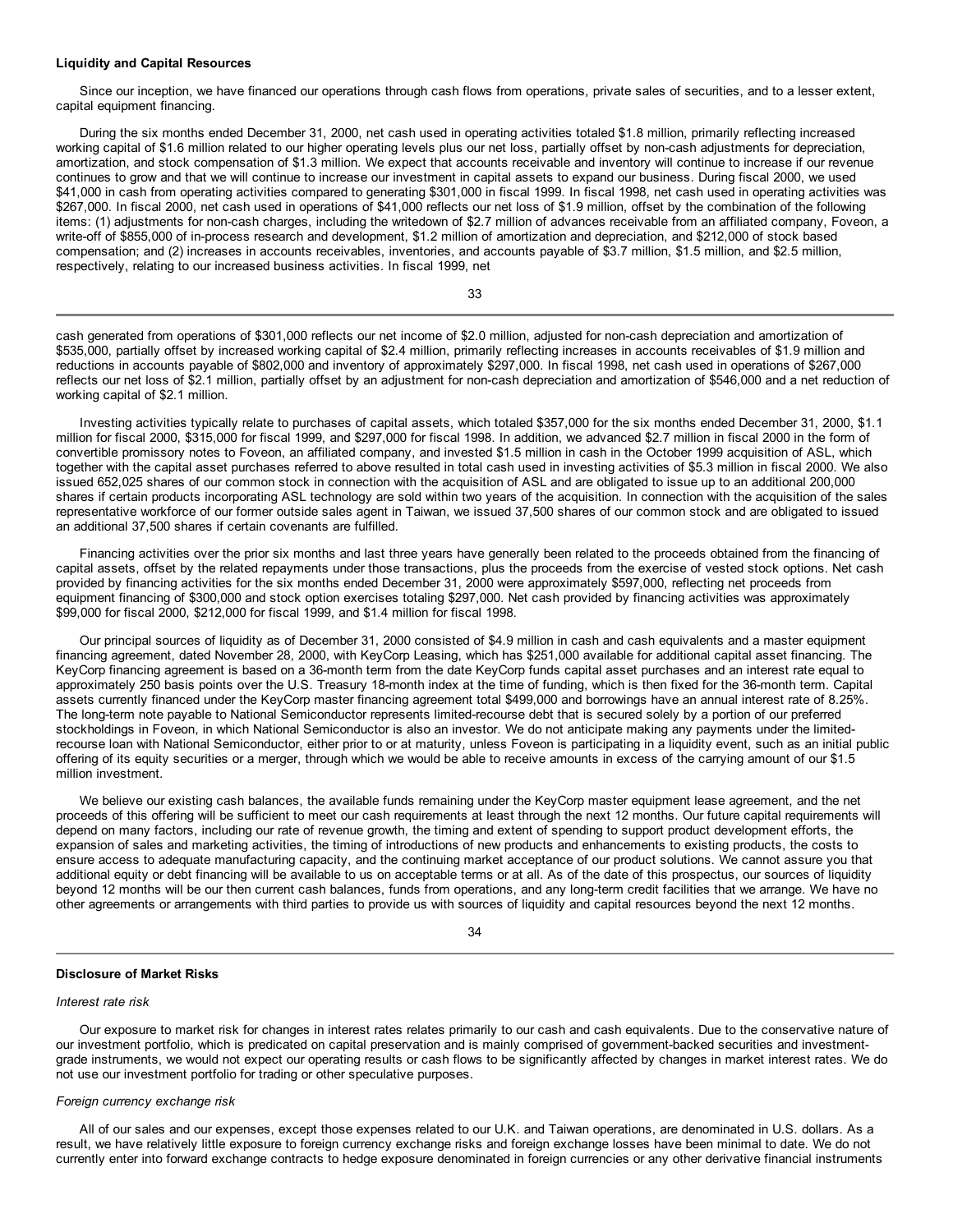for trading or speculative purposes. In the future, if we feel that our foreign exchange exposure has increased, we may consider entering into hedging transactions to help mitigate that risk.

## **Recent Accounting Pronouncements**

In June 1998, the Financial Accounting Standards Board issued Statement of Financial Accounting Standards No. 133, "Accounting for Derivative Instruments and Hedging Activities." SFAS 133, as amended, establishes methods for recording derivative financial instruments and hedging activities related to those instruments, as well as other hedging activities. Because we currently do not hold any derivative instruments and do not engage in hedging activities, adoption of SFAS 133, as amended, did not have a significant impact on our consolidated financial position or results of operations.

In December 1999, the Securities and Exchange Commission issued Staff Accounting Bulletin No. 101. SAB 101 summarizes certain areas of the staff's views in applying generally accepted accounting principles to revenue recognition in financial statements. We believe that our current revenue recognition principles comply with SAB 101.

In March 2000, the FASB issued Interpretation No. 44, "Accounting for Certain Transactions Involving Stock Compensation, Interpretation of APB Opinion No. 25." Interpretation No. 44 clarifies the application of Accounting Principle Board Opinion No. 25 to certain issues including: (1) the definition of employee for purposes of applying APB Opinion No. 25, (2) the criteria for determining whether a plan qualifies as a noncompensatory plan, (3) the accounting consequences of various modifications to the terms of a previously fixed stock option or award, and (4) the accounting for an exchange of stock compensation awards in business combinations. The adoption of Interpretation No. 44 did not have a material effect on our consolidated financial position or results of operations.

35

### **BUSINESS**

#### **Overview**

We are a leading worldwide developer of custom-designed user interface solutions that enable people to interact more easily and intuitively with a wide variety of mobile computing and communications devices. We currently supply approximately 53% of the touch pads used in notebook computers throughout the world. Our new pointing stick is designed to address the portion of the notebook market that uses the pointing stick as the interface solution. We estimate that approximately 70% of notebook computers use touch pad interfaces while 25% of notebook computers use pointing stick interfaces. Our new pointing stick can be used with our touch pad to take advantage of the growing trend to dual pointing interface solutions. We believe our extensive intellectual property portfolio, our experience in providing interface solutions to OEMs, and our proven track record of growth in our expanding core notebook computer interface business position us to be a key technological enabler for multiple applications in many fast-growing markets. Based on these strengths, we are addressing the opportunities created by the growth of a new class of mobile computing and communications devices, commonly called iAppliances. iAppliances include PDAs and smart phones, as well as a variety of mobile, handheld, wireless, and Internet devices. We believe our existing technologies, our new product solutions, and our emphasis on ease of use, small size, low power consumption, advanced functionality, durability, and reliability will enable us to successfully penetrate the market for iAppliance interface solutions. Our OEM customers include Acer, Apple, Compaq, Dell, Gateway, Hewlett-Packard, Intel, Samsung, and Sharp.

#### **Industry Overview**

#### *The Notebook Computer Market*

Trends toward mobile computing and communications, supported by technological advances in computer processing power, continued development of the Internet and network infrastructure, and improved remote connectivity, are driving significant growth of the notebook computer market. Notebook computers provide the functionality of a desktop PC, and their small form factor enables portable computing with remote access and connectivity to the Internet and other networks. Notebook computers can be used in conjunction with a full-size monitor, keyboard, and docking station to provide a comparable desktop PC experience. For these reasons, the corporate market continues to replace desktop PCs with notebook computers, enabling workers to be more productive away from the office. At the same time, the availability of notebook computers with increased processing power, longer battery life, larger displays, and thinner and lighter designs is prompting companies to upgrade their notebook computers to higher performance models. These trends are the primary drivers for the growth of notebook computer sales in the corporate market.

In the consumer market, notebook computers also are replacing desktop PCs as small-office, home-office, and other individual users demand the flexibility and benefits of mobile computing and connectivity. Other factors promoting this replacement trend include the smaller cost differential between notebook computers and desktop PCs and a shorter lag time for technology migration from desktop PCs to notebook computers. In addition, the continued development of wired dormitories, classrooms with Internet connections, and wireless local area networks in schools and universities are driving significant growth of notebook computer sales in the education market.

Another factor contributing to higher relative growth of notebook computers versus desktop PCs is the difference in product life cycles. Desktop PCs generally have product lifecycles of approximately three years, while product lifecycles are shorter for notebook computers, owing to technological advances, harsh usage patterns that often test durability and reliability, theft, and loss. As a result, individuals and corporations generally replace and upgrade notebook computers more frequently than desktop PCs.

As a result of these factors, notebook computers are experiencing rapid growth in both the corporate and consumer markets, resulting in market share gains at the expense of desktop PCs. According to IDC, worldwide shipments of notebook computers increased 22.5% for the quarter ended December 31, 2000

versus the comparable period a year ago compared to 6.3% for desktop PCs during the same period. IDC estimates that the market for notebook computers will grow from 26.5 million units in 2000 to 49.1 million units in 2004, a compound annual growth rate of 16.7%. This compound annual growth rate of notebook computers exceeds that of desktop PCs, which are estimated to grow at 12.8% during the same period.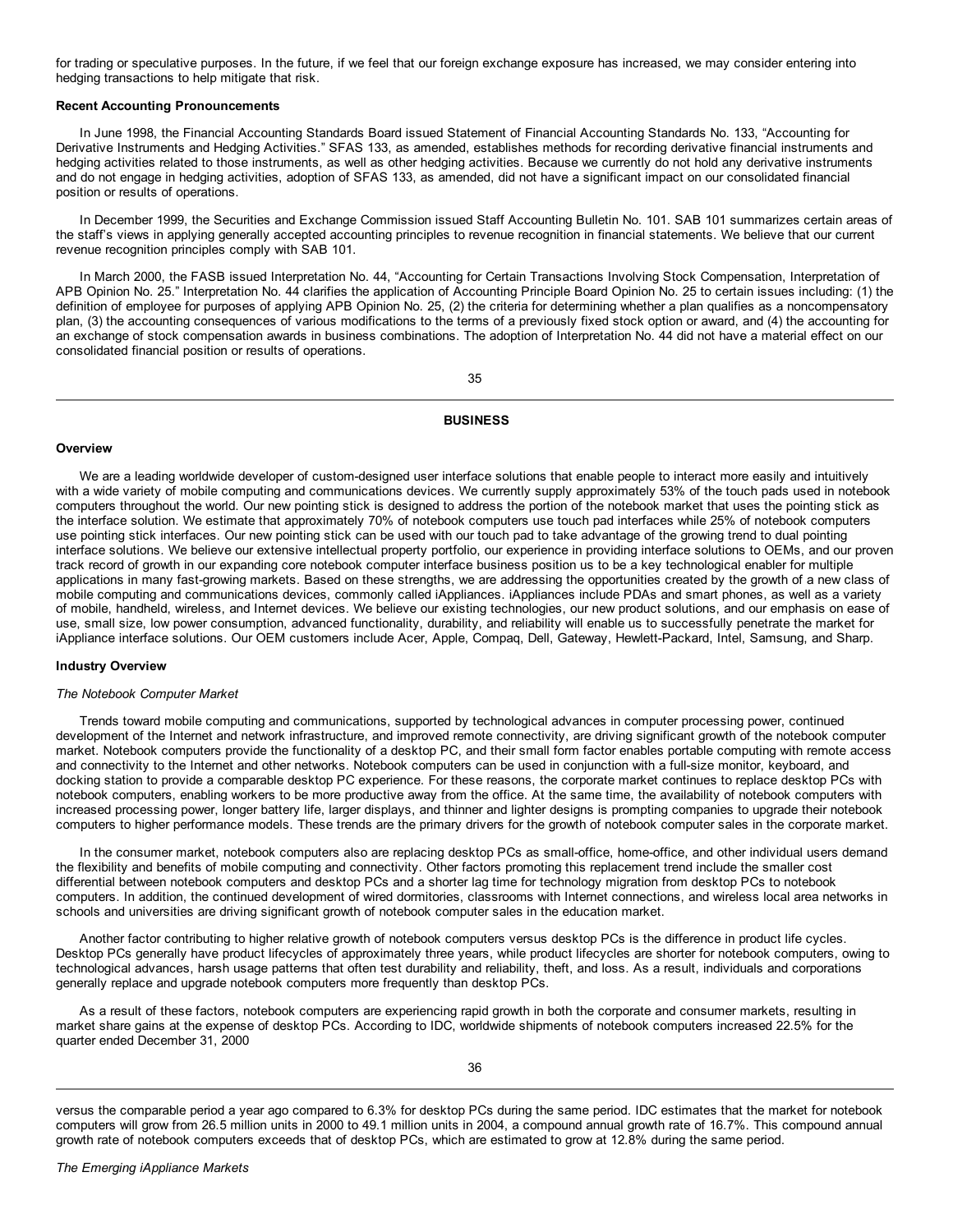Individuals increasingly desire the ability to access information, such as e-mail, corporate intranets, the Internet, calendars, and databases, when they are away from their homes or offices. This demand for universal access to information is being driven by the desire for increased productivity and convenience. These factors are prompting the development of a new generation of intelligent and connected devices that are intended to be easy to use, enhance productivity, and provide convenience at low cost. Technological advances, the convergence of mobile computing and communications, and the growth of the Internet have collectively served as a catalyst for the development of these devices, commonly referred to as iAppliances. iAppliances exist in many form factors and have broad applications, including personal information management, consumer entertainment, home networking and automation, automotive controls and displays, and other Internet access terminals located away from the home or office. Examples of iAppliances include PDAs, mobile handheld computing devices, smart phones, consumer Web terminals, e-mail terminals, Internet gaming devices, and Internet screenphones. iAppliances allow users to more easily and intuitively access, manage, and store information anytime and anywhere. iAppliances are generally smaller, lighter weight, easier to use, and in the case of mobile iAppliances, consume less battery power than PCs. These benefits are driving significant growth of the iAppliance markets.

Today, the markets for iAppliances are in their infancy and still evolving. iAppliances, however, are expected to achieve widespread consumer acceptance. Industry experts believe that the proliferation of iAppliances that address disparate functions will cause this market to grow exponentially. Unlike the market for PCs in which users typically operate a single PC, industry experts believe that the markets for iAppliances will be characterized by multiple devices for each person. Furthermore, iAppliances have begun to generate interest from people that do not actively use PCs.

In addition, a combination of technological advances and infrastructure development, such as the deployment of third-generation broadband wireless services, advances in device miniaturization, and the adoption of wireless protocols, such as Bluetooth and 802.11b, which increases the users' ability to access information anytime and anyplace, will accelerate the demand for iAppliances. Consequently, the iAppliance markets are anticipated to grow significantly faster than the market for PCs. IDC estimates that the markets for iAppliances will grow from 28.0 million units in 2000 to 89.0 million units in 2004, a compound annual growth rate of 33.5%. Within these markets, IDC forecasts the smart handheld devices segment to grow from 3.3 million units in 2000 to 33.2 million units in 2004, a compound annual growth rate of 77.4%.

## *Interface Solutions*

In the desktop PC market, the keyboard and the mouse have been adopted as universal user interface devices. Notebook computers, however, require highly integrated interfaces that are compact and easy to use. As a result, the traditional PC mouse has largely been replaced by the touch pad and by the pointing stick in notebook computers. A touch pad allows the user to navigate the screen using a finger or stylus on a touch-sensitive pad. A pointing stick allows the user to navigate the screen by using a finger to apply pressure on a small stick device. Each of these interfaces provides a different user experience that appeals to a range of user preferences. We estimate that approximately 70% of notebook computers use a touch pad interface while 25% use a pointing stick.

Recently, OEMs have developed and introduced notebook computers that incorporate dual pointing solutions, containing both a touch pad and a pointing stick. Dual pointing solutions provide users with enhanced flexibility and alternative means of interacting with a notebook computer. Dual pointing solutions are gaining popularity with corporate information technology departments because of their ability to satisfy

37

most user preferences with a single notebook computer. In addition, by purchasing notebook computers with dual pointing solutions, corporate information technology departments can consolidate vendor relationships and technical support.

The vast array of functionality incorporated in iAppliances and their emphasis on universal access to information, including through an Internet or other network connection, has resulted in many different form factors, many of which are too small to accommodate either a keyboard or a mouse. As a result, iAppliances require innovative interface solutions to input, access, and manage information. A variety of interfaces has been developed and incorporated in iAppliances to facilitate user interaction with these devices. For example, many handheld PDAs utilize a touchscreen interface as the primary means to input, manage, and retrieve information, while mobile phones generally utilize a numeric keypad and a push-button option menu, or in some cases, a dial to scroll through option menus. Users are finding through experience that certain interfaces are more suitable for specific functions while severely limiting for other functions. As a result, as OEMs compete for market share and consumer acceptance, the interface solution represents one of the primary means to differentiate iAppliances among competing products. The optimum interface solution must operate intuitively and be easy to use; facilitate portability in terms of size, weight, and power usage; offer advanced features to enhance user experience; and satisfy consumer demand for reliability and durability.

## **The Synaptics Solution**

We develop, acquire, and enhance interface technologies that improve the way people interact with mobile computing and communications devices. Our innovative and intuitive interfaces accommodate many diverse platforms. Our technologies include an extensive array of ASIC, firmware, software, pattern recognition, and touch sensing technologies.

Through our technologies, we seek to provide our customers with customized solutions that address their individual design issues and result in high-performance, feature-rich, and reliable interface solutions. Our new TouchStyk enables us to address the pointing stick and dual pointing portions of the notebook computer market, and our new ClearPad and Spiral solutions address the iAppliance markets. We believe our interface solutions offer the following characteristics:

- *Ease of Use.* Our interface solutions offer the ease of use and intuitive interaction that users demand.
- *Small Size.* The small, thin size of our interface solutions enables our customers to reduce the overall size and weight of their products in order to satisfy consumer demand for portability.
- *Low Power Consumption.* The low power consumption of our interface solutions enable our customers to offer products with longer battery life or smaller battery size.
- *Advanced Functionality.* Our interface solutions offer many advanced features to enhance user experience.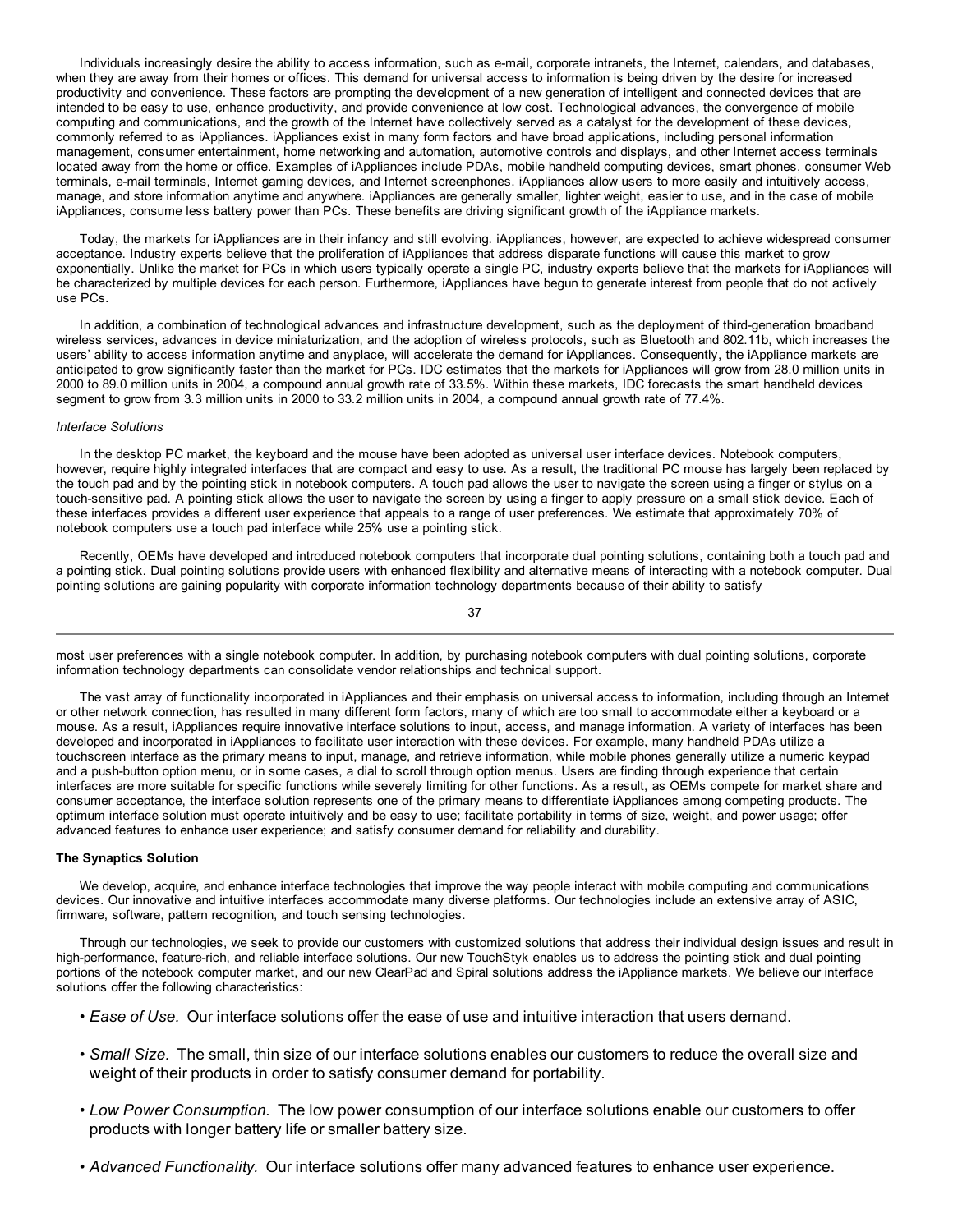- *Reliability.* The reliability of our interface solutions satisfies consumer demand for dependability, which is a major component of consumer satisfaction.
- *Durability.* Our interface solutions withstand repeated use, severe physical treatment, and temperature fluctuations while providing a superior level of performance.

We believe these characteristics will enable us to maintain our leadership position in the notebook computer market and will enhance our position as a technological enabler of iAppliances and a differentiator for OEMs of these devices.

Our emphasis on technological leadership and customized-design capabilities positions us to provide unique interface solutions that address specific customer requirements. Our long-term working relationships with large, global OEMs provide us with experience in satisfying their demanding design specifications and

38

other requirements. Our custom product solutions provide OEMs with numerous benefits, including the following:

- customized, modular integration;
- reduced product development costs;
- shorter product time to market;
- compact and efficient platforms;
- improved product functionality and utility; and
- product differentiation.

We work with our customers to customize our solutions in order to meet their design requirements. This collaborative effort reduces the duplication and overlap of investment and resources, enabling our OEM customers to devote more time and resources to the market development for these products.

We utilize capacitive and inductive technologies rather than traditional resistive technology in our product solutions. Unlike resistive technology, our capacitive technology requires no activation force, thereby permitting easy movement across the touch surface. Our capacitive technology also uses no moving parts and can be integrated with both curved and flat surfaces.

Capacitive and inductive technologies provide additional key benefits over resistive technology. Capacitive and inductive sensors can be fabricated without the air or liquid gap required by resistive technology, reducing undesirable internal reflections and the power requirements for the LCD backlight, thereby extending the battery life of small handheld devices. Capacitive and inductive technologies also allow much thinner sensors than resistive technology, allowing for slimmer, more compact, and unique industrial designs.

## **Our Strategy**

Our objective is to continue to enhance our position as the world's leading supplier of interface solutions for the notebook computer market and to become a leading supplier of interface solutions for the emerging high-growth iAppliance markets. Key aspects of our strategy to achieve this objective include the following:

## *Extend Our Technological Leadership*

We plan to utilize our extensive intellectual property portfolio and technological expertise to provide competitive advantages, extend the functionality of our product solutions, and offer innovative product solutions to our customers across multiple market segments. We intend to continue to utilize our technological expertise to reduce the overall size, weight, cost, and power consumption of our interface solutions while increasing their applications, capabilities, and performance. We plan to expand our research and development efforts through strategic acquisitions and alliances, increased expenses, and the hiring of additional engineering personnel. We believe that these efforts will enable us to meet customer expectations and to achieve our goal of supplying on a timely and cost-effective basis the most advanced, easy-to-use, functional interface solutions integrating touch, handwriting, vision, and voice capabilities.

## *Enhance Our Leadership Position in the Notebook Computer Market*

We intend to continue to introduce market-leading interface solutions in terms of performance, functionality, size, and ease of use. Our new TouchStyk will enable us to address the pointing stick and expanding dual pointing segments of the notebook interface market. Our new electronic signature, or e-signature, capabilities, pen computing applications, multi-finger navigation, and scroll strip products are designed to provide additional functionality that results in competitive advantages. Our ultra thin TouchPad solution allows our customers to produce even thinner notebook computers.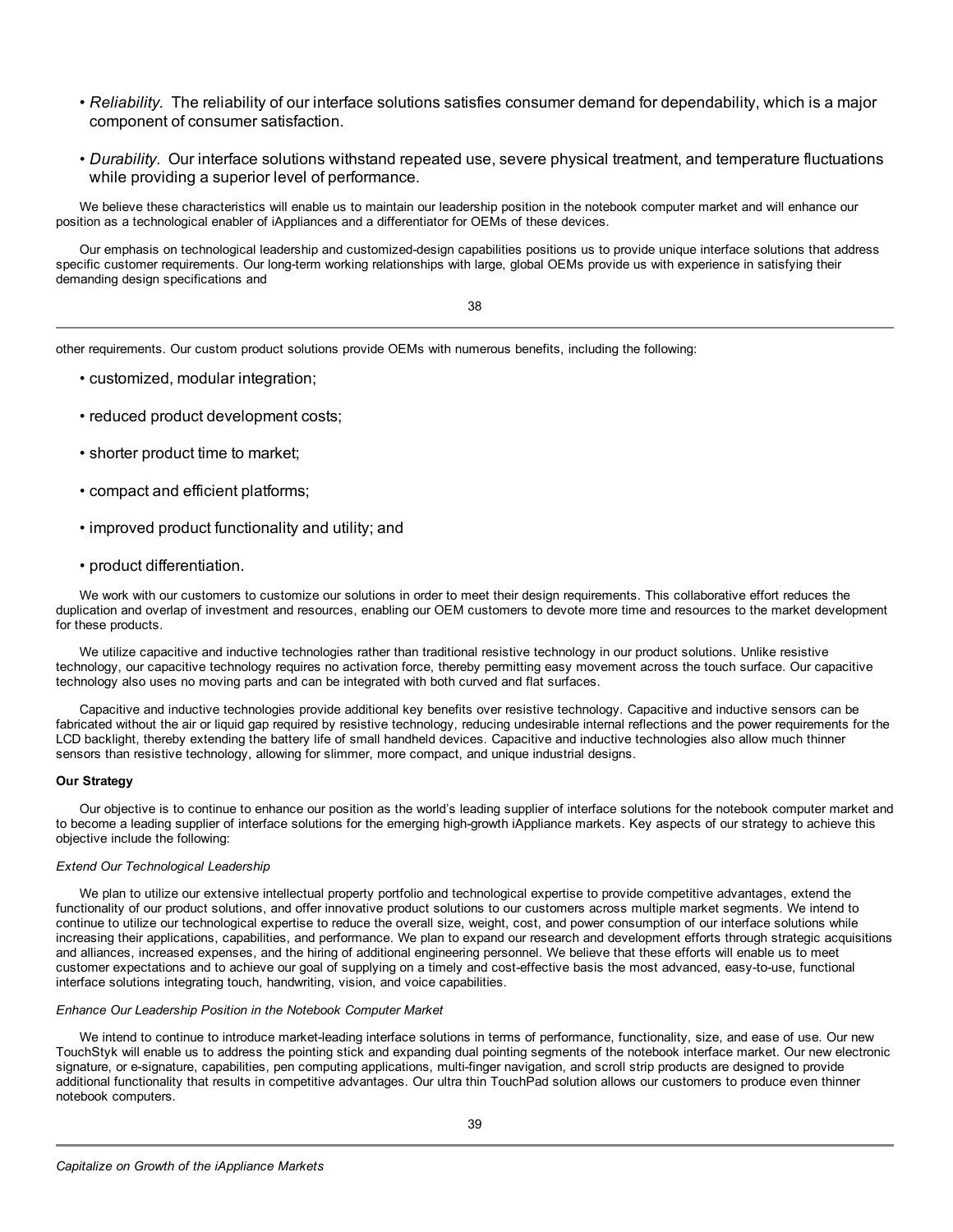We intend to capitalize on the growth of the iAppliance markets brought about by the convergence of computing and communications. We plan to offer innovative, easy-to-use interface solutions that address the evolving portability, connectivity, and functionality requirements of these new markets. We plan to offer these solutions to existing and potential OEM customers as a means to increase the functionality, reduce the size, lower the cost, and enhance the user experience of our customers' products. We plan to utilize our existing technologies as well as aggressively pursue new technologies as these markets evolve and demand new solutions.

#### *Emphasize and Expand Customer Relationships*

We plan to emphasize and expand our strong and long-lasting customer relationships and to provide the most advanced interface solutions for our customers' products. We recognize that our interface solutions enable our customers to deliver a positive user experience and to differentiate their products from those of their competitors. We continually attempt to enhance the competitive position of our customers by providing them with innovative, distinctive, and high-quality interface solutions on a timely and cost-effective basis. To do so, we work continually to improve our productivity, to reduce costs, and to speed the delivery of our interface solutions. We endeavor to streamline the entire design and delivery process by maintaining an ongoing design, engineering, and production improvement effort. We also devote considerable effort to support our customers after the purchase of our interface solutions.

#### *Pursue Strategic Relationships and Acquisitions*

We intend to develop and expand strategic relationships to enhance our ability to offer value-added customer solutions, address new markets, rapidly gain market share, and enhance the technological leadership of our product solutions. Our strategic alliance with Silanis Technology, a leading developer of e-signature and approval management software, enables us to provide notebook users worldwide with e-signature capabilities. Our strategic relationships with Three-Five Systems and Densitron, leading suppliers of custom designed display modules, provides for the joint development and marketing of touch screen LCD products and the integration of our Spiral and ClearPad product solutions with their LCD display drivers for use in cellular phones, PDAs, and other electronic devices. We intend to enter into additional strategic relationships with other leading companies in our target markets. We also intend to acquire companies in order to expand our technological expertise and to establish or strengthen our presence in selected target markets.

## *Continue Virtual Manufacturing*

We plan to expand and diversify our production capacity through third-party relationships, thereby strengthening our virtual manufacturing platform. This strategy results in a scalable business model; enables us to concentrate on our core competencies of research and development, technological advances and product design; and reduces our capital expenses. Our virtual manufacturing strategy allows us to maintain a variable cost model, in which we do not incur most of our manufacturing costs until our product solutions have been shipped and billed to our customers.

#### **Products**

We offer customers in the PC and iAppliance markets user interface solutions that provide competitive advantages. Our family of product solutions allows our customers to solve their interface needs and differentiate their products from those of their competitors.

| Product                | <b>Description</b>                              | <b>Status</b>          | <b>Applications</b> |
|------------------------|-------------------------------------------------|------------------------|---------------------|
| TouchPad               | Small, touch-sensitive pad that senses the      | Commercially available |                     |
|                        | position of a person's finger on its surface    |                        | Notebooks.          |
|                        | through the measurement of capacitance          |                        | iAppliances         |
| TouchStyk              | Self-contained, easily integrated module that   | Commercially available |                     |
|                        | uses the same capacitive technology as our      |                        | Notebooks.          |
|                        | TouchPad                                        |                        | iAppliances         |
| Dual Pointing Solution | Combined solution of TouchPad and TouchStyk     | Commercially available | <b>Notebooks</b>    |
| <b>QuickStroke</b>     | Recognition technology that combines our        | Commercially available | Notebooks,          |
|                        | software with our TouchPad                      |                        | iAppliances         |
| ClearPad               | Customizable touch screen solution with a clear | Prototype completed    |                     |
|                        | thin sensor that can be placed over any         |                        | Notebooks.          |
|                        | viewable surface                                |                        | iAppliances         |
| Spiral                 | Thin, lightweight, low power, inductive pen-    | In development         |                     |
|                        | sensing solution                                |                        | iAppliances         |

## The following table sets forth certain information relating to our products.

## *TouchPad™*

We currently supply more than 53% of the touch pads used in notebook computers throughout the world. Our TouchPad, which takes the place of a mouse, is a small, touch-sensitive pad that senses the position of a person's finger on its surface through the measurement of capacitance. Our TouchPad provides the most accurate, comfortable, and reliable method to provide screen navigation, cursor movement, and a platform for interactive input and allows customers to provide a stylish, simple, user-friendly, and intuitive terminal for both the consumer and professional markets. Our TouchPads offer various advanced features, including the following:

40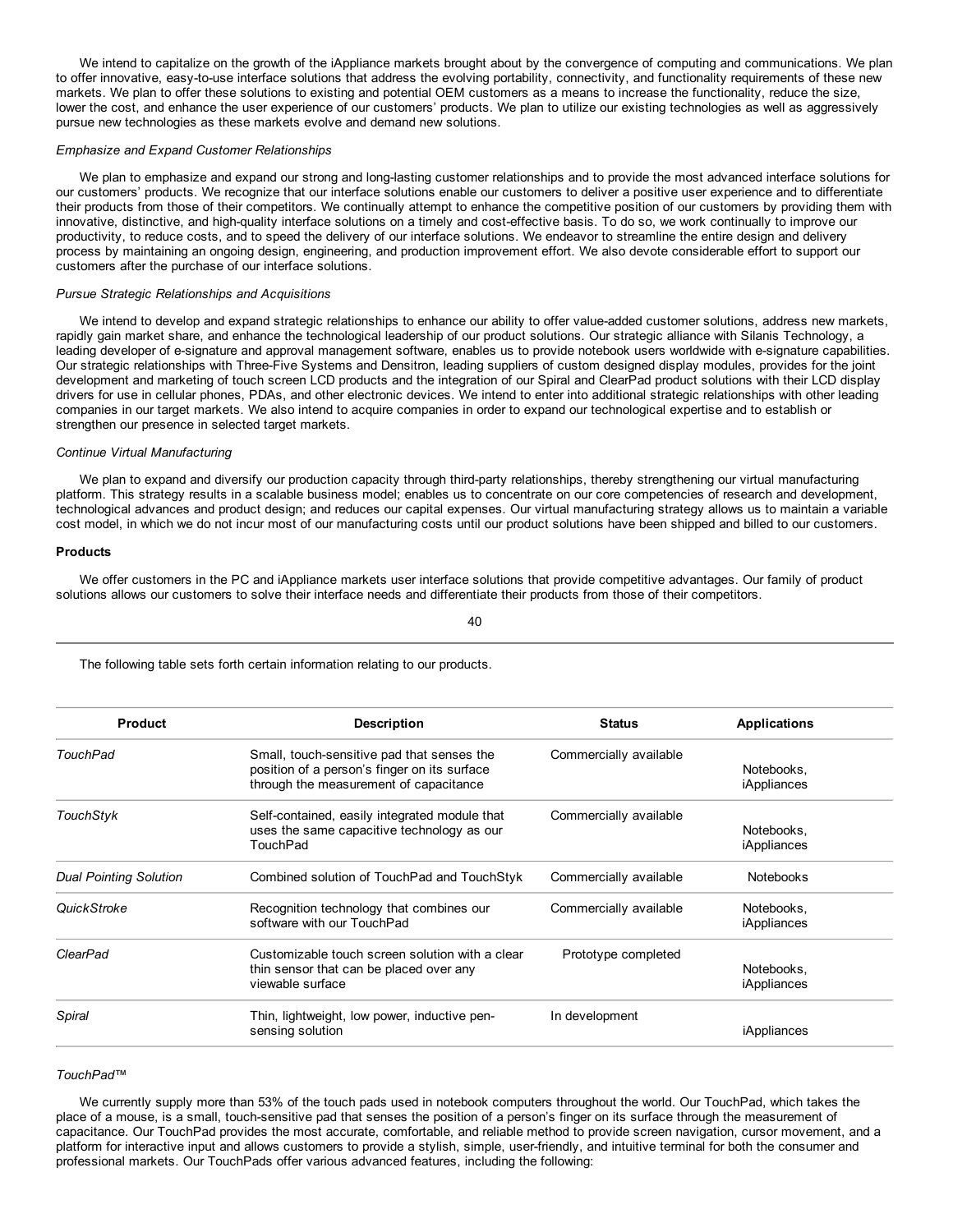- *Virtual scrolling.* This feature enables the user to scroll through any document by swiping a finger along the side or bottom of the TouchPad.
- *Customizable tap zones.* These zones permit separate portions of the TouchPad to be used to simulate mouse clicks, launch applications, and perform other select functions.
- *Palm Check.* Palm Check eliminates false activation when a person's palm accidentally rests on the TouchPad.
- *Edge Motion.* This permits cursor movement to continue when a user's finger reaches the edge of the TouchPad.
- *Tapping and dropping of icons.* This feature allows the user to simply tap on an icon in order to drag it, rather than being forced to hold a button down in order to drag an icon.
- *Multi-finger gestures.* This feature allows the user to designate specific actions when more than one finger is used on the TouchPad.

Our TouchPads are available in a variety of sizes and can be designed to meet the specifications of our customers. Customized driver software ensures the availability of specialized features.

We also have developed e-signature capabilities for our TouchPads in conjunction with Silanis Technology. This allows users to sign their names directly on the TouchPad itself, providing a reliable and binding e-signature solution without additional hardware costs.

41

Utilizing our TouchPad technology, we recently introduced our scroll strip, a touch-sensitive device similar to a TouchPad. Our initial applications will be to mount the scroll strip within keyboards, external mice, and portable communication devices. Users can take advantage of the scroll strip to easily scroll up and down Web pages or word processing documents. Future applications for the scroll strip may include cellular phones and other communications and computing devices.

A new generation of our TouchPad responds to both finger touch and stylus-pointing devices. This solution adds stylus capabilities to our TouchPad so notebook computers and other devices that use finger touch input can now take advantage of pen computing applications, such as drawing, signature capture, and handwriting recognition, without sacrificing the accurate, comfortable finger input capability of the TouchPad.

## *TouchStyk™*

We have introduced TouchStyk, our pointing stick interface solution. TouchStyk is a self-contained, easily integrated module that uses the same capacitive technology as our TouchPad. TouchStyk is enabled with press-to-select and tap-to-click capabilities and can be easily integrated into multiple computing and communications devices. We have reduced the number of components needed to control the pointing device, allowing the electronics for TouchStyk to be mounted directly on the printed circuit board, or PCB, of the unit. In addition, restricting analog signals to the module greatly reduces exposure to electromagnetic interference, which provides for greater pointing accuracy and prevents the pointer from drifting when not in use.

Our TouchStyk can operate either with our proprietary algorithms or algorithms licensed from IBM. This allows OEMs to select the algorithms of their choice while still gaining the advantages of our pointing stick solution.

Our modular approach allows OEMs to include our TouchPad, our TouchStyk, or a combination of both interfaces in their notebook computers. Our TouchStyk is currently in qualification with OEM customers.

## *Dual Pointing Solution*

Our dual pointing solution offers both a touch pad and a pointing stick in a single notebook computer, enabling users to select their interface of choice. Our dual pointing solution also provides the end user the ability to use both interfaces simultaneously. Our dual pointing solution provides the following advantages:

- cost-effective and simplified OEM integration;
- simplified OEM product line since one device contains both solutions;
- single-source supplier, which eliminates compatibility issues; and
- end user flexibility since one notebook can address both user preferences.

We have developed two solutions for use in the dual pointing market. Our first solution integrates all the electronics for controlling a third-party resistive strain gauge pointing stick onto our TouchPad PCB. This solution simplifies OEM integration by eliminating the need to procure the pointing stick electronics from another party and physically integrate them into the notebook. Our second dual pointing solution uses our TouchStyk rather than a third-party pointing stick, and offers the same simplified OEM integration. The second solution is a completely modular design, allowing OEMs to offer TouchPad-only, TouchStyk-only, or dual pointing on a build-to-order basis.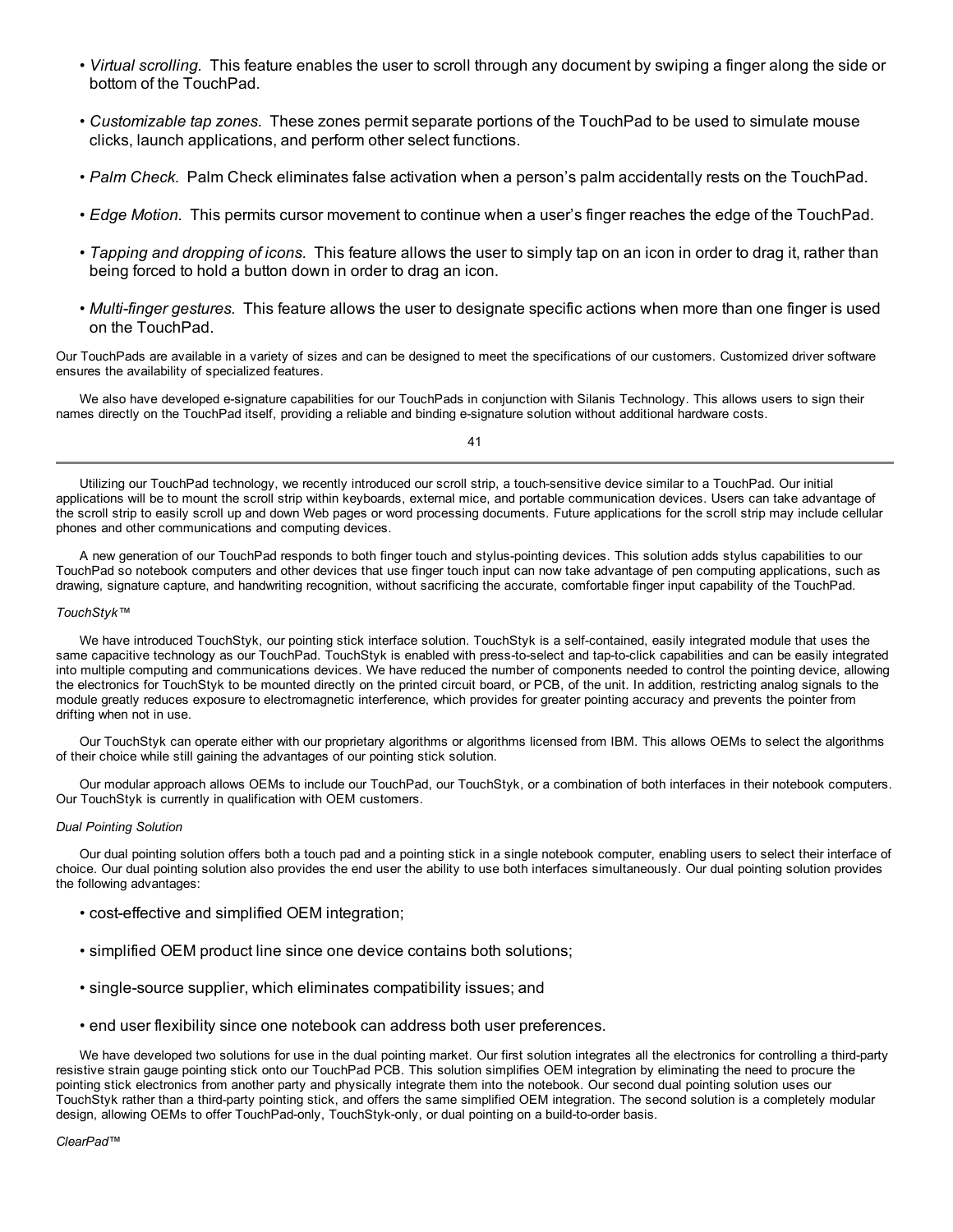ClearPad, our innovative and customizable touch screen solution, consists of a clear thin sensor that can be placed over any viewable surface, including display devices, such as LCDs. ClearPad is controlled by a small electronics module, which can be located remotely from the sensor. Similar to our traditional

42

TouchPad, our ClearPad has various distinct advantages, including light weight; low profile form factor; high reliability, durability, and accuracy; and low power consumption. In addition, ClearPad enables visual information display in conjunction with touch commands.

The size and shape of both the sensor surface and electronics module can be customized for applications for many requirements. ClearPad can be mounted on any curved surface, resulting in new opportunities for industrial design. In applications with extreme space constraints, the electronic module can be integrated into an existing PCB. ClearPad also can emulate physical buttons or slider switches displayed on an active display device or printed on an underlying surface.

ClearPad is an extension of our capacitive TouchPad technologies. Standard resistive touch screens include an air gap, causing significant internal reflections that degrade the quality of the display. When used as a touch screen, ClearPad eliminates the internal air gap present in resistive touch screens, significantly decreasing internal reflections and their associated impact on display quality. This makes ClearPad an excellent solution for use outdoors and for devices with color displays.

ClearPad is well suited for widespread application in the iAppliance markets. These applications include the following:

- 
- 
- 
- 
- PDAs Internet devices
- smart phones e-mail terminals
- smart handheld devices automotive controls and displays
- Web terminals  **interactive games and toys**

We have used our ClearPad technology to develop a product solution that replaces the touch pad in notebook computers. Our solution consists of a ClearPad mounted over an LCD display. This solution provides all of the features of a standard touch pad while providing information content and significant additional features. We have developed this solution with a USB interface for significant and rapid data transfer and easy integration into notebook computer designs.

#### *Spiral™*

Spiral is a thin, lightweight, low power, inductive pen-sensing solution. The Spiral sensor lies behind an LCD screen, effectively permitting 100% light transmissivity and lower overall power consumption resulting from reduced backlighting requirements. Spiral uses a patented inductive coupling technology that offers the unique feature of proximity sensing to measure the precise position of the tip of the pen to be measured relative to a pen-based device. Spiral also has a high tolerance to user abuse. Spiral combines 100% light transmissivity, high accuracy, high-noise immunity, and a passive stylus into a solution that provides alternatives for richer user interfaces.

We anticipate that Spiral will be used in new markets that require high-quality pen-based solutions. The applications in the iAppliance markets are expected to be similar to those of ClearPad.

## *QuickStroke®*

QuickStroke provides a fast, easy, and accurate way to input Chinese characters. Using our recognition technology that combines our patented software with our TouchPad, QuickStroke can recognize handwritten, partially finished Chinese characters, thereby saving considerable time and effort. Our QuickStroke operates with our TouchPad or our stand-alone touch pad and can be integrated into notebook computers, keyboards, and a host of stand-alone devices that use either a pen or a finger.

Our patented Incremental Recognition Technology™ allows users to simply enter the first few strokes of a Chinese character and QuickStroke accurately interprets the intended character. Since the typical Chinese character consists of an average of 13 strokes, QuickStroke technology saves considerable time and effort. QuickStroke provides a solution to enhance Chinese communication for business and personal use.

## 43

## **Technologies**

We have developed and own an extensive array of ASIC, firmware, software, pattern recognition, and touch sensing technologies. With more than 57 patents issued and 25 patents pending, we continue to develop technology in those areas. We believe these technologies and the related intellectual property create significant barriers for competitors and allow us to provide interface solutions in a variety of high-growth market segments.

Our broad line of interface solutions currently is based upon the following key technologies:

- capacitive position sensing technology;
- capacitive force sensing technology;
- transparent capacitive position sensing technology;
- inductive position sensing technology;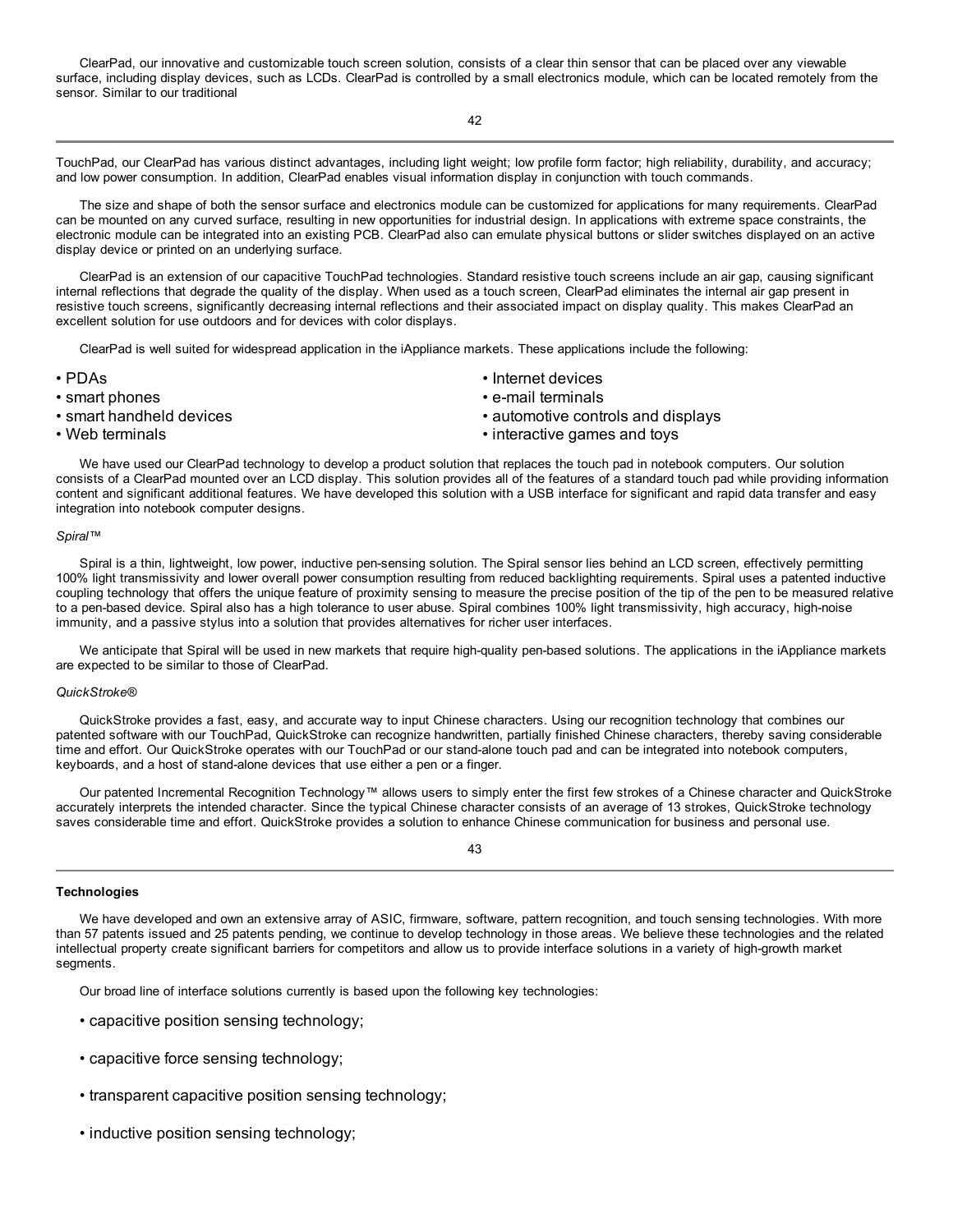- pattern recognition technology;
- mixed signal very large scale integrated circuit, or VLSI, technology; and
- proprietary microcontroller technology.

In addition to these technologies, we have the core competency of developing software that provides unique features, such as virtual scrolling, customizable tap zones, Palm Check, Edge Motion, tapping and dragging of icons, and multi-finger gestures. In addition, our ability to integrate all of our products to interface with major operating systems, including Windows 98, Windows 2000, Windows NT, Windows CE, Mac OS, Pocket PC, Palm OS, Symbian, UNIX, and LINUX, provides us with a key competitive advantage.

*Capacitive Position Sensing Technology.* This technology provides a method for sensing the presence, position, and contact area of one or more fingers or a conductive stylus on a flat or curved surface, such as our TouchPad. Our technology works with very light touch and provides highly responsive cursor motion and scrolling. It uses no moving parts, can be embedded in a tough plastic coating, and is extremely durable.

*Capacitive Force Sensing Technology.* This technology senses the direction and magnitude of a force applied to an object. The object can either move when force is applied, like a typical joystick used for gaming applications, or it can be isometric, with no perceptible motion during use, like our TouchStyk. The primary competition for this technology is resistive strain gauge technology. Resistive strain gauge technology requires electronics that can sense very small changes in resistance, presenting significant challenges to the design of that circuitry, including sensitivity to electrical noise and interference. Our electronic circuitry determines the magnitude and direction of an applied force, permits very accurate sensing of tiny changes in capacitance, and minimizes interference from electrical noise.

*Transparent Capacitive Position Sensing Technology.* This technology allows us to build transparent sensors for use with our capacitive position sensing technology, such as in our ClearPad. It has all the advantages of our capacitive position sensing technology and allows for visual feedback when incorporated with a display device like an LCD. Our technology never requires calibration, does not produce undesirable internal reflections, and has reduced power requirements, allowing for longer battery life.

*Inductive Position Sensing Technology.* This technology provides a method for sensing the presence and position, in three dimensions, of a pen on surfaces like the touch screen used in smart handheld devices. The sensor board can be placed behind the display screen, such as an LCD, thus eliminating any undesirable reflections or transmissivity losses and the need for backlighting, which enhances battery life. This technology could be used in the future for other position sensing applications.

*Pattern Recognition Technology.* This technology is a set of software algorithms for converting real-world data, such as handwriting, into a digital form that can be manipulated within a computer, such as

44

our QuickStroke product and gesture decoding for our TouchPad and TouchStyk products. Our technology provides reliable handwriting recognition and facilitates signature verification.

*Mixed Signal VLSI Technology.* This is hybrid analog-digital integrated circuit technology that combines the power of digital computation with the ability to interface with non-digital real-world signals like the positioning of a finger or stylus on a surface. Our patented design techniques permit us to utilize this technology in the optimization of our core ASIC engine for all our products, which provides cost and performance advantages over our competitors.

*Proprietary Microcontroller Technology.* This technology consists of proprietary 16-bit microcontroller cores embedded in the digital portion of our mixed signal ASIC and optimized for position sensing tasks. Our embedded microcontroller provides great flexibility in customizing product solutions, which eliminates the need to design new circuitry for each new application.

## *Competing Technology*

Many interface solutions currently utilize resistive sensing technology. Resistive sensing technology consists of a flexible membrane stretched above a flat, rigid, electrically conductive surface. When finger or stylus pressure is applied to the membrane, it deforms until it makes contact with the rigid layer below, at which point attached electronics can determine the position of the finger or stylus. Since the flexible membrane is a moving part, it is susceptible to mechanical wear and will eventually suffer degraded performance. Due to the way that resistive position sensors work, it is not possible for them to detect more than a single finger or stylus at any given time. The positional accuracy of a resistive sensor is limited by the uniformity of the resistive coating as well as by the mechanics of the flexible membrane. Finally, due to reduced transmissivity, or the amount of light that can pass through the display, resistive technology requires the use of a backlight, thereby reducing the battery life of the device.

## **Research and Development**

We conduct active and ongoing research and development programs that focus on advancing our technologies, developing new products, improving design processes, and enhancing the quality and performance of our product solutions. Our goal is to provide our customers with innovative solutions that address their needs and improve their competitive positions. Our research and development concentrates on our marketleading interface technologies, especially on improving the performance of our current product solutions and expanding our technologies to serve new markets. Our vision is to develop solutions that integrate touch, handwriting, voice, and vision capabilities that can be readily incorporated into varied electronic devices.

Our research and development programs focus on the development of accurate, easy to use, feature rich, reliable, and intuitive user interface devices for the notebook market. We believe our innovative interface technologies can be applied to many diverse platforms. As a result, we are currently focusing considerable research and development efforts on interface solutions for the rapidly developing iAppliance markets. We believe the interface will be a key factor in the differentiation of iAppliance products. We anticipate that our interface technologies will enable us to provide customers with product solutions for iAppliances that have significant advantages over alternative technologies in terms of functionality, size, power consumption, durability, and reliability. We also pursue strategic acquisitions and enter into strategic relationships to enhance our research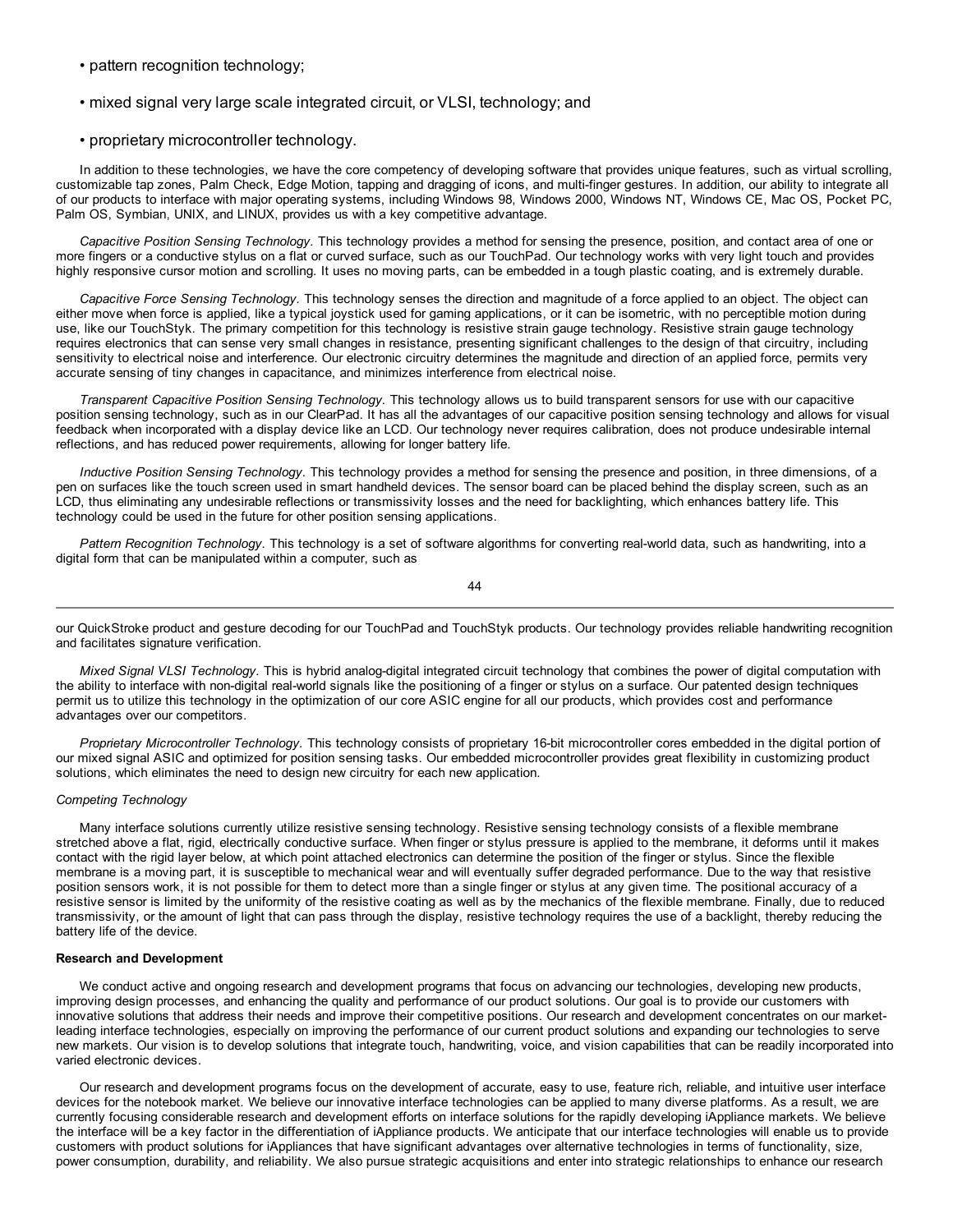and development capabilities, leverage our technology, and shorten our time to market with new technological applications.

Our research, design, and engineering teams frequently work directly with our customers to design custom solutions for specific applications. We focus on enabling our customers to overcome technological barriers and enhance the performance of their products. We believe our efforts provide significant benefits to customers by enabling them to concentrate on their core competencies of production and marketing.

We currently employ 78 people in our technology, engineering, and product design functions in the United States and the United Kingdom. Our research and development expenses were approximately \$3.9

45

million in fiscal 1998, \$4.9 million in fiscal 1999, and \$8.4 million in fiscal 2000. We incurred \$5.7 million in research and development expenses during the six months ended December 31, 2000.

#### **Intellectual Property Rights**

Our success and ability to compete depend in part on our ability to maintain the proprietary aspects of our technology. We rely on a combination of patents, copyrights, trade secrets, trademarks, confidentiality agreements, and other contractual provisions to protect our intellectual property. Our policy is to protect our intellectual property rights when appropriate and prudent. Our failure to obtain and maintain adequate protection for our intellectual property rights could hurt our competitive position.

We hold more than 57 patents and have more than 25 pending patent applications. These patents and patent applications cover various aspects of our key technologies, including touch sensing, pen sensing, handwriting recognition, edge motion, and virtual scrolling technologies. Our patents expire between the years 2007 and 2018. Our proprietary software is protected by copyright laws. The source code for our proprietary software also is protected under applicable trade secret laws. Our mixed signal ASIC design remains one of our trade secrets. As part of our confidentiality procedures, we generally enter into agreements with our employees and consultants and limit access to and distribution of our software, documentation, and other proprietary information.

Patents may not issue from the patent applications that we have filed or may file. Our issued patents may be challenged, invalidated, or circumvented, and claims of our patents may not be of sufficient scope or strength, or issued in the proper geographic regions, to provide meaningful protection or any commercial advantage.

In addition, others may develop technologies that are similar or superior to our technologies, duplicate our technologies, or design around our patents. Effective intellectual property protection may be unavailable or limited in some foreign countries. Despite our efforts to protect our proprietary rights, unauthorized parties may attempt to copy or otherwise use aspects of our methods and solutions that we regard as proprietary. If our intellectual property protection is insufficient to protect our intellectual property rights, we could face increased competition in the markets for our technologies.

We may receive notices from third parties that claim our products infringe their rights. While we are not currently subject to any such claim, any future claim, with or without merit, could result in significant litigation costs and diversion of resources, including the attention of management, and could require us to enter into royalty and licensing agreements, all of which could have a material adverse effect on our business. These royalty and licensing agreements, if required, may not be available on terms acceptable to us, or at all. In the future, we also may need to file lawsuits to enforce our intellectual property rights, to protect our trade secrets, or to determine the validity and scope of the proprietary rights of others. This litigation, whether successful or unsuccessful, could result in substantial costs and diversion of resources, which could have a material adverse effect on our business.

## **Customers**

We currently serve eight of the world's ten largest PC OEMs, based on unit shipments, as well as a variety of consumer electronics manufacturers. Our demonstrated track record of technological leadership, design innovation, product performance, and on-time delivery have resulted in our serving as the sole source of notebook interfaces for many of our customers. We believe our strong relationship with our OEM customers, many of which are currently developing iAppliance products, will position us as a primary source of supply for their iAppliance offerings.

46

Our OEM customers include the following:

- 
- 
- Compaq Intel
- 
- E-Machines Sharp
- Acer Gateway
- Apple Hewlett-Packard
	-
- Dell Samsung
	-

We supply our OEM customers through their contract manufacturers. We sell to and are paid directly by these contract manufacturers. During fiscal 2000, sales to Quanta, Arima, Inventec, and Compal accounted for 24%, 13%, 13%, and 12%, respectively, of our revenue. No other customer accounted for more than 10% of our revenue during this period.

#### **Strategic Relationships**

We have established key strategic relationships to enhance our ability to offer value-added customer solutions and rapidly gain market share.

#### *Silanis Technology*

We established our relationship with Silanis Technology, a leading developer of e-signature and approval management software, to develop e-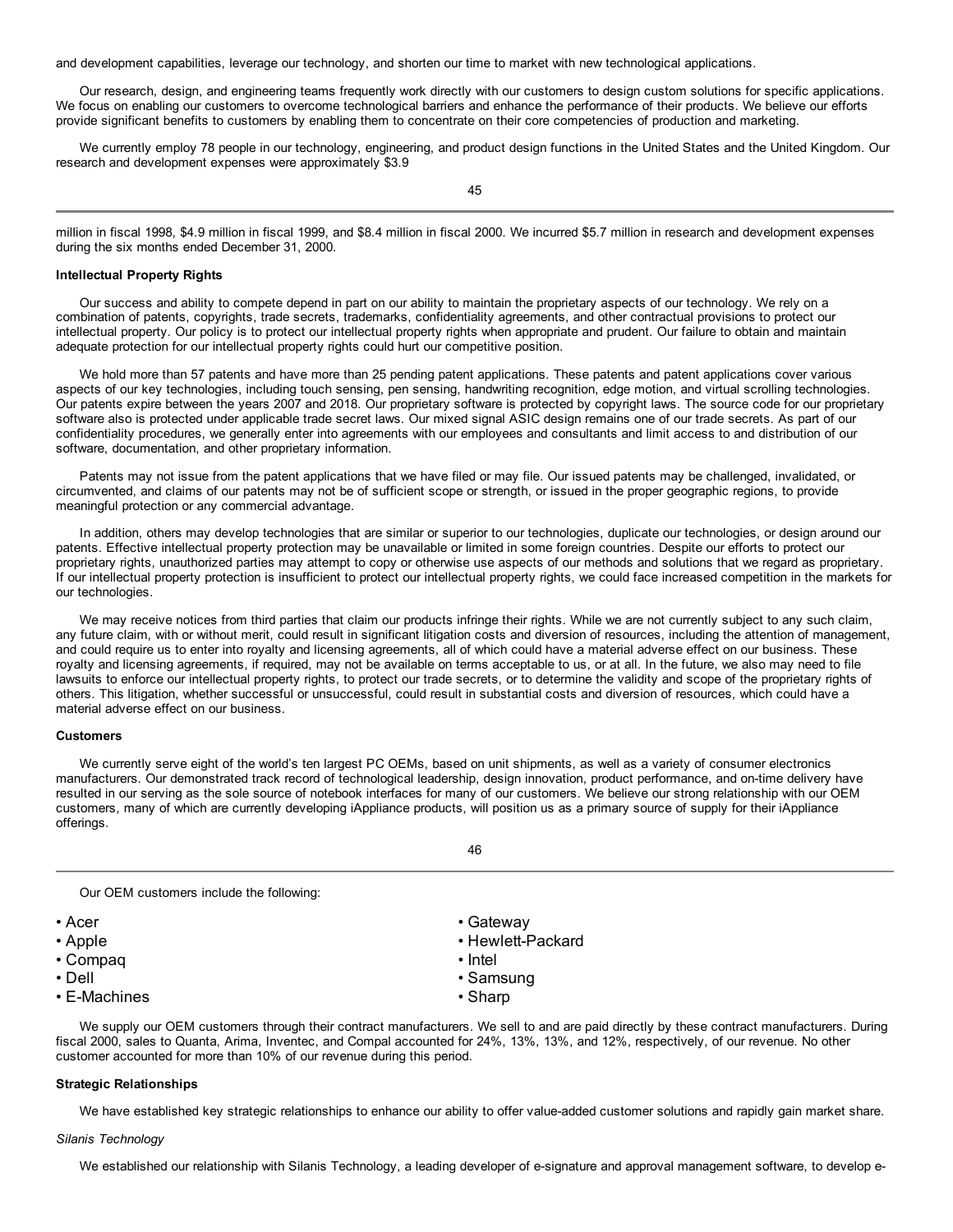signature capabilities. We have integrated Silanis ApproveIt Electronic Signature Technology software with our TouchPad. We call the solution E-Signature, a method for notebook users simply and conveniently to apply a single e-signature to Microsoft Word and Excel documents. To e-sign documents, users will only have to tap a finger on the TouchPad. In the case of real-time signing, users can simply sign their name directly on the TouchPad itself. This will provide Synaptics-enabled notebook users with a reliable and legally binding e-signature solution without additional hardware costs.

#### *Three-Five Systems and Densitron*

Our strategic relationships with each of Three-Five Systems, a leading U.S.-based supplier of custom designed display modules, and Densitron, a leading European-based LCD supplier, provide for the joint development and marketing of touch screen LCD products. We plan to expand our product solutions by integrating our ClearPad and Spiral touch screen solutions with the LCD display modules developed by Three-Five Systems and Densitron. We believe that LCD screens that incorporate our ClearPad technology result in superior LCD touch screens for use in a variety of OEM products, especially cellular phones and PDAs. We intend to enter into additional strategic relationships with other leading companies in our target markets.

## **Sales and Marketing**

We sell our product solutions for incorporation into the products of OEMs. We generate sales through direct sales employees and sales representatives. Our sales personnel receive substantial technical assistance and support because of the highly technical nature of our product solutions. Sales frequently result from multi-level sales efforts that involve senior management, design engineers, and our sales personnel interacting with our customers' decision makers throughout the product development and order process.

We currently employ 23 sales professionals, including seven field application engineers, and 11 marketing professionals. We maintain five sales offices domestically and internationally, which are in the United States, the United Kingdom, Taiwan, China, and Japan. In addition, we maintain sales representatives in eight offices in the United States as well as offices in Singapore, Korea, Japan, and Europe.

International sales, primarily in the Asian and European markets, constituted approximately 94%, 97%, and 95% of our revenue in fiscal 1998, 1999, and 2000, respectively. Most of these sales were made to companies that provide manufacturing services for major notebook computer OEMs. All of these sales

47

were denominated in U.S. dollars, and we believe most of the notebooks were ultimately shipped to the United States.

## **Manufacturing**

We employ a virtual manufacturing platform through third-party relationships. We currently utilize a single semiconductor manufacturer to supply us with our requirements of ASICs based on our proprietary designs.

After production and testing, the ASICs are shipped to subcontractors for assembly. During the assembly process, our ASIC is combined with other components to complete our product solution. The finished assembly is then shipped by our subcontractors directly to our customers for integration into their products.

We believe our virtual manufacturing strategy provides a scalable business model; enables us to concentrate on our core competencies of research and development, technological advances, and product solution design; and reduces our capital expenditures. In addition, this strategy significantly reduces our inventory costs because we do not incur most of our manufacturing costs until we have actually shipped our product solutions to our customers and billed those customers for those products.

Our third-party manufacturers are large, world-class, cost-effective, Asian-based organizations. The strategy of relying on those parties exposes us to vulnerability owing to our dependence on few sources of supply. We believe that other sources of supply are available. In addition, we plan to consider establishing relationships with other manufacturers in order to reduce our dependence on any source of supply.

## **Backlog**

As of December 31, 2000, we had a backlog of orders of approximately \$12.9 million. The backlog of orders as of December 31, 1999 was approximately \$5.2 million. Our backlog consists of product orders for which purchase orders have been received and which are scheduled for shipment within six months. Most orders are subject to rescheduling or cancellation with limited penalties. Because of the possibility of customer changes in product shipments, our backlog as of a particular date may not be indicative of net sales for any succeeding period.

#### **Competition**

Our principal competitor in the sale of notebook touch pads is Alps Electric, a Japanese conglomerate. Our principal competitors in the sale of notebook pointing sticks are Alps Electric, Bourne, Brother, and CTS. In the iAppliance interface markets, our potential competitors include Alps Electric, Panasonic, Gunze, and various other companies involved in user interface solutions. In certain cases, large OEMs may develop alternative interface solutions for their own products.

In the notebook interface markets, we plan to continue to compete primarily on the basis of our technological expertise, design innovation, customer service, and the long track record of performance of our interface solutions, including their ease of use, reliability, and cost-effectiveness as well as their timely design, production, and delivery schedules. Our new TouchStyk now enables us to address the approximate 25% of the notebook computer market that uses a pointing stick rather than a touch pad as the user interface. Our ability to supply OEMs with both TouchPads and TouchStyks will also enhance our competitive position since we can provide OEMs with the following advantages:

- single source supplier that eliminates compatibility issues;
- cost-effective and simplified OEM integration;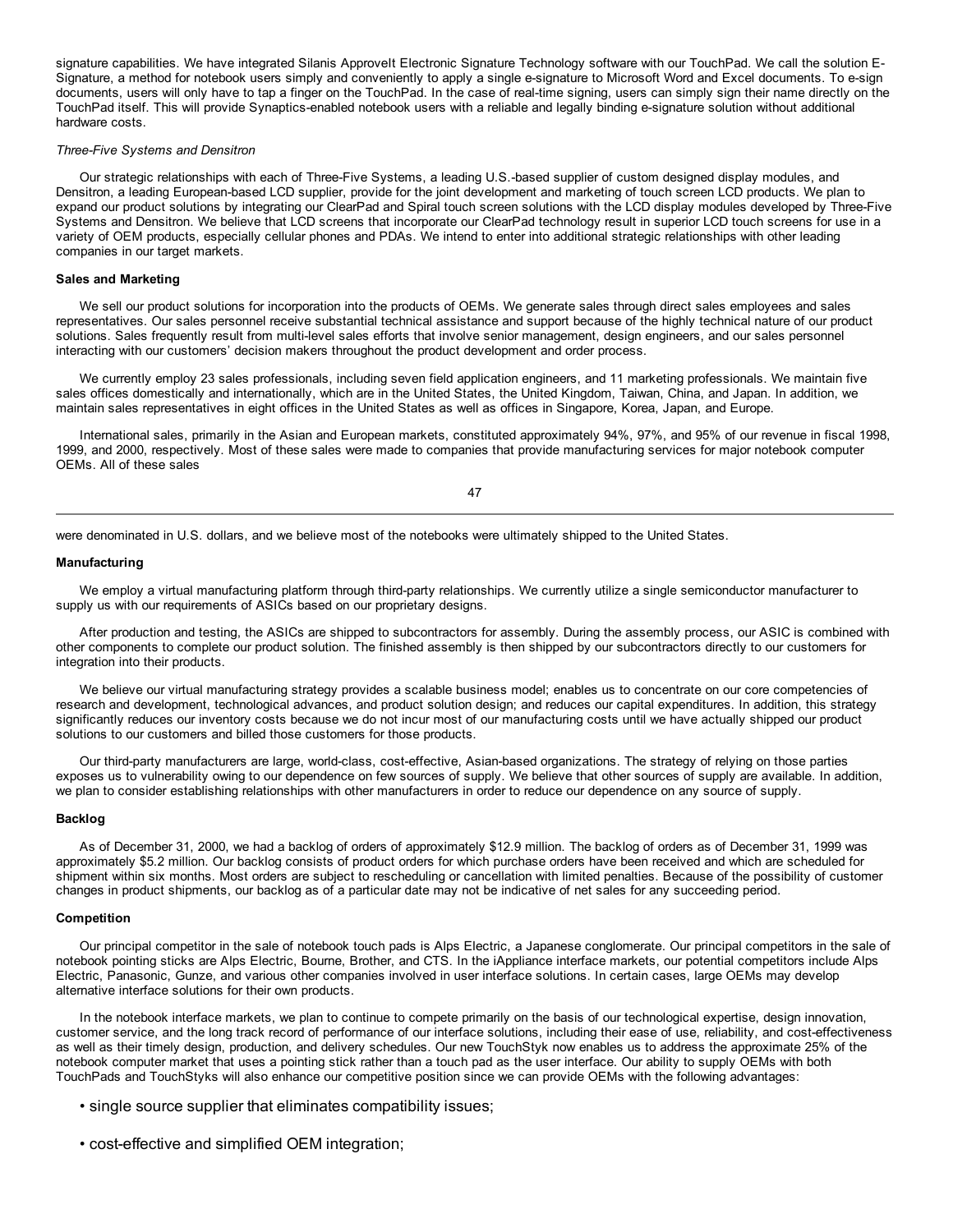- simplified product line to address both markets;
- end user flexibility since one notebook can address both user preferences; and

48

## • modular approach allowing OEMs to utilize our TouchPad, our TouchStyk, or a combination of both interfaces.

In the iAppliance interface markets, we intend to compete primarily based on the advantages of our capacitive, inductive, and neural pattern recognition technologies. We believe our technologies offer significant benefits in terms of size, power consumption, durability, light transmissivity, resolution, ease of use, and reliability when compared to other technologies. While these markets are just beginning to emerge, and we cannot know what the competitive factors will ultimately be, we intend to aggressively compete for this business. In addition, we believe our proven track record, our marquee global customer base, and our reputation for design innovation will be competitive advantages. However, some of our competitors, particularly in the iAppliance markets, have greater market recognition, large customer bases, and substantially greater financial, technical, marketing, distribution, and other resources than we possess and that afford them competitive advantages. As a result, they may be able to introduce new product solutions and respond to customer requirements more quickly than we can. In addition, new competitors, alliances among competitors, or alliances among competitors and OEMs may emerge and allow competitors to rapidly acquire significant market share. Furthermore, our competitors may in the future develop technologies that more effectively address the interface needs of the notebook computer and iAppliance markets.

Our sales, profitability, and success depend on our ability to compete with other suppliers of interface solutions. Our competitive position could be adversely affected if one or more of our current OEMs reduce their orders or if we are unable to develop customers for our new iAppliance interface solutions.

## **Employees**

As of December 31, 2000, we employed a total of 132 persons, including 20 in finance, administration, and operations, 34 in sales and marketing, and 78 in research and development. Of these employees, 96 were located in the United States, 21 in the United Kingdom, and 15 in Taiwan. We consider our relationship with our employees to be good, and none of our employees are represented by a union in collective bargaining with us.

Competition for qualified personnel in our industry is extremely intense, particularly for engineering and other technical personnel. Our success depends in part on our continued ability to attract, hire, and retain qualified personnel.

## **Facilities**

Our principal executive officers as well as our principal research, development, sales, marketing, and administrative functions are located in a 34,000 square foot leased facility in San Jose, California. The lease extends through January 2005 and provides for an average monthly rental payment of \$57,189. We believe this facility will be adequate to meet our needs for at least the next 18 months. Our European headquarters are located in Cambridge, United Kingdom, where we lease approximately 4,000 square feet. We also maintain a 5,000 square foot office in Taiwan. In addition, we maintain satellite sales and support offices in Japan and China.

## **Legal Proceedings**

We currently are not involved in any legal proceeding that we believe would have a material adverse effect on our business or financial condition.

#### 49

## **MANAGEMENT**

## **Directors and Executive Officers**

The following table sets forth certain information regarding our directors and executive officers.

| Name<br>Age                | <b>Position</b>                                                            |
|----------------------------|----------------------------------------------------------------------------|
| 59<br>Federico Faggin      | Chairman of the Board                                                      |
| 48<br>Francis F. Lee       | President, Chief Executive Officer, and Director                           |
| 35<br>Shawn P. Day, Ph.D.  | Vice President of Research and Development                                 |
| 52<br>Donald E. Kirby      | Vice President of Operations and General Manager PC Products               |
| Russell J. Knittel         | Vice President of Administration and Finance, Chief Financial Officer, and |
| 50                         | Secretary                                                                  |
| 52<br>Richard C. McCaskill | Vice President of Marketing and Business Development                       |
| 34<br>Thomas D. Spade      | Vice President of Worldwide Sales                                          |
| 47<br>Keith B. Geeslin     | Director                                                                   |
| 66<br>Richard L. Sanguini  | Director                                                                   |
| 35<br>Joshua C. Goldman    | Director                                                                   |
| 50<br>T.W. Kang            | <b>Director</b>                                                            |

*Federico Faggin* co-founded our company and has served as the Chairman of the Board since January 1999. He served as a director and the President and Chief Executive Officer from March 1987 to December 1998. Mr. Faggin also co-founded Cygnet Technologies, Inc. in 1982 and Zilog, Inc. in 1974. Mr. Faggin served as Department Manager in Research and Development at Intel Corporation from 1970 to 1974 and led the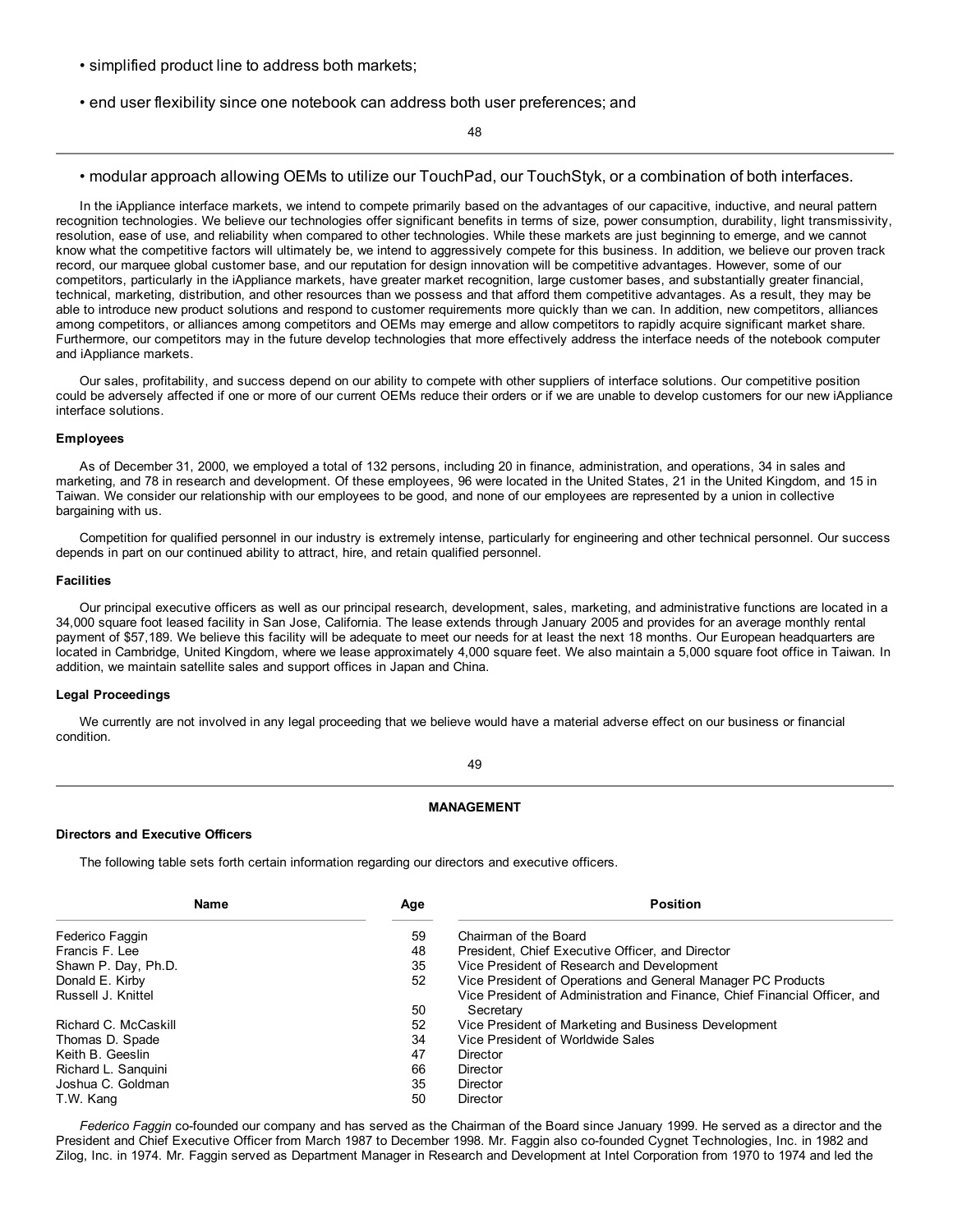design and development of the world's first microprocessor and more than 25 integrated circuits. In 1968, Mr. Faggin was employed by Fairchild Semiconductor and led the development of the original MOS Silicon Gate Technology and designed the world's first commercial integrated circuit to use such technology. Mr. Faggin is also a director of Integrated Device Technology, Inc., a producer of integrated circuits; GlobeSpan Inc., a producer of DSL integrated circuits; and Avanex Corp., a producer of fiber optic-based products, known as photonic processors; each of which is a public company. He is the recipient of many honors and awards including the 1988 International Marconi Fellowship Award, the 1994 IEEE W. Wallace McDowell Award, and the 1997 Kyoto Prize. In addition, in 1996, Mr. Faggin was inducted in the National Inventor's Hall of Fame for the co-invention of the microprocessor. Mr. Faggin holds a Dottore in Fisica degree in physics, summa cum laude, from the University of Padua, Italy. He also holds an honorary doctorate degree in computer science from the University of Milan, Italy.

*Francis F. Lee* has served as a director and the President and Chief Executive Officer of our company since December 1998. He was a consultant from August 1998 to November 1998. From May 1995 until July 1998, Mr. Lee served as General Manager of NSM, a Hong Kong-based joint venture between National Semiconductor Corporation and S. Megga. Mr. Lee held a variety of executive positions for National Semiconductor from 1988 until August 1995. These positions included Vice President of Communication and Computing Group, Vice President of Quality and Reliability, Director of Standard Logic Business Unit, and various other operations and engineering management positions. Mr. Lee holds a Bachelor of Science degree in electrical engineering from the University of California at Davis with honors.

*Shawn P. Day, Ph.D.* has served as Vice President of Research and Development of our company since June 1998 and as Director of Software Development from November 1996 until May 1998. He served as principal software engineer from August 1995 until October 1996. Mr. Day holds a Bachelor of

50

Science degree and a Doctorate, both in electrical engineering, from the University of British Columbia in Vancouver, Canada.

*Donald E. Kirby* has been the General Manager PC Products and Vice President of Operations of our company since August 1999. From September 1997 to July 1999, Mr. Kirby served as Vice President of Technology Infrastructure and Core Technology Group of National Semiconductor; from January 1997 to August 1997, he served as Director of Strategic Technology Group of National Semiconductor; and from October 1995 to December 1996, he served as Director of Operations/ Co-GM, LAN Division of National Semiconductor. Mr. Kirby holds a patent for a Micro-controller ROM Emulator.

*Russell J. Knittel* has been the Vice President of Administration and Finance, Chief Financial Officer, and Secretary of our company since April 2000. Mr. Knittel served as Vice President and Chief Financial Officer of Probe Technology Corporation from May 1999 to March 2000. He was a consultant from January 1999 until April 1999. Mr. Knittel held Vice President and Chief Financial Officer positions at Starlight Networks from November 1994 to December 1998. Mr. Knittel holds a Bachelor of Arts degree in accounting from California State University at Fullerton and a Masters of Business Administration from San Jose State University.

*Richard C. McCaskill* has been the Vice President of Marketing and Business Development of our company since May 2000. Mr. McCaskill served as the Executive Vice President and General Manager for ART Inc., a speech and handwriting recognition company, from December 1996 to April 2000. Mr. McCaskill served as a consultant for ART Inc. and Micropolis from June 1996 to December 1996. From April 1993 to May 1996, Mr. McCaskill held the position of Vice President of Technology at Reveal Computer Products, a sister company to Packard Bell Computers. Mr. McCaskill holds a Bachelor of Science degree in electrical engineering from California State University at Los Angeles.

*Thomas D. Spade* has been the Vice President of Worldwide Sales of our company since July 1999. From May 1998 until June 1999, he served as our Director of Sales. From May 1996 until April 1998, Mr. Spade was the Director of International Sales for Alliance Semiconductor. Mr. Spade previously has held additional sales and management positions at Alliance Semiconductor, Anthem Electronics, Arrow Electronics, and Andersen Consulting. Mr. Spade holds a Bachelor of Arts degree in economics and management from Albion College.

*Keith B. Geeslin* has been a director of our company since 1986. Mr. Geeslin serves as Managing General Partner of The Sprout Group, a venture capital firm, and the general partner of Sprout Capital V, Sprout Technology Fund, Sprout Capital VI, L.P., DLJ Venture Capital Fund, and DLJ Venture Capital Fund II. He joined The Sprout Group in 1984 and became a general partner in 1988. In addition, he is a general or limited partner in a series of investment funds associated with The Sprout Group, a division of DLJ Capital Corporation, which is a subsidiary of Credit Suisse First Boston (USA), Inc. Mr. Geeslin is currently a director of GlobeSpan Corporation, a producer of DSL integrated circuits; RHYTHMS NetConnections Inc., a provider of broadband local access communications services; Innoveda, Inc.; and Paradyne Networks Inc., a producer of communication products for network service providers and business customers; each of which is a public company. Mr. Geeslin is also a director of several privately held companies. He has also served as a director of the Western Association of Venture Capitalists. Mr. Geeslin holds a Bachelor of Science degree in electrical engineering and a Masters of Science degree in engineering and economic systems from Stanford University and a Masters of Arts degree in philosophy, politics, and economics from Oxford University.

*Richard L. Sanquini* has been a director of our company since 1994. Mr. Sanquini is currently a semiconductor specialist consultant for our company, Foveon, Inc., PortalPlayer, LitePoint, and National Semiconductor Corporation. From January 1999 to November 1999, Mr. Sanquini served as Senior Vice President and General Manager of the Consumer and Commercial Group of National Semiconductor; from April 1998 to December 1998, he served as Senior Vice President and General Manager of the Cyrix Group of National Semiconductor; from November 1997 to March 1998, he served as Senior Vice President and General Manager of the Personal Systems Group of National Semiconductor; from April 1996 to October 1997, he served as Senior Vice President and Chief Technology Officer of the Corporate

51

Strategy, Business Development and Intellectual Property Protection Group of National Semiconductor; and from December 1995 to March 1996, he served as Senior Vice President of the Business Development and Intellectual Property Protection Group of National Semiconductor. Mr. Sanquini also has been a director of Foveon, Inc. since August 1997. Mr. Sanquini holds a Bachelor of Science degree in electrical engineering from the Milwaukee School of Engineering.

*Joshua C. Goldman* has been a director of our company since January 2001. Mr. Goldman joined mySimon, an online comparison shopping site, in November 1998 as Vice President of Marketing. He has served as President and CEO since January 1999 and serves as President of the Consumer Division of CNet Networks. mySimon operates as an independent entity wholly owned by CNet Networks. He served as Vice President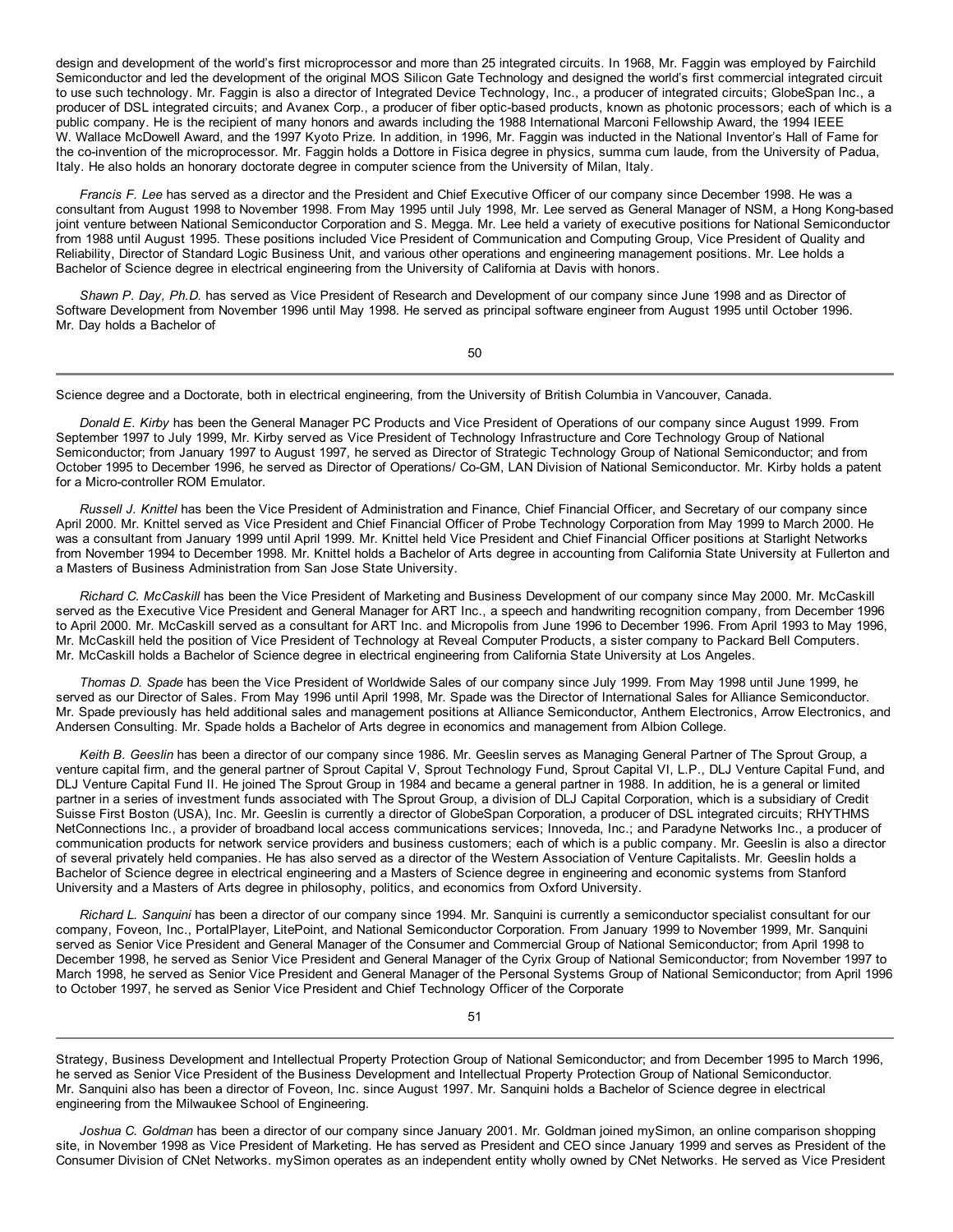of Marketing at 4th Networks, Inc. from June 1998 until October 1998. From April 1996 until May 1998, Mr. Goldman was with USWeb, where he last served as Vice-President of Business Solutions. Mr. Goldman has also served in management roles at Apple Computer, Phoenix Technologies, and Softbank Content Services. He earned a Bachelor of Science degree in computer science with an emphasis in artificial intelligence, with honors, from Tufts University and a Masters of Business Administration from Harvard Business School.

*T.W. Kang* has been a director of our company since March 1999. He will not be continuing as a director after March 23, 2001.

## **Board of Directors**

Executive officers are appointed by the board of directors on an annual basis and serve until their successors have been elected and qualified. There are no family relationships among any of our directors, officers, or key employees.

## **Board Committees**

The company's board of directors established an audit committee in February 2001, consisting of independent directors. The members are Messrs. Geeslin, Sanquini, and Goldman.

The functions of the audit committee are as follows:

- review our internal accounting principles and auditing practices and procedures;
- consult with and review the services provided by our independent accountants; and
- make recommendations to the board of directors about selecting independent accountants.

We established a compensation committee in September 2000. The compensation committee consists of Messrs. Geeslin and Sanquini. The compensation committee reviews and recommends to the board of directors the salaries, incentive compensation, and benefits of our officers and employees, including stock compensation and loans, and administers our stock plans and employee benefit plans.

## **Compensation Committee Interlocks and Insider Participation**

None of the members of the compensation committee is, or ever has been, an officer or employee of our company, or an officer or employee of any of our subsidiaries. No interlocking relationship exists between any member of our board of directors or our compensation committee and any member of the board of directors or compensation committee of any other company.

## **Director Compensation**

All non-employee directors will be reimbursed for their expenses for attending board and committee meetings. The company intends to pay a fee of \$1,500 to nonemployee directors for attendance at board meetings and \$500 for attendance at committee meetings. In addition, directors are eligible to receive grants of stock options under our 1996 Stock Option Plan. During fiscal 2000, we granted each non-employee director options to purchase shares of common stock as follows: options to purchase 25,000

52

shares at an exercise price of \$2.50 per share were granted to Mr. Geeslin and options to purchase 50,000 shares at an exercise price of \$2.00 were granted to Mr. Sanquini. Options to purchase 25% of such shares vest and become exercisable on the first anniversary of the date of grant, and options to purchase 1/48th of the total shares vest and become exercisable on the first of each month thereafter.

Messrs. Sanquini and Kang from time to time have provided consulting services to us. We have issued options for our common stock as compensation for such services. We issued options for 12,500 shares at an exercise price of \$2.50 to Mr. Sanquini and options for 4,531 shares at an exercise price of \$2.50 to Mr. Kang during fiscal 2000. The options were fully vested upon completion of the consulting arrangements. In addition, Mr. Kang received 14,501 shares of our common stock valued at an aggregate of \$19,335 during fiscal 2000.

# **Executive Compensation**

The table below summarizes the compensation earned for services provided to us in all capacities for the fiscal year ended June 30, 2000 by our chief executive officer and our next most highly compensated executive officers whose compensation exceeded \$100,000, whom we refer to as the named executive officers.

# **Summary Compensation Table**

|                                                                    |      |                            |           | Long-Term<br>Compensation |
|--------------------------------------------------------------------|------|----------------------------|-----------|---------------------------|
|                                                                    |      |                            |           | <b>Awards</b>             |
|                                                                    |      | <b>Annual Compensation</b> |           | <b>Securities</b>         |
| <b>Name and Principal Position</b>                                 | Year | Salary(\$)                 | Bonus(\$) | Underlying<br>Options(#)  |
| Francis F. Lee<br>President, Chief Executive Officer, and Director | 2000 | 200,000                    | 193,000   | 150,000                   |
| Shawn P. Day, Ph.D.<br>Vice President of Research and Development  | 2000 | 158.083                    | 52,000    | 40,000                    |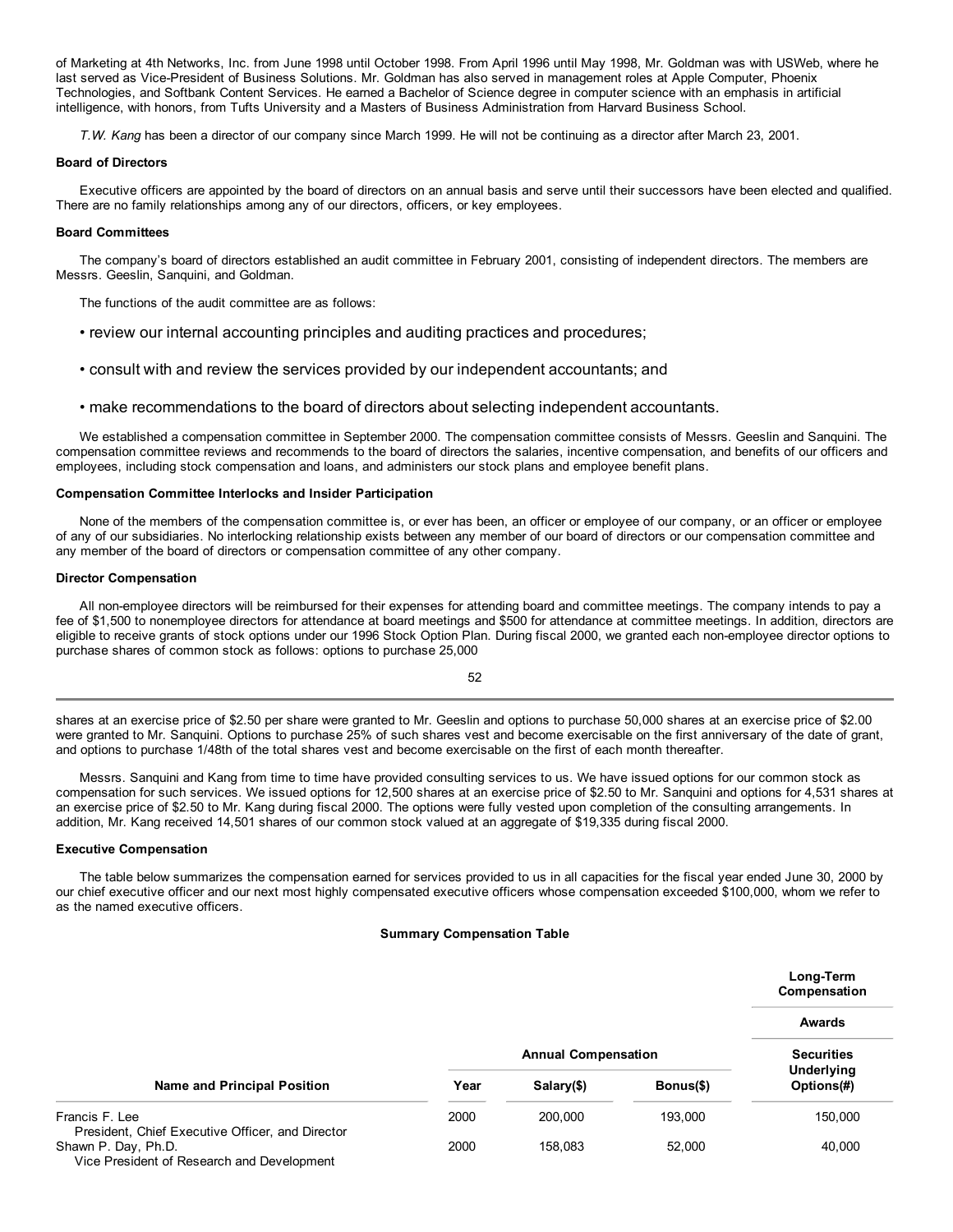| Donald E. Kirby                                   | 2000 | 151.385    | 90.000 | 250,000 |
|---------------------------------------------------|------|------------|--------|---------|
| General Manager PC Products and Vice President of |      |            |        |         |
| Operations                                        |      |            |        |         |
| Thomas D. Spade                                   | 2000 | 221.185(1) |        | 40.000  |
| Vice President of Worldwide Sales                 |      |            |        |         |

(1) Mr. Spade also received certain perquisites, the value of which did not exceed the lesser of \$50,000 or 10% of his salary and bonus during fiscal 2000.

# **Option Grants in Last Fiscal Year**

The table below provides information about the stock options granted to the named executive officers during the fiscal year ended June 30, 2000. All of these options were granted under our 1996 stock option plan and have a term of ten years. The options may terminate earlier if the optionholder stops providing services to us.

We granted options to purchase 1,951,410 shares of our common stock in fiscal 2000. The percentage of total options in the table below was calculated based on options to purchase an aggregate of 1,809,250 shares of our common stock granted to our employees in fiscal 2000.

Options were granted at an exercise price that we believed represented the fair value of our common stock, as determined in good faith by our board of directors.

| v                       |              |
|-------------------------|--------------|
| ٧<br>×<br>I<br>.,<br>۰. | I<br>I<br>۰. |

|                     |                                              | <b>Individual Grants</b>                                       |                                 |                                  |    | <b>Potential</b><br><b>Realizable Value</b><br>at Assumed<br><b>Annual Rates of</b> |
|---------------------|----------------------------------------------|----------------------------------------------------------------|---------------------------------|----------------------------------|----|-------------------------------------------------------------------------------------|
|                     | Number of<br><b>Securities</b><br>Underlying | <b>Percent of</b><br><b>Total Options</b><br><b>Granted to</b> |                                 |                                  |    | <b>Stock Price</b><br><b>Appreciation for</b><br><b>Option Term(2)</b>              |
| <b>Name</b>         | <b>Options</b><br>Granted(#)(1)              | <b>Employees in</b><br><b>Fiscal Year</b>                      | <b>Exercise</b><br>Price(\$/Sh) | <b>Expiration</b><br><b>Date</b> | 5% | 10%                                                                                 |
| Francis F. Lee      | 150,000                                      | 8.3%                                                           | \$<br>2.50                      | 1/11/10                          | \$ | Φ                                                                                   |
| Shawn P. Day, Ph.D. | 40.000                                       | 2.2%                                                           | 2.50                            | 1/11/10                          |    |                                                                                     |
| Donald E. Kirby     | 250,000                                      | 13.8%                                                          | \$<br>2.50                      | 8/29/09                          | \$ |                                                                                     |
| Thomas D. Spade     | 40.000                                       | 2.2%                                                           | \$<br>2.50                      | 1/11/10                          | \$ | \$                                                                                  |

- (1) Mr. Lee's options vest and become exercisable 1/12th on the first of each month, commencing on January 22, 2003. All other options vest 25% on the first anniversary of the date of grant, and 1/48th of the total options vest and become exercisable on the first of each month thereafter.
- (2) Potential gains are net of the exercise price, but before taxes associated with the exercise. Amounts represent hypothetical gains that could be achieved for the respective options if exercised at the end of the option term. The potential realizable value assumes that the stock price appreciates from the assumed public offering price of \$ . The assumed 5% and 10% rates of stock price appreciation are provided in accordance with the rules of the SEC and do not represent our estimate or projection of the future price of our company's common stock. Actual gains, if any, on stock option exercises will depend upon the future market prices of our common stock.

# **Aggregate Option Exercises During Fiscal 2000 and Fiscal 2000 Option Values**

The following table describes for the named executive officers the number of shares acquired and the value realized upon exercise of stock options during fiscal 2000, and the exercisable and unexercisable options held by them as of June 30, 2000. The "Value Realized" and "Value of Unexercised In-the-Money Options at June 30, 2000" shown in the table represents an amount equal to the difference between the assumed public offering price of \$ per share and the option exercise price multiplied by the number of shares acquired on exercise and the number of unexercised in-the-money options.

|                     | <b>Shares</b><br><b>Acquired on</b> | Value           |             | <b>Number Of Securities</b><br><b>Underlying Unexercised</b><br>Options at June 30, 2000 |             | Value Of Unexercised<br>In-The-Money Options at<br>June 30, 2000 |
|---------------------|-------------------------------------|-----------------|-------------|------------------------------------------------------------------------------------------|-------------|------------------------------------------------------------------|
|                     | <b>Exercise</b>                     | <b>Realized</b> | Exercisable | Unexercisable                                                                            | Exercisable | Unexercisable                                                    |
| Francis F. Lee      | 300,000(1)                          |                 |             | 375,000                                                                                  |             |                                                                  |
| Shawn P. Day, Ph.D. | 25,000                              |                 | 27.997      | 72.003                                                                                   |             |                                                                  |
| Donald E. Kirby     |                                     |                 |             | 250,000                                                                                  |             |                                                                  |
| Thomas D. Spade     |                                     |                 | 52.917      | 87,083                                                                                   |             |                                                                  |

(1) The options were exercised early and 253,125 of the shares are subject to a repurchase option until vesting requirements are met.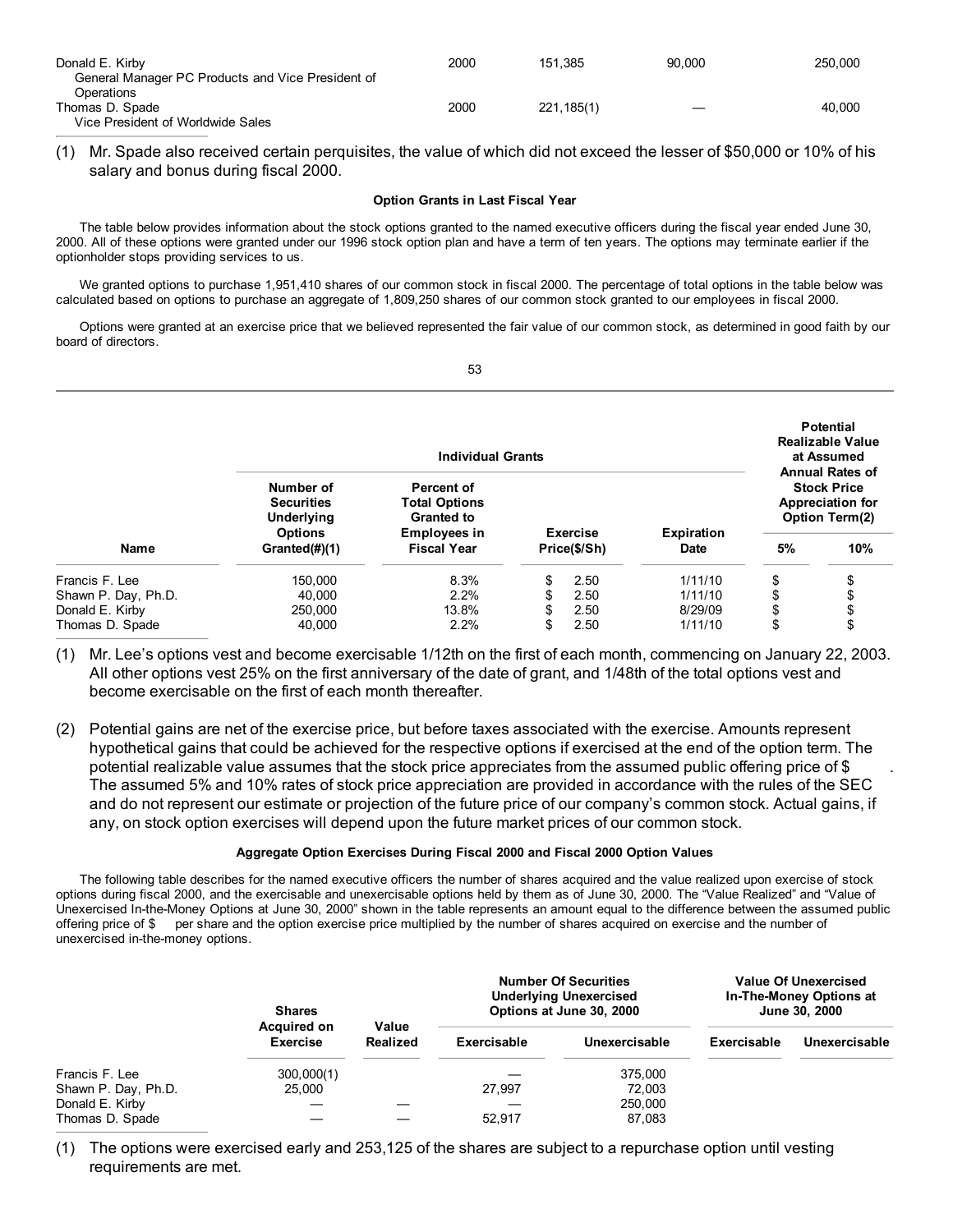### **Employment Arrangements**

We anticipate entering into employment arrangements with persons who are believed to make significant contributions to our company, and will implement compensation packages for certain members of management as well as for other personnel. The terms of such agreements may include payment of salary for the period of tenure with the company. Other key employees will be offered incentive compensation payable in our common stock. Issuance of these shares will dilute existing stockholders. These arrangements will not be the result of arms length negotiation. However, management anticipates the terms thereof will be reasonable when compared to similar arrangements within the industry.

54

#### **Change of Control Agreements**

Mr. Knittel, our chief financial officer who was hired in April 2000, is entitled to six months severance pay in the event of a change of control or a constructive termination as a result of reduced responsibilities or stature within our company. Options granted at the time of joining the company include accelerated vesting for Mr. Lee for 50% of his unvested options and for Mr. Knittel for 100% of his unvested options upon a change of control or a constructive termination as a result of reduced responsibilities or stature within our company. Mr. Faggin holds options for 415,000 shares that provide for immediate vesting of 50% of the unvested options in the event of a change of control.

## **1986 Incentive Stock Option Plan and 1986 Supplemental Stock Option Plan**

The 1986 incentive stock option plan provided for the grant of incentive stock options to our key employees, including employee directors. The 1986 supplemental stock option plan provided for the grant of nonstatutory stock options to employees, directors, and consultants. As of December 31, 2000, there were outstanding options to acquire 133,000 shares of our common stock under the two 1986 plans. The 1986 incentive stock option plan and the 1986 supplemental stock option plan expired November 1996, and no additional options will be issued under those plans. The expiration date, maximum number of shares purchasable, and the other provisions of the options, including vesting provisions, were established at the time of grant. Options were granted for terms of up to 10 years and become exercisable in whole or in one or more installments at such time as was determined by the administrator upon the grant of the options. Under the 1986 incentive stock option plan, exercise prices of options are equal to not less than 100% of the fair market value of our common stock at the time of the grant. Under the 1986 supplemental stock option plan, exercise prices of options are equal to not less than 85% of the fair market value of our common stock at the time of the grant. The exercise price for any options granted under the 1986 incentive stock option plan and the 1986 supplemental stock option plan may be paid in cash, in shares of our common stock valued at fair market value on the exercise date, or in any other form of legal consideration that may be acceptable to the board of directors or administrator in their discretion. In addition, the administrator may provide financial assistance to one or more optionees in the exercise of their outstanding options by allowing such individuals to deliver an interest-bearing promissory note in payment of the exercise price and any associated withholding taxes incurred in connection with such exercise or purchase. In the event of a change of control of our company, we would expect that options outstanding under the 1986 incentive stock option plan and the 1986 supplemental stock option plan at the time of the transaction would be assumed or replaced with substitute options by the acquiror. If our acquiror did not agree to assume or replace outstanding awards, either the exercise period of all options will accelerate and terminate if not exercised upon consummation of the acquisition, or such options will remain in effect. Outstanding awards under the 1986 incentive stock option plan and the 1986 supplemental stock option plan will be adjusted in the event of a stock split, stock dividend, or other similar change in our capital stock without the receipt of consideration by us.

## **1996 Stock Option Plan**

Our 1996 stock option plan provides for the grant of incentive stock options to employees, including employee directors, and of nonstatutory stock options to employees, directors, and consultants. The purposes of the 1996 stock option plan are to attract and retain the best available personnel, to provide additional incentives to our employees and consultants, and to promote the success of our business. The 1996 stock option plan was originally adopted by our board of directors in December 1996 and approved by our stockholders in November 1996. The 1996 stock option plan provides for the issuance of options and rights to purchase up to 5,380,918 shares of our common stock. Unless terminated earlier by the board of directors, the 1996 stock option plan will terminate in December 2006.

As of December 31, 2000, 3,887,868 options to purchase shares of common stock were outstanding under the 1996 stock option plan and 823,987 shares had been issued upon exercise of outstanding options.

55

The 1996 stock option plan may be administered by the board of directors or a committee of the board, each known as the administrator. The administrator determines the terms of options granted under the 1996 stock option plan, including the number of shares subject to the award, the exercise or purchase price, and the vesting and/or exercisability of the award and any other conditions to which the award is subject. Incentive stock options granted under the 1996 stock option plan must have an exercise price of at least 100% of the fair market value of the common stock on the date of grant (110% if the option is granted to a stockholder who at the time the option is granted owns stock representing more than 10% of the total combined voting power of all classes of our stock). Nonstatutory stock options granted under the 1996 stock option plan must have an exercise price of at least 85% of the fair market value of the common stock on the date of grant (110% if the option is granted to a stockholder who at the time the option is granted owns stock representing more than 10% of the total combined voting power of all classes of our stock). The exercise price for any options granted under the 1996 stock option plan may be paid in cash, in shares of our common stock valued at fair market value on the exercise date, or in any other form of legal consideration that may be acceptable to the board of directors or administrator in their discretion. The option may also be exercised through a same-day sale program without any cash outlay by the optionee. In addition, the administrator may provide financial assistance to one or more optionees in the exercise of their outstanding options by allowing such individuals to deliver an interest-bearing promissory note in payment of the exercise price and any associated withholding taxes incurred in connection with such exercise or purchase.

With respect to options granted under the 1996 stock option plan, the administrator determines the term of options, which may not exceed 10 years (or 5 years in the case of an incentive stock option granted to a holder of more than 10% of the total voting power of all classes of our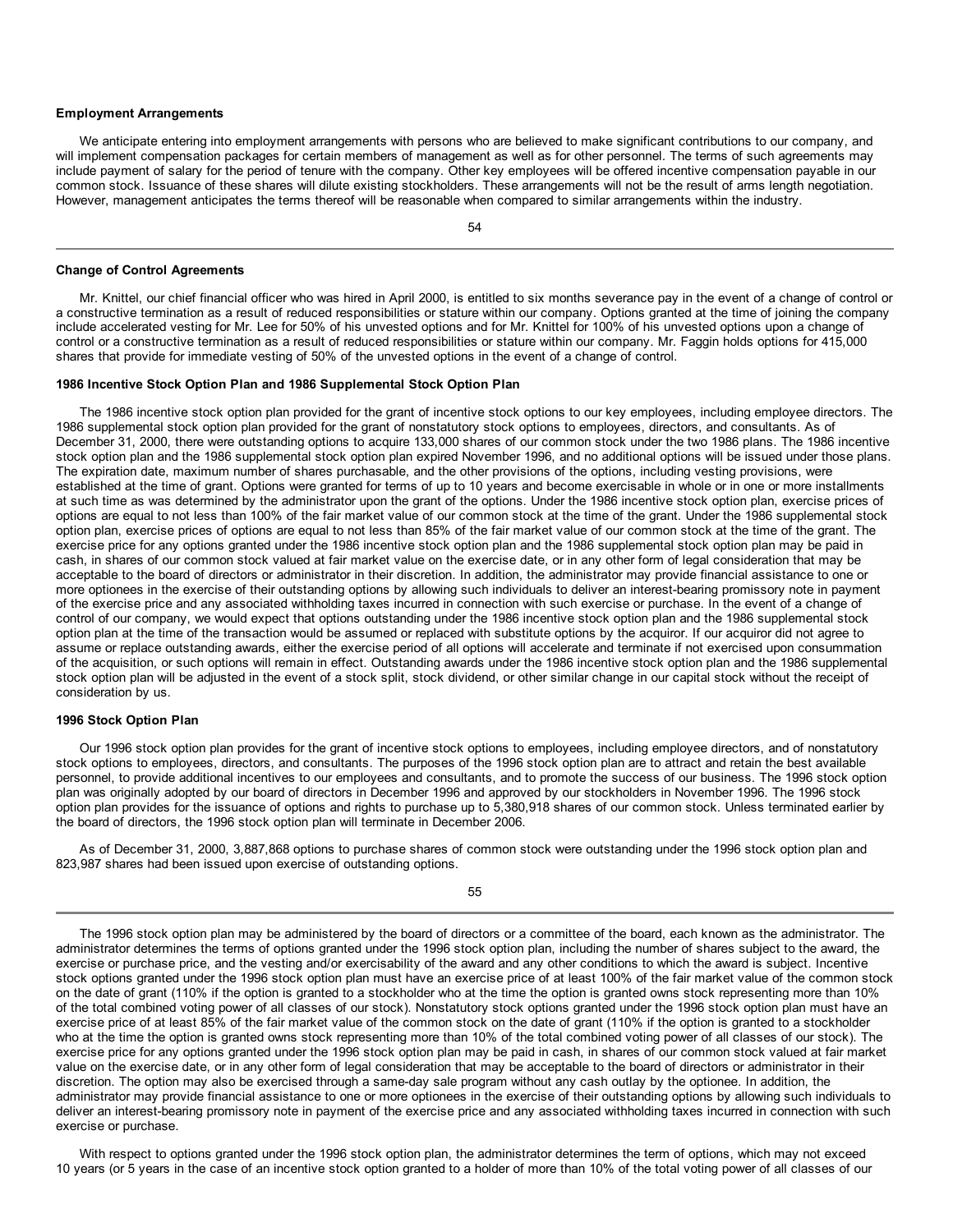stock). An option is nontransferable other than by will or the laws of descent and distribution, and may be exercised during the lifetime of the optionee only by such optionee. Stock options are generally subject to vesting, meaning that the optionee earns the right to exercise the option over a specified period of time only if he or she continues to provide services to our company over that period.

If our company or its business is acquired by another corporation, we would expect that options outstanding under the 1996 stock option plan at the time of the transaction would be assumed or replaced with substitute options by our acquiror. If our acquiror did not agree to assume or replace outstanding awards, all options will terminate upon consummation of the acquisition. Outstanding awards and the number of shares remaining available for issuance under the 1996 stock option plan will adjust in the event of a stock split, stock dividend, or other similar change in our capital stock without the receipt of consideration by us. The administrator has the authority to amend or terminate the 1996 stock option plan, but no action may be taken that impairs the rights of any holder of an outstanding option without the holder's consent. In addition, we must obtain stockholder approval of amendments to the plan as required by applicable law.

#### **2000 Nonstatutory Stock Option Plan**

Our 2000 nonstatutory stock option plan provides for the grant of nonstatutory stock options to employees and consultants. The purposes of the 2000 nonstatutory stock option plan are to attract and retain the best available personnel, to provide additional incentives to our employees and consultants, and to promote the success of our business. The 2000 nonstatutory stock option plan was adopted by our board of directors in September 2000. The 2000 nonstatutory stock option plan provides for the issuance of options to purchase up to 100,000 shares of our common stock. As of December 31, 2000, there were outstanding options to acquire 75,000 shares of our common stock. Unless terminated earlier by the board of directors, the 2000 nonstatutory stock option plan will terminate in September 2010.

The 2000 nonstatutory stock option plan may be administered by the board of directors or a committee of the board, each known as the administrator. The administrator determines the terms of options granted under the 2000 nonstatutory stock option plan, including the number of shares subject to the award, the exercise or purchase price, and the vesting and/or exercisability of the award and any other conditions to which the award is subject. The exercise price for any options granted under the 2000

56

nonstatutory stock option plan may be paid in cash, in shares of our common stock valued at fair market value on the exercise date, or in any other form of legal consideration that may be acceptable to the board of directors or administrator in their discretion. The option may also be exercised through a same-day sale program without any cash outlay by the optionee. In addition, the administrator may provide financial assistance to one or more optionees in the exercise of their outstanding options by allowing such individuals to deliver an interest-bearing promissory note in payment of the exercise price and any associated withholding taxes incurred in connection with such exercise or purchase. The term of options granted under the 2000 nonstatutory stock option plan shall not exceed 10 years.

If our company or its business is acquired by another corporation, we would expect that options outstanding under the 2000 nonstatutory stock option plan at the time of the transaction would be assumed or replaced with substitute options by our acquiror. If our acquiror did not agree to assume or replace outstanding awards, all options will terminate upon consummation of the acquisition. Outstanding awards and the number of shares remaining available for issuance under the 2000 nonstatutory stock option plan will be adjusted in the event of a stock split, stock dividend, or other similar change in our capital stock. The administrator has the authority to amend or terminate the 2000 nonstatutory stock option plan, but no action may be taken that impairs the rights of any holder of an outstanding option without the holder's consent.

# **2001 Employee Stock Purchase Plan**

Our 2001 employee stock purchase plan is designed to encourage stock ownership in our company by our employees, thereby enhancing employee interest in our continued success. The plan was adopted by our board of directors in February 2001 and will become effective on the effective date of the registration statement. One million shares of our common stock will initially be reserved for issuance under the plan. The plan is currently administered by our board of directors. Under the plan's terms, however, the board may appoint a committee to administer the plan. The plan gives broad powers to the board or the committee to administer and interpret the plan.

The plan permits employees to purchase our common stock at a favorable price and possibly with favorable tax consequences to the participants. All employees of our company or of those subsidiaries designated by the board who are regularly scheduled to work at least 20 hours per week and more than five months per year are eligible to participate in any of the purchase periods of the plan after completing 90 days of continuous employment. However, any participant who would own (as determined under the Internal Revenue Code), immediately after the grant of an option, stock possessing 5% or more of the total combined voting power or value of all classes of the stock of our company will not be granted an option under the plan.

The plan will be implemented in a series of successive offering periods, each with a maximum duration of 24 months. The initial offering period, however, will begin on the effective date of the registration statement and will end on December 31, 2002.

Under the plan, eligible employees may elect to participate in the plan on January 1 or July 1 of each year. Subject to certain limitations determined in accordance with calculations set forth in the plan, a participating employee is granted the right to purchase shares of common stock on the last business day on or before each June 30 and December 31 during which the employee is a participant in the plan. Upon enrollment in the plan, the participant authorizes a payroll deduction, on an after-tax basis, in an amount of not less than 1% and not more than 25% of the participant's compensation on each payroll date. Unless the participant withdraws from the plan, the participant's option for the purchase of shares will be exercised automatically on each exercise date, and the maximum number of full shares subject to the option shall be purchased for the participant at the applicable exercise price with the accumulated plan contributions then credited to the participant's account under the plan. The option exercise price per share may not be less than 85% of the lower of the market price on the first day of the offering period or the market price on the exercise date, unless the participant's entry date is not the first day of the offering

period, in which case the exercise price may not be lower than 85% of the market price of the common stock on the entry date.

As required by tax law, no participant may receive an option under the plan for shares which have a fair market value in excess of \$25,000 for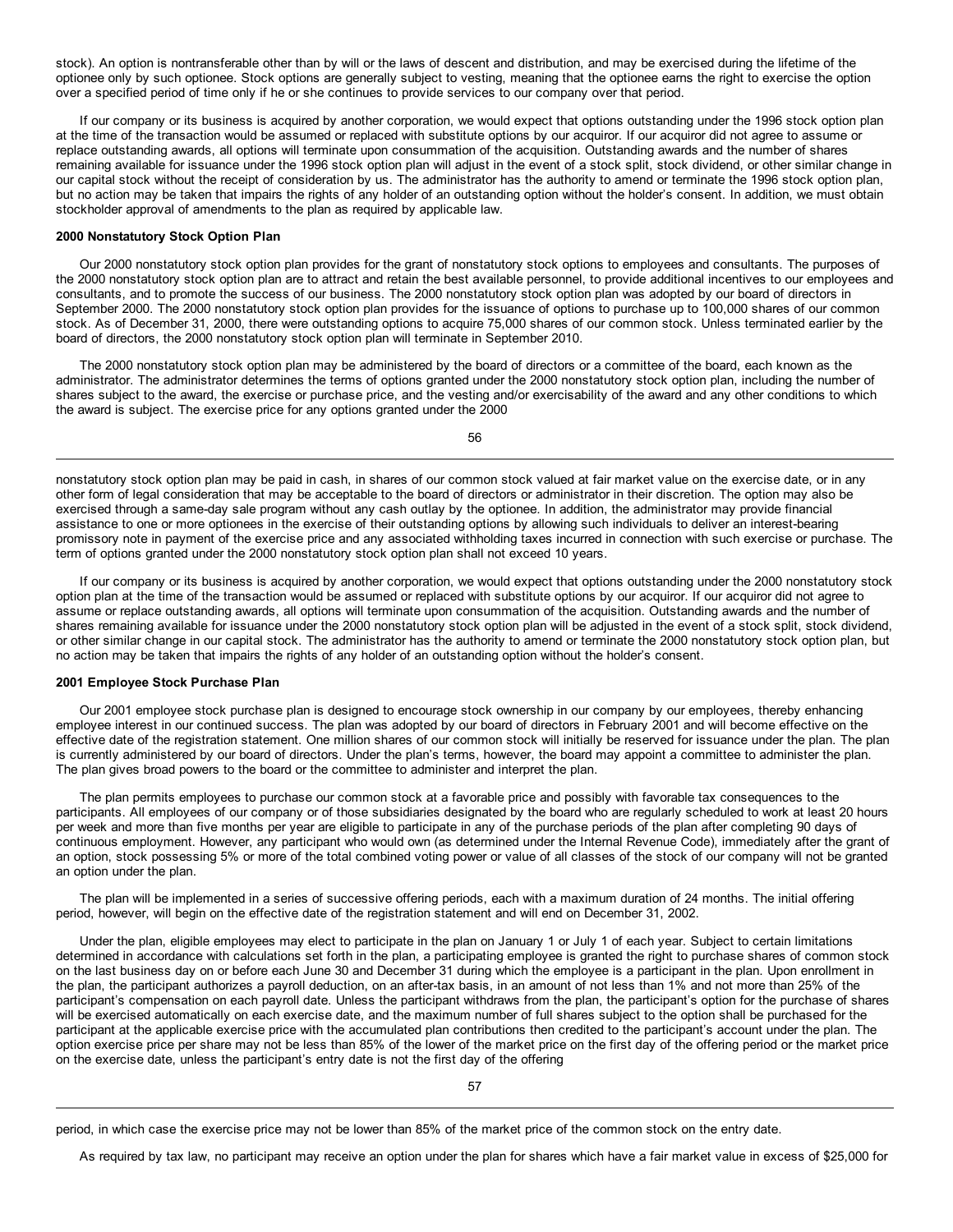any calendar year, determined at the time the option is granted. Any funds not used to purchase shares will remain credited to the participant's bookkeeping account and applied to the purchase of shares of common stock in the next succeeding purchase period. No interest is paid on funds withheld, and those funds are used by our company for general operating purposes.

No plan contributions or options granted under the plan are assignable or transferable, other than by will or by the laws of descent and distribution or as provided under the plan. During the lifetime of a participant, an option is exercisable only by that participant. The expiration date of the plan will be determined by the board and may be made any time following the close of any six-month exercise period, but may not be longer than ten years from the date of the grant. If our company dissolves or liquidates, the offering period will terminate immediately prior to the consummation of that action, unless otherwise provided by the board. In the event of a merger or a sale of all or substantially all of our company's assets, each option under the plan will be assumed or an equivalent option substituted by the successor corporation, unless the board, in its sole discretion, accelerates the date on which the options may be exercised. The unexercised portion of any option granted to an employee under the plan shall be automatically terminated immediately upon the termination for any reason, including retirement or death, of the employee's employment.

The plan provides for adjustment of the number of shares for which options may be granted, the number of shares subject to outstanding options, and the exercise price of outstanding options in the event of any increase or decrease in the number of issued and outstanding shares as a result of one or more reorganizations, restructurings, recapitalizations, reclassifications, stock splits, reverse stock splits, or stock dividends.

The board or the committee may amend, suspend or terminate the plan at any time, provided that such amendment may not adversely affect the rights of the holder of an option and the plan may not be amended if such amendment would in any way cause rights issued under the plan to fail to meet the requirements for employee stock purchase plans as defined in section 423 of the Internal Revenue Code, or would cause the plan to fail to comply with rule 16b-3 of the Exchange Act.

The company's stockholders will not have any preemptive rights to purchase or subscribe for the shares reserved for issuance under the plan. If any option granted under the plan expires or terminates for any reason other than having been exercised in full, the unpurchased shares subject to that option will again be available for purposes of the plan.

## **401(k) Plan**

In July 1991, we adopted a 401(k) plan for which our employees generally are eligible. The plan is intended to qualify under Section 401(k) of the Internal Revenue Code, so that contributions to the plan by employees or by us and the investment earnings on the contributions are not taxable to the employees until withdrawn. Our contributions are deductible by us when made. Our employees may elect to reduce their current compensation by an amount equal to the maximum of 25% of total annual compensation or the annual limit permitted by law (\$10,500 in 2001) and to have those funds contributed to the plan. Although we may make matching contributions to the plan on behalf of all participants, we have not made any contributions since the plan's adoption.

#### **Indemnification Under our Certificate of Incorporation and Bylaws**

The certificate of incorporation of our company provides that no director will be personally liable to the company or its stockholders for monetary damages for breach of a fiduciary duty as a director, except to the extent such exemption or limitation of liability is not permitted under the Delaware General Corporation Law (the "Delaware GCL"). The effect of this provision in the certificate of incorporation is

58

to eliminate the rights of the company and its stockholders, either directly or through stockholders' derivative suits brought on behalf of the company, to recover monetary damages from a director for breach of the fiduciary duty of care as a director except in those instances described under the Delaware GCL. In addition, we have adopted provisions in our bylaws and entered into indemnification agreements that require the company to indemnify its directors, officers, and certain other representatives of the company against expenses and certain other liabilities arising out of their conduct on behalf of the company to the maximum extent and under all circumstances permitted by law. Indemnification may not apply in certain circumstances to actions arising under the federal securities laws.

59

# **CERTAIN RELATIONSHIPS AND TRANSACTIONS**

# **Financing Activities**

The following table summarizes the shares of preferred stock purchased by executive officers, directors, and 5% stockholders and persons and entities associated with them in private placement transactions. Each share of Series A preferred stock converts into 3.3391594 shares (rounded down to the nearest whole number) of common stock automatically upon the closing of this offering. Each share of Series B preferred stock converts into 3.0000171 shares (rounded down to the nearest whole number) of common stock automatically upon the closing of this offering. Each share of Series C preferred stock, Series D preferred stock, Series E preferred stock, and Series F preferred stock converts into one share of common stock automatically upon the closing of this offering. The shares of Series A preferred stock were sold at \$1.28 per share, the shares of Series B preferred stock were sold at \$1.75 per share, the shares of Series C preferred stock were sold at \$1.10 per share, the shares of Series D preferred stock were sold at \$1.75 per share, the shares of Series E preferred stock were sold at \$2.50 per share, and the shares of Series F preferred stock were sold at \$4.50 per share. See "Principal and Selling Stockholders."

| Name                                  | <b>Series A</b><br><b>Preferred</b> | <b>Series B</b><br><b>Preferred</b> | <b>Series C</b><br><b>Preferred</b> | <b>Series D</b><br><b>Preferred</b> | <b>Series E</b><br><b>Preferred</b> | <b>Series F</b><br><b>Preferred</b> |
|---------------------------------------|-------------------------------------|-------------------------------------|-------------------------------------|-------------------------------------|-------------------------------------|-------------------------------------|
| National Semiconductor Corporation(1) |                                     |                                     |                                     |                                     | 2.000.000                           | 666.667                             |
| Technology Venture Investors-3        | 231.101                             | 280.333                             |                                     |                                     |                                     |                                     |
| TVI Management-3                      | 3.274                               | 5.381                               |                                     |                                     |                                     |                                     |
| Technology Venture Investors-IV       |                                     |                                     |                                     | 325.714                             | 56,800                              | 55.064                              |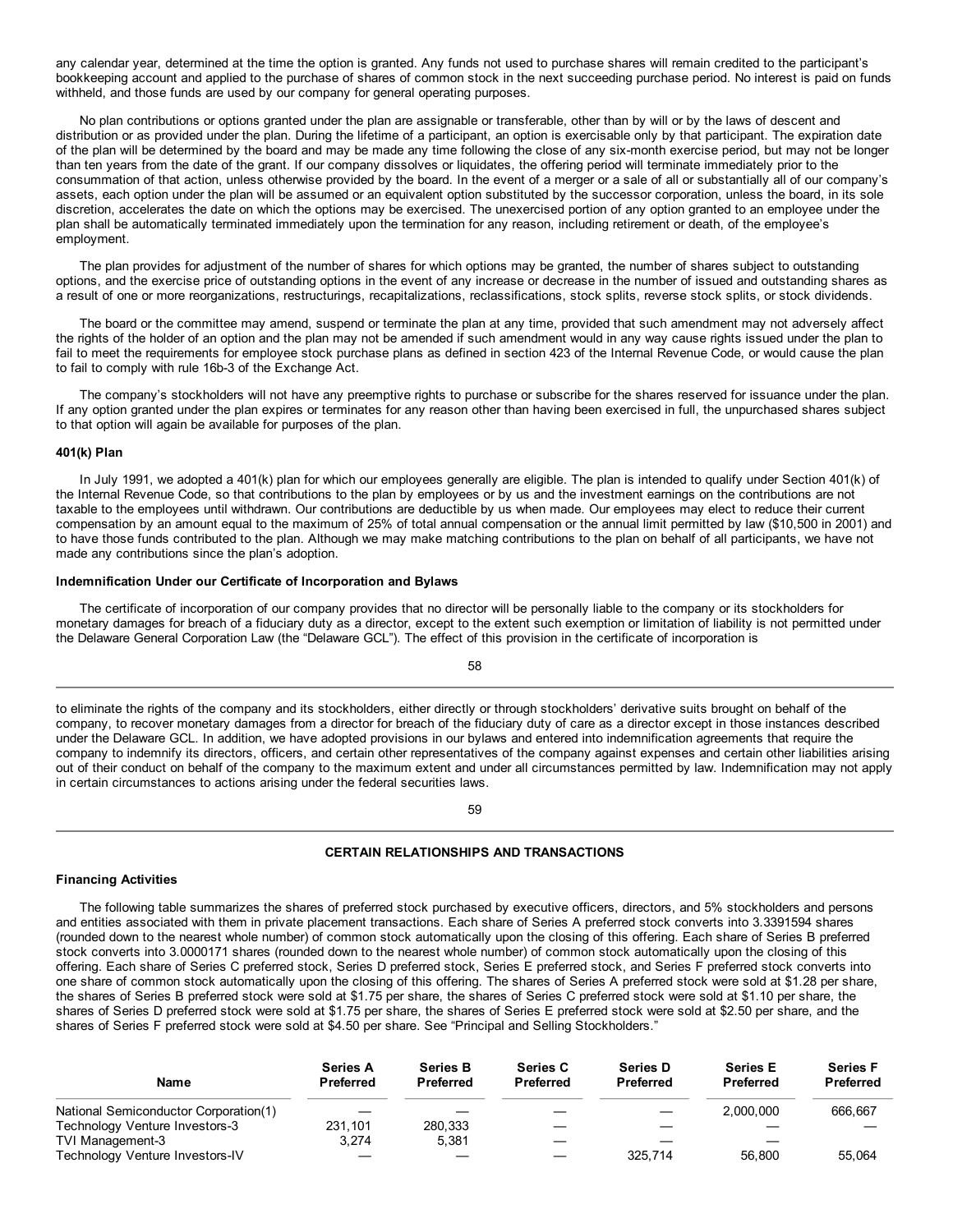| Sprout Capital V(2)                   | 210.469 | 256.571 |         |           | 42,554  | 40,110  |
|---------------------------------------|---------|---------|---------|-----------|---------|---------|
| Sprout Technology Fund(2)             | 12.422  | 15.143  |         |           | 2.512   | 2,368   |
| Sprout Capital VI, L.P.(2)            |         |         |         | 314,918   | 9.100   | 8.577   |
| DLJ Venture Capital Fund(2)           | 38.346  | 42.000  |         |           | 2.322   | 2,189   |
| DLJ Venture Capital Fund II(2)        |         |         |         | 10.796    | 312     | 294     |
| Oak Investment Partners IV, Limited   |         |         |         |           |         |         |
| Partnership                           |         |         |         | 1.093.028 | 382.560 | 106.267 |
| Oak IV Affiliates Fund, Limited       |         |         |         |           |         |         |
| Partnership                           |         |         |         | 49.828    | 17.440  | 4,844   |
| Kleiner, Perkins, Caufield & Byers IV |         | 268.572 |         | 205.714   | 56.800  | 29.084  |
| Delphi BioInvestments, L.P.           |         |         | 1.927   | 1.010     | 247     | 12      |
| Delphi BioInvestments II, L.P.        |         |         |         |           | 832     | 40      |
| Delphi Ventures, L.P.                 |         |         | 543,528 | 284.704   | 69.741  | 3,321   |
| Delphi Ventures II, L.P.              |         |         |         |           | 162.472 | 7.738   |

(1) Mr. Sanquini is a consultant to, and is a former officer of, National Semiconductor Corporation.

(2) Mr. Geeslin is a general partner of the general partner of these entities.

60

#### **Indebtedness of Management**

The individuals listed below elected to pay the exercise price for some of their outstanding options with full recourse promissory notes secured by the common stock underlying the options. The notes bear interest at rates ranging from 4.5% to 6.1% per year. The notes become due over the period from April 2003 to October 2009 or upon termination of employment, whichever is earlier. At December 31, 2000, the unpaid balance of these notes totaled \$832,500. The original total principal amounts and the maturity dates for the promissory notes executed by each executive officer or former executive officer are:

| Total<br>Original<br><b>Note Amount</b> | <b>Maturity Date</b> |  |  |
|-----------------------------------------|----------------------|--|--|
| 225,000<br>S                            | December 22, 2007    |  |  |
| \$<br>200,000                           | December 30, 2008    |  |  |
| \$<br>100,000                           | January 7, 2009      |  |  |
| \$<br>200,000                           | October 13, 2009     |  |  |
| \$<br>107.500                           | April 30, 2003       |  |  |
| \$<br>160,000                           | July 21, 2003        |  |  |
|                                         |                      |  |  |

Upon termination, Mr. Agrawal paid for the vested portion of his shares in the amount of \$62,220 plus interest and the balance of the note was cancelled.

# **Transaction regarding Foveon**

In August 1997, we entered into an agreement with National Semiconductor to form a new development stage company, Foveonics, Inc., now known as Foveon, Inc., which produces digital cameras and digital imaging components. We contributed imaging patents and other technology in exchange for 1,728,571 shares of Foveon's Series A preferred stock. Under the agreement, we had the right to acquire additional shares of Series A preferred stock at a specified price using funds provided under a limited-recourse loan arrangement with National. National loaned our company \$1.5 million, which we contributed to Foveon in exchange for 1,371,429 additional Series A preferred shares. The limited-recourse loan is secured only by a portion of these Series A preferred shares. National's sole remedy under the loan, if we do not repay the loan, is to require us to return those shares to National. Under the same agreement, National purchased 3,200,000 shares of Series A preferred stock and a warrant to purchase 1,700,000 shares of Foveon's Series B preferred stock.

In July 1998, National purchased 514,047 shares of Foveon's Series B preferred stock.

During the year ended June 30, 2000, we loaned Foveon a total of approximately \$2.7 million in return for convertible promissory notes. The notes are convertible into shares of preferred stock in accordance with the defined terms, mature in ten years, and bear interest at rates ranging from 6.5% to 6.85%, payable at maturity.

In August 2000, a new venture capital firm bought a 20% interest in Foveon for \$21.0 million. In connection with the August 2000 financing, we received from Foveon 329,375 shares of Series B preferred stock and 114,590 shares of Series C preferred stock upon the automatic conversion of a portion of the promissory notes we hold. Also in August 2000, National received from Foveon 520,625 shares of Series B preferred stock and 476,844 shares of Series C preferred stock upon the conversion of similar notes. National also purchased 1,185,953 shares of Series B preferred stock upon exercise of a warrant. National cancelled a promissory note issued by Foveon as payment for the exercise price of the warrant.

In July 1997, Carver Mead, a founder and director of Foveon, purchased 350,000 shares of common stock of Foveon. In a November 2000 additional closing of the Series C preferred financing, Francis F. Lee, Federico Faggin, and Richard L. Sanquini purchased an aggregate of 113,715 shares of Foveon's Series C preferred stock out of a total of 3,979,419 shares of Series C preferred stock.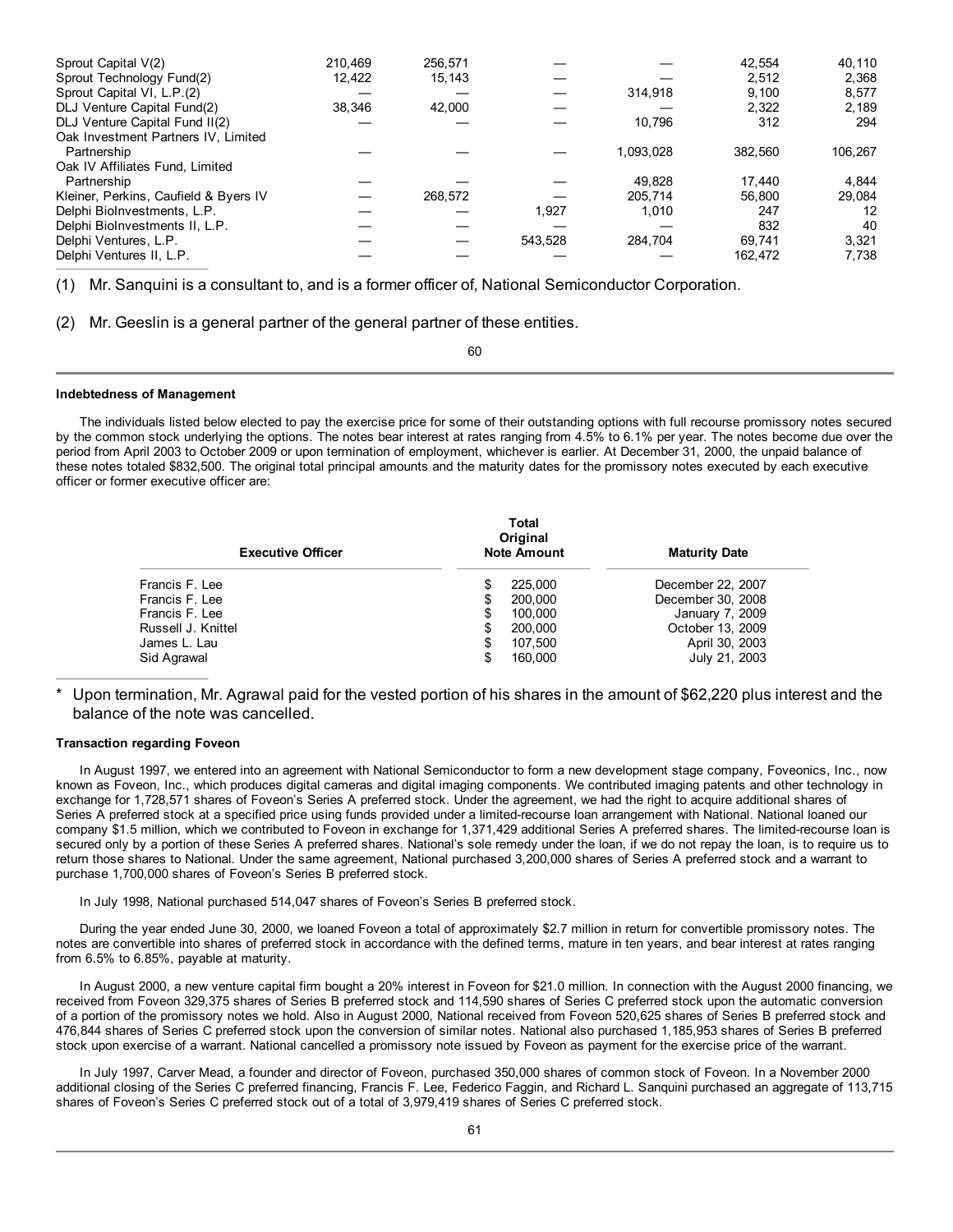# **PRINCIPAL AND SELLING STOCKHOLDERS**

The following table sets forth certain information regarding the beneficial ownership of our common stock on January 31, 2001 by:

- each of our directors and executive officers;
- all of our directors and executive officers as a group; and
- each person or entity known by us to own more than 5% of our common stock, assuming the conversion of preferred stock into shares of common stock. See "Certain Relationships and Transactions — Financing Activities."

Except as otherwise indicated, each person named in the table has sole voting and investment power with respect to all common stock beneficially owned, subject to applicable community property laws. Except as otherwise indicated, each person may be reached at 2381 Bering Drive, San Jose, California 95131.

The percentages shown are calculated based on 17,539,642 shares of common stock outstanding on January 31, 2001. The numbers and percentages shown include the shares of common stock actually owned as of January 31, 2001 and the shares of common stock that the identified person or group had the right to acquire within 60 days of such date. In calculating the percentage of ownership, all shares of common stock that the identified person or group had the right to acquire within 60 days of January 31, 2001 upon the exercise of options are deemed to be outstanding for the purpose of computing the percentage of the shares of common stock owned by that person or group, but are not deemed to be outstanding for the purpose of computing the percentage of the shares of common stock owned by any other person or group.

|                                                           |                                                      | <b>Percent Beneficially Owned</b> |                       |
|-----------------------------------------------------------|------------------------------------------------------|-----------------------------------|-----------------------|
| Name of Beneficial Owner                                  | <b>Number of Shares</b><br><b>Beneficially Owned</b> | <b>Before Offering</b>            | <b>After Offering</b> |
| <b>Directors and Executive Officers:</b>                  |                                                      |                                   |                       |
| Federico Faggin(1)                                        | 1,291,667                                            | 7.3%                              | %                     |
| Francis F. Lee(2)                                         | 525,000                                              | 3.0%                              | %                     |
| Shawn P. Day, Ph.D.(3)                                    | 111,875                                              |                                   | $\star$               |
| Thomas D. Spade(4)                                        | 83,930                                               |                                   | $\star$               |
| Donald E. Kirby(5)                                        | 99,132                                               |                                   | $\star$               |
| Russell J. Knittel(6)                                     | 80,000                                               |                                   | $\star$               |
| Richard C. McCaskill                                      |                                                      |                                   | $\star$               |
| Keith B. Geeslin(7)                                       | 2,139,287                                            | 12.2%                             | $\%$                  |
| Richard L. Sanguini(8)                                    | 42,083                                               |                                   | $\star$               |
| All directors and executive officers as a group (nine     |                                                      |                                   |                       |
| persons)                                                  | 4,372,974                                            | 24.5%                             | $\%$                  |
| 5% Stockholders:                                          |                                                      |                                   |                       |
| National Semiconductor Corporation(9)                     | 2,666,667                                            | 15.2%                             | $\%$                  |
| Entities affiliated with Technology Venture Investors(10) |                                                      |                                   |                       |
|                                                           | 2,077,339                                            | 11.8%                             | %                     |
| Entities affiliated with The Sprout Group(11)             | 2,131,665                                            | 11.5%                             | $\%$                  |
| Entities affiliated with Oak Investment Partners(12)      | 1,653,967                                            | 9.4%                              | %                     |
| Kleiner, Perkins, Caufield & Byers IV(13)                 | 1,097,318                                            | 6.3%                              | %                     |
| Entities affiliated with Delphi Ventures (14)             | 1,075,572                                            | 6.1%                              | $\%$                  |
| Carver Mead(15)                                           | 990,000                                              | 5.6%                              | $\%$                  |
|                                                           |                                                      |                                   |                       |

\* Less than one percent.

(1) Includes 100,000 shares held by 1999 Faggin Trust fbo Marc Faggin, 100,000 shares held by 1999 Faggin Trust fbo Eric Faggin, and 100,000 shares held by 1999 Faggin Trust fbo Marzia Faggin. Includes 191,667 shares issuable upon exercise of vested stock options.

62

- (2) Includes 4,000 shares held by Francis Lee as custodian for Grace Evelyn Lee and 4,000 shares held by Francis Lee as custodian for Christopher Thomas Lee. Of the 517,000 shares owned directly, 111,979 are subject to additional vesting requirements.
- (3) Includes 21,875 shares issuable upon exercise of vested stock options.
- (4) Includes 43,930 shares issuable upon exercise of vested stock options.
- (5) Includes 99,132 shares issuable upon exercise of vested stock options.
- (6) All of the 80,000 shares are subject to additional vesting requirements.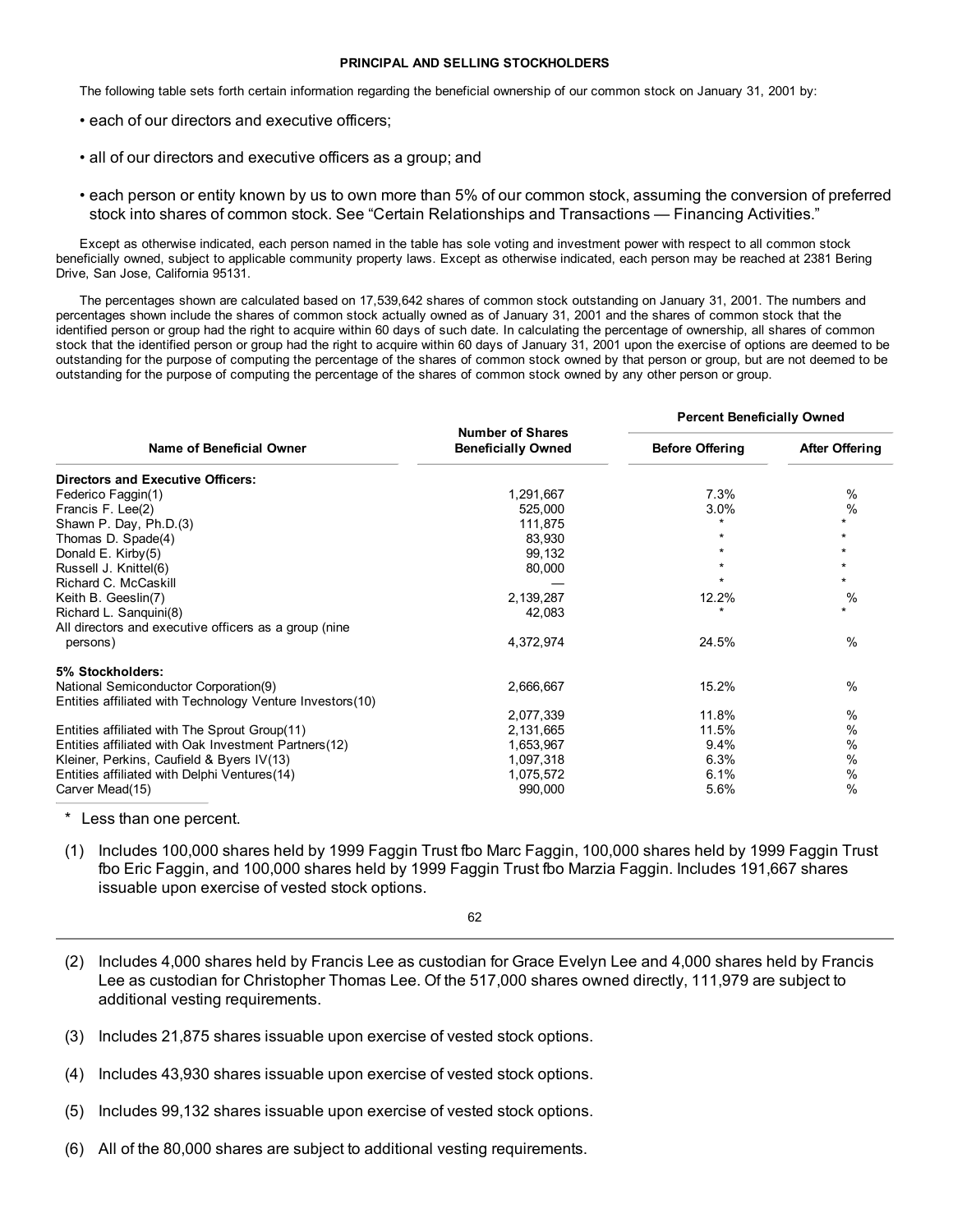- (7) Includes 7,622 shares issuable upon exercise of vested stock options. Also includes 2,131,665 shares held by entities affiliated with The Sprout Group as set forth in footnote 11 below. Mr. Geeslin is a general partner of the general partner of each of those entities. He disclaims beneficial ownership of these shares except to the extent of his pecuniary interest therein.
- (8) Includes 17,083 shares issuable upon exercise of vested stock options.
- (9) The address for National Semiconductor Corporation is 1090 Kifer Road, Sunnyvale, California 94086.
- (10) Includes 1,612,686 shares held by Technology Ventures Investors-3; 27,075 shares held by TVI Management-3; and 437,578 shares held by Technology Venture Investors-IV. The address for these entities is 2480 Sand Hill Road, Suite 101, Menlo Park, California 94025.
- (11) Includes 1,555,170 shares held by Sprout Capital V; 129,515 shares held by Sprout Technology Fund; and 332,595 shares held by Sprout Capital VI, L.P.; 102,983 shares held by DLJ Venture Capital Fund; and 11,402 shares held by DLJ Venture Capital Fund II. The address for these entities is 3000 Sand Hill Road, Building 3, Suite 170, Menlo Park, California 94025.
- (12) Includes 1,581,855 shares held by Oak Investment Partners IV, Limited Partnership, and 72,112 shares held by Oak IV Affiliates Fund, Limited Partnership. The address for these entities is 525 University Ave., Palo Alto, California 94301.
- (13) The address for Kleiner, Perkins, Caufield & Byers IV is 2750 Sand Hill Road, Menlo Park, California 94025.
- (14) Includes 3,196 shares held by Delphi BioInvestments, L.P.; 872 shares held by Delphi BioInvestments II, L.P.; 901,294 shares held by Delphi Ventures, L.P.; and 170,210 shares held by Delphi Ventures II, L.P. The address for these entities is 3000 Sand Hill Road, Building 1, Suite 135, Menlo Park, California 94025.
- (15) The address for Carver Mead is c/o Foveon, Inc., 3565 Monroe Street, Santa Clara, California 95051.

63

If the underwriters exercise their over-allotment option in full from the selling stockholders, the number of shares offered and the beneficial ownership of the selling stockholders will be as follows:

|                                                       |                                    | <b>Beneficial Ownership</b><br><b>After Offering</b> |         |
|-------------------------------------------------------|------------------------------------|------------------------------------------------------|---------|
| <b>Selling Stockholders</b>                           | Number of<br><b>Shares Offered</b> | <b>Number</b><br>of Shares                           | Percent |
| National Semiconductor Corporation                    |                                    |                                                      | $\%$    |
| Entities affiliated with Technology Venture Investors |                                    |                                                      | $\%$    |
| Entities affiliated with The Sprout Group             |                                    |                                                      | $\%$    |
| Entities affiliated with Oak Investment Partners      |                                    |                                                      | $\%$    |
| Kleiner, Perkins, Caufield & Byers IV                 |                                    |                                                      | $\%$    |
| Entities affiliated with Delphi Ventures              |                                    |                                                      | $\%$    |
| The Generics Group AG(1)                              |                                    |                                                      | $\%$    |

(1) The Generics Group A.G. acquired its shares in connection with our acquisition of Absolute Sensors Limited in October 1999. The address for this entity is Harston Mill, Harston, Cambridge CB2 5NH, United Kingdom.

64

# **DESCRIPTION OF CAPITAL STOCK**

Upon the completion of this offering, we will be authorized to issue 60,000,000 shares of common stock, \$.001 par value, and 10,000,000 shares of undesignated preferred stock, \$.001 par value. The following description of our capital stock is intended to be a summary and does not describe all provisions of our certificate of incorporation or bylaws or Delaware law applicable to us. For a more thorough understanding of the terms of our capital stock, you should refer to our certificate of incorporation and bylaws, which are included as exhibits to the registration statement of which this prospectus is a part.

#### **Common Stock**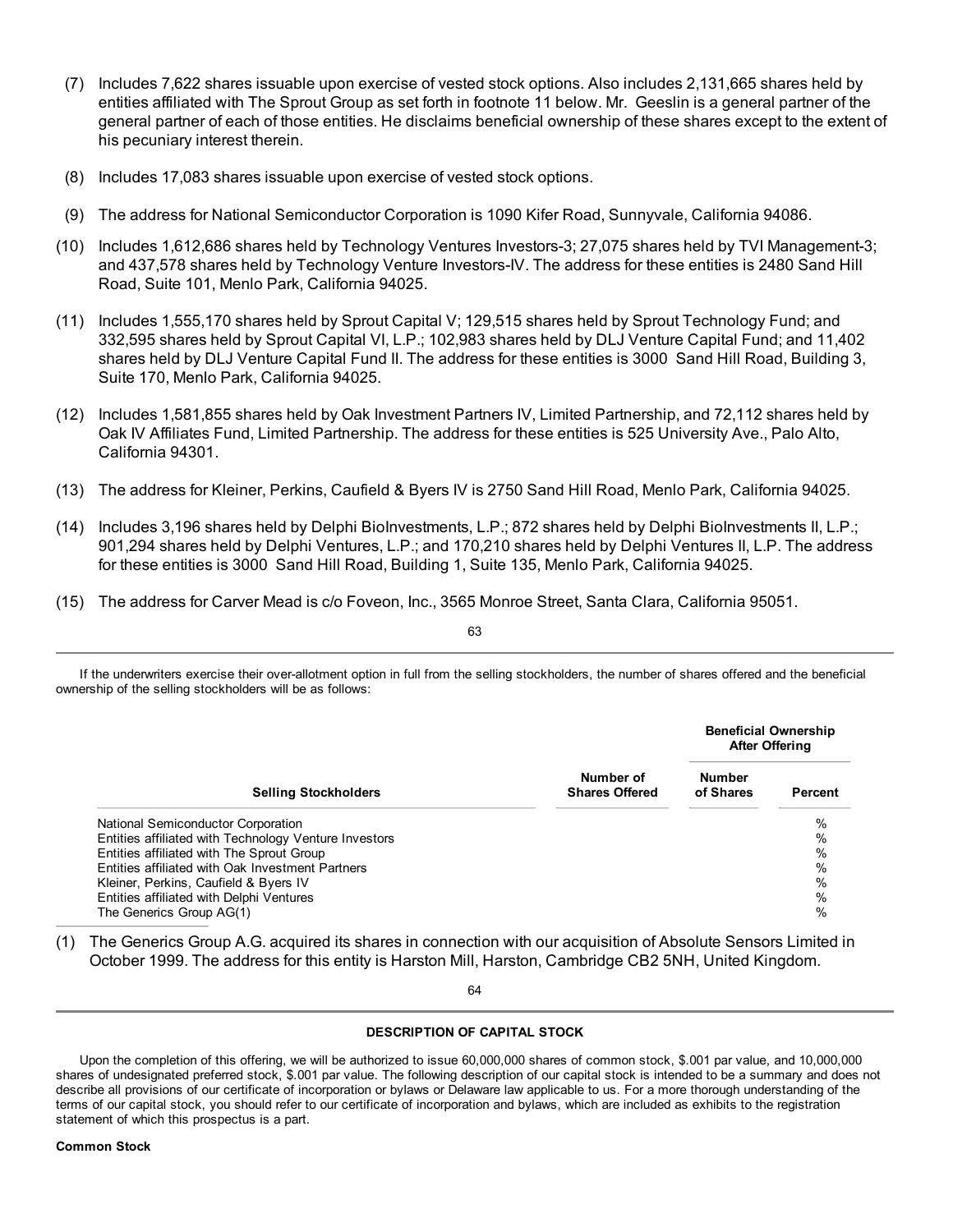As of December 31, 2000, there were 17,491,236 shares of common stock outstanding held by approximately 215 stockholders, which reflects the conversion into common stock of all outstanding shares of preferred stock, including the shares of Series A preferred stock issued in June 1986; the shares of Series B preferred stock issued in June 1987; the shares of Series C preferred stock issued in September 1989; the shares of Series D preferred stock issued in September 1990; the shares of Series E preferred stock issued in November 1994 and February 1995 and to be issued in connection with the warrant dated June 1995; and the shares of Series F preferred stock issued in November 1995 and February 1996. In addition, as of December 31, 2000, there were options outstanding to purchase 4,095,868 shares of common stock. Upon completion of this offering, there will be shares of common stock outstanding, assuming no exercise of outstanding options under our stock plans.

The holders of common stock are entitled to one vote per share on all matters to be voted upon by stockholders. Subject to preferences that may be applicable to any outstanding preferred stock, holders of common stock are entitled to receive ratably dividends as may be declared by the board of directors out of funds legally available for that purpose. In the event of our liquidation, dissolution, or winding up, the holders of common stock are entitled to share ratably in all assets remaining after payment of liabilities and the liquidation preferences of any outstanding preferred stock. The common stock has no preemptive or conversion rights, other subscription rights, or redemption or sinking fund provisions. All outstanding shares of common stock are fully paid and non-assessable, and the shares of common stock to be issued upon completion of this offering will be fully paid and non-assessable.

# **Preferred Stock**

Upon the closing of this offering, the following series of preferred stock will be converted:

- 496,095 outstanding shares of Series A preferred stock issued in June 1986 will be converted on a 3.3391594-for-1 basis into 1,656,537 shares of common stock;
- 871,428 outstanding shares of Series B preferred stock issued in June 1987 will be converted on a 3.0000171-for-1 basis into 2,614,296 shares of common stock;
- 545,455 outstanding shares of Series C preferred stock issued in September 1989 will be converted on a 1-for-1 basis into 545,455 shares of common stock;
- 2,314,284 outstanding shares of Series D preferred stock issued in September 1990 will be converted on a 1-for-1 basis into 2,314,284 shares of common stock;
- 2,887,703 outstanding shares of Series E preferred stock issued in November 1994 and February 1995 and 32,000 shares of Series E preferred stock issuable in connection with a warrant dated June 1995 will be converted on a 1 for-1 basis into 2,887,703 and 32,000 shares of common stock, respectively; and
- 1,055,242 shares of Series F preferred stock issued in November 1995 and February 1996 will be converted on a 1 for-1 basis into 1,055,242 shares of common stock.

Thereafter, the board of directors will have the authority, without further action by the stockholders, to issue up to 10,000,000 shares of preferred stock in one or more series and to designate the rights,

65

preferences, privileges, and restrictions of each series. The issuance of preferred stock could have the effect of restricting dividends on the common stock, diluting the voting power of the common stock, impairing the liquidation rights of the common stock, or delaying or preventing a change in control of our company, all without further action by the stockholders. Upon the closing of this offering, no shares of preferred stock will be outstanding and we have no present plans to issue any shares of preferred stock.

# **Registration Rights**

Pursuant to an amended and restated investors rights agreement entered into between us and holders of 11,105,517 shares of common stock issuable upon conversion of our preferred stock, we are obligated, under limited circumstances and subject to specified conditions and limitations, to use our best efforts to register the registrable shares.

We must use our best efforts to register the registrable shares

- if we receive written notice from holders of 42.5% or more of the registrable shares requesting that we effect a registration with respect to not less than 750,000 of the registrable shares (or a lesser number of registrable shares if the anticipated aggregate offering price would exceed \$5.0 million, prior to underwriting discounts and commissions);
- if we decide to register our own securities (except in connection with this offering or certain offerings for employee benefit plans or acquisitions); or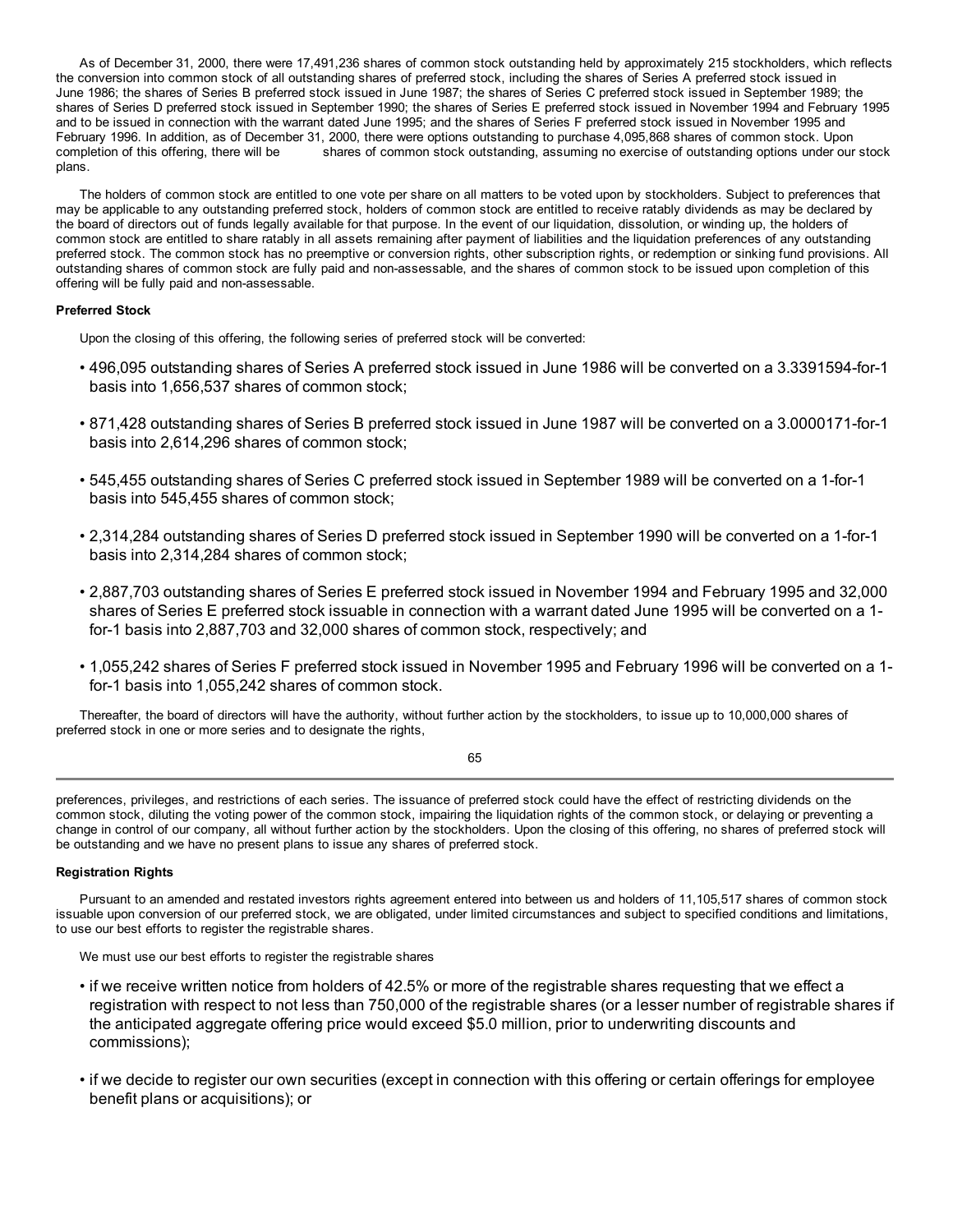• if (1) we are eligible to use Form S-3 (a shortened form of registration statement) and (2) we receive written notice from any holder of registrable shares requesting that we effect a registration on Form S-3 with respect to the registrable shares, the reasonable anticipated price to the public of which is not less than \$500,000 (net of underwriting discounts or commissions).

However, in addition to certain other conditions and limitations, if requested to register registrable shares, we can delay registration for not more than 120 days. In any case where we decide to register our own securities pursuant to an underwritten offering, the managing underwriter may limit the registrable shares to be included in the registration.

We will bear all registration expenses other than underwriting discounts and commissions, except in the case of registrations on Form S-3 subsequent to the first two registrations on Form S-3. These registration rights terminate upon the holder being able to transfer all of his or her registrable shares pursuant to Rule 144.

66

# **SHARES ELIGIBLE FOR FUTURE SALE**

Prior to this offering, there has been no market for our common stock. Sales of substantial amounts of our common stock in the public market could adversely affect the prevailing market price and impair our ability to raise equity capital in the future.

Upon completion of this offering, we will have outstanding shares of common stock, based on 17,491,236 shares of common stock outstanding as of December 31, 2000 on an as converted basis. Of these shares, the shares sold in this offering, plus any shares sold upon exercise of the underwriters' overallotment option, will be freely tradable without restriction under the Securities Act, unless purchased by our "affiliates" as that term is defined in Rule 144 under the Securities Act. In general, affiliates include executive officers, directors, and 10% stockholders. Shares purchased by affiliates will remain subject to the resale limitations of Rule 144.

The remaining shares outstanding prior to this offering are restricted securities within the meaning of Rule 144. Restricted securities may be sold in the public market only if registered or if they qualify for an exemption from registration under Rules 144, 144(k), or 701 promulgated under the Securities Act, which are summarized below.

Our directors, executive officers, and certain stockholders have entered into lock-up agreements in connection with this offering, generally providing that they will not offer, sell, contract to sell or grant any option to purchase or otherwise dispose of our common stock or any securities exercisable for or convertible into our common stock owned by them for a period of 180 days after the date of this prospectus without the prior written consent of Bear, Stearns & Co. Inc. Despite possible earlier eligibility for sale under the provisions of Rules 144, 144(k), and 701, shares subject to lock-up agreements will not be salable until these agreements expire or are waived by Bear, Stearns & Co. Inc. These agreements are more fully described in "Underwriting." Taking into account the lock-up agreements, and assuming Bear, Stearns & Co. Inc. does not release stockholders from these agreements, the following shares will be eligible for sale in the public market at the following times:

- beginning on the effective date of this prospectus, the shares sold in this offering will be immediately available for sale in the public market and approximately shares will be eligible for sale pursuant to Rule 144(k), none of which are held by affiliates;
- beginning 90 days after the effective date of this prospectus, approximately shares will be eligible for sale pursuant to Rule 701 that are not subject to lock-up agreements; and
- beginning 180 days after the effective date of this prospectus, approximately shares will be eligible for sale subject to volume, manner of sale, and other limitations under Rule 144, of which are held by affiliates.

In general, under Rule 144 as currently in effect, after the expiration of the lock-up agreements, a person who has beneficially owned restricted securities for at least one year would be entitled to sell within any three-month period a number of shares that does not exceed the greater of the following:

- one percent of the number of shares of common stock then outstanding, which will equal about shares immediately after this offering; or
- the average weekly trading volume of the common stock during the four calendar weeks preceding the sale.

Sales under Rule 144 are also subject to requirements with respect to manner of sale, notice, and the availability of current public information about us. Under Rule 144(k), a person who is not deemed to have been our affiliate at any time during the three months preceding a sale, and who has beneficially owned the shares proposed to be sold for at least two years, is entitled to sell his or her shares without complying with the manner of sale, public information, volume limitation, or notice provisions of Rule 144.

Rule 701, as currently in effect, permits our employees, officers, directors, and consultants who purchased shares pursuant to a written compensatory plan or contract to resell these shares in reliance

upon Rule 144, but without compliance with specific restrictions. Rule 701 provides that affiliates may sell their Rule 701 shares under Rule 144 without complying with the holding period requirement and that non-affiliates may sell their shares in reliance on Rule 144 without complying with the holding period, public information, volume limitation, or notice provisions of Rule 144.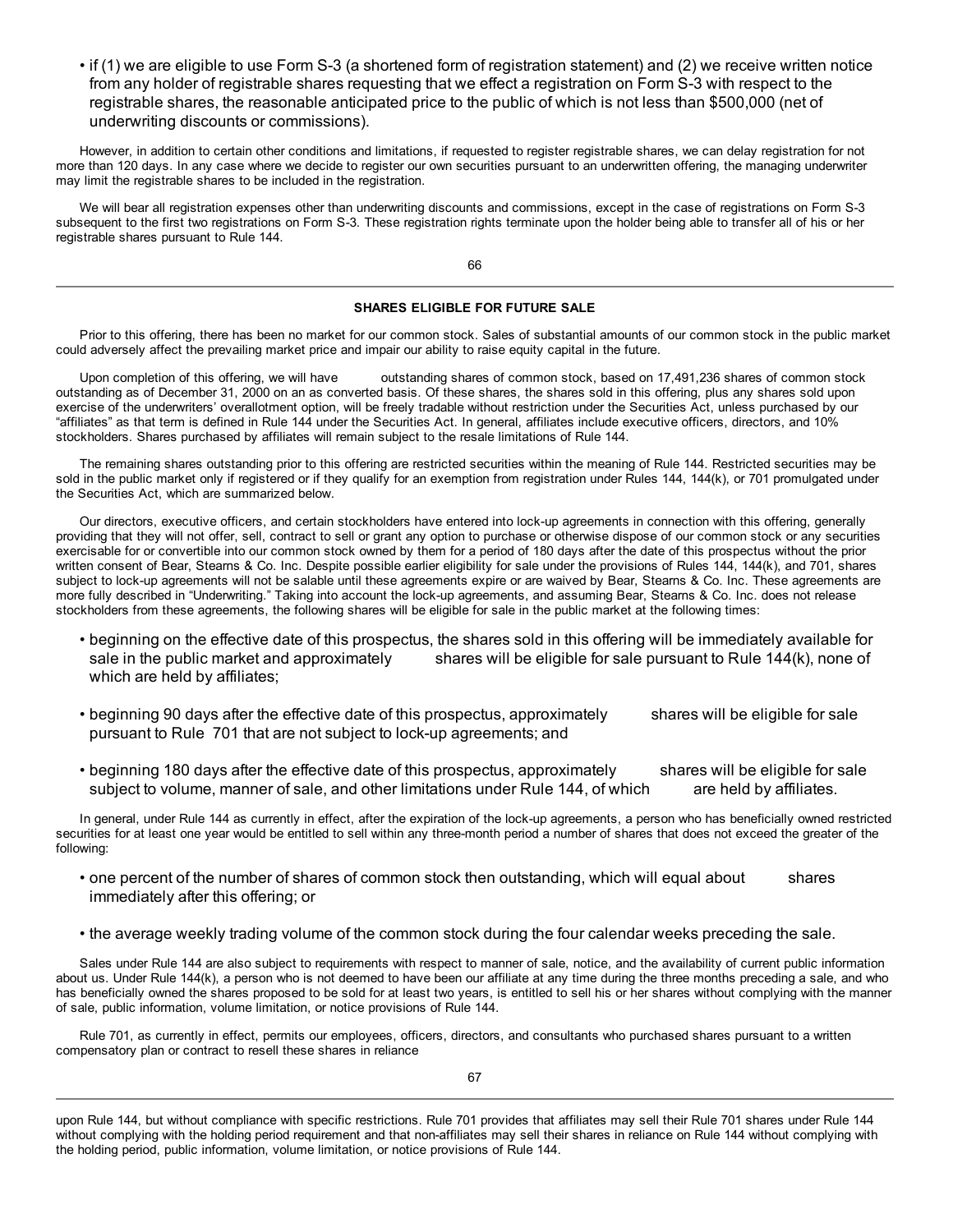In addition, we intend to file registration statements under the Securities Act as promptly as possible after the effective date of this offering to register shares issued upon the exercise of options and shares to be issued under our employee benefit plans. As a result, any options or rights exercised under the 1986 stock option plan and supplemental plan, 1996 stock option plan, and the 2000 stock option plan, or any other benefit plan after the effectiveness of the registration statements will also be freely tradable in the public market. However, such shares held by affiliates will still be subject to the volume limitation, manner of sale, notice, and public information requirements of Rule 144 unless otherwise resalable under Rule 701. As of December 31, 2000, there were outstanding options for the purchase of 4,095,868 shares of common stock, of which options to purchase 785,343 shares were exercisable.

Also, beginning six months after the date of this offering, holders of 11,105,517 restricted shares will be entitled to registration rights on these shares for sale in the public market. See "Description of Capital Stock — Registration Rights." Registration of these shares under the Securities Act would result in their becoming freely tradable without restriction under the Securities Act immediately upon effectiveness of the registration.

#### **Transfer Agent and Registrar**

The transfer agent and registrar for our common stock is American Stock Transfer & Trust Company. The transfer agent's address is 40 Wall Street, 46th Floor, New York, New York 10005 and its telephone number is (718) 921-8259.

68

#### **UNDERWRITING**

Subject to the terms and conditions set forth in an underwriting agreement dated , 2001, each of the underwriters named below, through their representatives Bear, Stearns & Co. Inc., Banc of America Securities LLC, SG Cowen Securities Corporation and ING Barings LLC, has severally agreed to purchase from us the aggregate number of shares of common stock set forth opposite its name below at the public offering price less the underwriting discount set forth on the cover page of this prospectus.

| <b>Underwriter</b>                                                                                                             | Number of<br><b>Shares</b> |
|--------------------------------------------------------------------------------------------------------------------------------|----------------------------|
| Bear, Stearns & Co. Inc.<br>Banc of America Securities LLC<br><b>SG Cowen Securities Corporation</b><br><b>ING Barings LLC</b> |                            |
| Total                                                                                                                          |                            |

The underwriting agreement provides that the obligations of the several underwriters thereunder are subject to approval of certain legal matters by their counsel and to various other conditions. Under the underwriting agreement, the underwriters are obligated to purchase and pay for all of the above shares of common stock, other than those covered by the over-allotment option described below, if they purchase any of the shares.

The underwriters propose to initially offer some of the shares directly to the public at the offering price set forth on the cover page of this prospectus and some of the shares to dealers at this price less a concession not in excess of \$ per share. The underwriters may allow, and dealers may re-allow, concessions not in excess of \$ per share on sales to other dealers. After the initial offering of the shares to the public, the underwriters may change the offering price, concessions and other selling terms. The underwriters do not intend to confirm sales to any accounts over which they exercise discretionary authority.

The selling stockholders have granted the underwriters an option exercisable for 30 days from the date of the underwriting agreement to purchase up to additional shares, at the offering price less the underwriting discount. The underwriters may exercise this option solely to cover over-allotments, if any, made in connection with this offering. To the extent underwriters exercise this option in whole or in part then each of the underwriters will become obligated, subject to conditions, to purchase a number of additional shares approximately proportionate to each underwriter's initial purchase commitment as indicated in the preceding table.

We have agreed to indemnify the underwriters against certain liabilities, including liabilities under the Securities Act.

Our directors, executive officers, and certain stockholders, who collectively hold a total of shares of common stock, have agreed, subject to limited exceptions, not to sell or offer to sell or otherwise dispose of any shares of common stock or securities convertible into or exercisable or exchangeable for our common stock, for a period of 180 days after the date of this prospectus, without the prior written consent of Bear, Stearns & Co. Inc., on behalf of the underwriters.

In addition, we have agreed that for a period of 180 days after the date of this prospectus we will not offer, sell or otherwise dispose of any shares of common stock, except for the shares offered in this offering

69

and any shares offered in connection with employee benefit plans, without the consent of Bear, Stearns & Co. Inc., on behalf of the underwriters.

Prior to this offering, there has been no public market for our common stock. Consequently, the initial offering price for the common stock will be determined by negotiations between us and the representatives of the underwriters. Among the factors to be considered in these negotiations will be:

• our results of operations in recent periods;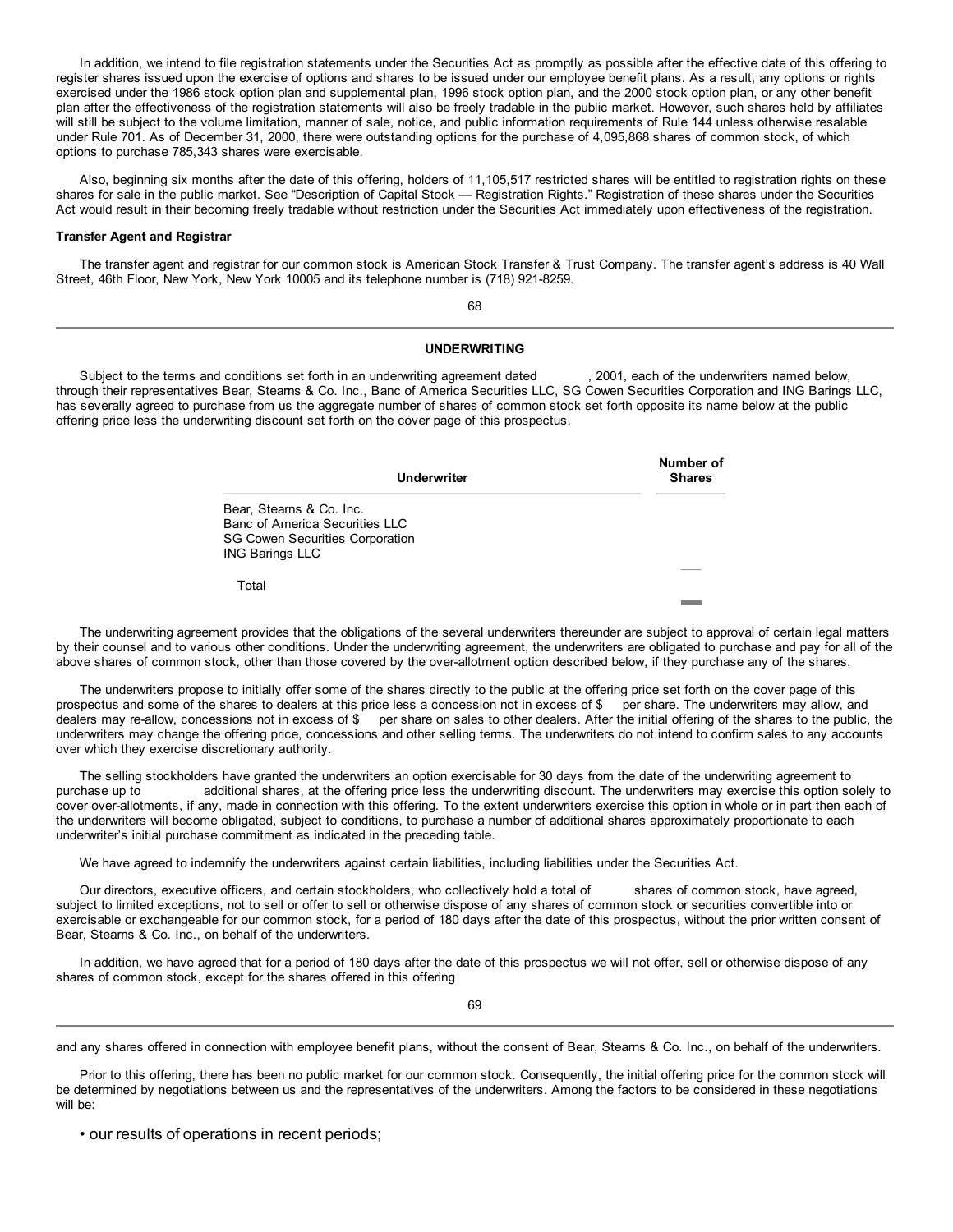- estimates of our business potential;
- an assessment of our management;
- prevailing market conditions; and
- the prices of similar securities of generally comparable companies.

We have applied to have our common stock approved for quotation on the Nasdaq National Market under the symbol "SYNA." We cannot assure you, however, that an active or orderly trading market will develop for our common stock or that our common stock will trade in the public markets subsequent to the offering at or above the initial offering price.

In order to facilitate the offering, the underwriters may engage in transactions that stabilize, maintain, or otherwise affect the price of the common stock during and after the offering. Specifically, the underwriters may over-allot or otherwise create a short position in the common stock for their own account by selling more shares of common stock than we have actually sold to them. The underwriters may elect to cover any short position by purchasing shares of common stock in the open market or by exercising the over-allotment option granted to the underwriters. In addition, the underwriters may stabilize or maintain the price of the common stock by bidding for or purchasing shares of common stock in the open market and may impose penalty bids, under which selling concessions allowed to syndicate members or other broker-dealers participating in the offering are reclaimed if shares of common stock previously distributed in the offering are repurchased in connection with stabilization transactions or otherwise. The effect of these transactions may be to stabilize or maintain the market price at a level above that which might otherwise prevail in the open market and these transactions may be discontinued at any time. The imposition of a penalty bid may also affect the price of the common stock to the extent that it discourages resales. No representation is made as to the magnitude or effect of these activities.

A prospectus in electronic format may be made available on Web sites maintained by one or more of the underwriters for sale to their online brokerage account holders. Internet distributions will be allocated by the underwriters that will make Internet distributions on the same basis as other allocations. Other than the prospectus in electronic format, the information on these Web sites is not part of this prospectus or the registration statement of which this prospectus forms a part, has not been approved or endorsed by us or any underwriter in its capacity as underwriter, and should not be relied upon by investors.

The underwriters have reserved for sale, at the initial public offering price, up to shares of common stock for employees, directors, and other persons associated with us who express an interest in purchasing these shares of common stock in the offering. The number of shares available for sale to the general public in the offering will be reduced to the extent these persons purchase reserved shares. Any reserved shares not purchased by these persons will be offered by the underwriters to the general public on the same terms as the other shares offered in this offering.

The underwriters may, from time to time, engage in transactions with, and perform services for, us in the ordinary course of their business.

The following table shows the underwriting discount to be paid to the underwriters in connection with this offering. These amounts are shown assuming both no exercise and full exercise of the underwriters' option to purchase additional shares of common stock.

|                                                                                       |                  | Total                                      |                                  |  |
|---------------------------------------------------------------------------------------|------------------|--------------------------------------------|----------------------------------|--|
|                                                                                       | <b>Per Share</b> | Without<br><b>Over-Allotment</b><br>Option | With<br>Over-Allotment<br>Option |  |
|                                                                                       |                  |                                            |                                  |  |
| Assumed public offering price<br>Underwriting discounts and commissions payable by us | \$               | \$                                         | \$                               |  |
| Underwriting discounts and commissions payable by the selling                         |                  |                                            |                                  |  |
| stockholders<br>Proceeds, before expenses, to us                                      |                  |                                            |                                  |  |
| Proceeds to selling stockholders                                                      |                  |                                            |                                  |  |

Other expenses of this offering, including the registration fees and the fees of financial printers, legal counsel, and accountants, payable by us are expected to be approximately \$

# **LEGAL MATTERS**

The validity of the common stock in this offering will be passed upon for us by Greenberg Traurig, LLP, Phoenix, Arizona. Certain legal matters in connection with this offering will be passed upon for the underwriters by Brobeck, Phleger & Harrison LLP, Palo Alto, California.

#### **EXPERTS**

The consolidated financial statements of Synaptics Incorporated as of June 30, 1999 and 2000, and for each of the three years in the period ended June 30, 2000, appearing in this prospectus and registration statement have been audited by Ernst & Young LLP, independent auditors, as set forth in their report thereon appearing elsewhere herein, and are included in reliance upon such report given on the authority of such firm as experts in accounting and auditing.

The financial statements of Absolute Sensors Limited for the year ended December 31, 1998 included in this prospectus and elsewhere in the registration statement have been audited by Arthur Andersen, chartered accountants, as indicated in their report with respect thereto, and are included herein in reliance upon the authority of said firm as experts in giving said reports.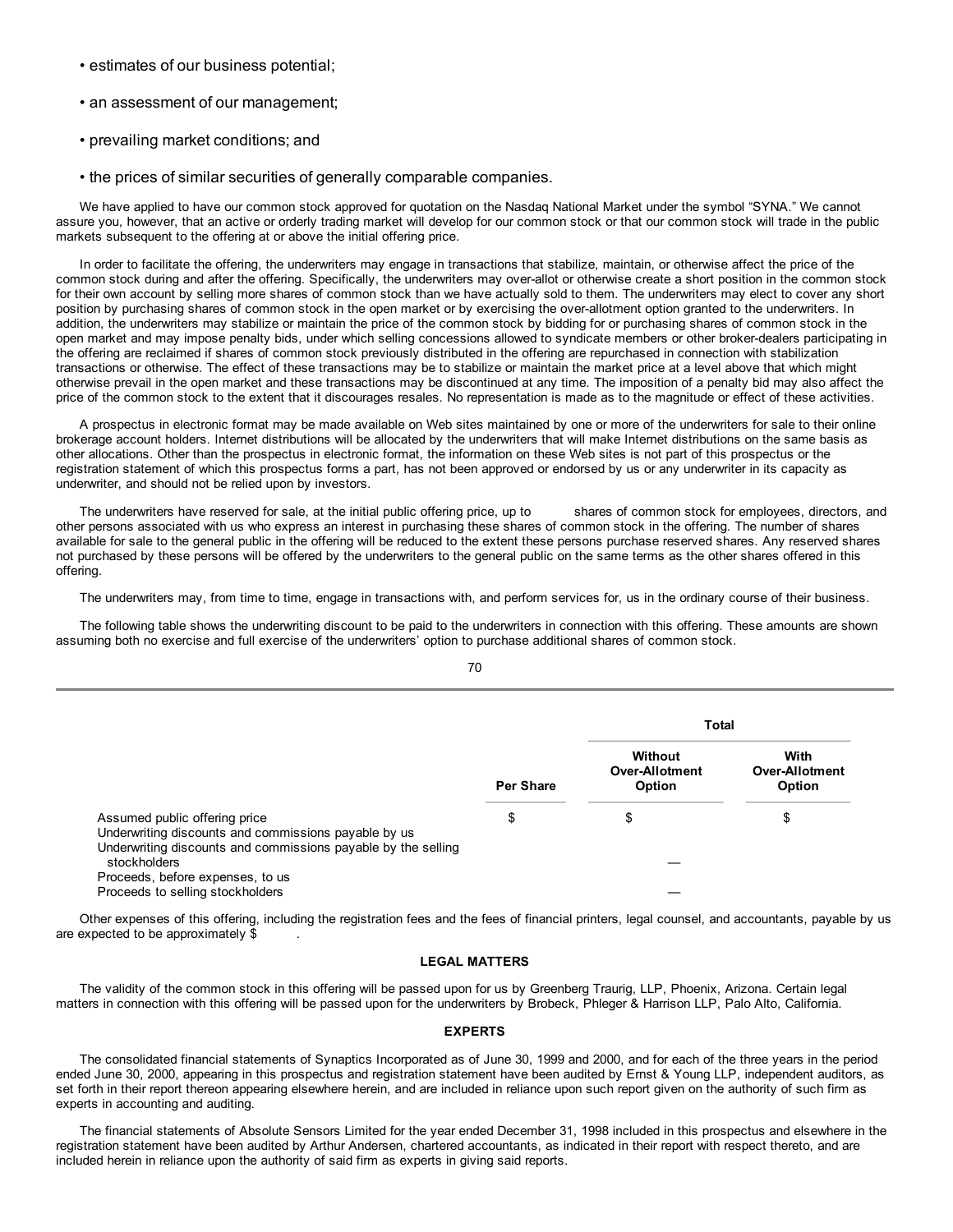## **WHERE YOU CAN FIND ADDITIONAL INFORMATION**

We have filed a registration statement on Form S-1 with the Securities and Exchange Commission relating to the common stock offered by this prospectus. This prospectus does not contain all of the information set forth in the registration statement and the exhibits and schedules to the registration statement. Statements contained in this prospectus as to the contents of any contract or other document referred to are not necessarily complete and in each instance we refer you to the copy of the contract or other document filed as an exhibit to the registration statement, each such statement being qualified in all respects by such reference. For further information with respect to Synaptics and the common stock offered by this prospectus, we refer you to the registration statement, exhibits, and schedules.

Anyone may inspect a copy of the registration statement without charge at the public reference facilities maintained by the SEC in Room 1024, 450 Fifth Street, N.W., Washington, D.C. 20549; the Chicago Regional Office, Suite 1400, 500 West Madison Street, Chicago, Illinois 60611; and the New York Regional Office, Suite 1300, 7 World Trade Center, New York, New York 10048. Copies of all or any part of the registration statement may be obtained from the Public Reference Section of the SEC at 450 Fifth Street, N.W., Washington, D.C. 20549, upon payment of the prescribed fees. The public may obtain information on the operation of the Public Reference Room by calling the SEC at 1-800- SEC-0330. The SEC maintains a Web site at http://www.sec.gov that contains reports, proxy and information statements, and other information regarding registrants that file electronically with the SEC.

71

# **INDEX TO FINANCIAL STATEMENTS**

| SYNAPTICS INCORPORATED CONSOLIDATED FINANCIAL STATEMENTS                                 | F-2              |
|------------------------------------------------------------------------------------------|------------------|
| Report of Ernst & Young LLP, Independent Auditors<br><b>Consolidated Balance Sheets</b>  | $F-3$            |
| <b>Consolidated Statements of Operations</b>                                             | $F-4$            |
| Consolidated Statements of Stockholders' Equity                                          | $F-5$            |
| Consolidated Statements of Cash Flows                                                    | $F-6$            |
| Notes to Consolidated Financial Statements                                               | $F-8$            |
| SYNAPTICS (UK) LIMITED (FORMERLY ABSOLUTE SENSORS LIMITED)                               |                  |
| <b>FINANCIAL STATEMENTS</b>                                                              |                  |
| ANNUAL FINANCIAL STATEMENTS                                                              |                  |
| Report of Independent Auditors                                                           | $F-26$           |
| Profit and Loss Account<br><b>Balance Sheet</b>                                          | $F-28$<br>$F-29$ |
| Cash Flow Statement                                                                      | $F-30$           |
| Notes to the Accounts                                                                    | $F-31$           |
| INTERIM FINANCIAL STATEMENTS                                                             |                  |
| <b>Profit and Loss Account</b>                                                           | $F-39$           |
| Notes to the Accounts                                                                    | $F-40$           |
|                                                                                          |                  |
| PRO FORMA COMBINED FINANCIAL STATEMENTS                                                  |                  |
| <b>Basis of Presentation</b>                                                             | $F-41$           |
| Unaudited Pro Forma Combined Statement of Operations for the Year Ended<br>June 30, 1999 | $F-42$           |
| Unaudited Pro Forma Combined Statement of Operations for the Year Ended<br>June 30, 2000 | $F-43$           |
| Notes to Unaudited Pro Forma Combined Financial Statements                               | $F-44$           |
| $F-1$                                                                                    |                  |

## **REPORT OF ERNST & YOUNG LLP, INDEPENDENT AUDITORS**

The Board of Directors and Stockholders

Synaptics Incorporated

We have audited the accompanying consolidated balance sheets of Synaptics Incorporated as of June 30, 1999 and 2000, and the related consolidated statements of operations, stockholders' equity, and cash flows for each of the three years in the period ended June 30, 2000. These financial statements are the responsibility of the Company's management. Our responsibility is to express an opinion on these financial statements based on our audits.

We conducted our audits in accordance with auditing standards generally accepted in the United States. Those standards require that we plan and perform the audit to obtain reasonable assurance about whether the financial statements are free of material misstatement. An audit includes examining, on a test basis, evidence supporting the amounts and disclosures in the financial statements. An audit also includes assessing the accounting principles used and significant estimates made by management, as well as evaluating the overall financial statement presentation. We believe that our audits provide a reasonable basis for our opinion.

In our opinion, the financial statements referred to above present fairly, in all material respects, the consolidated financial position of Synaptics Incorporated at June 30, 1999 and 2000, and the consolidated results of its operations and its cash flows for each of the three years in the period ended June 30, 2000 in conformity with accounting principles generally accepted in the United States.

# /S/ ERNST & YOUNG LLP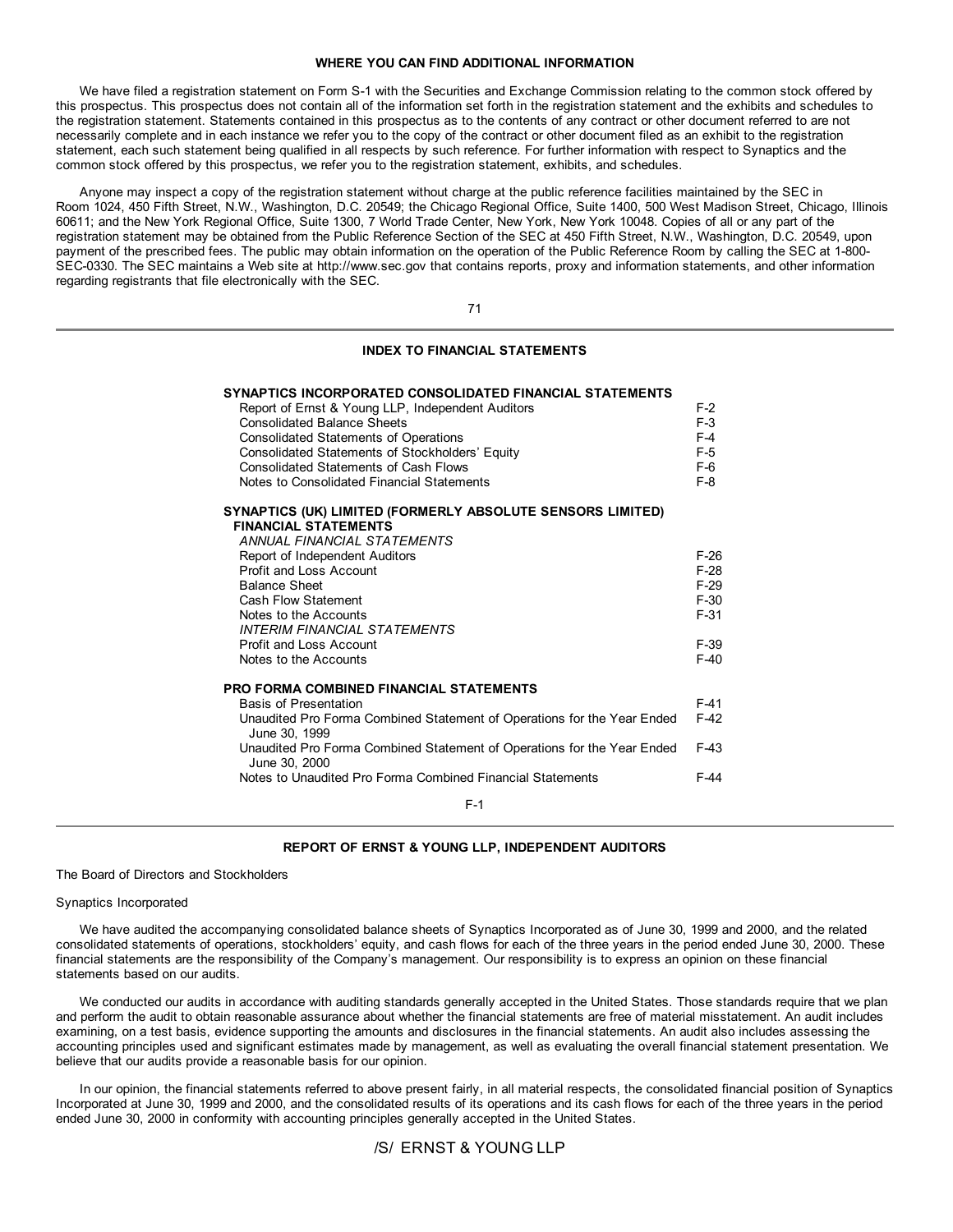July 27, 2000

# **SYNAPTICS INCORPORATED**

# **CONSOLIDATED BALANCE SHEETS**

# **(in thousands, except for share and per share data)**

|                                                                                                                                |              | <b>June 30,</b>   |                      | Pro Forma<br>Stockholders'<br><b>Equity at</b> |
|--------------------------------------------------------------------------------------------------------------------------------|--------------|-------------------|----------------------|------------------------------------------------|
|                                                                                                                                | 1999<br>2000 |                   | December 31,<br>2000 | December 31,<br>2000                           |
|                                                                                                                                |              |                   | (unaudited)          | (unaudited)                                    |
| <b>Assets</b><br>Current assets:                                                                                               |              |                   |                      |                                                |
| Cash and cash equivalents<br>Accounts receivable, net of allowances of \$99, \$120,<br>and \$126 at June 30, 1999 and 2000 and | \$11,711     | \$6,507           | \$<br>4,941          |                                                |
| December 31, 2000, respectively                                                                                                | 3,328        | 7,121             | 10,493               |                                                |
| Inventories                                                                                                                    | 2,043        | 3,592             | 3,807                |                                                |
| Prepaid expenses and other current assets                                                                                      | 237          | 351               | 431                  |                                                |
| Total current assets                                                                                                           | 17,319       | 17,571            | 19,672               |                                                |
| Property and equipment, net                                                                                                    | 669          | 1,266             | 1,286                |                                                |
| Goodwill and other acquired intangible assets, net                                                                             |              | 1,676             | 1,300                |                                                |
| Investment - ownership interest in an affiliated company                                                                       | 1,500        | 1,500             | 1,500                |                                                |
| Other assets                                                                                                                   | 63           | 166               | 195                  |                                                |
| Total assets                                                                                                                   | \$19,551     | \$22,179          | \$<br>23,953         |                                                |
|                                                                                                                                |              |                   |                      |                                                |
| Liabilities and stockholders' equity<br>Current liabilities:                                                                   |              |                   |                      |                                                |
| Accounts payable                                                                                                               | \$1,871      | \$4,498           | \$<br>5,249          |                                                |
| Accrued compensation                                                                                                           | 1,156        | 1,160             | 1,038                |                                                |
| Accrued warranty<br>Other accrued liabilities                                                                                  | 600<br>287   | 479<br>395        | 479<br>476           |                                                |
| Capital leases and equipment financing obligations                                                                             | 348          | 323               | 108                  |                                                |
|                                                                                                                                |              |                   |                      |                                                |
| Total current liabilities<br>Capital leases and equipment financing obligations, net of                                        | 4,262        | 6,855             | 7,350                |                                                |
| current portion                                                                                                                | 350          | 200               | 715                  |                                                |
| Note payable to related party                                                                                                  | 1,500        | 1,500             | 1,500                |                                                |
| <b>Other liabilities</b><br>Commitments and contingencies                                                                      | 5            | 309               | 477                  |                                                |
| Stockholders' equity:                                                                                                          |              |                   |                      |                                                |
| Convertible preferred stock, no par value (aggregate<br>liquidation preference - \$18,778):                                    |              |                   |                      |                                                |
| Authorized shares - 12,000,000<br>Issued and outstanding shares - 8,170,207 (\$.001                                            |              |                   |                      |                                                |
| par value; 10,000,000 shares authorized; no shares                                                                             |              |                   |                      |                                                |
| issued and outstanding, pro forma)                                                                                             | 18,650       | 18,650            | 18,650               | \$                                             |
| Common stock, no par value:                                                                                                    |              |                   |                      |                                                |
| Authorized shares - 25,000,000                                                                                                 |              |                   |                      |                                                |
| Issued and outstanding shares - 4,782,608 and<br>5,948,288 at June 30, 1999 and 2000, and                                      |              |                   |                      |                                                |
| 6,385,719 at December 31, 2000 (\$.001 par value;                                                                              |              |                   |                      |                                                |
| 60,000,000 shares authorized; 17,491,236 shares                                                                                |              |                   |                      |                                                |
| issued and outstanding, pro forma)                                                                                             | 938          | 3,004             | 5,861                | 17                                             |
| Additional paid-in capital                                                                                                     |              |                   |                      | 24,574                                         |
| Deferred stock compensation                                                                                                    |              | (138)             | (1, 911)             | (1, 911)                                       |
| Notes receivable from stockholders<br>Accumulated deficit                                                                      | (493)        | (633)<br>(7, 568) | (906)                | (906)                                          |
|                                                                                                                                | (5,661)      |                   | (7, 783)             | (7, 783)                                       |
| Total stockholders' equity                                                                                                     | 13,434       | 13,315            | 13,911               | \$<br>13,991                                   |
| Total liabilities and stockholders' equity                                                                                     | \$19,551     | \$22,179          | \$<br>23,953         |                                                |
|                                                                                                                                |              |                   |                      |                                                |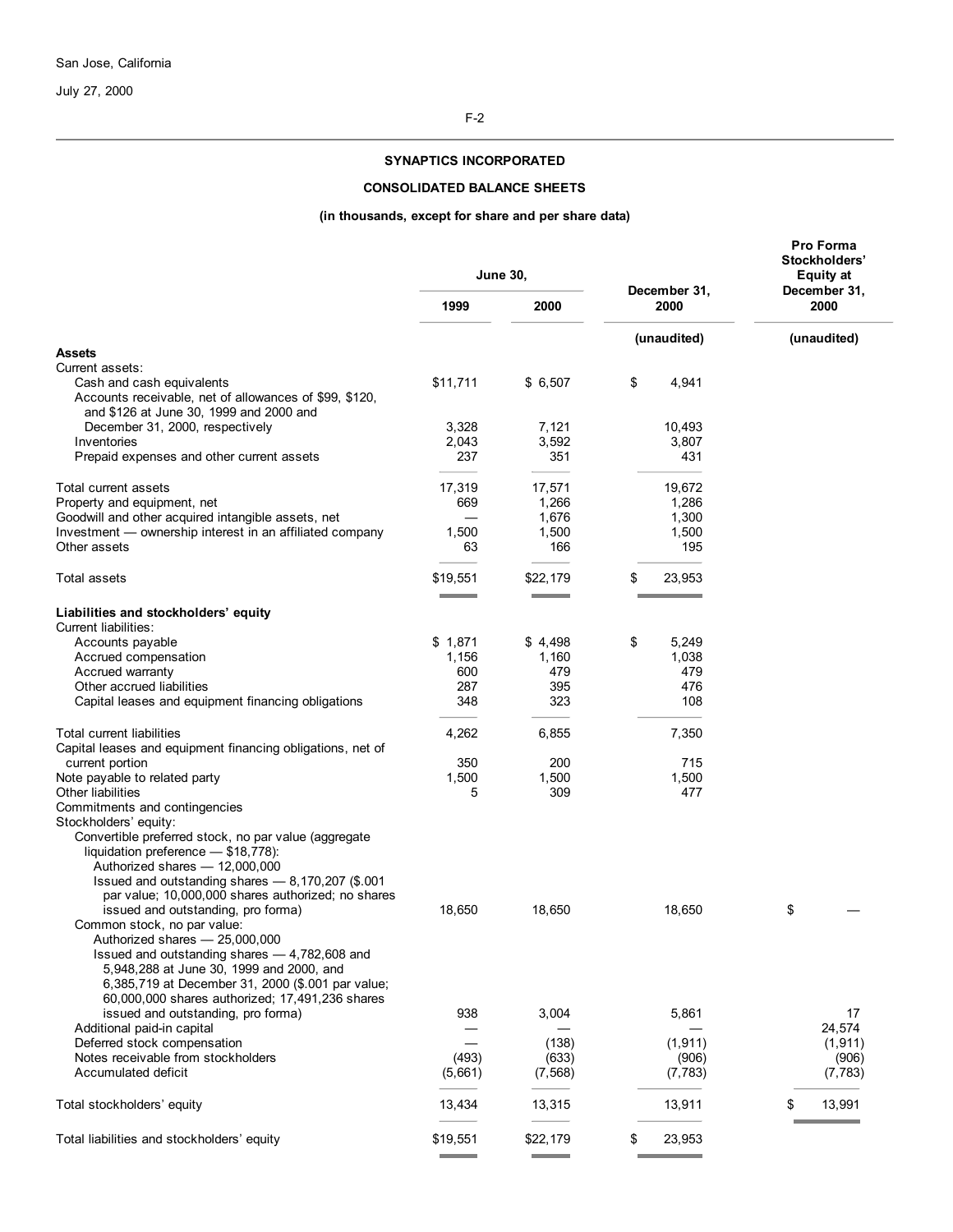F-3

# **SYNAPTICS INCORPORATED**

# **CONSOLIDATED STATEMENTS OF OPERATIONS**

# **(in thousands, except for share and per share data)**

|                                                                                                      | Years Ended June 30, |                         |    | <b>Six Months Ended</b><br>December 31, |                        |    |                      |             |                      |
|------------------------------------------------------------------------------------------------------|----------------------|-------------------------|----|-----------------------------------------|------------------------|----|----------------------|-------------|----------------------|
|                                                                                                      |                      | 1998                    |    | 1999                                    | 2000                   |    | 1999                 |             | 2000                 |
|                                                                                                      |                      |                         |    |                                         |                        |    |                      | (unaudited) |                      |
| Net revenue<br>Cost of revenue                                                                       | \$                   | 23,167<br>17,734        | \$ | 29,842<br>17,824                        | \$<br>43,447<br>25,652 | \$ | 21,741<br>12,653     | \$          | 32,429<br>22,138     |
| Gross margin                                                                                         |                      | 5,433                   |    | 12,018                                  | 17,795                 |    | 9,088                |             | 10,291               |
| Operating expenses<br>Research and development<br>Selling, general, and                              |                      | 3,874                   |    | 4,851                                   | 8,386                  |    | 3,195                |             | 5,641                |
| administrative<br>Acquired in-process research and                                                   |                      | 4,142                   |    | 5,534                                   | 7,482                  |    | 3,820                |             | 4,236                |
| development<br>Amortization of goodwill and other                                                    |                      |                         |    |                                         | 855                    |    | 855                  |             |                      |
| acquired intangible assets<br>Amortization of deferred stock                                         |                      |                         |    |                                         | 530                    |    | 138                  |             | 479                  |
| compensation                                                                                         |                      |                         |    |                                         | 82                     |    |                      |             | 312                  |
| Total operating expenses                                                                             |                      | 8,016                   |    | 10,385                                  | 17,335                 |    | 8,008                |             | 10,668               |
| Operating income (loss)<br>Interest income<br>Interest expense                                       |                      | (2, 583)<br>545<br>(66) |    | 1,633<br>483<br>(54)                    | 460<br>524<br>(59)     |    | 1,080<br>275<br>(31) |             | (377)<br>214<br>(22) |
| Write-down of note receivable from<br>an affiliated company                                          |                      |                         |    |                                         | (2, 712)               |    |                      |             |                      |
| Income (loss) before income taxes<br>Provision for income taxes                                      |                      | (2, 104)                |    | 2,062<br>40                             | (1,787)<br>120         |    | 1,324<br>140         |             | (185)<br>30          |
| Net income (loss)                                                                                    | \$                   | (2, 104)                | \$ | 2,022                                   | \$<br>(1, 907)         | \$ | 1,184                | \$          | (215)                |
| Net income (loss) per share:<br>Basic                                                                | \$                   | (0.53)                  | \$ | 0.49                                    | \$<br>(0.37)           | \$ | 0.29                 | \$          | (0.04)               |
| Diluted                                                                                              | \$                   | (0.53)                  | \$ | 0.12                                    | \$<br>(0.37)           | \$ | 0.07                 | \$          | (0.04)               |
| Shares used in computing net<br>income (loss) per share:<br>Basic                                    |                      | 3,978,703               |    | 4, 147, 159                             | 5, 158, 354            |    | 4,039,097            |             | 5,837,674            |
| Diluted                                                                                              |                      | 3,978,703               |    | 16,251,004                              | 5,158,354              |    | 16,512,848           |             | 5,837,674            |
| Pro forma net income (loss) per<br>share - basic and diluted<br>(unaudited)                          |                      |                         |    |                                         | \$<br>(0.12)           |    |                      | \$          | (0.01)               |
| Shares used in computing pro forma<br>net income (loss) per share -<br>basic and diluted (unaudited) |                      |                         |    |                                         |                        |    |                      |             |                      |
|                                                                                                      |                      |                         |    |                                         | 16,231,871             |    |                      |             | 16,911,192           |

See accompanying notes.

F-4

**SYNAPTICS INCORPORATED**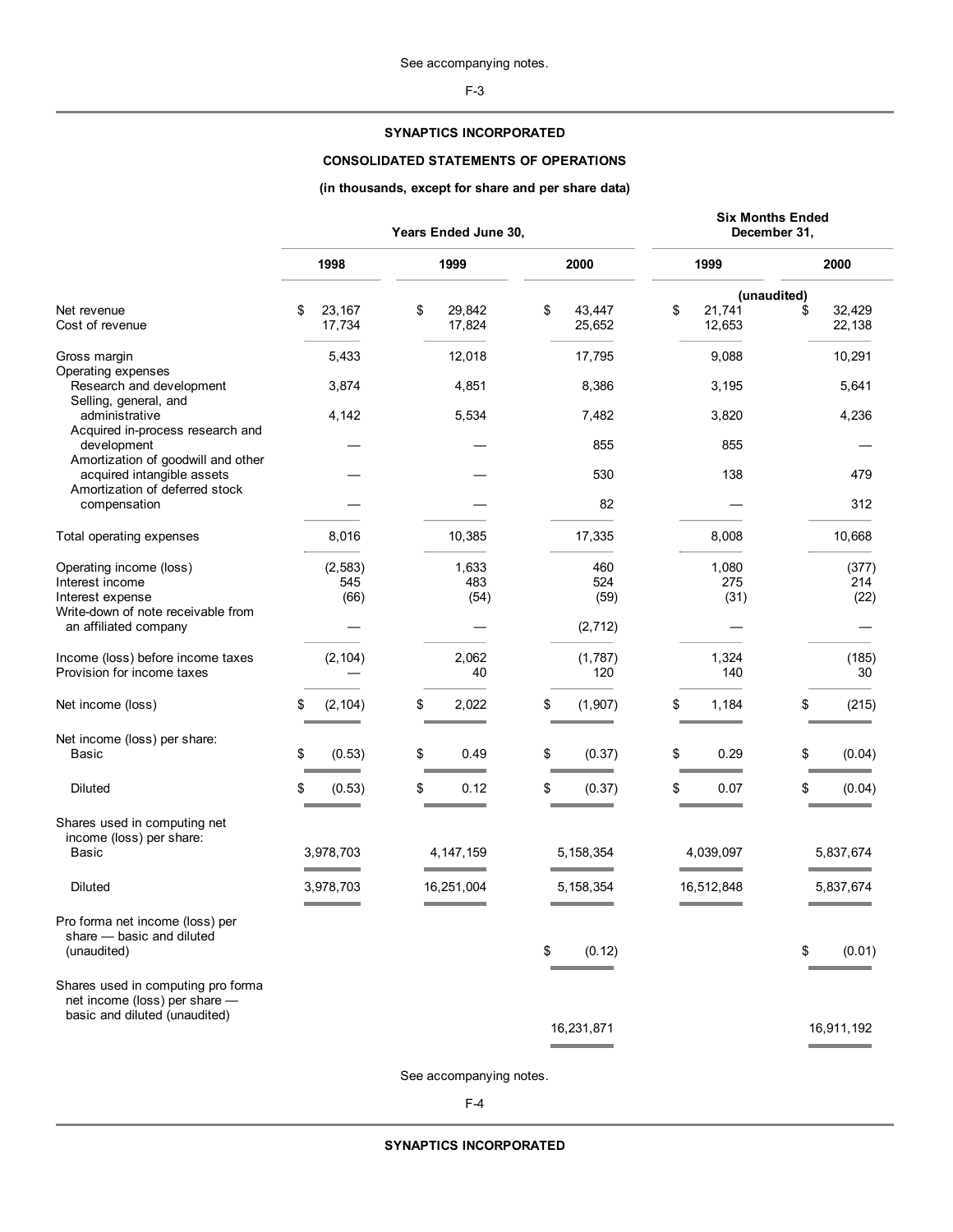# **CONSOLIDATED STATEMENTS OF STOCKHOLDERS' EQUITY**

# **(in thousands, except for share data)**

|                                                                                                      |               | Convertible<br><b>Preferred Stock</b> |               | <b>Common Stock</b> |                | <b>Deferred</b><br><b>Stock</b> | <b>Notes</b><br><b>Receivable</b><br><b>From</b> | <b>Accumulated</b> |
|------------------------------------------------------------------------------------------------------|---------------|---------------------------------------|---------------|---------------------|----------------|---------------------------------|--------------------------------------------------|--------------------|
|                                                                                                      | <b>Shares</b> | Amount                                | <b>Shares</b> | Amount              | Compensation   | <b>Stockholders</b>             | <b>Deficit</b>                                   |                    |
| Balance at June 30, 1997<br>Issuance of common<br>stock to employees                                 | 8,170,207     | \$18,650                              | 3,857,134     | \$<br>242           | \$             | \$                              | \$<br>(5, 579)                                   |                    |
| under option exercises<br>Net loss and                                                               |               |                                       | 161,733       | 102                 |                |                                 |                                                  |                    |
| comprehensive loss                                                                                   |               |                                       |               |                     |                |                                 | (2, 104)                                         |                    |
| Balance at June 30, 1998<br>Issuance of common<br>stock to employees                                 | 8,170,207     | 18,650                                | 4,018,867     | 344                 |                |                                 | (7,683)                                          |                    |
| under option exercises<br>Net income and                                                             |               |                                       | 763,741       | 594                 |                | (493)                           |                                                  |                    |
| comprehensive income                                                                                 |               |                                       |               |                     |                |                                 | 2,022                                            |                    |
| Balance at June 30, 1999<br>Issuance of common<br>stock to employees                                 | 8,170,207     | 18,650                                | 4,782,608     | 938                 |                | (493)                           | (5,661)                                          |                    |
| under option exercises<br>Issuance of common<br>stock for acquisition of<br><b>Absolute Sensors</b>  |               |                                       | 542,100       | 512                 |                | (300)                           |                                                  |                    |
| Limited<br>Issuance of common<br>stock for acquisition of<br>sales representative                    |               |                                       | 652,025       | 1,302               |                |                                 |                                                  |                    |
| workforce<br>Issuance of common<br>stock to consultants for                                          |               |                                       | 37,500        | 75                  |                |                                 |                                                  |                    |
| services rendered<br>Repayment of notes<br>receivable from                                           |               |                                       | 31,835        | 55                  |                |                                 |                                                  |                    |
| stockholders<br>Repurchase of common<br>stock from employee                                          |               |                                       |               |                     |                | 62                              |                                                  |                    |
| upon retirement of<br>notes receivable<br>Deferred stock                                             |               |                                       | (97, 780)     | (98)                |                | 98                              |                                                  |                    |
| compensation<br>Amortization of deferred                                                             |               |                                       |               | 220                 | (220)          |                                 |                                                  |                    |
| stock compensation<br>Net loss and                                                                   |               |                                       |               |                     | 82             |                                 |                                                  |                    |
| comprehensive loss                                                                                   |               |                                       |               |                     |                |                                 | (1,907)                                          |                    |
| Balance at June 30, 2000<br>Issuance of common<br>stock to employees<br>under option exercises       | 8,170,207     | 18,650                                | 5,948,288     | 3,004               | (138)          | (633)                           | (7, 568)                                         |                    |
| (unaudited)<br>Deferred stock<br>compensation                                                        |               |                                       | 437,431       | 570                 |                | (273)                           |                                                  |                    |
| (unaudited)<br>Amortization of deferred<br>stock compensation                                        |               |                                       |               | 2,085               | (2,085)        |                                 |                                                  |                    |
| (unaudited)<br>Stock compensation in<br>connection with<br>modification of terms of<br>stock options |               |                                       |               |                     | 312            |                                 |                                                  |                    |
| (unaudited)<br>Net loss and<br>comprehensive loss                                                    |               |                                       |               | 202                 |                |                                 |                                                  |                    |
| (unaudited)                                                                                          |               |                                       |               |                     |                |                                 | (215)                                            |                    |
| Balance at December 31,<br>2000 (unaudited)                                                          | 8,170,207     | \$18,650                              | 6,385,719     | \$5,861             | \$<br>(1, 911) | \$<br>(906)                     | \$<br>(7, 783)                                   |                    |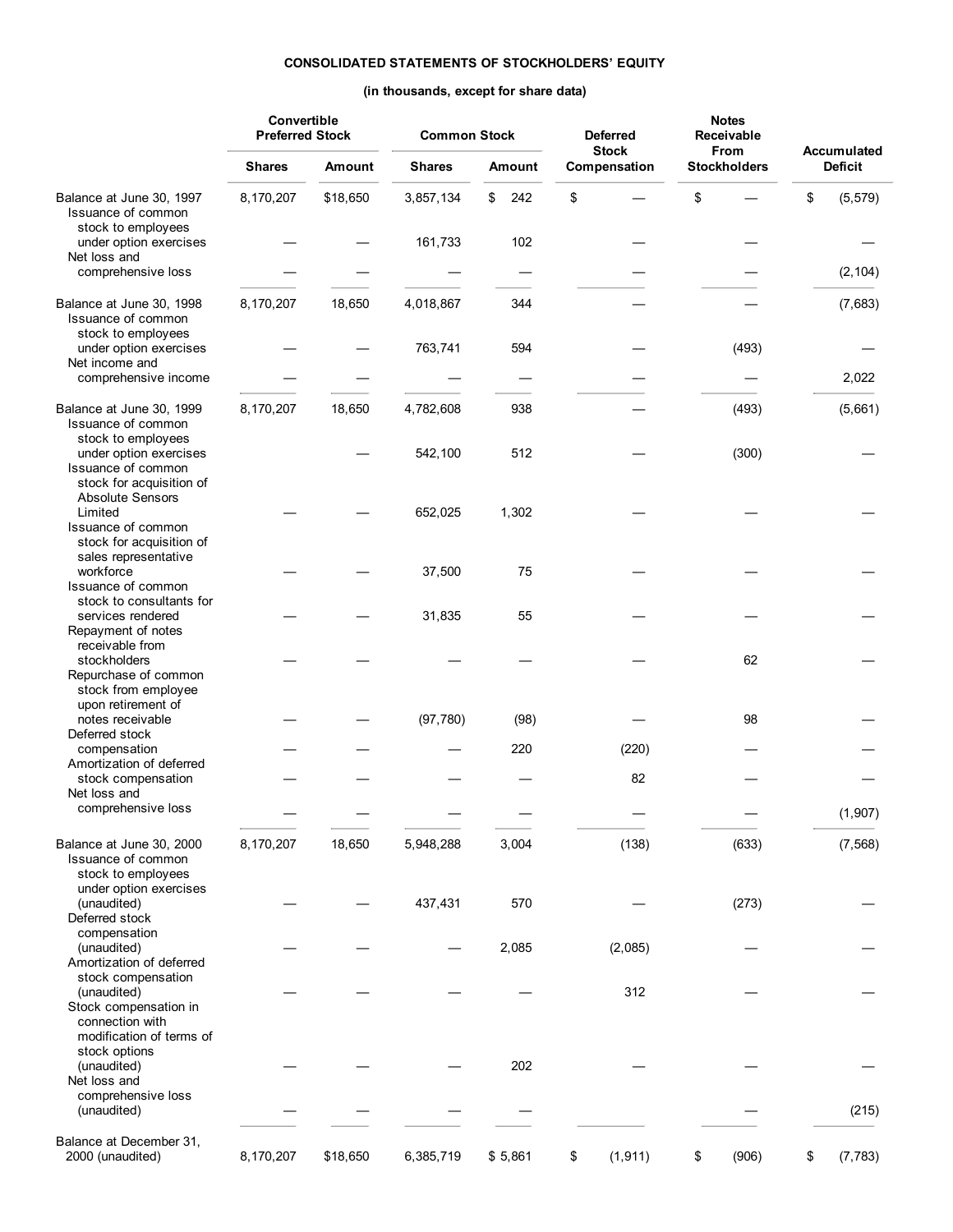[Continued from above table, first column(s) repeated]

|                                                                                                                 | Total<br>Stockholders'<br><b>Equity</b> |
|-----------------------------------------------------------------------------------------------------------------|-----------------------------------------|
| Balance at June 30, 1997<br>Issuance of common stock to employees                                               | \$<br>13,313                            |
| under option exercises<br>Net loss and comprehensive loss                                                       | 102<br>(2, 104)                         |
| Balance at June 30, 1998<br>Issuance of common stock to employees                                               | 11,311                                  |
| under option exercises<br>Net income and comprehensive income                                                   | 101<br>2,022                            |
| Balance at June 30, 1999<br>Issuance of common stock to employees                                               | 13,434                                  |
| under option exercises<br>Issuance of common stock for acquisition                                              | 212                                     |
| of Absolute Sensors Limited<br>Issuance of common stock for acquisition                                         | 1,302                                   |
| of sales representative workforce<br>Issuance of common stock to consultants<br>for services rendered           | 75<br>55                                |
| Repayment of notes receivable from<br>stockholders                                                              | 62                                      |
| Repurchase of common stock from<br>employee upon retirement of notes<br>receivable                              |                                         |
| Deferred stock compensation<br>Amortization of deferred stock                                                   |                                         |
| compensation<br>Net loss and comprehensive loss                                                                 | 82<br>(1, 907)                          |
| Balance at June 30, 2000<br>Issuance of common stock to employees                                               | 13,315                                  |
| under option exercises (unaudited)<br>Deferred stock compensation (unaudited)<br>Amortization of deferred stock | 297                                     |
| compensation (unaudited)<br>Stock compensation in connection with                                               | 312                                     |
| modification of terms of stock options<br>(unaudited)<br>Net loss and comprehensive loss                        | 202                                     |
| (unaudited)                                                                                                     | (215)                                   |
| Balance at December 31, 2000 (unaudited)                                                                        | \$<br>13,911                            |

See accompanying notes.

F-5

# **SYNAPTICS INCORPORATED**

# **CONSOLIDATED STATEMENTS OF CASH FLOWS**

# **(in thousands)**

|                                                  |            | Years Ended June 30, |           |         | <b>Six Months Ended</b><br>December 31, |
|--------------------------------------------------|------------|----------------------|-----------|---------|-----------------------------------------|
|                                                  | 1998       | 1999                 | 2000      | 1999    | 2000                                    |
|                                                  |            |                      |           |         | (unaudited)                             |
| <b>Operating activities</b><br>Net income (loss) | \$(2, 104) | \$2,022              | \$(1,907) | \$1.184 | (215)                                   |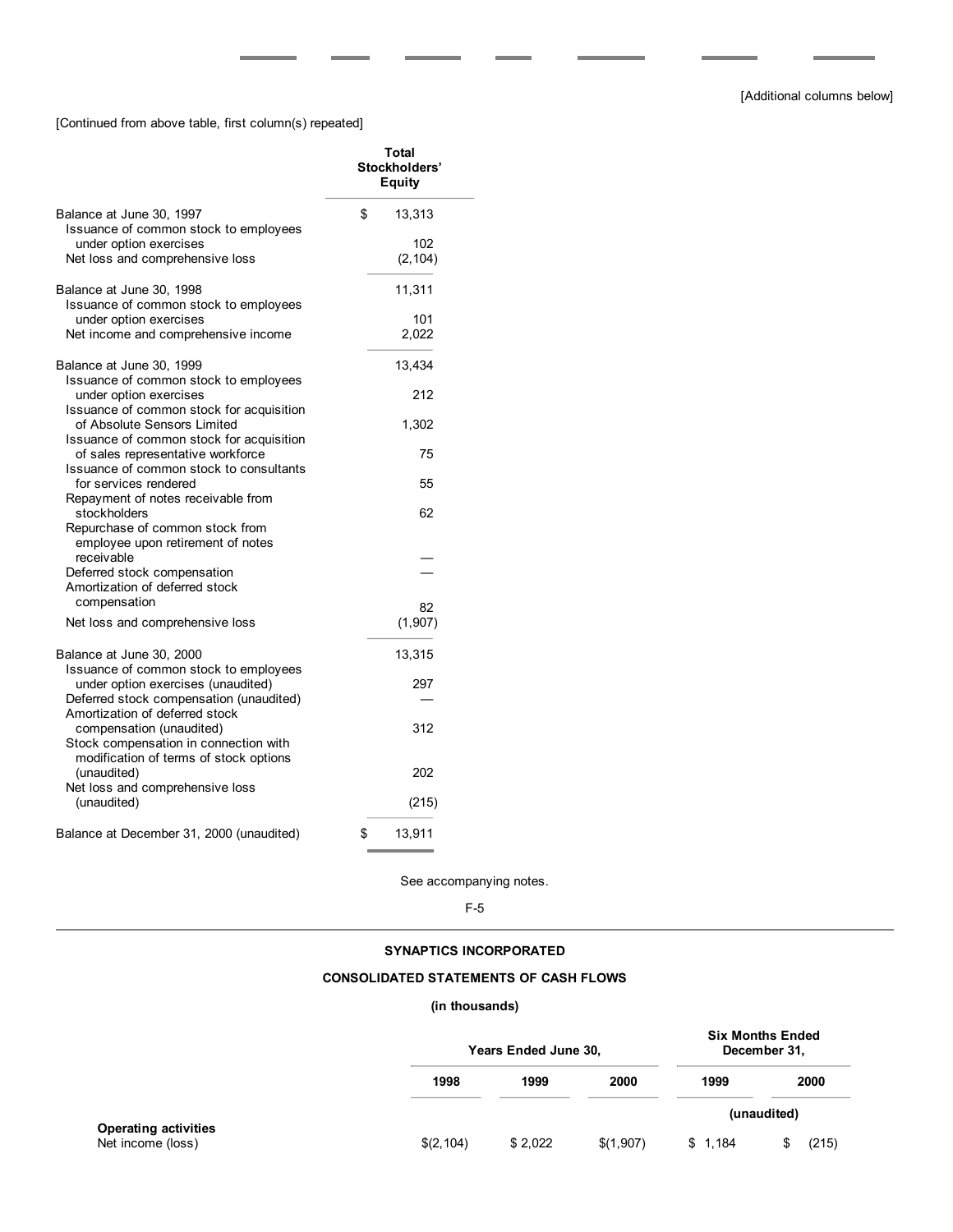| Adjustments to reconcile net income (loss) to net   |                         |         |          |          |          |
|-----------------------------------------------------|-------------------------|---------|----------|----------|----------|
| cash provided by (used in) operating activities:    |                         |         |          |          |          |
| Acquired in-process research and development        |                         |         | 855      | 855      |          |
| Write-down of note receivable from an affiliated    |                         |         |          |          |          |
| company                                             |                         |         | 2,712    |          |          |
| Depreciation and amortization of property and       |                         |         |          |          |          |
| equipment                                           | 546                     | 535     | 642      | 340      | 339      |
| Amortization of goodwill and other acquired         |                         |         |          |          |          |
| intangible assets                                   |                         |         | 530      | 138      | 479      |
| Amortization of deferred stock compensation         |                         |         | 82       |          | 312      |
| Stock compensation in connection with               |                         |         |          |          |          |
| modification of terms of stock options              |                         |         |          |          | 202      |
| Fair value of common stock issued to                |                         |         |          |          |          |
| consultants for services rendered                   |                         |         | 55       | 55       |          |
| Fair value of common stock issued for               |                         |         |          |          |          |
| acquisition of sales representative workforce       |                         |         | 75       | 75       |          |
| Changes in operating assets and liabilities:        |                         |         |          |          |          |
| Accounts receivable                                 | 657                     | (1,907) | (3,693)  | (2,075)  | (3, 372) |
| Inventories                                         | (575)                   | 297     | (1, 549) | 634      | (215)    |
| Prepaid expenses and other current assets           | 209                     | 81      | (114)    | 10       | (80)     |
| Other assets                                        | (37)                    | 18      | (130)    | (231)    | (134)    |
| Accounts payable                                    | 657                     | (802)   | 2,508    | 126      | 751      |
| Accrued compensation                                | 196                     | 522     | 4        | (83)     | (122)    |
| Accrued warranty                                    |                         |         |          |          |          |
|                                                     | (55)                    | (34)    | (121)    | (27)     |          |
| Other accrued liabilities                           | 239                     | (431)   | (84)     | 705      | 169      |
| Other liabilities                                   |                         |         | 94       |          | 80       |
|                                                     |                         |         |          |          |          |
| Net cash provided by (used in) operating activities | (267)                   | 301     | (41)     | 1,706    | (1,806)  |
| <b>Investing activities</b>                         |                         |         |          |          |          |
| Purchase of property and equipment                  | (297)                   | (315)   | (1, 100) | (333)    | (357)    |
| Cash paid in connection with the acquisition of     |                         |         |          |          |          |
| <b>Absolute Sensors Limited</b>                     |                         |         | (1,450)  | (1, 450) |          |
| Investment in an affiliated company                 | (1,500)                 |         |          |          |          |
| Advances to an affiliated company                   |                         |         | (2, 712) | (1,937)  |          |
|                                                     |                         |         |          |          |          |
| Net cash used in investing activities               | (1,797)                 | (315)   | (5, 262) | (3, 720) | (357)    |
|                                                     | See accompanying notes. |         |          |          |          |
|                                                     |                         |         |          |          |          |

F-6

# **SYNAPTICS INCORPORATED**

# **CONSOLIDATED STATEMENTS OF CASH FLOWS — (Continued)**

# **(in thousands)**

|                                                                                                                                                                                      | Years Ended June 30, |               |                    | <b>Six Months Ended</b><br>December 31, |                    |  |
|--------------------------------------------------------------------------------------------------------------------------------------------------------------------------------------|----------------------|---------------|--------------------|-----------------------------------------|--------------------|--|
|                                                                                                                                                                                      | 1998                 | 1999          | 2000               | 1999                                    | 2000               |  |
|                                                                                                                                                                                      |                      |               |                    | (unaudited)                             |                    |  |
| <b>Financing activities</b><br>Payments on capital leases and equipment<br>financing obligations<br>Proceeds from equipment financing<br>Proceeds from issuance of common stock upon | (229)<br>\$          | (285)<br>396  | \$<br>(397)<br>222 | \$<br>(196)<br>222                      | \$<br>(199)<br>499 |  |
| exercise of options, net of notes receivable<br>Proceeds from note payable (related party)                                                                                           | 102<br>1,500         | 101           | 212                | 148                                     | 297                |  |
| Repayment of notes receivable from stockholders                                                                                                                                      |                      |               | 62                 | 62                                      |                    |  |
| Net cash provided by financing activities                                                                                                                                            | 1,373                | 212           | 99                 | 236                                     | 597                |  |
| Increase (decrease) in cash and cash equivalents<br>Cash and cash equivalents at beginning of period                                                                                 | (691)<br>12,204      | 198<br>11,513 | (5,204)<br>11,711  | (1,778)<br>11,711                       | (1, 566)<br>6,507  |  |
| Cash and cash equivalents at end of period                                                                                                                                           | \$11,513             | \$11,711      | \$6,507            | 9.933                                   | 4.941              |  |
| Supplemental disclosures of cash flow<br>information<br>Retirement of equipment and related accumulated                                                                              |                      |               |                    |                                         |                    |  |
| depreciation for property and equipment no longer<br>in service                                                                                                                      | \$                   | \$1,143       | \$                 | \$                                      | \$<br>1,654        |  |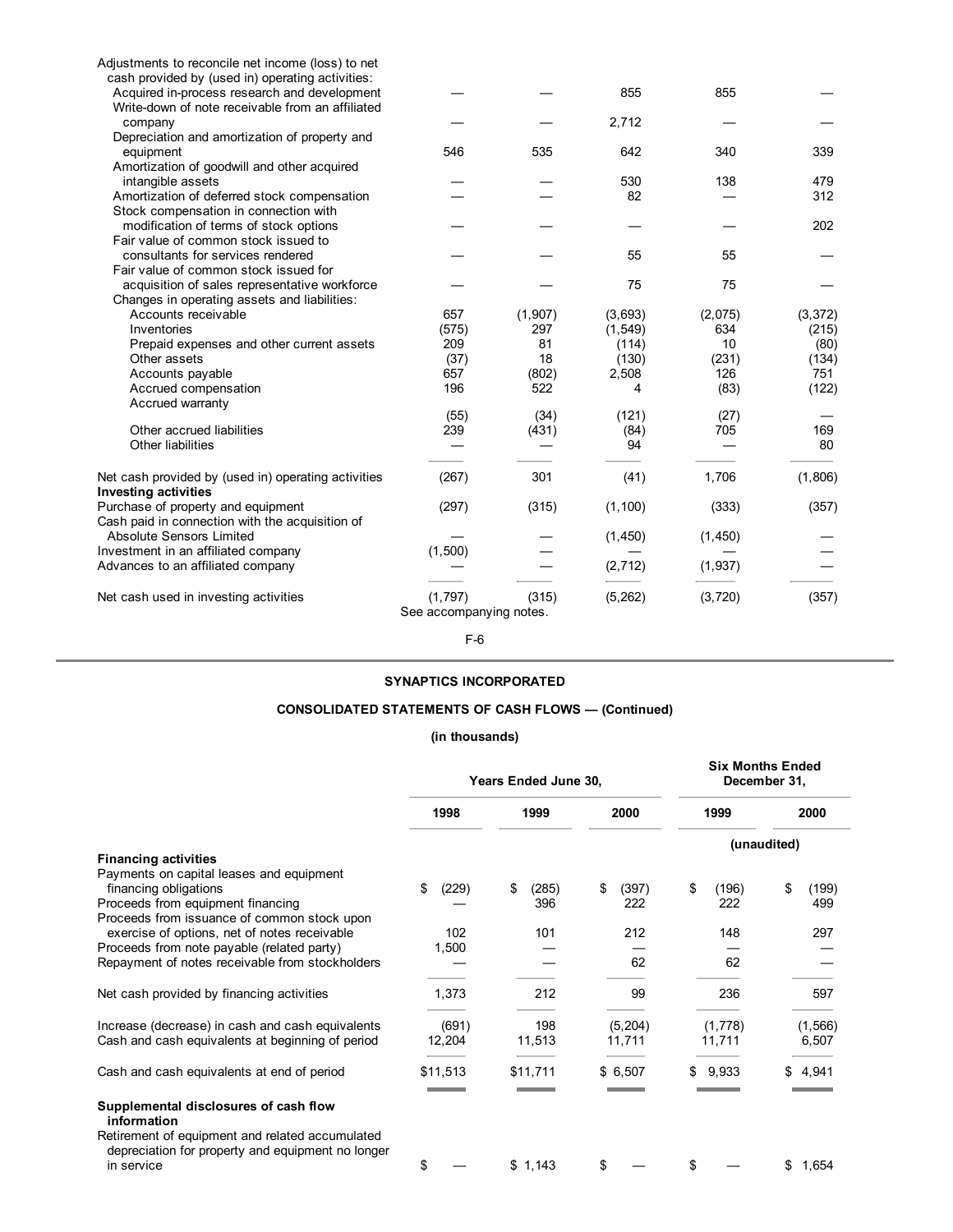| Cash paid for interest                                        | 65                      | 54  | 59    | 31    | 22    |
|---------------------------------------------------------------|-------------------------|-----|-------|-------|-------|
| Cash paid for taxes                                           |                         |     | 160   | 50    |       |
| Issuance of common stock to employees for notes<br>receivable |                         | 493 | 300   |       | 273   |
| Cancellation of note receivable from stockholders             |                         |     | 98    | 98    |       |
| Deferred compensation                                         |                         |     | 220   |       | 2,085 |
| Acquisition of Absolute Sensors Limited:                      |                         |     |       |       |       |
| Issuance of common stock                                      |                         |     | 1.302 | 1,302 |       |
| Equipment and furniture acquired                              |                         |     | 138   | 138   |       |
| Accounts receivable acquired                                  |                         |     |       |       |       |
|                                                               |                         |     | 100   | 100   |       |
| Liabilities assumed                                           |                         |     | 520   | 520   |       |
|                                                               | See accompanying notes. |     |       |       |       |

F-7

# **SYNAPTICS INCORPORATED**

## **CONSOLIDATED STATEMENTS OF CASH FLOWS — (Continued)**

#### **(in thousands)**

# **SYNAPTICS INCORPORATED**

# **NOTES TO CONSOLIDATED FINANCIAL STATEMENTS**

#### **Information as of December 31, 2000 and for the six months ended December 31, 1999 and 2000 is unaudited**

## **1. Organization and Summary of Significant Accounting Policies**

#### *Organization and Basis of Presentation*

Synaptics Incorporated (Synaptics or the Company) was founded in March 1986. The Company develops intuitive user interface solutions for intelligent electronic devices and products. The Company started shipping its current core product, the TouchPad, in 1995. The TouchPad is incorporated into a number of notebook computer product lines by original equipment manufacturers (OEMs) and contract manufacturers and sold throughout the world.

The consolidated financial statements include the financial statements of the Company and its wholly owned foreign subsidiaries in the United Kingdom and Taiwan. All significant intercompany balances and transactions have been eliminated upon consolidation.

The Company's fiscal year ends on the last Saturday in June. For ease of presentation, the accompanying financial statements have been shown as ending on June 30 and calendar quarter ends for all annual, interim, and quarterly financial statement captions.

#### *Unaudited Interim Financial Statements*

The financial information at December 31, 2000 and for the six months ended December 31, 1999 and 2000 is unaudited but includes all adjustments (consisting of only normal recurring adjustments) that the Company considers necessary for a fair presentation of its financial position at such date and the operating results and cash flows for those interim periods. Results for the six months ended December 31, 2000 are not necessarily indicative of results that may be expected for the year ending June 30, 2001.

#### *Use of Estimates*

The preparation of financial statements in conformity with generally accepted accounting principles requires management to make estimates and assumptions that affect the amounts reported in the financial statements and accompanying notes. Actual results could differ from those estimates.

#### *Cash Equivalents*

The Company considers highly liquid investments that mature within ninety days of the original purchase date to be cash equivalents. Cash and cash equivalents as of the balance sheet dates consisted primarily of money market accounts with financial institutions of good credit standing and governmental cash funds. Fair values of cash and cash equivalents approximated cost due to the short period of time to maturity. The Company has no material unrealized gains or losses on cash equivalents at any of the balance sheet dates presented.

#### *Concentration of Credit Risk*

The Company sells its products primarily to contract manufacturers that provide manufacturing services to notebook computer OEMs. Credit is extended based on an evaluation of a customer's financial condition, and the Company generally does not require collateral. To date, credit losses have been within management's expectations, and the Company believes that an adequate allowance for doubtful accounts has been provided.

Sales to four contract manufacturers for OEMs accounted for 24%, 15%, 12%, and 12% of net revenue in fiscal 1999; 24%, 13%, 13%, and 12% of net revenue in fiscal 2000; and 28%, 8%, 8%, and 8% of net revenue in the six months ended December 31, 2000. Additionally, receivables from two of these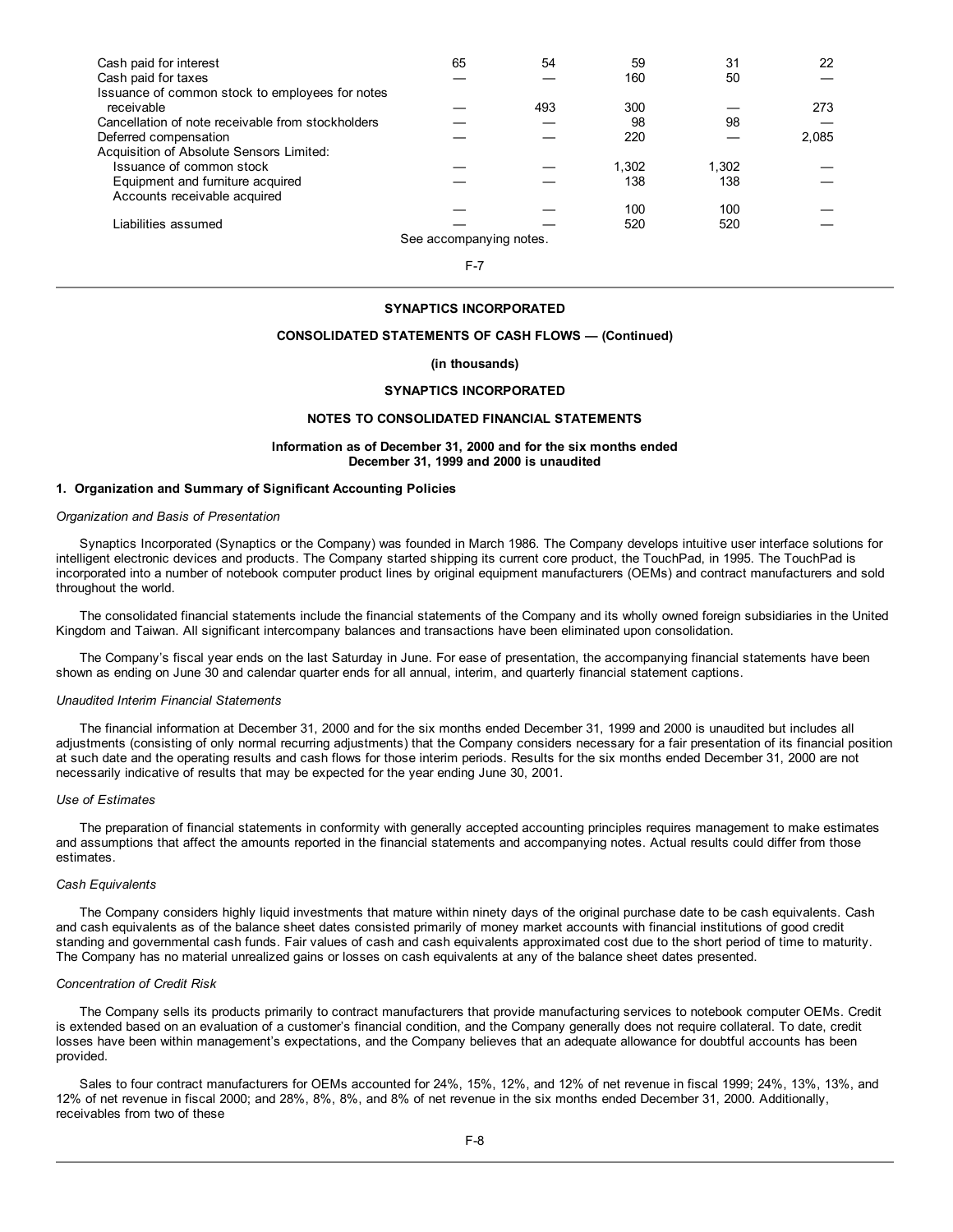## **SYNAPTICS INCORPORATED**

#### **NOTES TO CONSOLIDATED FINANCIAL STATEMENTS — (Continued)**

# **Information as of December 31, 2000 and for the six months ended December 31, 1999 and 2000 is unaudited**

contract manufacturers for OEMs comprised 54% and 7% of the Company's accounts receivable at December 31, 2000. These contract manufacturers are located in Taiwan. The Company derived 77%, 81%, and 88% of its revenue from sales to Taiwan-based contract manufacturers for OEMs in fiscal 1998, 1999, and 2000, respectively. Export sales, primarily to the Asian and European markets, constituted approximately 94%, 97%, and 95% of the Company's revenue in fiscal 1998, 1999, and 2000, respectively.

#### *Other Concentrations*

The Company's products include certain components that are currently single sourced. The Company believes other vendors would be able to provide similar components; however, the qualification of such vendors may require start-up time. In order to mitigate any adverse impacts from a disruption of supply, the Company attempts to maintain an approximate three-month supply of critical single-sourced components.

#### *Revenue Recognition*

Revenue from product sales is recognized upon shipment and transfer of title. The Company accrues for estimated sales returns, warranty costs, and other allowances at the time of shipment based on historical experience.

#### *Inventories*

Inventories are stated at the lower of cost (first-in, first-out method) or market and consisted of the following: (in thousands)

|                                                     | <b>June 30,</b> |                |         |                      |
|-----------------------------------------------------|-----------------|----------------|---------|----------------------|
|                                                     | 1999            | 2000           |         | December 31,<br>2000 |
| Raw materials and work-in-process<br>Finished goods | \$1,889<br>154  | \$2,970<br>622 | Φ<br>\$ | 3,244<br>563         |
|                                                     | \$2,043         | \$3,592        | Ф       | 3,807                |

#### *Equipment and Furniture*

Equipment and furniture are stated at cost. Depreciation is computed using the straight-line method over the shorter of the estimated useful lives of the assets of three years or the lease term. During the year ended June 30, 1999 and six months ended December 31, 2000, the Company retired fully depreciated equipment and furniture at original cost of \$1,143,000 and \$1,654,000, respectively. No such equipment and furniture was retired during the year ended June 30, 2000.

#### *Foreign Currency Translation*

The functional and reporting currency of the Company and its subsidiaries is the U.S. dollar in accordance with Statement of Financial Accounting Standards No. 52, "Foreign Currency Translation." Assets and liabilities of the Company and its subsidiaries not denominated in the functional currency are translated into U.S. dollar equivalents at the rate of exchange in effect on the balance sheet date. Revenue and expenses are translated at the weighted average exchange rate for the year. Remeasurement of monetary assets and liabilities that are not denominated in the functional currency are included currently in operating results. Translation gains (losses) included in operating results for the year ended June 30, 2000, and for the six months ended December 31, 1999, and 2000 totaled (\$94,000), (\$76,000), and

# F-9

# **SYNAPTICS INCORPORATED**

#### **NOTES TO CONSOLIDATED FINANCIAL STATEMENTS — (Continued)**

## **Information as of December 31, 2000 and for the six months ended December 31, 1999 and 2000 is unaudited**

\$28,000, respectively. To date, the Company has not undertaken hedging transactions related to foreign currency exposure.

#### *Goodwill and Other Acquired Intangible Assets*

Goodwill represents the excess purchase price of net tangible and intangible assets acquired in business combinations over their estimated fair value. Other acquired intangible assets primarily represent developed and core technology and assembled workforce. Goodwill and other acquired intangible assets are being amortized on a straight-line basis over their estimated useful lives, which range from two to three years. The Company reviews goodwill and other acquired intangible assets to assess recoverability from future operations using undiscounted cash flows. In management's opinion, no material impairment existed at June 30, 2000 or December 31, 2000. Accumulated amortization of goodwill and other acquired intangible assets was approximately \$530,000 at June 30, 2000 and \$1,009,000 at December 31, 2000.

#### *Impairment of Long-Lived Assets*

The Company evaluates long-lived assets, including goodwill and acquired intangible assets, for impairment whenever events or changes in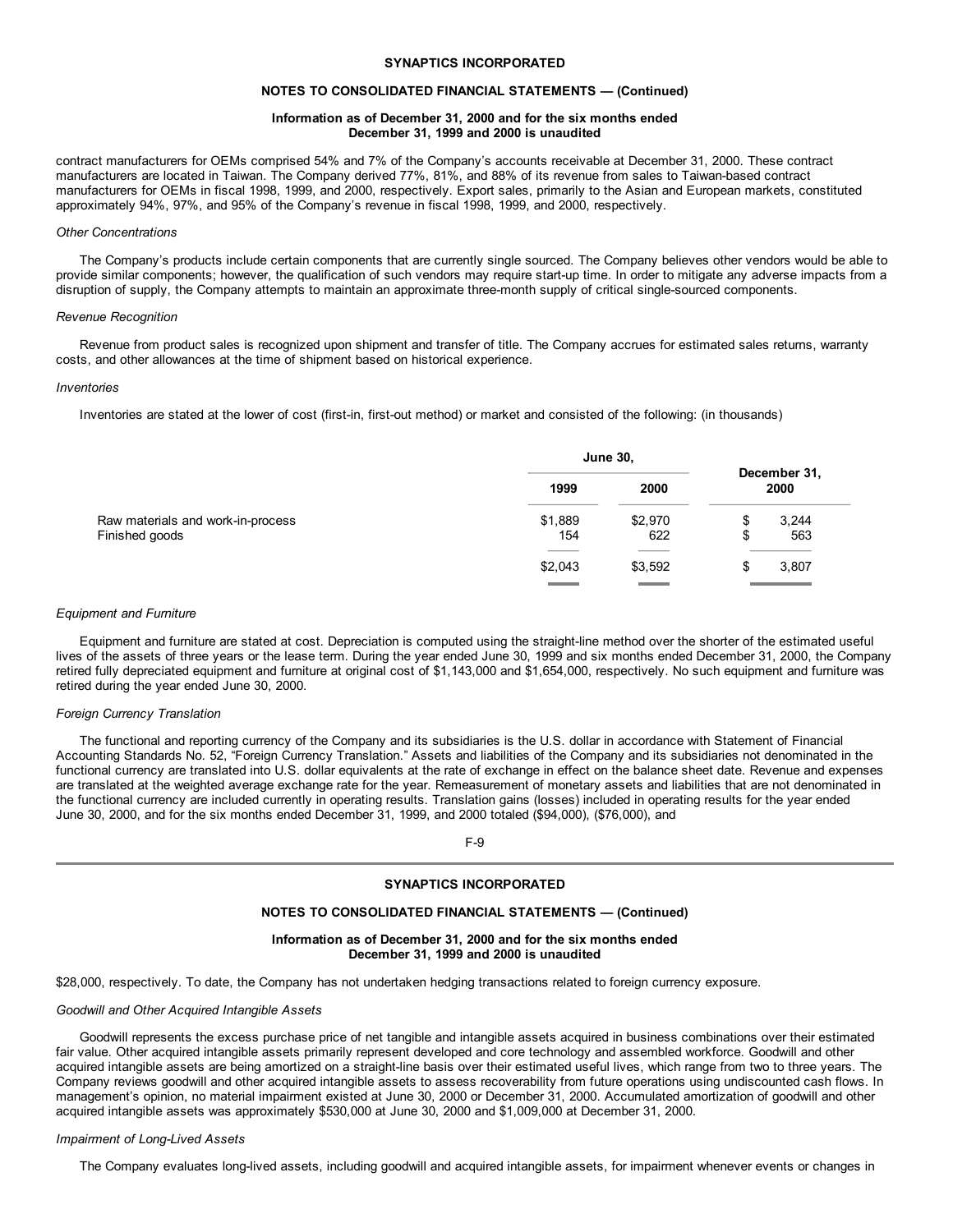circumstances indicate that the carrying value of an asset may not be recoverable based on expected undiscounted cash flows attributable to that asset. The amount of any impairment is measured as the difference between the carrying value and the fair value of the impaired asset.

#### *Investment in Affiliated Company*

Investments consist of an ownership interest of less than a 20% equity interest, in the form of convertible preferred stock, in a privately held company. The Company does not have the ability to exercise significant influence over the investee company, and accordingly, the investment has been accounted for under the cost method.

The Company evaluates the carrying value of its ownership interests in and advances to the investee company for possible impairment based on the investee company's achievement of business plan objectives, financial condition, and other relevant factors, including the nature of the risk inherent in the Company's ownership interest. During the year ended June 30, 2000, the Company recorded a charge of \$2,712,000 relating to the other-than-temporary impairment in the carrying value of the Company's advances to the investee company. (See Note 2.)

#### *Segment Information*

Synaptics has adopted the Financial Accounting Standards Board's ("FASB") Statement of Financial Accounting Standards ("FAS") No. 131, "Disclosure About Segments of an Enterprise and Related Information" ("SFAS 131"). Synaptics operates in one segment, the development, marketing, and sale of intuitive user interface solutions for intelligent electronic devices and products.

#### *Stock-Based Compensation*

As permitted by FAS 123, "Accounting for Stock-Based Compensation," the Company applies Accounting Principles Board Opinion ("APB") No. 25, "Accounting for Stock Issued to Employees," and related interpretations in accounting for its stock option plans and, accordingly, recognizes no compensation expense for stock option grants with an exercise price equal to the fair market value of the shares at the date of grant. The Company provides additional pro forma disclosures as required under FAS 123. Options

F-10

# **SYNAPTICS INCORPORATED**

## **NOTES TO CONSOLIDATED FINANCIAL STATEMENTS — (Continued)**

# **Information as of December 31, 2000 and for the six months ended December 31, 1999 and 2000 is unaudited**

granted to consultants and other nonemployees are accounted for at fair value determined by using the Black-Scholes method in accordance with the Emerging Issues Task Force ("EITF") Consensus No. 96-18, "Accounting for Equity Investments That Are Issued to Other Than Employees for Acquiring, or In Conjunction with Selling Goods, or Services." These options are subject to periodic revaluation over their vesting term, if any. The assumptions used to value stock-based awards to consultants and non-employees are similar to those used for employees, except that a volatility of 0.8 was used. (See Note 8 for pro forma disclosure of stock-based compensation pursuant to FAS 123).

#### *Warranty*

The Company also, upon product shipment, provides for estimated warranty costs to repair or replace products for a period of twelve months from the date of sale. To date, warranty costs have been within management's expectations and have not been material.

#### *Comprehensive Income (Loss)*

Comprehensive income includes all changes in stockholders' equity during a period, except those resulting from investments by owners and distributions to owners. Other comprehensive income (loss) comprises unrealized gains and losses, on available-for-sale securities, which have been immaterial to date. As a result, comprehensive income (loss) approximates net income (loss).

#### *Income Taxes*

The Company accounts for income taxes in accordance with the liability method. Under this method, deferred tax assets and liabilities are measured based on differences between the financial reporting and tax basis of assets and liabilities using enacted tax rates and laws that will be in effect when differences are expected to reverse.

#### *Research and Development*

Cost to develop Synaptics' products are expensed as incurred in accordance with FAS 2 "Accounting for Research and Development Costs," which establishes accounting and reporting standards for research and development costs.

The Company accounts for software development costs in accordance with the FAS 86 "Accounting for the Costs of Computer Software to be Sold, Leased, or Otherwise Marketed," which requires capitalization of certain software development costs once technological feasibility for the software component is established, and research and development activities for the hardware component are completed. Based on Synaptics' development process, the time period between the establishment of technological feasibility and completion of the hardware component and the release of the product is short and capitalization of internal development costs has not been material to date.

#### *Fair Values of Financial Instruments*

The fair values of the Company's cash equivalents, accounts receivable, prepaid expenses and other current assets, and accounts payable and accrued liabilities approximate their carrying values due to the short-term nature of those instruments.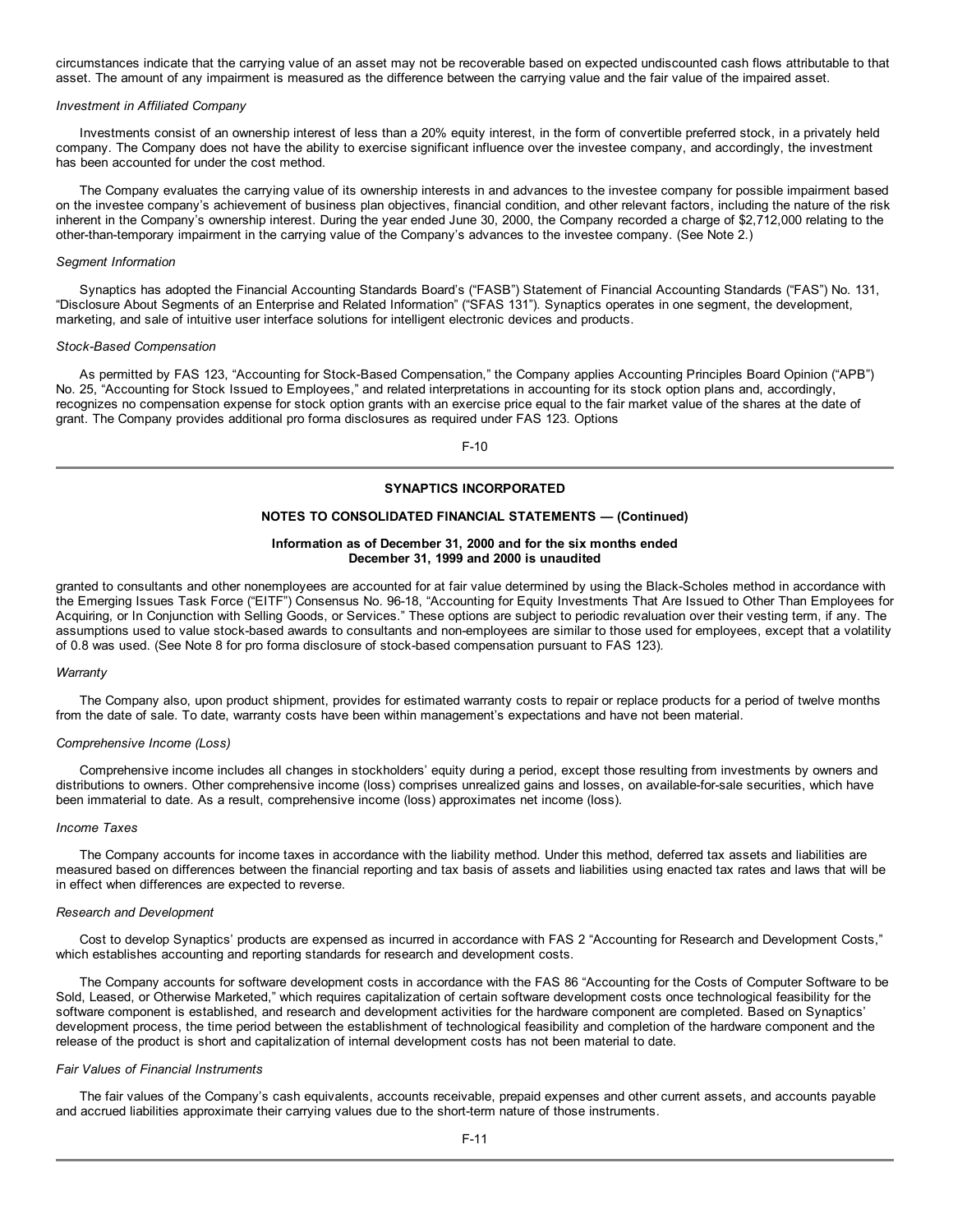## **SYNAPTICS INCORPORATED**

#### **NOTES TO CONSOLIDATED FINANCIAL STATEMENTS — (Continued)**

# **Information as of December 31, 2000 and for the six months ended December 31, 1999 and 2000 is unaudited**

## *Net Income (Loss) Per Share*

Basic and diluted net income (loss) per share amounts are presented in conformity with the FAS 128, "Earnings Per Share," for all periods presented. In accordance with FAS 128, basic and diluted net income (loss) per share amounts and basic net income per share amounts have been computed using the weighted-average number of shares of common stock outstanding during each period, less shares subject to repurchase. Diluted net income per share amounts also include the effect of potentially dilutive securities, including stock options, warrants and convertible preferred stock, when dilutive. Pro forma basic and diluted net loss per share amounts, as presented in the statements of operations, have been computed as described above and also give effect, under Securities and Exchange Commission guidance, to the conversion of the convertible preferred stock (using the if-converted method) from the original date of issuance.

#### *Recent Accounting Pronouncements*

In June 1998, the FASB issued FAS 133, "Accounting for Derivative Instruments and Hedging Activities." FAS 133, as amended, requires all derivatives to be recorded on the balance sheet at fair value and establishes special accounting rules for different types of hedges. FAS 133 became effective July 1, 2000 and has not had a material impact on the Company's consolidated results of operations or financial condition.

In December 1999, the Securities and Exchange Commission issued Staff Accounting Bulletin No. 101 ("SAB 101"). SAB 101 summarizes certain areas of the Staff's views in applying generally accepted accounting principles to revenue recognition in financial statements. The Company has concluded that its current revenue recognition policies comply with SAB 101.

In March 2000, the FASB issued Interpretation No. 44, "Accounting for Certain Transactions Involving Stock Compensation — an Interpretation of APB Opinion No. 25" (FIN 44). FIN 44 contains rules designed to clarify the application of APB 25. FIN 44 became effective on July 1, 2000 and its adoption did not have a material impact on the Company's consolidated financial position or results of operations.

#### **2. Ownership Interest in Affiliated Company and Note Payable to Related Party**

During the year ended June 30, 1998, the Company entered into agreements with National Semiconductor Corporation (National), a related party, with respect to the formation of a development stage company, Foveonics, Inc. (now known as Foveon, Inc.), which was formed to develop and produce digital imaging products. The Company contributed technology for which it had no accounting basis for a minority interest in Foveon, Inc. (Foveon) in the form of convertible preferred stock. Under the agreements, the Company had the right to acquire additional shares at a specified price in exchange for a limited-recourse loan from National. National loaned Synaptics \$1,500,000 under the limited-recourse note, which Synaptics contributed to Foveon in exchange for additional preferred shares. If the note is not repaid, National's sole remedy under the loan is to require Synaptics to return to National a portion of Foveon shares purchased with the proceeds of the loan and held by the Company.

During the year ended June 30, 2000, the Company advanced to Foveon a total of \$2,712,000 in return for convertible promissory notes. The notes are convertible into shares of Foveon preferred stock in accordance with the defined terms, mature in ten years, and bear interest at rates ranging from 6.5% to 6.85%, payable at maturity. In connection with the issuance of the convertible promissory notes, the Company received warrants to purchase 106,718 shares of Foveon Series B preferred stock and warrants to

F-12

# **SYNAPTICS INCORPORATED**

# **NOTES TO CONSOLIDATED FINANCIAL STATEMENTS — (Continued)**

## **Information as of December 31, 2000 and for the six months ended December 31, 1999 and 2000 is unaudited**

purchase 22,918 shares of Foveon Series C preferred stock at exercise prices of \$5.88 and \$6.76 per share, respectively, with expiration dates ranging from November 2004 to March 2005. As of December 31, 2000, none of these warrants had been exercised by the Company.

During the year ended June 30, 2000, the Company wrote down the note receivable advances in the amount of \$2,712,000 due to the otherthan-temporary decline in the fair value of promissory notes. The write-down recorded by the Company was determined by the decrease in the realizable value of the promissory notes resulting from Foveon's net losses and its capital deficiency, which had been funded entirely by the Company and National.

Because of the limited-recourse nature of the Company's loan with National related to the \$1.5 million preferred stock investment in Foveon, the Company has concluded this interest is not an "at risk" investment and no impairment write-down of this investment is necessary at June 30, 2000 or at December 31, 2000.

## **3. Acquisitions**

## *Acquisition of Sales Representative Workforce*

In May 1999, the Company's Board of Directors approved the establishment of a subsidiary in Taiwan. On June 1, 1999, the Company entered into an employee transfer agreement with an outside sales agent (the agent) to transfer certain of the agent's employees to the Company's subsidiary. In consideration for the transfer of the assembled workforce, the Company entered into a restricted stock purchase agreement (the Agreement) with the agent.

The Agreement required the Company to issue 37,500 fully paid shares of common stock to the agent on the closing date of the agreement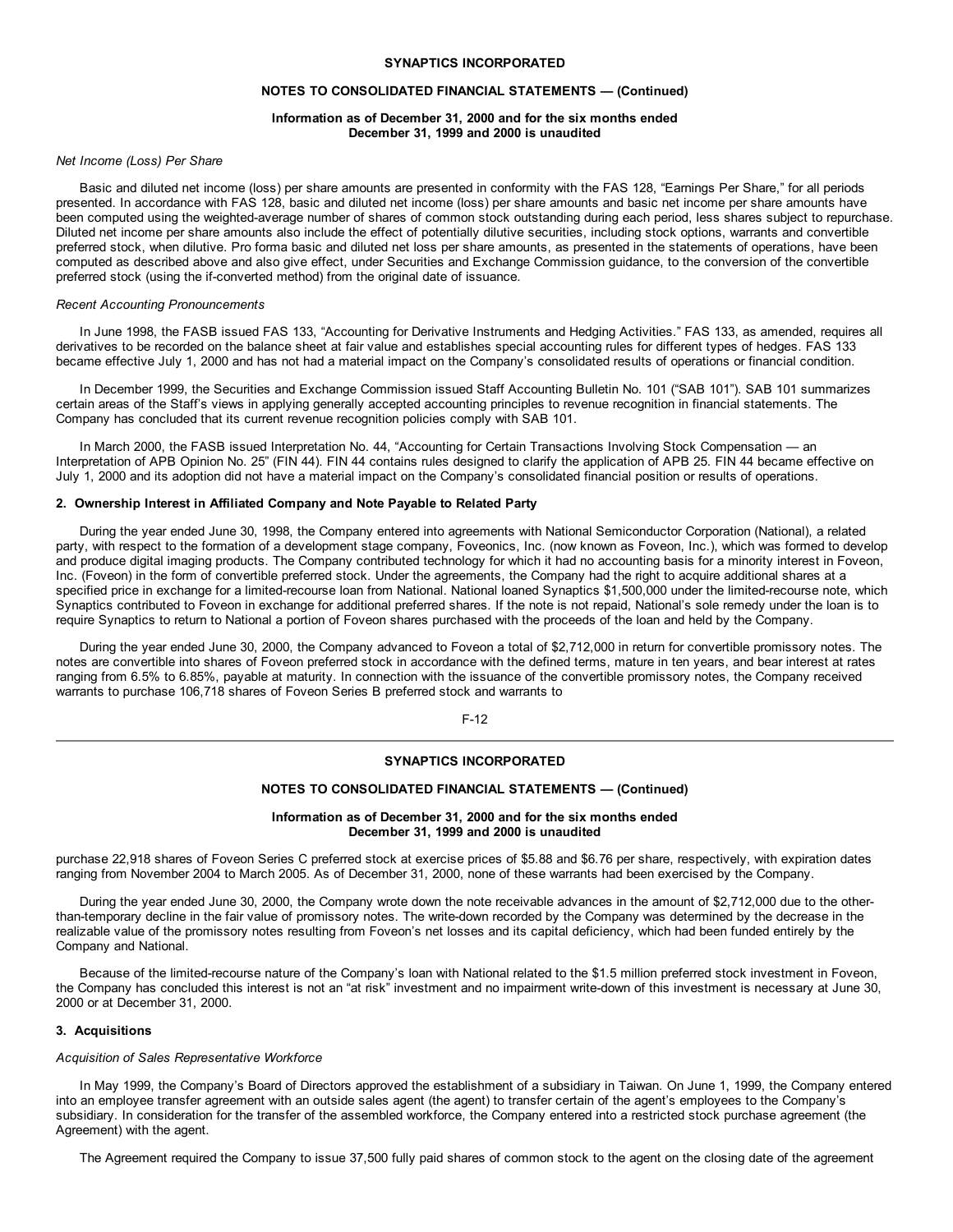and also required the Company to place an additional 37,500 shares in escrow. The escrow shares are to be released to the agent on the third anniversary of the Agreement, provided that the agent fulfills certain covenants included in the Agreement. The Company recorded marketing expense of \$75,000, representing the fair value of \$2.00 per share for the 37,500 shares issued to the agent as a consideration for the acquisition of assembled sales representative workforce. The Company also recorded the fair value of escrow shares as deferred cost, which is being marked to the fair value of the underlying common stock and amortized as additional marketing expense over the three-year period. As of June 30, 2000 and December 31, 2000, the related deferred cost, net of accumulated amortization, totaled \$65,000 and \$131,000, respectively.

The Company was also obligated to pay royalties on net sales in Taiwan to the agent between July 1, 1999 and December 31, 1999 and certain administrative services expenses for a period of three months after the closing of the Agreement. Royalties paid to the agent for the period from July 1, 1999 through December 31, 1999 totaled \$202,000 and were expensed in the period in which such cost was incurred. Administrative expenses paid to the agent for the required three-month period were not material.

#### *Acquisition of Absolute Sensors Limited*

On October 26, 1999, the Company completed the acquisition of Absolute Sensors Limited (ASL), now known as Synaptics (U.K.) Limited. ASL, a United Kingdom-based company, is a developer of inductive sensing technology. The Company acquired all of the outstanding shares and certain assets of ASL in exchange for approximately \$1,450,000 in cash and 652,025 shares of the Company's common stock. The total purchase price of ASL, including acquisition-related costs of approximately \$232,000, was \$3,103,000. The total purchase price was allocated by the Company based on available information,

F-13

#### **SYNAPTICS INCORPORATED**

## **NOTES TO CONSOLIDATED FINANCIAL STATEMENTS — (Continued)**

# **Information as of December 31, 2000 and for the six months ended December 31, 1999 and 2000 is unaudited**

including an independent appraisal of the fair value of assets acquired and liabilities assumed as follows (in thousands):

| Acquired core technology                                                   | 201     |
|----------------------------------------------------------------------------|---------|
| Acquired in-process research and development                               | 855     |
| Acquired workforce                                                         | 160     |
| Purchased patents                                                          | 154     |
| Goodwill                                                                   | 1.663   |
| Net book value of acquired assets and liabilities, which approximates fair |         |
| value                                                                      | 70      |
| Total purchase price                                                       | \$3.103 |

The purchase price allocation resulted in a \$855,000 charge related to the value of acquired in-process research and development. The value of acquired in-process research and development represents the appraised value of technology in the development stage that had not yet reached economic and technological feasibility. In reaching this determination, the Company used a present value income approach and considered, among other factors, the stage of development of each product, the time and resources needed to complete each product, and expected income and associated risks. The stage of completion was determined by estimating the costs and time incurred and the milestones completed to date relative to the time and costs incurred to develop the in-process technology into a commercially viable technology or product. The estimated net present value of cash flows was based on incremental future cash flows from revenue expected to be generated by the technology or product being developed. The core technology, goodwill, and other intangibles are being amortized on a straight-line basis over periods from two to three years, the estimated useful lives of these acquired assets.

Under the agreement, the Company is obligated to issue an aggregate of up to an additional 200,000 shares of its common stock to ASL shareholders as additional purchase consideration if the sale of the Company's products incorporating ASL technology reach a certain defined volume within a period of twenty-four months after the acquisition. As of December 31, 2000, no additional shares have been issued because ASL's technology has not been fully developed and the Company has not sold any products that incorporate ASL's technology.

This acquisition was accounted for as a purchase, and accordingly, the results of operations of ASL subsequent to October 26, 1999 are included in the Company's consolidated statements of operations. Unaudited pro forma net loss of \$147,000 (\$0.03 per share) and \$2,040,000 (\$0.38 per share) for the years ended June 30, 1999 and 2000, respectively, represent the combined net loss as if the acquisition had occurred at the beginning of each year presented and includes the amortization of goodwill and other acquired intangible assets but excludes the charge for acquired in-process research and development as it is nonrecurring. ASL did not generate any revenue from external customers during these periods presented, and accordingly, pro forma revenue has not been disclosed separately.

F-14

## **SYNAPTICS INCORPORATED**

#### **NOTES TO CONSOLIDATED FINANCIAL STATEMENTS — (Continued)**

**Information as of December 31, 2000 and for the six months ended December 31, 1999 and 2000 is unaudited**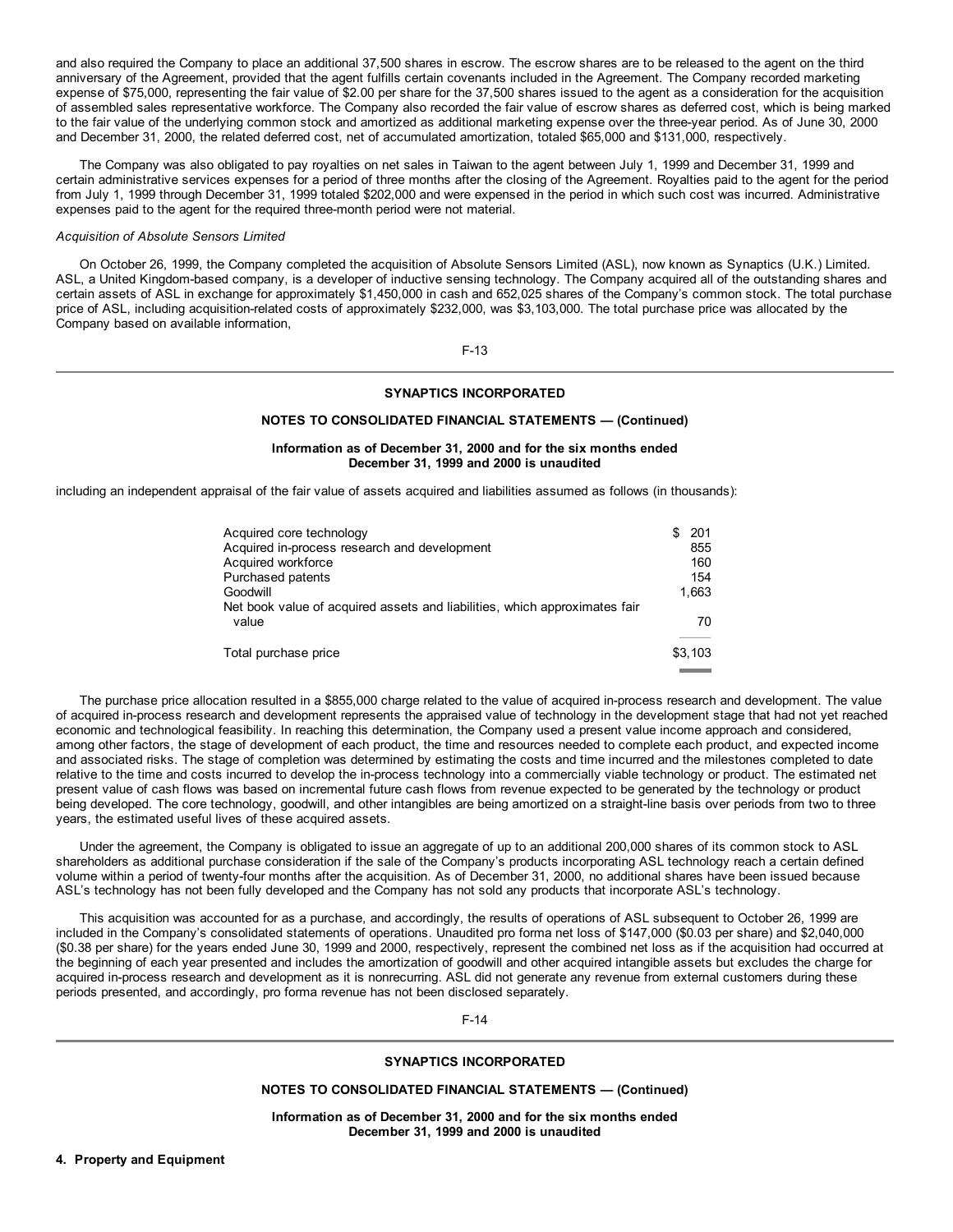Property and equipment consisted of the following (in thousands):

|                             | <b>June 30,</b>  |                   |                      |
|-----------------------------|------------------|-------------------|----------------------|
|                             | 1999             | 2000              | December 31,<br>2000 |
| Equipment<br>Furniture      | \$2,328<br>102   | \$3,267<br>402    | \$<br>1,987<br>386   |
| Accumulated depreciation    | 2,430<br>(1,761) | 3,669<br>(2, 403) | 2,373<br>(1,087)     |
| Property and equipment, net | 669<br>\$        | \$1,266           | \$<br>1,286          |

# **5. Other Acquired Intangible Assets**

Other acquired intangible assets consisted of the following (in thousands):

|                                                | <b>June 30,</b><br>2000 | December 31,<br>2000 |
|------------------------------------------------|-------------------------|----------------------|
| Acquired core technology<br>Acquired workforce | \$<br>201<br>160        | \$<br>201<br>160     |
| Purchased patents                              | 154                     | 154                  |
| Goodwill                                       | 1,663                   | 1,663                |
| Accumulated amortization                       | 2,178<br>(502)          | 2,178<br>(878)       |
| Other acquired intangible assets, net          | \$1,676                 | \$<br>1,300          |

#### **6. Leases and Equipment Financing Obligations**

#### *Operating Leases*

The Company leases its domestic facility under an operating lease that expires on May 31, 2005. Total rent expense, recognized on a straightline basis, was approximately \$389,000, \$583,000, \$237,000, and \$373,000 for the years ended June 30, 1999 and 2000, and the six months ended December 31, 1999 and 2000, respectively.

### *Equipment Financing Obligations*

The Company purchased \$396,000 and \$222,000 of equipment under an equipment financing line during 1999 and 2000, respectively. At June 30, 1999 and 2000, the outstanding balances under this line approximated \$346,000 and \$392,000, respectively. For December 31, 2000, the outstanding balance approximated \$290,000. This obligation bears interest at rates ranging between 7.79% and 8.89% per year and is payable monthly through September 2003 and is subject to certain financial covenants. Assets acquired under this arrangement secure the related obligations.

The Company entered into a \$750,000 equipment financing line agreement during the six months ended December 31, 2000. At December 31, 2000, the outstanding balance under this line approximated \$487,000. This obligation bears interest at 8.25% per year and is payable monthly through November 2003 and is subject to certain financial covenants. Assets acquired under this arrangement secure the related obligations.

F-15

# **SYNAPTICS INCORPORATED**

#### **NOTES TO CONSOLIDATED FINANCIAL STATEMENTS — (Continued)**

**Information as of December 31, 2000 and for the six months ended December 31, 1999 and 2000 is unaudited**

# *Capital Leases*

The Company also leases certain equipment under noncancelable lease agreements that are accounted for as capital leases. Equipment under capital lease and equipment financing arrangements aggregated approximately \$1,395,000, \$1,617,000 and \$711,000 at June 30, 1999 and 2000 and December 31, 2000, respectively. Amortization expense related to assets under capital leases is included in depreciation expense. At June 30, 1999 and 2000, the outstanding balance under these capital leases approximated \$352,000 and \$131,000, respectively. For December 31, 2000, the outstanding balance approximated \$46,000.

The aggregate future minimum rental commitments as of June 30, 2000 for noncancelable operating leases and capital and equipment financing obligations with initial or remaining terms in excess of one year are as follows (in thousands):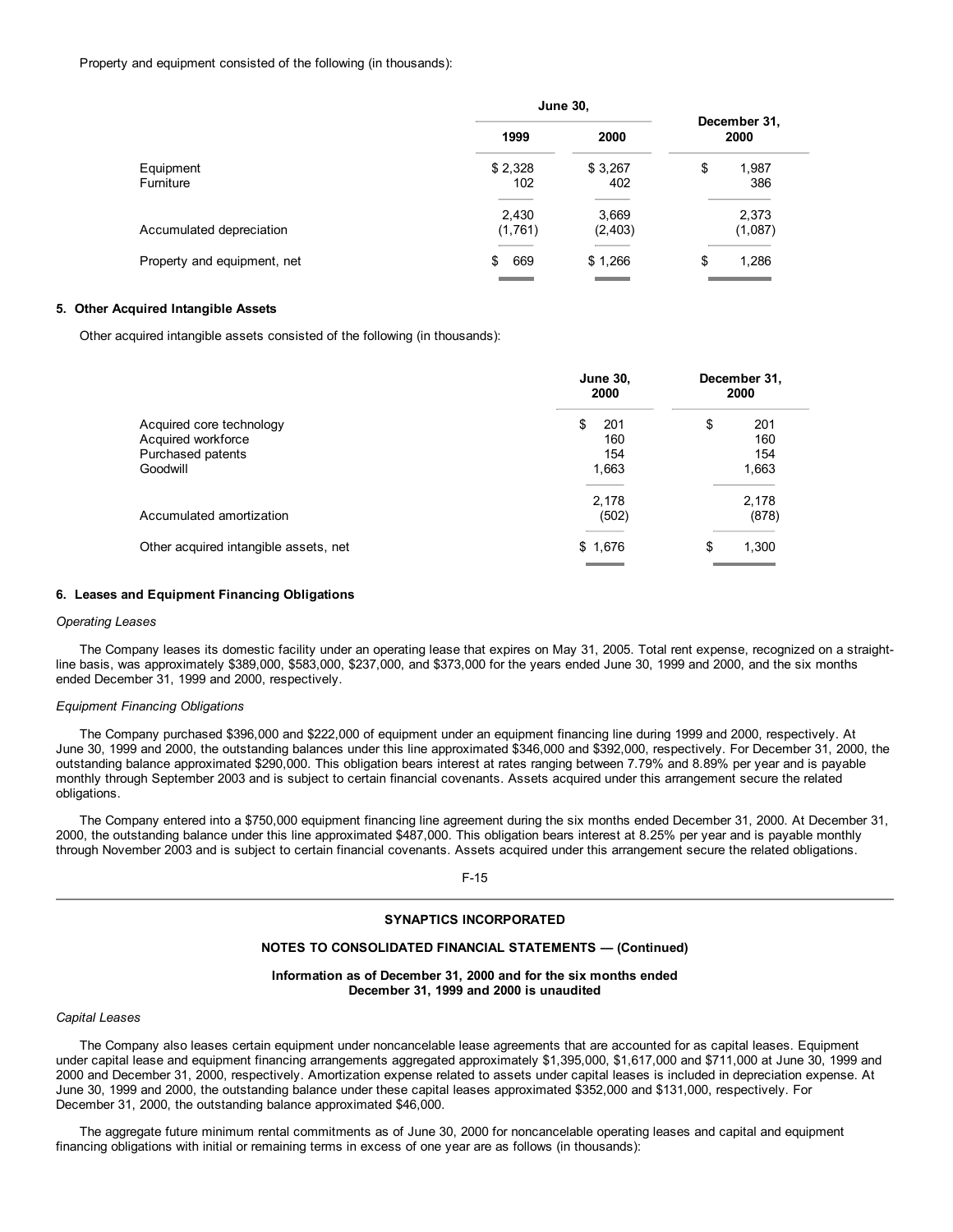|                                             | Operating<br>Leases |       | Capital Leases<br>and Equipment<br>Financing<br><b>Obligations</b> |     |  |
|---------------------------------------------|---------------------|-------|--------------------------------------------------------------------|-----|--|
| 2001                                        | \$                  | 763   | \$                                                                 | 356 |  |
| 2002                                        |                     | 676   |                                                                    | 185 |  |
| 2003                                        |                     | 688   |                                                                    | 21  |  |
| 2004                                        |                     | 709   |                                                                    |     |  |
| 2005                                        |                     | 667   |                                                                    |     |  |
| Total minimum lease payments                | \$                  | 3,503 |                                                                    | 562 |  |
| Less amounts representing interest          |                     |       |                                                                    | 39  |  |
| Present value of net minimum lease payments |                     |       |                                                                    | 523 |  |
| Less portion due within one year            |                     |       |                                                                    | 323 |  |
|                                             |                     |       | \$                                                                 | 200 |  |

**Capital Leases**

# **7. Commitments**

As of June 30, 2000 and December 31, 2000, the Company had outstanding noncancelable purchase orders with its vendors and subcontractors of approximately \$5,400,000 and \$9,200,000, respectively, for the purchase of inventories.

#### **8. Stockholders' Equity**

## *Convertible Preferred Stock*

The Company has six classes of convertible preferred stock outstanding that are designated as Series A, B, C, D, E, and F. The Series A, B, C, D, E, and F convertible preferred stock are entitled to annual noncumulative cash dividends, when and if declared by the Board of Directors, of \$0.10, \$0.14, \$0.088, \$0.14, \$0.25, and \$0.45 per share, respectively, prior to the payment of any dividends on common stock. There were no dividends declared or payable at December 31, 2000.

Each share of Series A, B, C, D, E, and F convertible preferred stock may be converted into common stock at the option of the holder. Series A, B, C, D, E, and F convertible preferred stock are convertible into 3.34, 3.00, 1.00, 1.00, 1.00, and 1.00 shares of common stock, respectively. Each share of Series A, B, C, D, E, and F convertible preferred stock will be automatically converted into shares of common stock

## F-16

## **SYNAPTICS INCORPORATED**

# **NOTES TO CONSOLIDATED FINANCIAL STATEMENTS — (Continued)**

### **Information as of December 31, 2000 and for the six months ended December 31, 1999 and 2000 is unaudited**

upon the closing of a public offering of the Company's common stock at a price per share of at least \$4.50 and an aggregate offering price of at least \$7,500,000. As of June 30, 2000, 11,105,517 shares of common stock are reserved for issuance upon the conversion of the Series A, B, C, D, E, and F convertible preferred stock and warrants.

Each preferred share has voting rights equal to the number of common shares into which it is convertible. Upon liquidation, the holders of the Series A, B, C, D, E, and F convertible preferred stock are entitled to receive \$1.28, \$1.75, \$1.10, \$1.75, \$2.50, and \$4.50 per share, respectively, plus any declared but unpaid dividends, before any distribution may be made to the holders of common shares. The aggregate liquidation preference at June 30, 2000 and December 31, 2000 was \$18,778,000.

Information with respect to convertible preferred stock at June 30, 2000 is as follows:

|          | <b>Designated</b><br><b>Shares</b> | <b>Issued and</b><br>Outstanding<br><b>Shares</b> | Amount         |
|----------|------------------------------------|---------------------------------------------------|----------------|
|          |                                    |                                                   | (in thousands) |
| Series A | 496,095                            | 496.095                                           | \$<br>616      |
| Series B | 871.428                            | 871,428                                           | 1,504          |
| Series C | 545.455                            | 545,455                                           | 584            |
| Series D | 2,314,284                          | 2,314,284                                         | 4,022          |
| Series E | 2,887,703                          | 2,887,703                                         | 7,179          |
| Series F | 1,055,556                          | 1,055,242                                         | 4,745          |
|          | 8.170.521                          | 8.170.207                                         | \$<br>18.650   |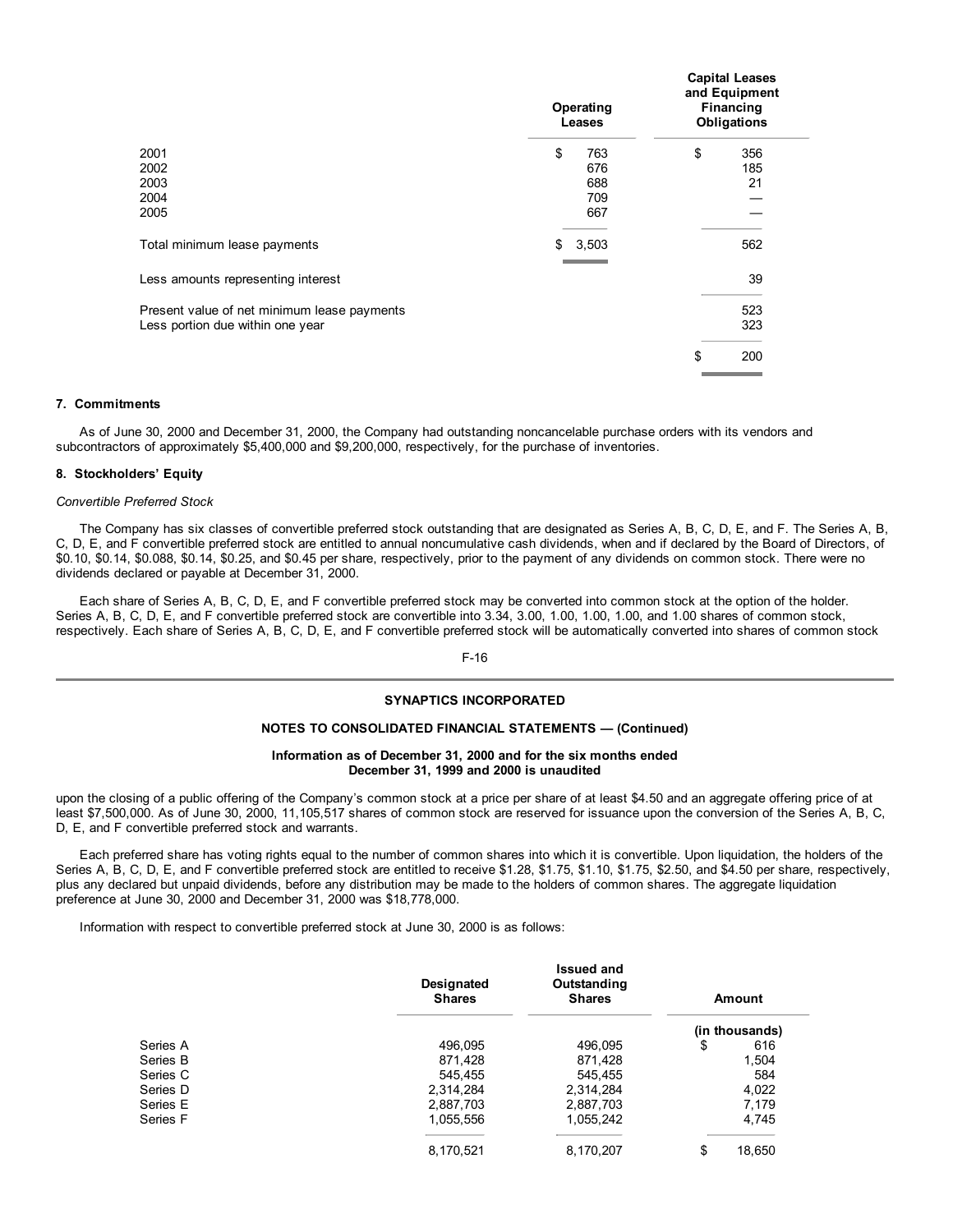# *Stock-Based Compensation*

During 1986, 1996, and 2000, the Company adopted stock option plans (the Plans) under which employees and directors may be granted incentive stock options or nonqualified stock options to purchase up to a total of 7,050,000 shares of the Company's common stock at not less than 100% or 85% of the fair value, respectively, on the date of grant as determined by the Board of Directors.

Options issued under the Plans generally vest 25% at the end of twelve months from the vesting commencement date and 2% each month thereafter or 100% at the end of forty-eight months from the vesting commencement date. Options not exercised ten years after the date of grant are canceled.

The 1986 Stock Option Plan expired by its terms with respect to any future option grants effective November 1996. At December 31, 2000, all shares available for issuance are pursuant to the 1996 Stock Option Plan and 2000 Nonstatutory Stock Option Plan.

In May 1998, the Board of Directors authorized the Company to reprice options granted to all employees (except certain executive officers with grants that contained accelerated vesting provisions) having an exercise price greater than \$1.00 for options with an exercise price of \$1.00 (the fair value of the Company's stock on June 30, 1998 when the exchange was effected). The repricing was effective June 30, 1998 through July 10, 1998. Under the terms of this stock option repricing, no portion of any repriced option was exercisable until December 31, 1998, but normal vesting schedules were not impacted. Options representing the right to purchase 455,000 shares of common stock were repriced.

During the year ended June 30, 2000, the Company issued 31,835 shares of common stock to vendors and consultants in exchange for services rendered to the Company. The fair value of \$55,000 assigned to the shares was based on the Company's estimate of the fair value of the common stock. The fair value of

F-17

# **SYNAPTICS INCORPORATED**

# **NOTES TO CONSOLIDATED FINANCIAL STATEMENTS — (Continued)**

# **Information as of December 31, 2000 and for the six months ended December 31, 1999 and 2000 is unaudited**

such shares was amortized over the period in which the services were rendered to the Company. No shares of common stock were issued to vendors and consultants during the six months ended December 31, 2000.

During the year ended June 30, 2000 and six months ended December 31, 2000, in connection with the grant of stock options to consultants and advisors of the Company, the Company recorded deferred stock compensation of approximately \$135,000 and \$168,000, respectively, representing the fair value of stock options on the respective grant dates, which was computed on the basis of Black-Scholes methodology and is continuing to be re-measured over the respective vesting periods. The Company recorded compensation expense of approximately \$80,000 and \$222,000 for the year ended June 30, 2000 and the six months ended December 31, 2000, respectively, for these options.

The Company recorded compensation charges of \$202,000 for the six months ended December 31, 2000 in connection with the modification of terms of stock options which principally related to the acceleration of vesting upon termination of an employee. The compensation expense was computed on the basis of intrinsic value representing the difference between the option exercise price and deemed fair value of underlying common stock on the employment termination date.

The following table summarizes option activity for the years ended June 30, 1999, 2000 and for the six months ended December 31, 2000:

|                                                          |                                   | <b>Options Outstanding</b> |    |                                                        |
|----------------------------------------------------------|-----------------------------------|----------------------------|----|--------------------------------------------------------|
|                                                          | <b>Shares</b><br><b>Available</b> | <b>Number</b><br>of Shares |    | Weighted<br>Average<br><b>Exercise</b><br><b>Price</b> |
| Balance at June 30, 1997                                 | 750,818                           | 2,381,903                  | \$ | 1.24                                                   |
| Options granted                                          | (982, 563)                        | 982,563                    | \$ | 2.36                                                   |
| Options exercised                                        |                                   | (161,733)                  | \$ | 0.64                                                   |
| Options canceled                                         | 503,540                           | (622, 895)                 | \$ | 2.14                                                   |
| Balance at June 30, 1998<br>Additional shares authorized | 271,795<br>750,000                | 2,579,838                  | \$ | 1.48                                                   |
| Options granted                                          | (1,767,000)                       | 1,767,000                  | \$ | 1.18                                                   |
| Options exercised                                        |                                   | (763, 741)                 | \$ | 0.78                                                   |
| Options canceled                                         | 1,009,500                         | (1, 267, 806)              | \$ | 1.56                                                   |
| Balance at June 30, 1999<br>Additional shares authorized | 264,295<br>1,750,000              | 2,315,291                  | \$ | 1.13                                                   |
|                                                          | (1,951,410)                       | 1,951,410                  | \$ | 2.27                                                   |
| Options granted                                          |                                   |                            | \$ | 1.06                                                   |
| Options exercised                                        |                                   | (542, 100)                 | \$ |                                                        |
| Options canceled                                         | 224,581                           | (224,581)                  |    | 1.27                                                   |

#### **Options Outstanding**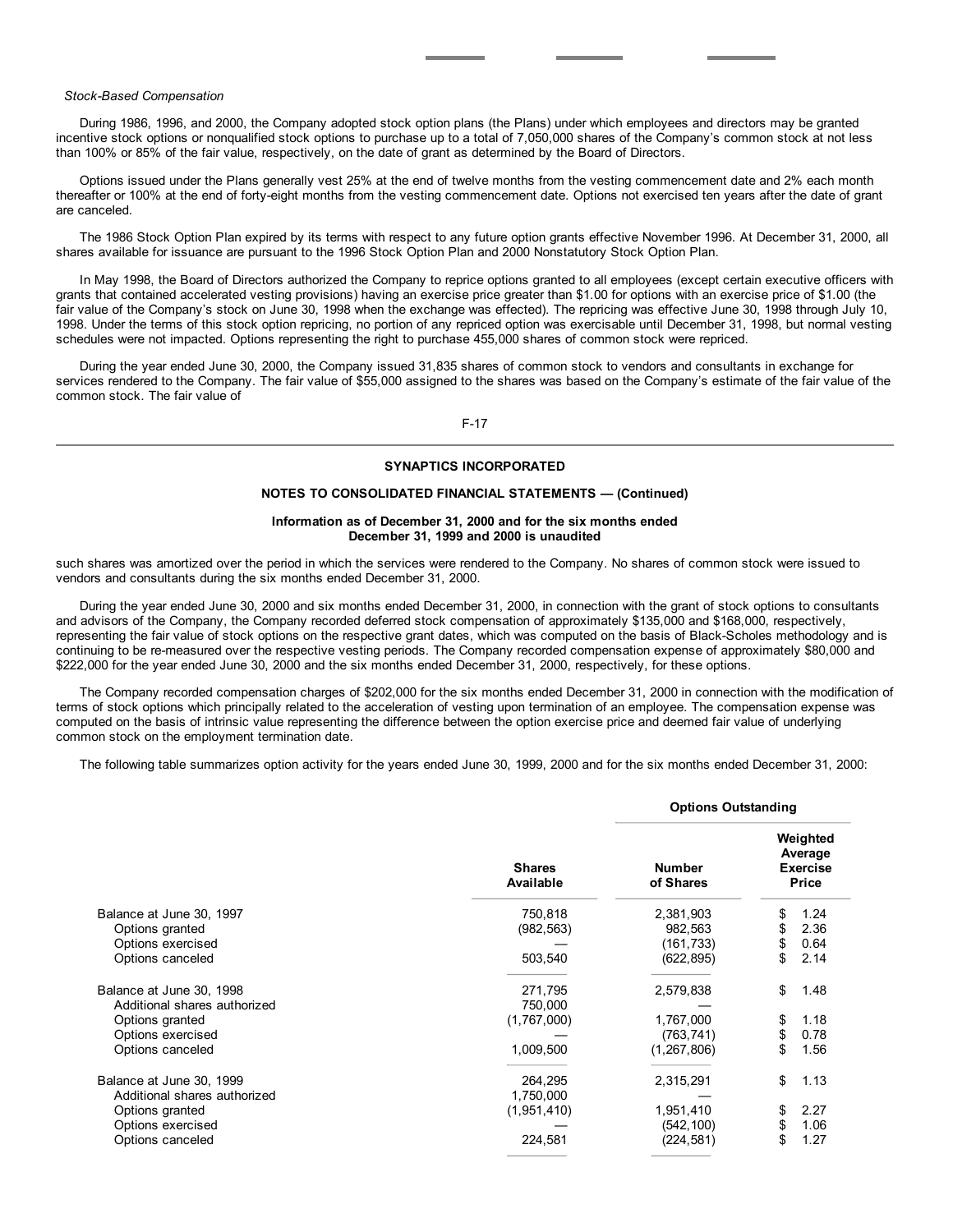| Balance at June 30, 2000     | 287.466     | 3.500.020  |     | 1.69   |
|------------------------------|-------------|------------|-----|--------|
| Additional shares authorized | 1,100,000   |            |     |        |
| Options granted              | (1,326,282) | 1.326.282  | SS. | - 3.34 |
| Options exercised            |             | (437, 431) | \$. | 1.30   |
| Options cancelled            | 293.003     | (293,003)  | \$. | 1.76   |
| Balance at December 31, 2000 | 354.187     | 4.095.868  | SS. | 2.50   |

F-18

#### **SYNAPTICS INCORPORATED**

#### **NOTES TO CONSOLIDATED FINANCIAL STATEMENTS — (Continued)**

#### **Information as of December 31, 2000 and for the six months ended December 31, 1999 and 2000 is unaudited**

The weighted average grant date fair value of options was \$0.60, \$0.26, and \$0.61 for the years ended June 30, 1998, 1999, and 2000, respectively.

The following table summarizes stock options outstanding at June 30, 2000:

|                                    |                              | <b>Options Outstanding</b>                  |                                                        |                              |                                                 |
|------------------------------------|------------------------------|---------------------------------------------|--------------------------------------------------------|------------------------------|-------------------------------------------------|
|                                    |                              | Weighted                                    |                                                        | <b>Options Exercisable</b>   |                                                 |
| Range of<br><b>Exercise Prices</b> | <b>Number</b><br>Outstanding | Average<br>Remaining<br>Contractual<br>Life | Weighted<br>Average<br><b>Exercise</b><br><b>Price</b> | <b>Number</b><br>Exercisable | Weighted<br>Average<br><b>Exercise</b><br>Price |
| \$0.20                             | 71.000                       | 1.12                                        | \$<br>0.20                                             | 71.000                       | \$<br>0.20                                      |
| $$0.50 - $0.60$                    | 181.000                      | 3.56                                        | \$<br>0.53                                             | 181.000                      | \$<br>0.53                                      |
| \$1.00                             | 1.042.041                    | 7.98                                        | \$<br>1.00                                             | 418.712                      | \$<br>1.00                                      |
| $$1.75 - $2.00$                    | 1,096,698                    | 9.14                                        | \$<br>2.00                                             | 81.267                       | \$<br>1.99                                      |
| $$2.50 - $2.90$                    | 1.109.281                    | 9.61                                        | \$<br>2.51                                             | 60.010                       | \$<br>2.70                                      |
| $$0.20 - $2.90$                    | 3.500.020                    | 8.50                                        | \$<br>1.69                                             | 811,989                      | \$<br>1.05                                      |

At June 30, 1999, 1,203,196 shares were exercisable at a weighted average exercise price of \$0.95.

The Company has elected to follow APB Opinion No. 25 and related interpretations in accounting for its employee stock options because, as discussed below, the alternative fair value accounting provided for under FAS 123 requires use of option valuation models that were not developed for use in valuing employee stock options. When the exercise price of the Company's employee stock options equals the fair value of the underlying stock on the date of grant, no compensation expense is recognized.

Pro forma information regarding net loss has been determined as if the Company had accounted for its employee stock options granted during the years ended June 30, 1999 and 2000, under the fair value method of FAS 123. The fair value for these options was estimated at the date of grant using the minimum value method with the following weighted average assumptions:

|                                   | Years Ended June 30, |       |       |  |
|-----------------------------------|----------------------|-------|-------|--|
|                                   | 1998                 | 1999  | 2000  |  |
| Expected volatility               | N/A                  | N/A   | N/A   |  |
| Expected life of options in years | 5                    | .5    | 5     |  |
| Risk-free interest rate           | 5.78%                | 4.78% | 6.29% |  |
| Expected dividend yield           |                      |       |       |  |

The option valuation models were developed for use in estimating the fair value of traded options that have no vesting restrictions and are fully transferable. In addition, option valuation models require the input of highly subjective assumptions, including the expected life of the option. Because the Company's employee stock options have characteristics significantly different from those of traded options and because changes in the subjective input assumptions can materially affect the fair value estimate, in management's opinion, the existing models do not necessarily provide a reliable single measure of the fair value of its employee stock options.

F-19

## **SYNAPTICS INCORPORATED**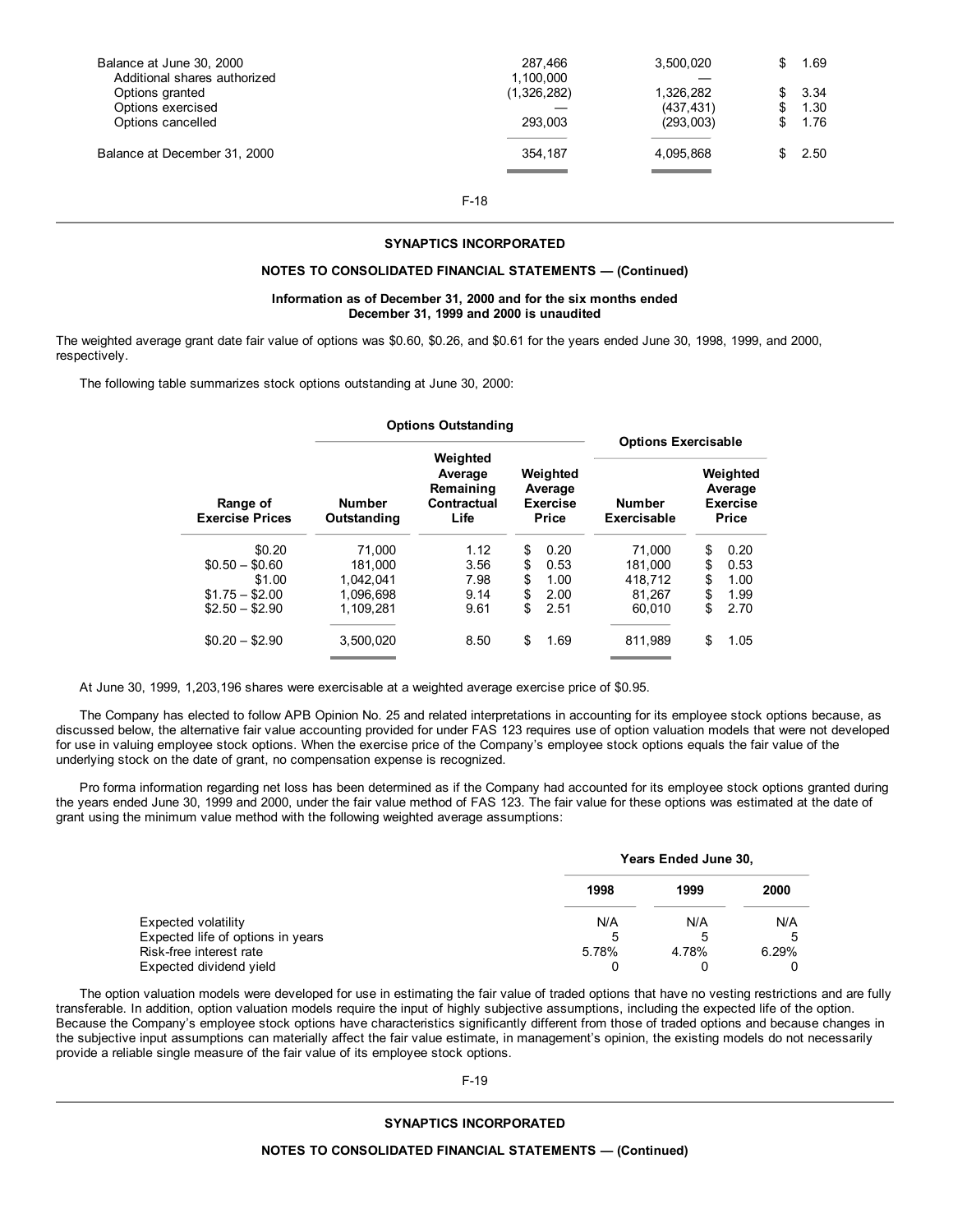## **Information as of December 31, 2000 and for the six months ended December 31, 1999 and 2000 is unaudited**

Had compensation cost for the Company's stock-based compensation plans been determined based on the fair value at the grant dates for awards under those plans consistent with the method of FAS 123, the Company's net income (loss) would have been reduced to the pro forma amounts indicated below:

|                                       | <b>Years Ended June 30,</b>                  |         |              |  |  |
|---------------------------------------|----------------------------------------------|---------|--------------|--|--|
|                                       | 1998                                         | 1999    | 2000         |  |  |
|                                       | (in thousands, except for<br>per share data) |         |              |  |  |
| Net income (loss)                     |                                              |         |              |  |  |
| As reported<br>Pro forma              | \$(2, 104)                                   | \$2,022 | \$(1,907)    |  |  |
|                                       | \$(2,231)                                    | \$1,675 | \$ (2,348)   |  |  |
| Net income (loss) per share - Basic   |                                              |         |              |  |  |
| As reported                           | \$ (0.53)                                    | \$0.49  | \$ (0.37)    |  |  |
| Pro forma                             | \$ (0.56)                                    | \$0.40  | \$<br>(0.46) |  |  |
| Net income (loss) per share - Diluted |                                              |         |              |  |  |
| As reported                           | \$ (0.53)                                    | \$0.12  | (0.37)<br>\$ |  |  |
| Pro forma                             | \$<br>(0.56)                                 | \$0.10  | \$<br>(0.46) |  |  |

# *Deferred Compensation*

Synaptics recorded deferred stock compensation of \$85,000 and \$1,917,000 during the year ended June 30, 2000 and the six months ended December 31, 2000, representing the aggregate difference between the exercise prices of options granted to employees and the deemed fair values for common stock subject to the options as of the respective measurement dates. These amounts are being amortized by charges to operations, on a straight-line basis, over the vesting periods of the individual stock options. During the year ended June 30, 2000 and the six month period ended December 31, 2000, the Company recorded \$2,000 and \$90,000 of amortization expense related to deferred stock compensation.

#### *Warrants*

In connection with certain financing transactions during 1995 the Board of Directors authorized the issuance of warrants to purchase 32,000 shares of the Company's Series E preferred stock at an exercise price of \$2.50 per share. The warrants expire on May 31, 2002. The fair value of the warrants for financial reporting purposes was determined to be immaterial.

#### *Shares reserved for Future Issuance*

Synaptics has reserved shares of common stock for future issuance as follows:

| <b>June 30,</b><br>2000 | December 31,<br>2000 |
|-------------------------|----------------------|
|                         |                      |
| 11,105,517              | 11,105,517           |
| 3,500,020               | 4,095,868            |
| 287.466                 | 354.187              |
| 237.500                 | 237,500              |
| 15, 130, 503            | 15,793,072           |
|                         |                      |

F-20

#### **SYNAPTICS INCORPORATED**

## **NOTES TO CONSOLIDATED FINANCIAL STATEMENTS — (Continued)**

#### **Information as of December 31, 2000 and for the six months ended December 31, 1999 and 2000 is unaudited**

#### **9. Notes Receivable from Stockholders**

During the years ended June 30, 1999 and 2000, the Company received \$493,000 and \$300,000, respectively, of full-recourse notes receivable from certain employees, which bear interest at rates ranging from 4.5% to 6.1% in consideration for the stock issued upon the exercise of stock options. During the six months ended December 31, 2000, the Company received \$273,000 of full-recourse notes receivable from certain employees, which bear interest at rates ranging from 6.1% to 6.25%. The notes and accrued interest, which are compounded semiannually, become due over the period from December 2002 to October 2009 or upon termination of employment, whichever is earlier. As of June 30, 2000 and December 31, 2000, the principal amounts outstanding amounted to \$633,000 and \$906,000, respectively.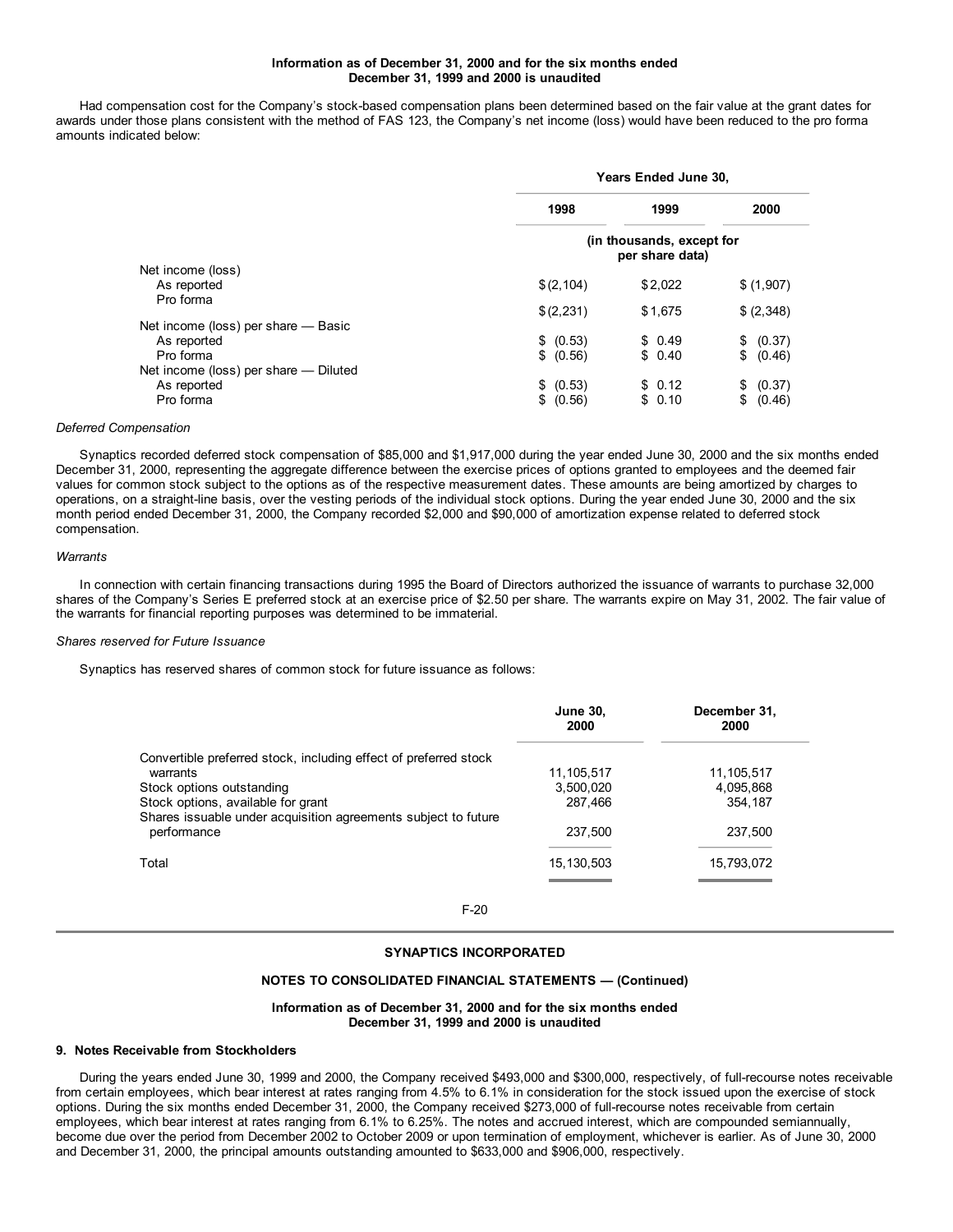# **10. Contingencies**

The Company is a party to a legal proceeding arising in the normal course of business. The Company believes it is unlikely that the outcome of this matter will have a material adverse effect on the Company's financial position or results of operations.

## **11. Income Taxes**

The provision for income taxes consists of the following (in thousands):

|         |        | Years Ended June 30, |                                     |  |
|---------|--------|----------------------|-------------------------------------|--|
|         | 1998   | 1999                 | 2000                                |  |
| Federal | $s -$  | \$40                 | \$<br>- 59                          |  |
|         |        |                      | 61                                  |  |
|         | $s -$  | \$40                 | \$120                               |  |
|         | ______ | ______               | the contract of the contract of the |  |

Income (loss) before provision for income taxes consisted of the following (in thousands):

|                 |            | Years Ended June 30, |                        |  |  |
|-----------------|------------|----------------------|------------------------|--|--|
|                 | 1998       | 1999                 | 2000                   |  |  |
| U.S.<br>Foreign | \$(2, 104) | \$2,062              | (579)<br>\$<br>(1,208) |  |  |
| Total           | \$(2, 104) | \$2,062              | \$(1,787)              |  |  |

The provision (benefit) for income taxes differs from the federal statutory rate as follows (in thousands):

|                                                                                                          | <b>Years Ended June 30,</b> |       |            |
|----------------------------------------------------------------------------------------------------------|-----------------------------|-------|------------|
|                                                                                                          | 1998                        | 1999  | 2000       |
| Provision (benefit) at U.S. federal statutory rate                                                       | (736)                       | \$722 | (626)<br>S |
| Unbenefited losses (utilization of net operating losses)<br>Acquired in-process research and development | 730                         | (746) | 156<br>299 |
| Goodwill amortization                                                                                    |                             |       | 176        |
| Alternative minimum tax                                                                                  |                             | 40    | 59         |
| Other                                                                                                    | 6                           | 24    | 56         |
|                                                                                                          |                             |       |            |
|                                                                                                          |                             | 40    | 120        |
|                                                                                                          |                             |       |            |

F-21

# **SYNAPTICS INCORPORATED**

# **NOTES TO CONSOLIDATED FINANCIAL STATEMENTS — (Continued)**

#### **Information as of December 31, 2000 and for the six months ended December 31, 1999 and 2000 is unaudited**

Significant components of the Company's deferred tax assets are as follows (in thousands):

|                                               | Years Ended June 30, |          |  |
|-----------------------------------------------|----------------------|----------|--|
|                                               | 1999                 | 2000     |  |
| Net operating loss carryforwards              | 1,000<br>S           | 280<br>S |  |
| Research and development credit carryforwards | 1,400                | 1,575    |  |
| Investment reserve                            |                      | 1,085    |  |
| Other                                         | 1,000                | 1,205    |  |
| Valuation allowance                           | (3,400)              | (4, 145) |  |
|                                               | S                    |          |  |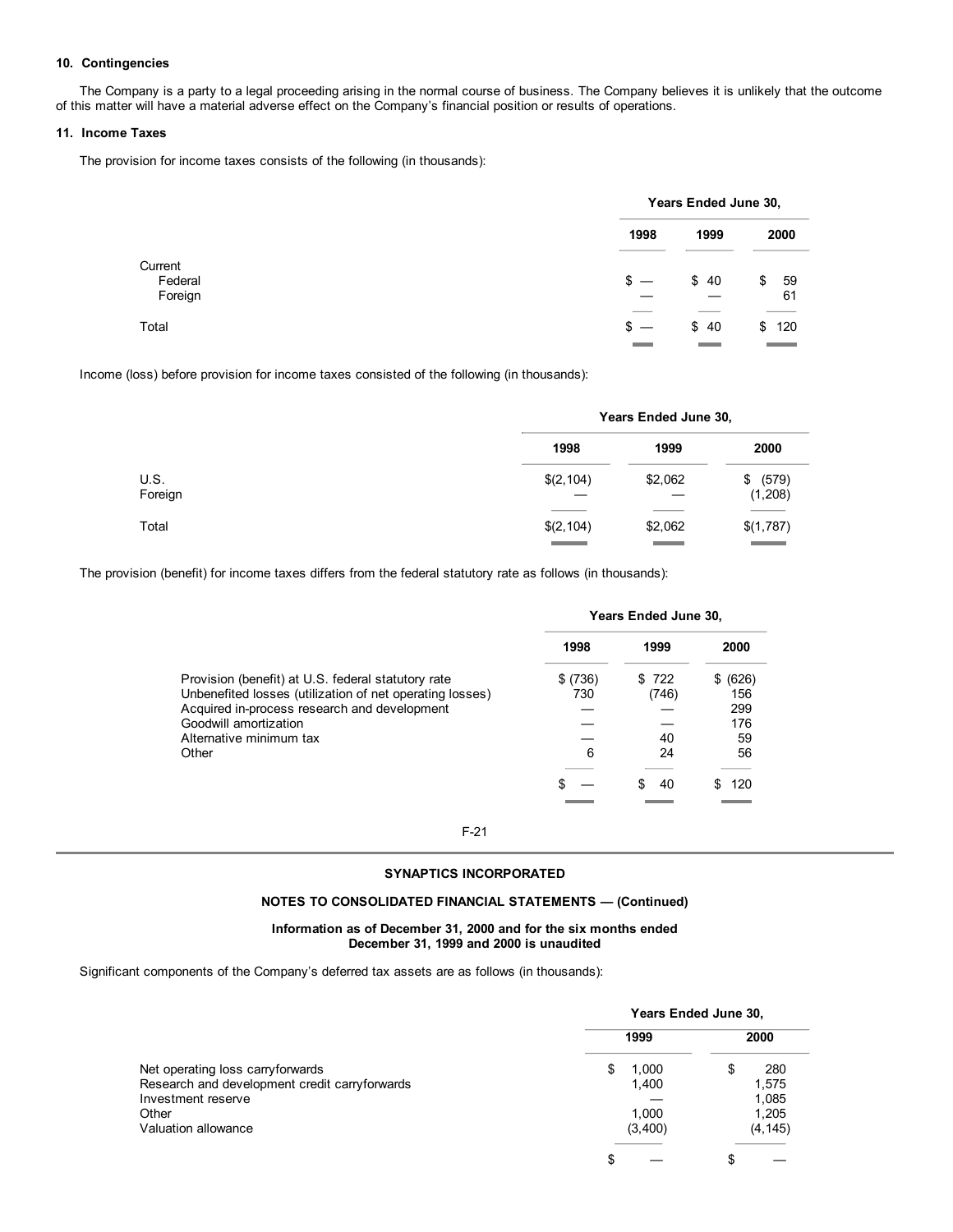The valuation allowance for deferred tax assets decreased by approximately \$700,000 during the fiscal year ended June 30, 1999 and increased by approximately \$1,300,000 during the fiscal year ended June 30, 1998.

As of June 30, 2000, the Company had federal net operating loss carryforwards of approximately \$800,000. The Company also had federal research and development tax credit carryforwards of approximately \$1,200,000. The net operating loss carryforwards will expire at various dates from 2012 through 2020 if not utilized.

The utilization of net operating losses and credits may be subject to an annual limitation due to the ownership limitations set forth in the Internal Revenue Code of 1986 and similar state provisions.

The provision for income taxes for the six months ended December 31, 1999 and 2000 reflect the estimated U.S. federal alternative minimum tax and foreign taxes expected to be incurred for the full fiscal year.

# **12. 401(k) Plan**

The Company has a 401(k) Retirement Savings Plan for full-time employees (the Plan). Under the Plan, eligible employees may contribute a maximum of 25% of their net compensation or the annual limit of \$10,500 permitted by law. The Company does not provide any matching funds.

F-22

# **SYNAPTICS INCORPORATED**

# **NOTES TO CONSOLIDATED FINANCIAL STATEMENTS — (Continued)**

# **Information as of December 31, 2000 and for the six months ended December 31, 1999 and 2000 is unaudited**

#### **13. Net Income (Loss) Per Share**

The following table presents the computation of basic and diluted and pro forma basic and diluted net income (loss) per share:

|                                                                                                                                                                                                                   | Years Ended June 30, |                                              | <b>Six Months Ended</b><br>December 31,             |                                                         |              |
|-------------------------------------------------------------------------------------------------------------------------------------------------------------------------------------------------------------------|----------------------|----------------------------------------------|-----------------------------------------------------|---------------------------------------------------------|--------------|
|                                                                                                                                                                                                                   | 1998                 | 1999                                         | 2000                                                | 1999                                                    | 2000         |
|                                                                                                                                                                                                                   |                      |                                              | (in thousands, except for share and per share data) |                                                         |              |
| Numerator for basic and diluted net<br>income (loss) per share:<br>Net income (loss)                                                                                                                              | \$<br>(2, 104)       | \$<br>2,022                                  | \$<br>(1,907)                                       | \$<br>1,184                                             | \$<br>(215)  |
| Denominator for basic net income<br>(loss) per share:<br>Weighted average common<br>shares outstanding                                                                                                            | 3,978,703            | 4,436,352                                    | 5,498,218                                           | 4,346,074                                               | 6,130,661    |
| Less: Weighted average shares<br>subject to repurchase                                                                                                                                                            |                      | (289, 193)                                   | (339, 864)                                          | (306, 977)                                              | (292, 987)   |
| Denominator for basic net income<br>(loss) per share                                                                                                                                                              | 3,978,703            | 4, 147, 159                                  | 5, 158, 354                                         | 4,039,097                                               | 5,837,674    |
| Denominator for diluted net income<br>(loss) per share:<br>Weighted average common<br>shares outstanding<br>Dilutive stock options<br>Dilutive warrants<br>Dilutive preferred stock<br>Dilutive contingent shares | 3,978,703            | 4,436,352<br>709,135<br>32,000<br>11,073,517 | 5,498,218                                           | 4,346,074<br>959,413<br>32,000<br>11,073,517<br>101,844 | 6,130,661    |
| Denominator for diluted net income<br>(loss) per share                                                                                                                                                            | 3,978,703            | 16,251,004                                   | 5, 158, 354                                         | 16,512,848                                              | 5,837,674    |
| Net income (loss) per share:<br><b>Basic</b>                                                                                                                                                                      | \$<br>(0.53)         | \$<br>0.49                                   | \$<br>(0.37)                                        | \$<br>0.29                                              | \$<br>(0.04) |
| <b>Diluted</b>                                                                                                                                                                                                    | \$<br>(0.53)         | \$<br>0.12                                   | \$<br>(0.37)                                        | \$<br>0.07                                              | \$<br>(0.04) |
| Pro forma basic and diluted:                                                                                                                                                                                      |                      |                                              |                                                     |                                                         |              |

Shares used above, basic 6,837,674 5,837,674 5,837,674 5,837,674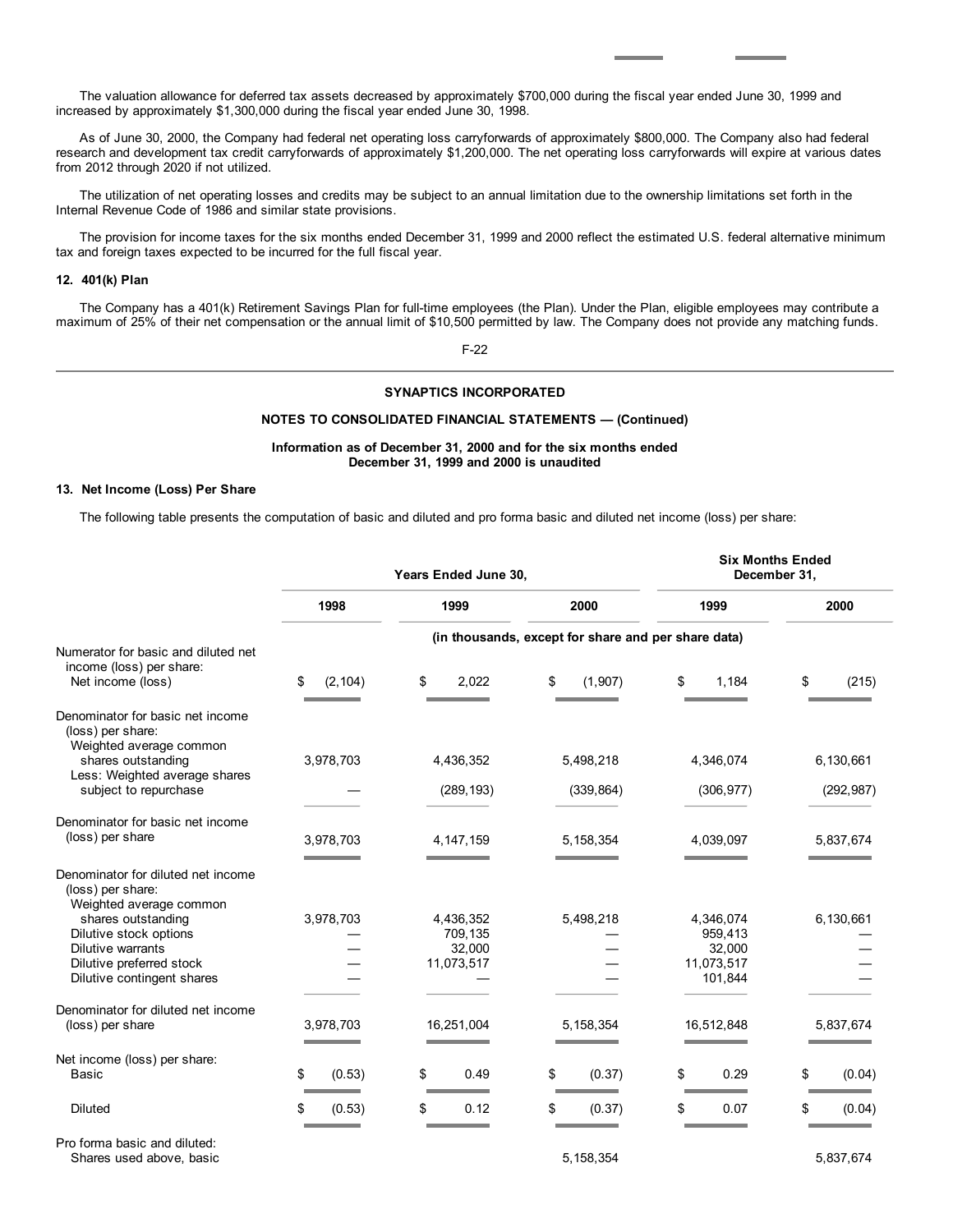| Pro forma adjustment to reflect<br>weighted average effect of the<br>assumed conversion of |              |              |
|--------------------------------------------------------------------------------------------|--------------|--------------|
| convertible preferred stock                                                                | 11,073,517   | 11,073,517   |
| Shares used in computing pro<br>forma net loss per share                                   | 16,231,871   | 16,911,192   |
| Pro forma net loss per share -<br>basic and diluted                                        | \$<br>(0.12) | \$<br>(0.01) |

F-23

# **SYNAPTICS INCORPORATED**

### **NOTES TO CONSOLIDATED FINANCIAL STATEMENTS — (Continued)**

### **Information as of December 31, 2000 and for the six months ended December 31, 1999 and 2000 is unaudited**

#### **14. Subsequent Events (unaudited)**

#### *Registration Statement*

On February 9, 2001, the Board of Directors authorized the Company to file a registration statement with the Securities and Exchange Commission for an initial public offering (IPO) of its common stock. In connection with the offering, the Company will be reincorporated as a Delaware corporation prior to the completion of the offering.

If the offering is consummated under the terms presently anticipated, all of the shares of convertible preferred stock outstanding as of December 31, 2000 will automatically convert into 11,105,517 shares of common stock, including shares from the assumed exercise of a warrant for the purchase of 32,000 shares of Series E preferred stock. The effect of this exercise and conversion, and the reincorporation in Delaware, has been reflected in the unaudited pro forma stockholders' equity in the accompanying consolidated balance sheet at December 31, 2000.

#### *2001 Employee Stock Purchase Plan*

The Company adopted the 2001 Employee Stock Purchase Plan (the "Purchase Plan") in February 2001. The Purchase Plan becomes effective on the effective date of the registration statement for an IPO of the Company's common stock. The Purchase Plan allows employees to designate up to 25% of their total compensation to purchase shares of common stock at 85% of fair market value. The Company has reserved 1,000,000 shares of common stock for issuance under the Purchase Plan.

F-24

# **SYNAPTICS (UK) LIMITED**

(FORMERLY ABSOLUTE SENSORS LIMITED) (FORMERLY TAYVIN92 LTD) Registered number: 3460714

**Accounts for the period**

#### **ended 31 December 1998**

Together with Auditors' Report

F-25

## **REPORT OF THE AUDITORS**

#### **To the Shareholders of Synaptics (UK) Limited (formerly Absolute Sensors Limited)**

We have audited the accounts on pages F-28 to F-38 which have been prepared under the historical cost convention and the accounting policies set out on pages F-31 and F-32.

#### **Respective responsibilities of directors and auditors**

The company's directors are responsible for the preparation of the accounts in accordance with generally accepted accounting principles in the United Kingdom. In preparing these accounts the directors are required to:

• select suitable accounting policies and then apply them on a consistent basis, making judgments and estimates that are prudent and reasonable; and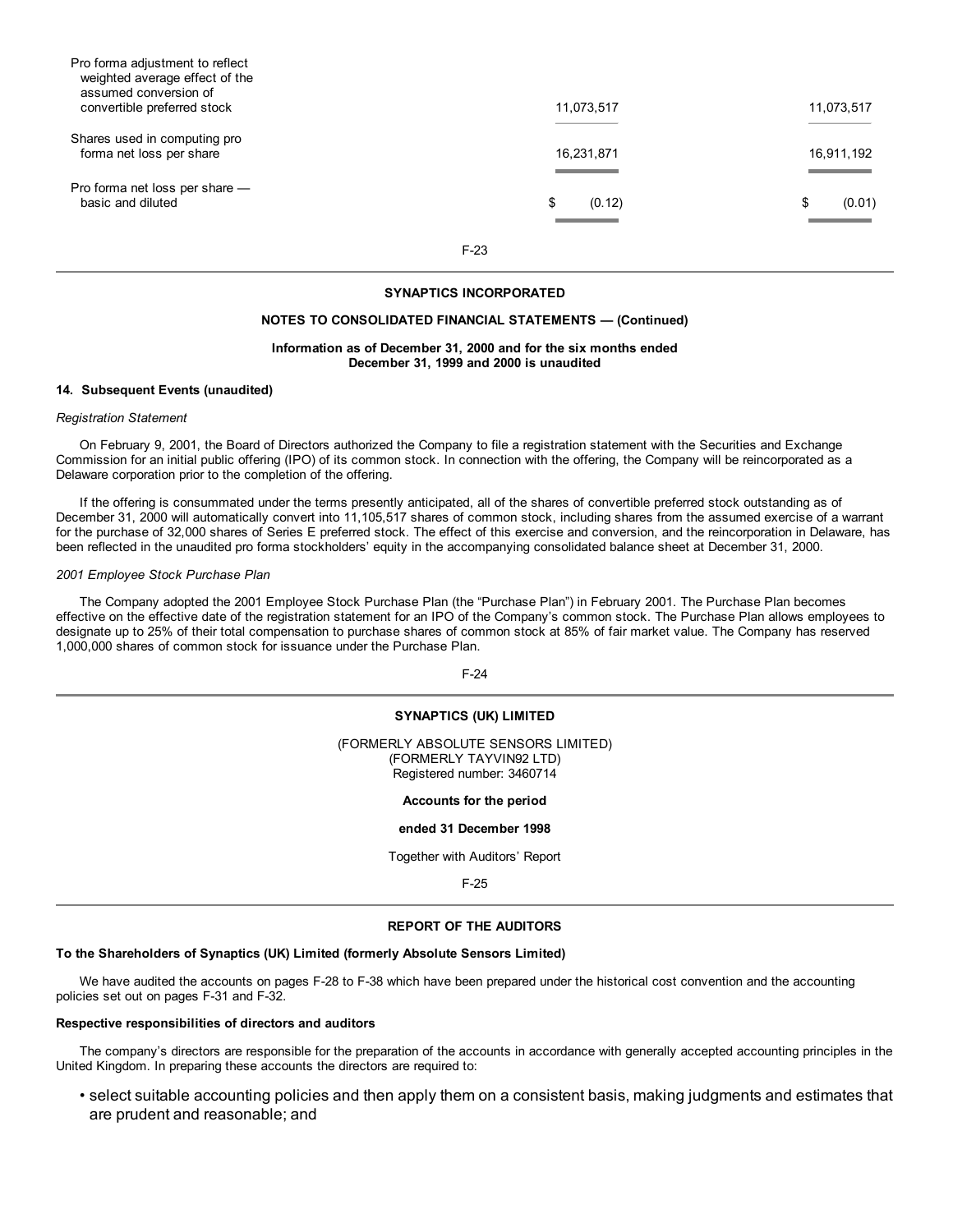• prepare the accounts on a going concern basis unless it is not appropriate to presume the company will continue in business.

The directors are also responsible for keeping proper accounting records, for safekeeping the assets and liabilities of the company, and for taking reasonable steps for the prevention and detection of fraud and other irregularities.

It is our responsibility to form an independent opinion, based on our audit, on those accounts and to report our opinion to you.

## **Basis of opinion**

We conducted our audit in accordance with Auditing Standards issued by the United Kingdom Auditing Practices Board and generally accepted auditing standards in the United States. An audit includes examination, on a test basis, of evidence relevant to the amounts and disclosures in the accounts. It also includes an assessment of the significant estimates and judgements made by the directors in the preparation of the accounts and of whether the accounting policies are appropriate to the circumstances of the company, consistently applied and adequately disclosed.

We planned and performed our audit so as to obtain all the information and explanations which we considered necessary in order to provide us with sufficient evidence to give reasonable assurance that the accounts are free from material misstatement, whether caused by fraud or other irregularity or error. In forming our opinion we also evaluated the overall adequacy of the presentation of information in the accounts.

# **Opinion**

In our opinion the accounts give a true and fair view of the state of the company's affairs at 31 December 1998 and of its loss and cash flows for the period then ended, and have been properly prepared in accordance with generally accepted accounting principles in the United Kingdom.

F-26

# **REPORT OF THE AUDITORS — (Continued)**

*Reconciliation to U.S. GAAP*

Accounting practices used by the company in preparing the accompanying accounts conform with generally accepted accounting principles in the United Kingdom, but do not conform with generally accepted accounting principles in the United States. A description of these differences is set out in note 18.

Betjeman House 104 Hills Road **Cambridge** CB2 1LH

28 January 1999

(Except with respect to note 18, as to which the date is 22 February 2001)

F-27

# **SYNAPTICS (UK) LIMITED**

#### **(FORMERLY ABSOLUTE SENSORS LIMITED)**

## **PROFIT AND LOSS ACCOUNT**

#### **For the period ended 31 December 1998**

|                                                                                   | <b>Notes</b> | <b>Period to</b><br>31 December 1998<br>£'000 |
|-----------------------------------------------------------------------------------|--------------|-----------------------------------------------|
| <b>Turnover</b>                                                                   | 2            | 188                                           |
| Operating expenses                                                                | 3            | (555)                                         |
| Loss on ordinary activities before taxation<br>Tax on loss on ordinary activities | 4            | (367)<br>89                                   |
| Retained loss for the period<br>Retained profit, beginning of period              |              | (278)                                         |
| Retained loss, end of period                                                      | 10           | (278)                                         |

There are no recognised gains and losses, other than the loss for the period, and therefore a statement of total recognised gains and losses has not been included in these accounts.

All results are entirely attributable to continuing activities.

Arthur Andersen Chartered Accountants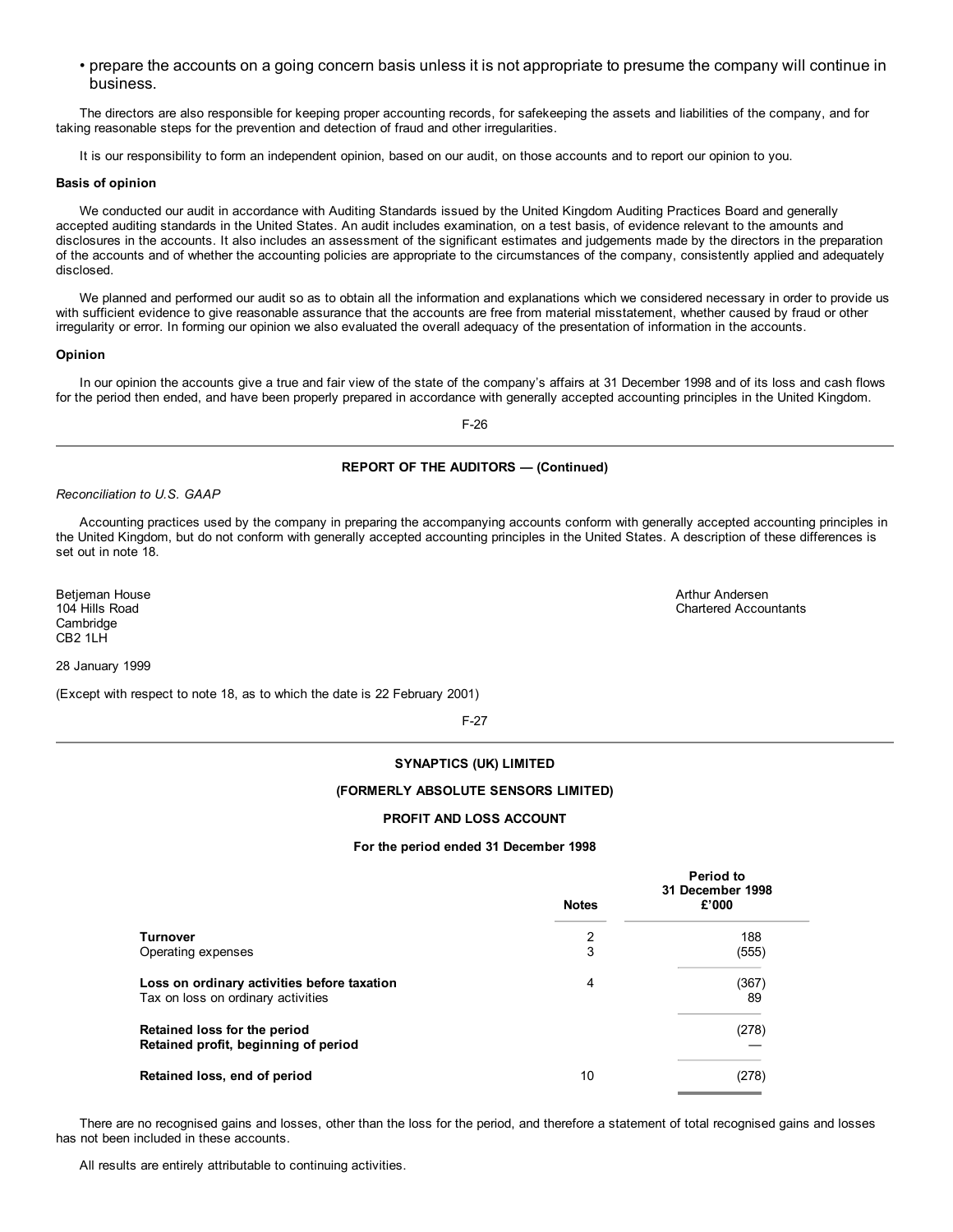F-28

# **SYNAPTICS (UK) LIMITED**

# **(FORMERLY ABSOLUTE SENSORS LIMITED)**

# **BALANCE SHEET**

# **31 December 1998**

|                                                        | <b>Notes</b> | 1998<br>£'000                   |
|--------------------------------------------------------|--------------|---------------------------------|
| <b>Fixed assets</b><br>Tangible assets                 | 6(a)         | 64                              |
| Investments                                            | 6(b)         | 100<br>164                      |
| <b>Current assets</b><br>Debtors                       | 7            | 141                             |
| Cash at bank and in hand                               |              | 34                              |
| Creditors: Amounts falling due within one year         | 8            | 175<br>(45)                     |
| Net current assets                                     |              | 130                             |
| Total assets less current liabilities                  |              | 294                             |
| <b>Capital and reserves</b><br>Called-up share capital | 9            | 571                             |
| Share premium account<br>Profit and loss account       | 10<br>10     | 1<br>(278)                      |
| Shareholders' funds - all equity                       | 15           | 294<br><b>Contract Contract</b> |

The accompanying notes are an integral part of this balance sheet.

# **Signed on behalf of the Board**

I P COLLINS

*Director*

28 January 1999

F-29

# **SYNAPTICS (UK) LIMITED**

# **(FORMERLY ABSOLUTE SENSORS LIMITED)**

# **CASH FLOW STATEMENT**

# **For the period ended 31 December 1998**

|                                                                                            | <b>Notes</b> | Period to<br>31 December 1998<br>£'000 |
|--------------------------------------------------------------------------------------------|--------------|----------------------------------------|
| Net cash outflow from operating activities<br>Capital expenditure and financial investment | 16           | (364)                                  |
| • Purchase of tangible fixed assets<br>• Purchase of investments                           |              | (74)<br>(100)                          |
| Cash outflow before financing                                                              |              | (174)                                  |
| Financing<br>. Issue of shares                                                             |              | (538)<br>572                           |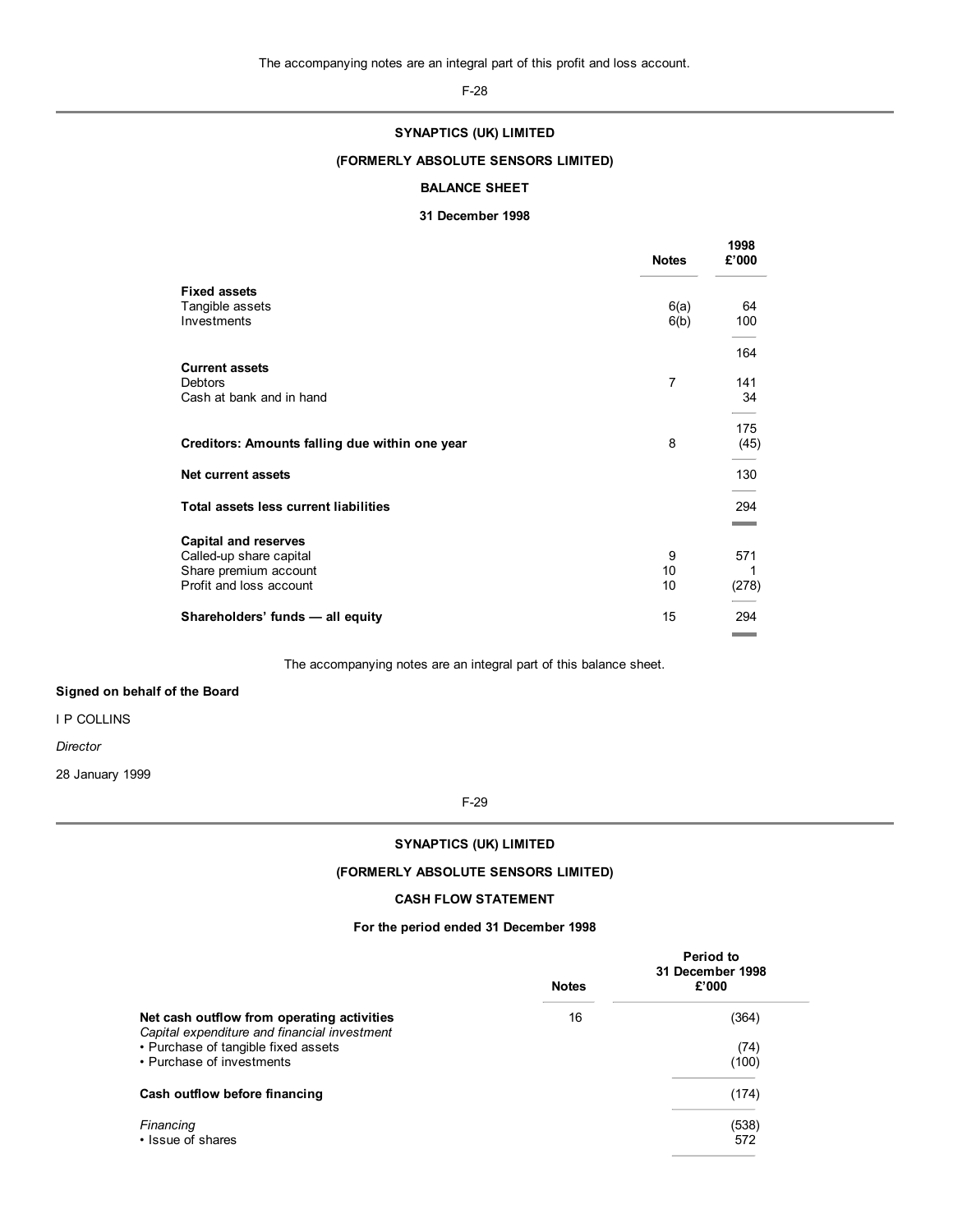The accompanying notes are an integral part of this cash flow statement.

F-30

# **SYNAPTICS (UK) LIMITED**

#### **(FORMERLY ABSOLUTE SENSORS LIMITED)**

#### **NOTES TO THE ACCOUNTS**

#### **31 December 1998**

#### **1. Accounting policies**

The principal accounting policies, all of which have been applied consistently throughout the period are:

#### *a) Basis of accounting*

The accounts are prepared under the historical cost convention and in accordance with U.K. GAAP.

#### *b) Tangible fixed assets*

Fixed assets are shown at cost less accumulated depreciation. Depreciation is provided at rates calculated to write off the cost less estimated residual value of each asset on a straight-line basis over its estimated useful life as follows:

| Equipment             | 3 - 4 years  |
|-----------------------|--------------|
| Fixtures and fittings | 3 - 10 years |

The residual value is calculated on prices prevailing at the date of acquisition.

# *c) Taxation*

Corporation tax payable is provided on taxable profits at the current rate. Deferred taxation (which arises from differences in the timing of the recognition of items, principally depreciation, in the accounts and by the tax authorities) has been calculated on the liability method. Deferred tax is provided on timing differences which will probably reverse at the rates of tax likely to be in force at the time of reversal. Deferred tax is not provided on timing differences which, in the opinion of the directors, will probably not reverse.

#### *d) Pension costs*

Pension costs represent payments to money purchase schemes for the benefit of substantially all employees, which are operated by independent life assurance companies. Employer's contributions range from 8% to 20% of pensionable payroll dependent upon the age of the employee, and are contingent upon employees' contributions between 3% and 9%. The amount charged to the profit and loss account is the contributions payable in the year.

#### *e) Foreign currency*

Transactions denominated in foreign currencies are recorded in the local currency at actual exchange rates as of the date of the transaction. Monetary assets and liabilities denominated in foreign currencies at the year-end are reported at the rates of exchange prevailing at the year-end. Any gain or loss arising from a change in exchange rates subsequent to the date of the transaction is included as an exchange gain or loss in the profit and loss account.

#### *f) Turnover*

Turnover comprises the value of sales (excluding VAT and trade discounts) of services in the normal course of business.

F-31

## **SYNAPTICS (UK) LIMITED (FORMERLY ABSOLUTE SENSORS LIMITED)**

#### **NOTES TO THE ACCOUNTS — (Continued)**

#### **1. Accounting policies — (Continued)**

# *g) Investments*

Fixed asset investments (other than investments in subsidiary undertakings) are shown at cost less provision for impairment. The cost of an investment may include the cost of consultancy or other costs incurred by the company on behalf of the investee company to the extent that such costs have not been reimbursed by the investee company, but only where the directors are satisfied that the resultant carrying value of that investment does not exceed the realisable value of the company's interest in the investee's share capital.

Current asset investments are stated at the lower of cost and net realisable value. Current asset associate investments are stated at share of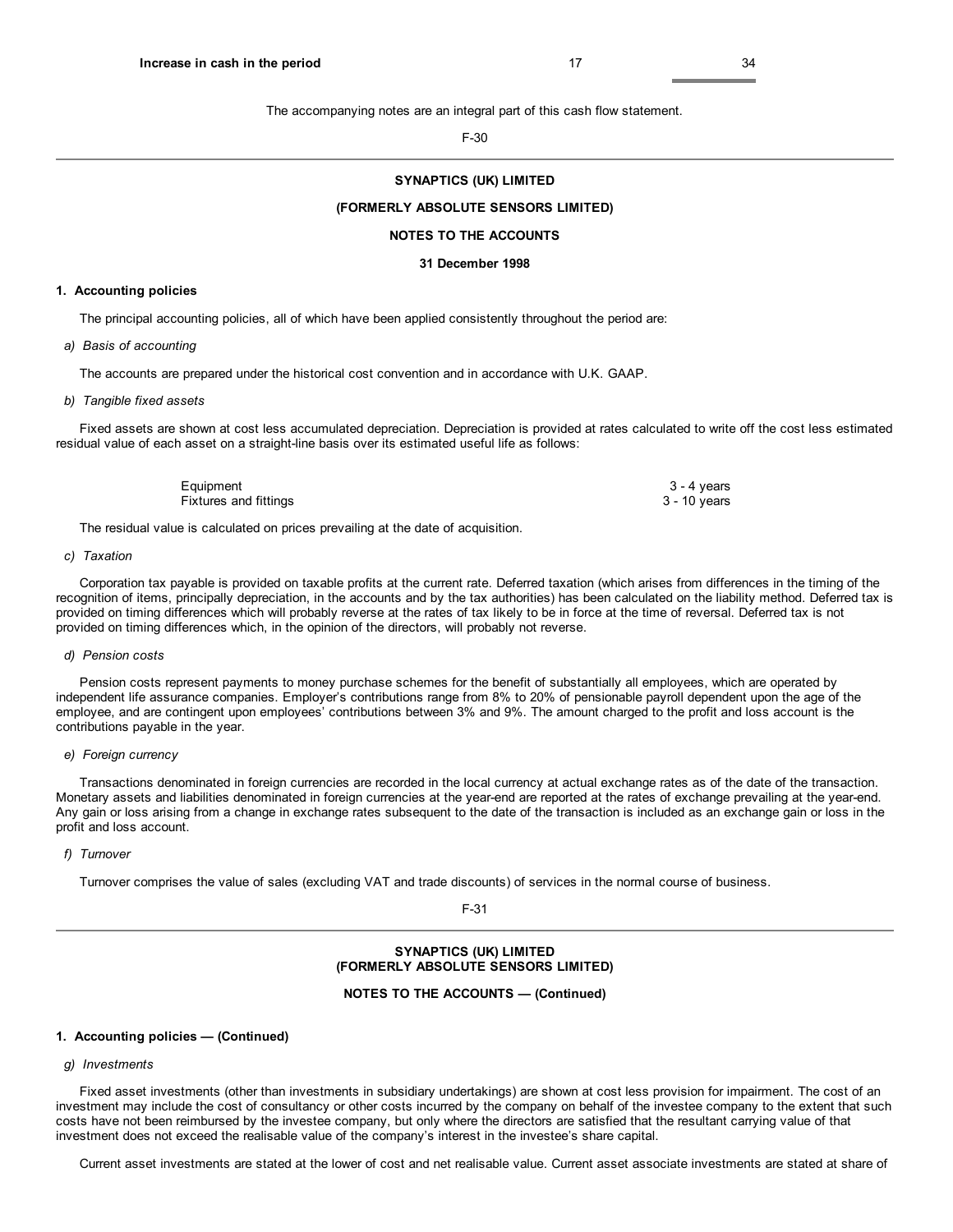# net assets.

### *h) Leases*

Rentals under operating leases are charged on a straight-line basis over the lease term.

Assets held under finance leases are initially reported at the fair value of the asset, with an equivalent liability categorised as appropriate under creditors due within or after one year. The asset is depreciated over the shorter of the lease term and its useful economic life. Finance charges are allocated to accounting periods over the period of the lease to produce a constant rate of charge on the outstanding balance.

# *i) Research and development*

Research expenditure is written off as incurred. Development expenditure is also written off, except where the directors are satisfied as to the technical, commercial and financial viability of individual projects. In such cases, the identifiable expenditure is deferred and amortised over the period during which the company is expected to benefit.

#### **2. Turnover**

Analysis of turnover by geographical area:

|                      | <b>Period to</b><br>31 December 1998<br>£'000 |
|----------------------|-----------------------------------------------|
| <b>United States</b> | 188                                           |
|                      | 188                                           |

# **3. Operating expenses**

|                                   | Period to<br>31 December 1998<br>£'000 |
|-----------------------------------|----------------------------------------|
| Selling and marketing costs       | 39                                     |
| Research and development expenses | 516                                    |
|                                   | 555                                    |

# F-32

# **SYNAPTICS (UK) LIMITED (FORMERLY ABSOLUTE SENSORS LIMITED)**

# **NOTES TO THE ACCOUNTS — (Continued)**

#### **4. Loss on ordinary activities before taxation**

Loss on ordinary activities before taxation is stated after charging:

|                                                                 | Period to<br>31 December 1998<br>£'000 |
|-----------------------------------------------------------------|----------------------------------------|
| Depreciation of tangible fixed assets<br>Auditors' remuneration | 10                                     |
|                                                                 |                                        |

# **5. Staff costs**

Particulars of employees (including executive directors) are as shown below:

Employee costs during the period amounted to:

| Period to        |
|------------------|
| 31 December 1998 |
| £'000            |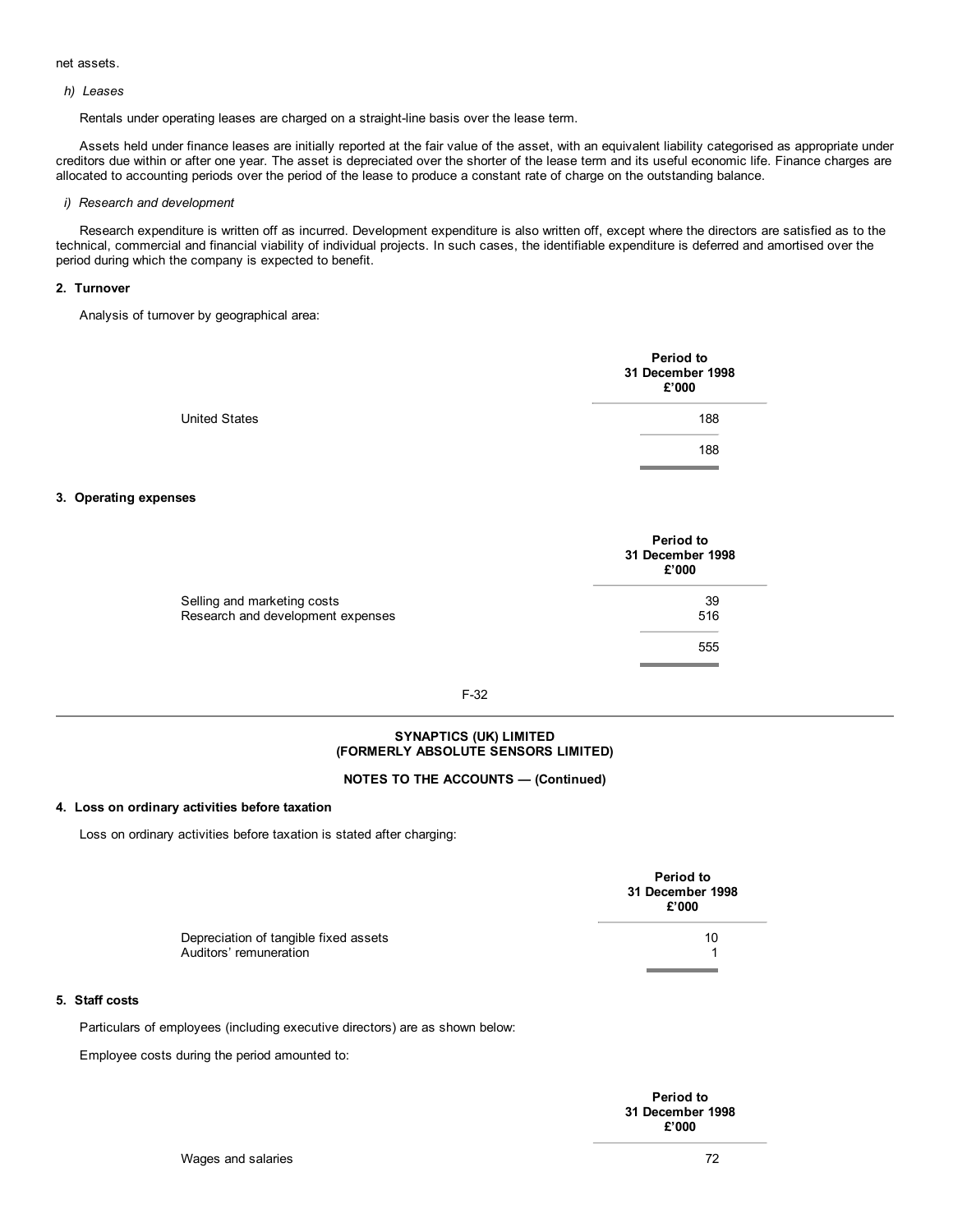| Bonus and other discretionary payments<br>Social security costs | 56<br>11 |
|-----------------------------------------------------------------|----------|
| Other pension costs                                             |          |
|                                                                 | 148      |
|                                                                 |          |

The average monthly number of persons (including executive directors) employed by the company during the period was as follows:

|                                                               | <b>Period to</b><br>31 December 1998<br><b>Number</b> |
|---------------------------------------------------------------|-------------------------------------------------------|
| Fee earners                                                   | 4                                                     |
| Support and administration                                    | 1                                                     |
|                                                               | 5                                                     |
|                                                               |                                                       |
| Directors' remuneration:                                      | Period to<br>31 December 1998<br>£'000                |
| Directors of the company received the following remuneration: |                                                       |
| Emoluments                                                    | 45                                                    |
| Other bonus payments                                          | 56                                                    |
| Contributions to money purchase pension schemes               | 6                                                     |
|                                                               | 107                                                   |
|                                                               |                                                       |

The above amounts do not include any gains made on the exercise of share options or the value of any shares or share options received under long term incentive schemes. No director exercised share options during the period, and shares were received or receivable under long term incentive schemes by 3 directors.

#### F-33

#### **SYNAPTICS (UK) LIMITED (FORMERLY ABSOLUTE SENSORS LIMITED)**

### **NOTES TO THE ACCOUNTS — (Continued)**

### **5. Staff costs — (Continued)**

The number of directors who were members of money purchase pension schemes during the period was 3.

### **6(a). Tangible fixed assets**

The movement in the period was as follows—

|                                          | <b>Fixtures</b><br>and |                   |                 |
|------------------------------------------|------------------------|-------------------|-----------------|
|                                          | Equipment<br>£'000     | fittings<br>£'000 | Total<br>£'000  |
| Cost<br>Beginning of period<br>Additions | 60                     | 14                | 74              |
|                                          |                        |                   |                 |
| End of period                            | 60                     | 14                | 74              |
| Depreciation<br>Beginning of period      |                        |                   |                 |
| Charge                                   | 8                      | 2                 | 10 <sup>°</sup> |
| End of period                            | 8                      | 2                 | 10              |
| Net book value<br>Beginning of period    |                        |                   |                 |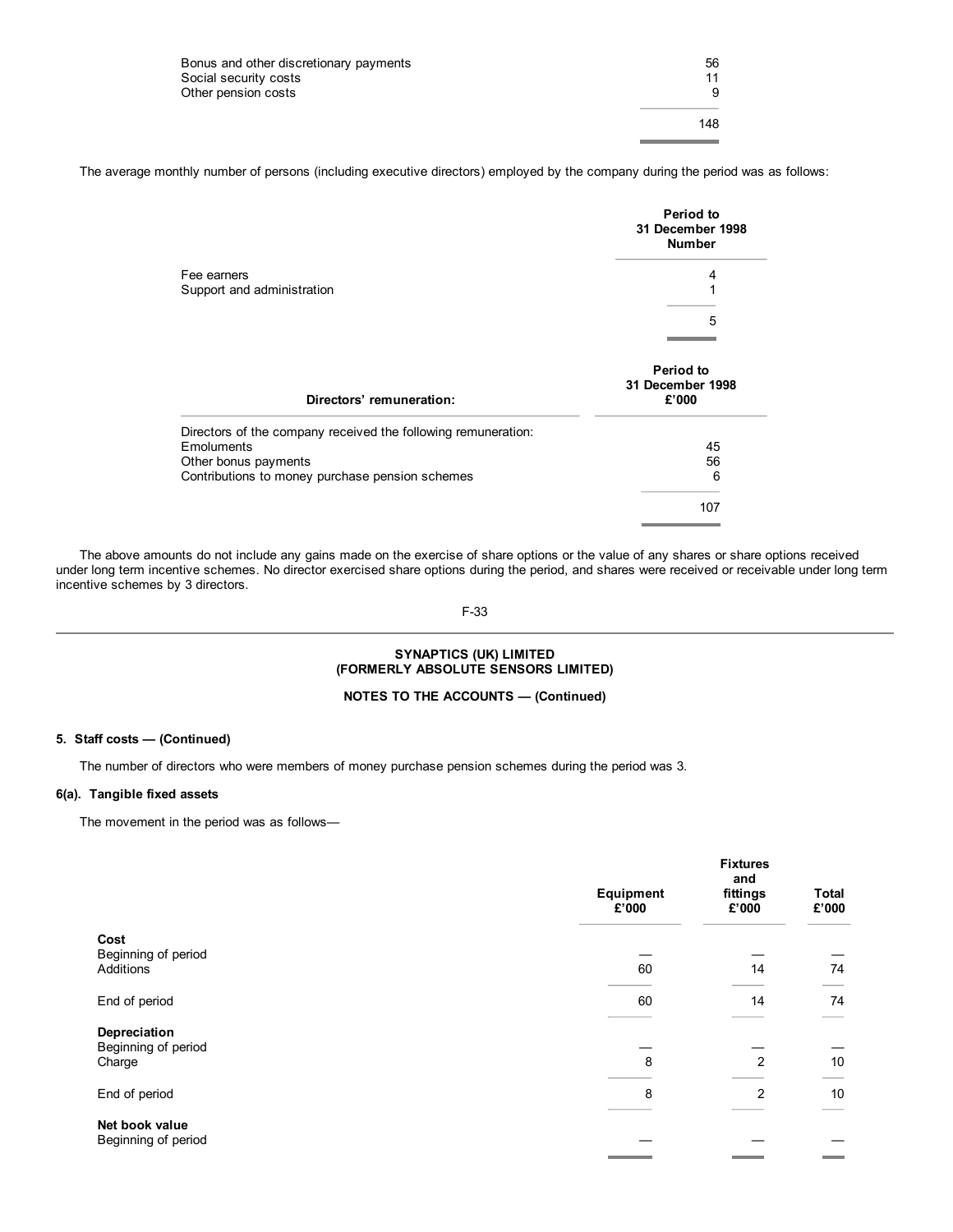### **6(b). Fixed asset investment**

*Cost and net book value*

|                                                              | 1998<br>£'000 |
|--------------------------------------------------------------|---------------|
| <b>Trade investments</b><br>Beginning of period<br>Additions | 100           |
| End of period                                                | ___<br>100    |
|                                                              |               |

### **7. Debtors**

The following are included in debtors, all amounts falling due within one year:

|                                                     | 1998<br>£'000 |
|-----------------------------------------------------|---------------|
| Trade debtors<br>Amounts owed by group undertakings | 39<br>102     |
|                                                     |               |
|                                                     | 141           |
|                                                     |               |

#### F-34

#### **SYNAPTICS (UK) LIMITED (FORMERLY ABSOLUTE SENSORS LIMITED)**

### **NOTES TO THE ACCOUNTS — (Continued)**

#### **8. Creditors:** Amounts falling due within one year

 $\overline{a}$ 

The following amounts are included in creditors falling due within one year:

|                                                                                 | 1998<br>£'000 |
|---------------------------------------------------------------------------------|---------------|
| Trade creditors<br>Taxation and social security<br>Accruals and deferred income | 2<br>26<br>17 |
|                                                                                 | 45            |

#### **9. Called-up share capital**

|                                                                            | 1998<br>£'000 |
|----------------------------------------------------------------------------|---------------|
| Authorised $-2,000,000$ ordinary shares of £1 each                         | 2.000         |
| Allotted, called-up and fully-paid – 570,591 ordinary shares of<br>£1 each | 571           |

Options have been granted during the year over 119,453 shares. These options may be exercised between 3 and 7 years after the date of grant and will rank pari passu with existing shares (pre rights) when exercised. They have been granted with an exercise price as follows:

| <b>Exercise price</b> | <b>Number</b> |
|-----------------------|---------------|
| £1                    | 36,000        |
| £1.25                 | 14.453        |
|                       |               |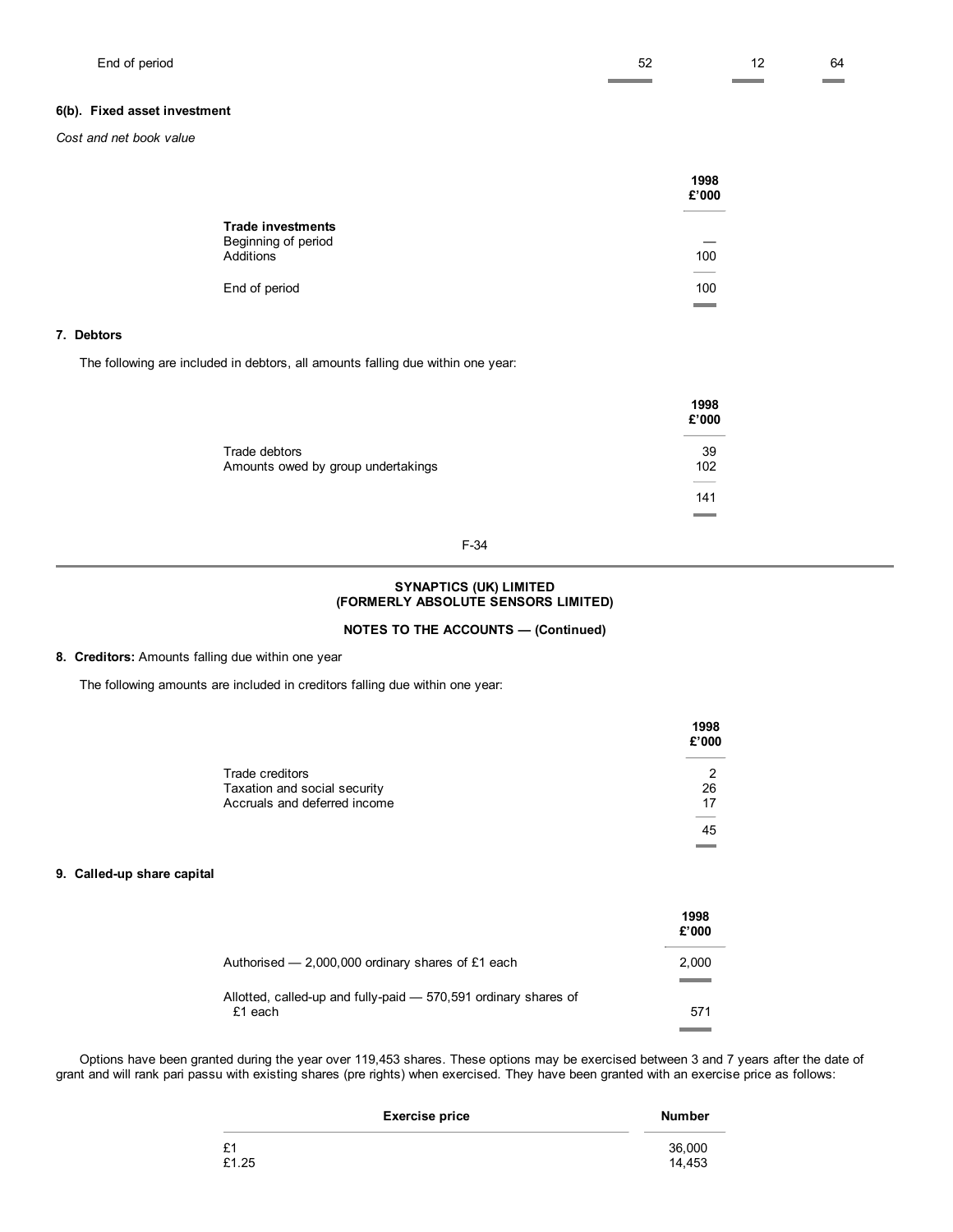| £4  | 36,000 |
|-----|--------|
| £10 | 33,000 |

#### **10. Reserves**

|                                                        | <b>Share</b><br>premium<br>account<br>£'000 | Profit<br>and loss<br>account<br>£'000 | <b>Total</b><br>£'000 |
|--------------------------------------------------------|---------------------------------------------|----------------------------------------|-----------------------|
| At beginning of period<br>Retained loss for the period |                                             | (278)                                  | (278)                 |
| Shares issued                                          |                                             |                                        |                       |
| At end of period                                       |                                             | (278)                                  | (277)                 |

The share premium account is a non-distributable reserve.

### **11. Guarantees and other financial commitments**

*Capital commitments*

The company had no capital commitments at 31 December 1998.

F-35

#### **SYNAPTICS (UK) LIMITED (FORMERLY ABSOLUTE SENSORS LIMITED)**

#### **NOTES TO THE ACCOUNTS — (Continued)**

### **12. Ultimate parent company**

The company is a subsidiary undertaking of The Generics Group Ltd, a company registered in England and Wales, which is the smallest company in which the results of the company are consolidated. The consolidated results of The Generics Group Ltd are available to the public and may be obtained from Harston Mill, Harston, Cambridge, CB2 5NH.

The Generics Group Ltd is a subsidiary undertaking of Catella Holding AB, a company registered in Sweden. The ultimate company in which the results of the company are consolidated is InterIKEA Holding SA, a company registered in Luxembourg.

#### **13. Directors' interests**

Directors' interests in the shares of the company and other group undertakings at 31 December 1998 and at date of appointment were as follows:

| Name of company             | Par value of<br>ordinary shares | Number of<br>shares | Number of<br>options |
|-----------------------------|---------------------------------|---------------------|----------------------|
| The Generics Group Ltd      |                                 |                     |                      |
| I P Collins                 | Deferred 50p                    | 4.050               |                      |
| I P Collins                 | Ordinary 25p                    | 10                  |                      |
| Imerge Ltd                  |                                 |                     |                      |
| M J Frost                   | 1p                              | 100                 |                      |
| <b>Absolute Sensors Ltd</b> | £1                              |                     |                      |
| I P Collins                 |                                 | 7,706               | 32,442               |
| D T Ely                     |                                 | 17,530              | 28,122               |
| M C Burwell                 |                                 | 4.303               | 29,783               |
| R A Jones                   |                                 | 3.000               |                      |
| M J Frost                   |                                 | 2,000               |                      |

### **14. Related party transactions**

The company paid consulting, research and patent fees of £315,000 to Scientific Generics Ltd, a subsidiary of The Generics Group Ltd.

#### **15. Reconciliation of movements in shareholders' funds**

|                               | 1998<br>£'000 |
|-------------------------------|---------------|
| Opening shareholders' funds   |               |
| Loss for the financial period | (278)         |
| Shares issued                 | 572           |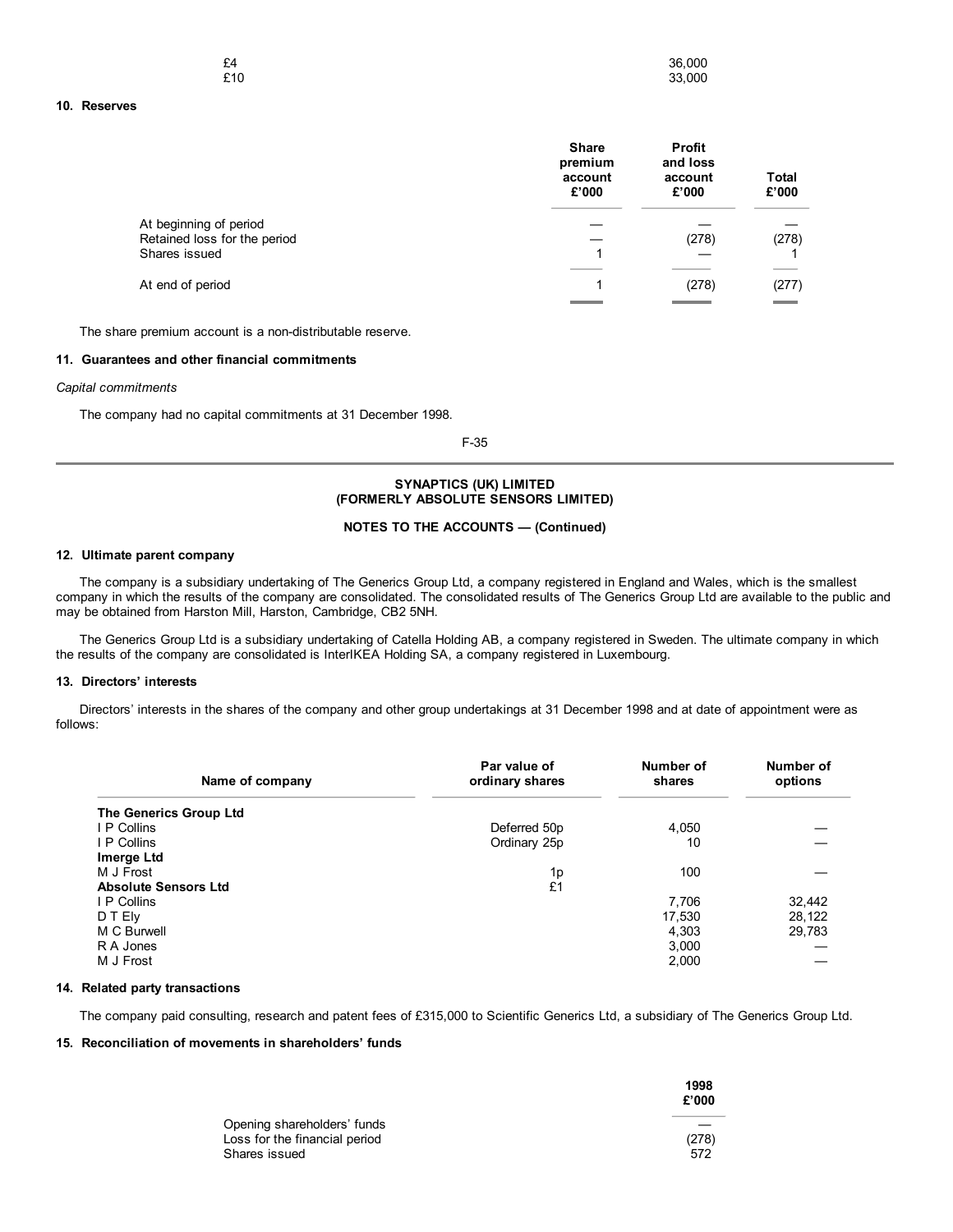#### F-36

### **SYNAPTICS (UK) LIMITED (FORMERLY ABSOLUTE SENSORS LIMITED)**

#### **NOTES TO THE ACCOUNTS — (Continued)**

#### **16. Reconciliation of operating loss to net cash flow from operating activities**

|                       | Period to<br>31 December 1998<br>£'000 |
|-----------------------|----------------------------------------|
| Operating loss        | (367                                   |
| Depreciation charge   | 10                                     |
| Increase in debtors   | (52)                                   |
| Increase in creditors | 45                                     |
|                       | (364                                   |

#### **17. Analysis and reconciliation of net funds**

|                          | <b>Beginning of</b><br>period<br>£'000 | <b>Cash flow</b><br>£'000 | End of period<br>£'000 |
|--------------------------|----------------------------------------|---------------------------|------------------------|
| Cash at bank and in hand |                                        | 34                        | 34                     |
| Net funds                |                                        | 34                        | 34                     |
|                          |                                        | <b>CONTRACTOR</b>         |                        |

|                                                         | Period to<br>31 December 1998<br>£'000 |
|---------------------------------------------------------|----------------------------------------|
| Increase in cash in the period                          | 34                                     |
| Change in net funds<br>Net funds at beginning of period | 34                                     |
| Net funds at end of period                              | 34                                     |

### **18. Summary of the relevant differences between U.K. and U.S. generally accepted accounting principles**

The accounts are prepared in conformity with generally accepted accounting principles in the U.K. (U.K. GAAP) which differ in certain respects from those accepted in the United States (U.S. GAAP). The significant areas of difference affecting the accounts are set out below:

#### *Income taxes*

Under U.K. GAAP, the company provides for deferred taxation using the partial liability method on all timing differences to the extent that it is considered probable that the liabilities will crystallise in the foreseeable future. Deferred tax assets are recognised to the extent that they are recoverable without replacement in the foreseeable future.

Under U.S. GAAP, deferred taxation is provided for all temporary differences on a full liability basis. Deferred tax assets are also recognised (net of valuation allowances) to the extent that it is more likely than not the benefit will be realised. In addition, deferred tax may need to be recorded in respect of any differences between U.K. and U.S. GAAP.

#### *Accounting for transfer of assets from parent company*

During the period, the company acquired a number of patents from its parent for a consideration of £190,000. Under U.K. GAAP, this amount has been expensed in the period and included within operating expenses.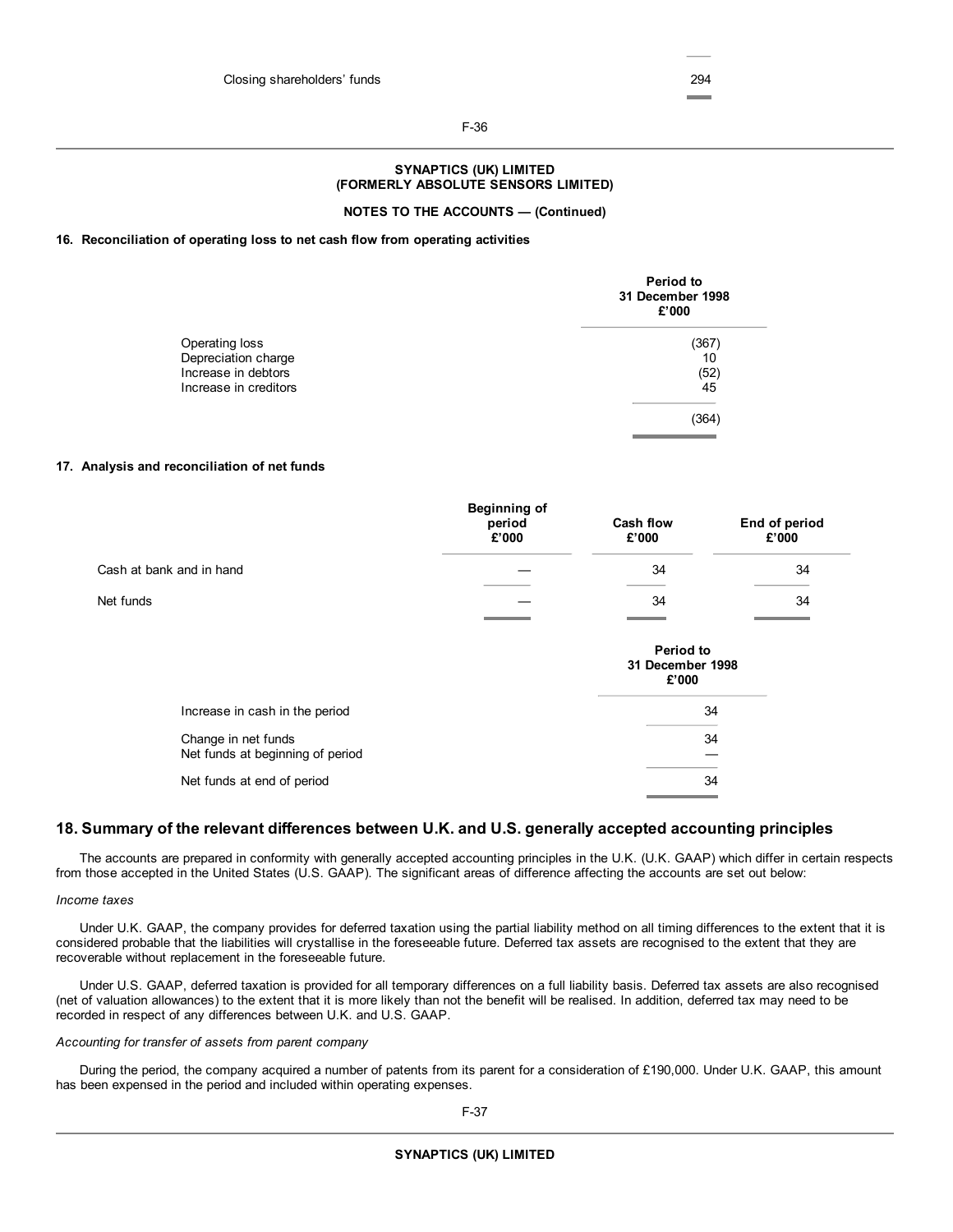#### **(FORMERLY ABSOLUTE SENSORS LIMITED)**

#### **NOTES TO THE ACCOUNTS — (Continued)**

### **18. Summary of the relevant differences between U.K. and U.S. generally accepted accounting principles — (continued)**

As this is a purchase from a controlling shareholder, under U.S. GAAP this asset must be recorded by the company using the parent's net book value determined in accordance with U.S. GAAP. Any difference between the amount paid and the net book value of the assets is recorded directly in shareholders' equity as a dividend distribution or a capital contribution.

#### *Revenue recognition for upfront payments*

During the period, the company entered into an agreement under which it received an up-front payment for the non-exclusive right to use certain of the company's patents and know-how and royalties based upon a percentage of sales made by the purchaser using the licensed technology. Under U.K. GAAP, the licence fee has been recognised in the period it was received due to the fact it was a non-refundable payment. Royalties will be recognised when received.

For U.S. GAAP purposes, the company has adopted Staff Accounting Bulletin 101 ("SAB 101"), "Revenue recognition in financial statements", which was issued by the Securities and Exchange Commission ("SEC") in December 1999. Under U.S. GAAP revenue is recognised when:

- There is persuasive evidence of an arrangement;
- Delivery of products has occurred or services rendered;
- The seller's price to the buyer is fixed or determinable; and
- Collectability is reasonably assured.

Where an agreement involves the delivery of multiple elements, U.S. GAAP generally requires any up-front fees to be deferred and amortised.

#### *Statement of cash flows*

Under U.K. GAAP, cash flows are presented separately for operating activities, returns on investments and servicing of finance, taxation, capital investment and financial investment, acquisitions and disposals, equity dividends and financing activities.

Under U.S. GAAP, cash flow activities are reported as operating activities, investing activities and financing activities. Cash flow from taxation and returns on investments and servicing of finance would, with the exception of dividends paid, be included as operating activities. The payment of dividends and debt issue costs would be included under financing activities.

F-38

#### **SYNAPTICS (UK) LIMITED**

#### **(FORMERLY ABSOLUTE SENSORS LIMITED)**

#### **PROFIT AND LOSS ACCOUNT**

**(Unaudited)**

|                                                                                     |                     | <b>Nine Months</b><br><b>Ended</b><br>September 30, |                 |  |
|-------------------------------------------------------------------------------------|---------------------|-----------------------------------------------------|-----------------|--|
|                                                                                     | <b>Notes</b>        | 1998<br>£'000                                       | 1999<br>£'000   |  |
| <b>Turnover</b><br>Operating expenses                                               | $\overline{2}$<br>3 | 141<br>(416)                                        | 194<br>(1,223)  |  |
| Operating loss<br>Interest income<br>Interest expense                               |                     | (275)                                               | (1,029)<br>(1)  |  |
| Loss on ordinary activities before taxation<br>Provision (Benefit) for income taxes |                     | (275)<br>(67)                                       | (1,029)<br>(79) |  |
| Retained loss for the period                                                        |                     | (208)                                               | (950)           |  |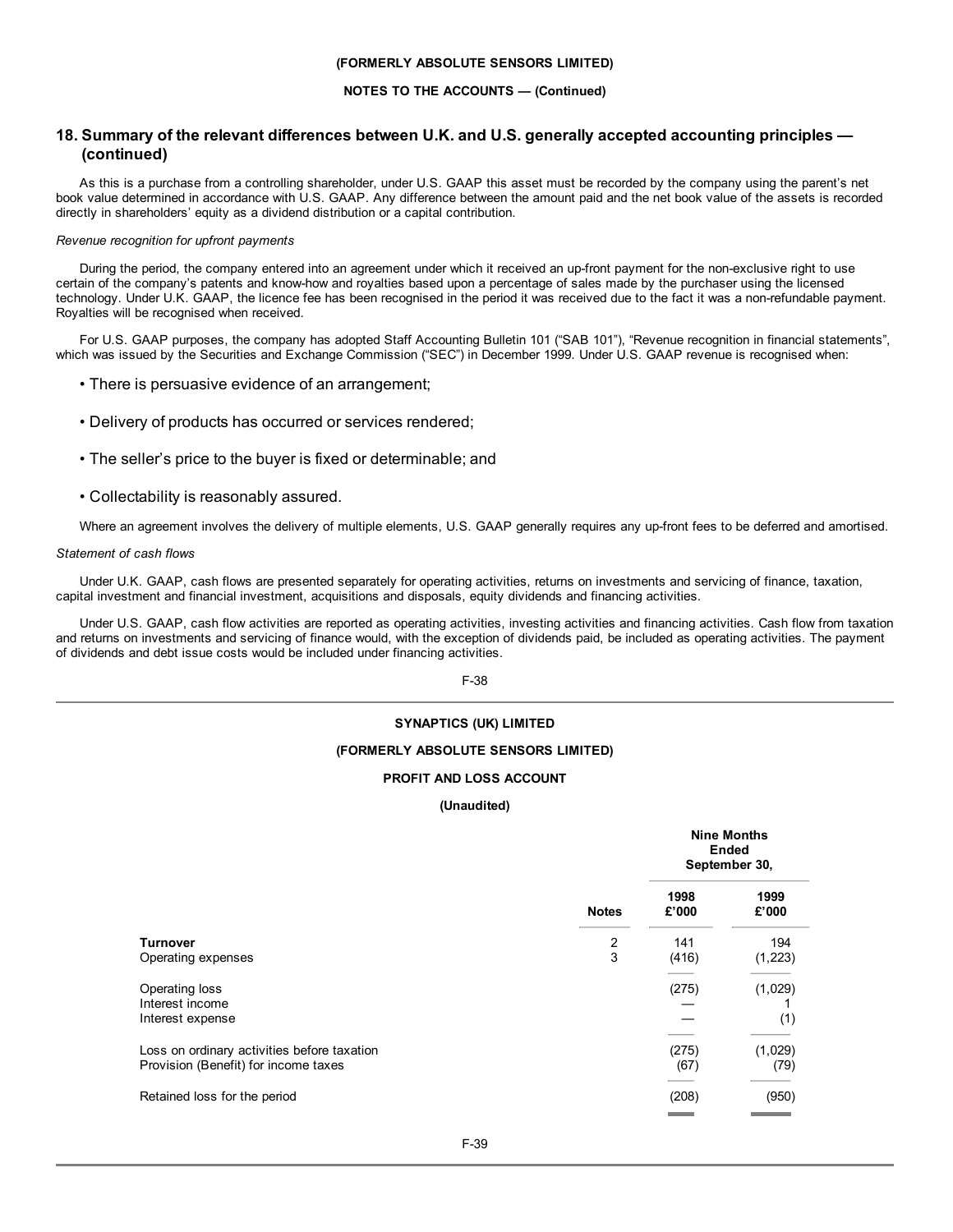#### **SYNAPTICS (UK) INCORPORATED**

#### **(FORMERLY ABSOLUTE SENSORS LIMITED)**

#### **UNAUDITED INTERIM FINANCIAL STATEMENTS**

### **NOTES TO THE ACCOUNTS**

#### **1) Basis of Presentation**

The financial information for the nine months ended September 31, 1998 and 1999 is unaudited and includes all adjustments (consisting of only recurring adjustments) which the company considers necessary for a fair presentation of its results of operations. The unaudited interim financial statements should be read in conjunction with the audited financial statements and related footnotes.

#### **2) Turnover**

|                                                             | <b>Nine Months Ended</b><br>September 30, |               |  |
|-------------------------------------------------------------|-------------------------------------------|---------------|--|
|                                                             | 1998<br>£'000                             | 1999<br>£'000 |  |
| Analysis of turnover by geographical area<br>United Kingdom |                                           | 10            |  |
| <b>United States</b>                                        | 141                                       | 184           |  |
|                                                             | 141                                       | 194           |  |

#### **3) Operating Expenses**

|                                                                  | <b>Nine Months Ended</b><br>September 30, |               |  |
|------------------------------------------------------------------|-------------------------------------------|---------------|--|
|                                                                  | 1998<br>£'000                             | 1999<br>£'000 |  |
| Selling and marketing costs<br>Research and development expenses | 29<br>387                                 | 157<br>1,066  |  |
|                                                                  | 416                                       | 1,223         |  |
|                                                                  |                                           |               |  |

#### F-40

#### **SYNAPTICS INCORPORATED**

#### **UNAUDITED PRO FORMA COMBINED STATEMENTS OF OPERATIONS**

#### **BASIS OF PRESENTATION**

The following unaudited pro forma combined financial statements are presented for illustrative purposes only and are not necessarily indicative of the combined results of operations for future periods or the results of operations that actually would have been realized had Synaptics and ASL been a combined company during the specified periods. The unaudited pro forma combined statements of operations, including the related notes, are qualified in their entirety by reference to, and should be read in conjunction with, the historical financial statements and related notes thereto of Synaptics and ASL included elsewhere in this prospectus. The following unaudited pro forma combined statements of operations for the years ended June 30, 1999 and 2000 give effect to the October 1999 acquisition of ASL by Synaptics as if it had occurred on July 1, 1998 and 1999, respectively, using the purchase method of accounting. The unaudited pro forma combined financial statements are based on the respective historical audited and unaudited financial statements and related notes of Synaptics and ASL.

The unaudited pro forma combined statement of operations for the year ended June 30, 1999 assumes the acquisition took place on July 1, 1998 and combines Synaptics' audited statement of operations for the year ended June 30, 1999 with ASL's unaudited statement of operations for the twelve months ended June 30, 1999. The unaudited pro forma combined statement of operations for the year ended June 30, 2000 assumes the acquisition took place on July 1, 1999 and combines Synaptics' audited statement of operations for the year ended June 30, 2000 with ASL's unaudited statement of operations for the period from July 1, 1999 through October 25, 1999.

F-41

#### **SYNAPTICS INCORPORATED**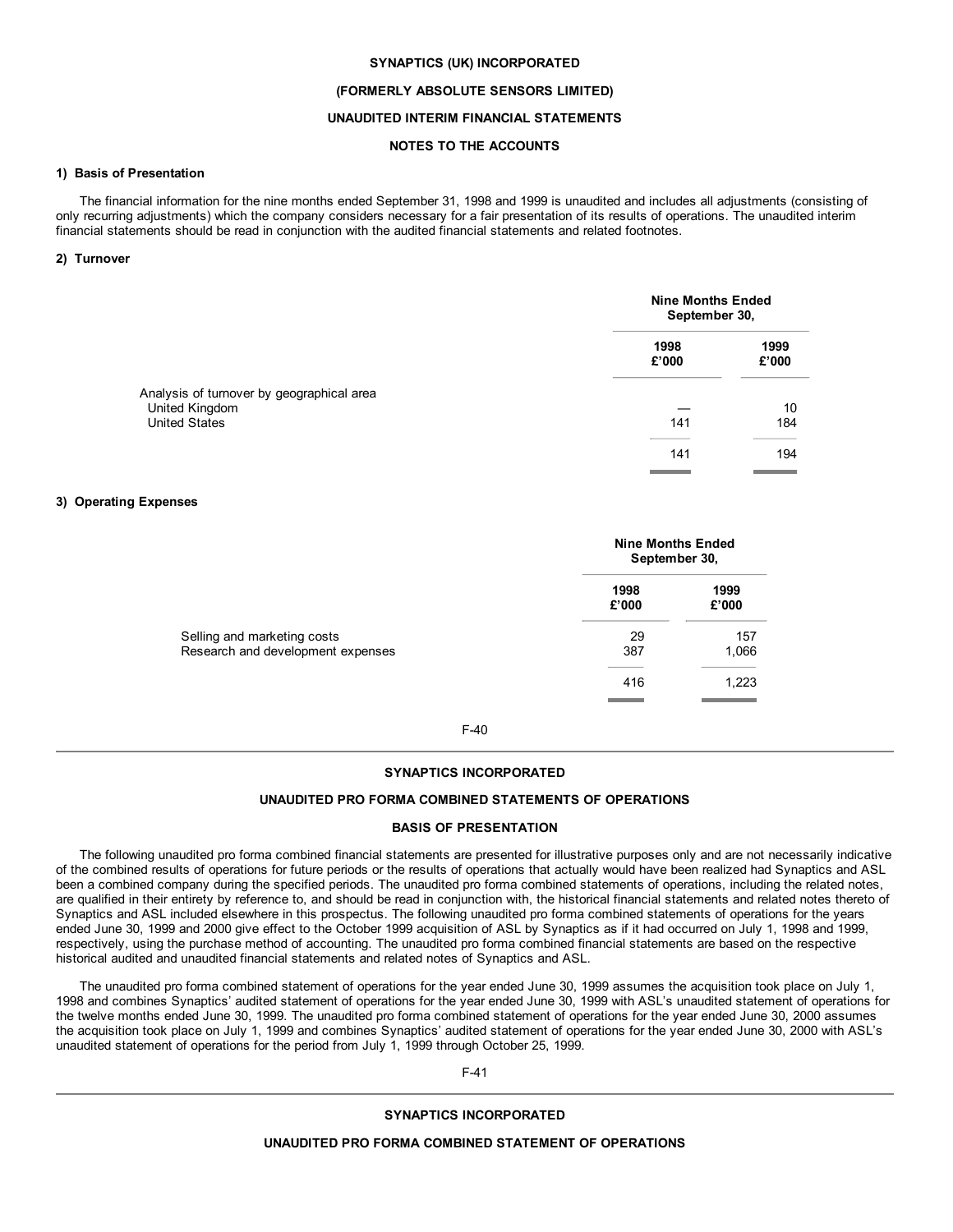### **For the Year Ended June 30, 1999 (in thousands, except for share and per share data)**

|                                                                                                                 |                                                                     | <b>Historical</b> |    |                    | Pro Forma |                                       |
|-----------------------------------------------------------------------------------------------------------------|---------------------------------------------------------------------|-------------------|----|--------------------|-----------|---------------------------------------|
|                                                                                                                 | <b>Synaptics</b>                                                    | <b>ASL</b>        |    | <b>Adjustments</b> |           | <b>Combined</b>                       |
| Net revenue<br>Cost of revenue                                                                                  | \$<br>29,842<br>17,824                                              | \$<br>365         | \$ |                    | \$        | 30,207<br>17,824                      |
| Gross margin<br>Operating expenses:                                                                             | 12,018                                                              | 365               |    |                    |           | 12,383                                |
| Research and development<br>Selling, general, and administrative<br>Amortization of goodwill and other acquired | 4,851<br>5,534                                                      | 1,782             |    |                    |           | 6,633<br>5,334                        |
| intangible assets                                                                                               |                                                                     |                   |    | 752(a)             |           | 752                                   |
| Total operating expenses                                                                                        | 10,385                                                              | 1,782             |    | 752                |           | 12,919                                |
| Operating income (loss)                                                                                         | 1,633                                                               | (1, 417)          |    | (752)              |           | (536)                                 |
| Interest income, net                                                                                            | 429                                                                 |                   |    |                    |           | 429                                   |
| Income (loss) before income taxes<br>Provision (benefit) for income taxes                                       | 2,062<br>40                                                         | (1, 417)<br>(159) |    | (752)<br>159(b)    |           | (107)<br>40                           |
| Net income (loss)                                                                                               | \$<br>2,022                                                         | \$(1,258)         | \$ | (911)              | \$        | (147)                                 |
| Net income (loss) per share:<br>Basic                                                                           | \$<br>0.49                                                          |                   |    |                    | \$        | (0.03)                                |
| Diluted                                                                                                         | \$<br>0.12                                                          |                   |    |                    |           | (0.03)                                |
| Shares used in computing net income (loss) per share:<br>Basic                                                  | 4, 147, 159<br><b>Service Control of the Control of the Control</b> |                   |    |                    |           | 4,799,184<br><b>Contract Contract</b> |
| <b>Diluted</b>                                                                                                  | 16,251,004                                                          |                   |    |                    |           | 4,799,184                             |

See accompanying notes to unaudited pro forma combined financial statements.

F-42

### **SYNAPTICS INCORPORATED**

### **UNAUDITED PRO FORMA COMBINED STATEMENT OF OPERATIONS**

### **For the Year Ended June 30, 2000 (in thousands, except for share and per share data)**

|                                                                                             | <b>Historical</b>      |       | <b>Pro Forma</b> |                        |
|---------------------------------------------------------------------------------------------|------------------------|-------|------------------|------------------------|
|                                                                                             | <b>Synaptics</b>       | ASL   | Adjustments      | <b>Combined</b>        |
| Net revenue<br>Cost of revenue                                                              | \$<br>43,447<br>25,652 | \$139 | \$               | \$<br>43,586<br>25,652 |
| Gross margin<br>Operating expenses:                                                         | 17,795                 | 139   |                  | 17,934                 |
| Research and development                                                                    | 8,386                  | 839   |                  | 9,225                  |
| Selling, general, and administrative                                                        | 7,482                  |       |                  | 7,482                  |
| Acquired in-process research and development<br>Amortization of goodwill and other acquired | 855                    |       | (855)(a)         |                        |
| intangible assets                                                                           | 530                    | 38    | 250(b)           | 818                    |
| Amortization of deferred compensation                                                       | 82                     |       |                  | 82                     |
| Total operating expenses                                                                    | 17,335                 | 877   | (605)            | 17,607                 |
| Operating income (loss)                                                                     | 460                    | (738) | 605              | 327                    |
| Interest income, net                                                                        | 465                    |       |                  | 465                    |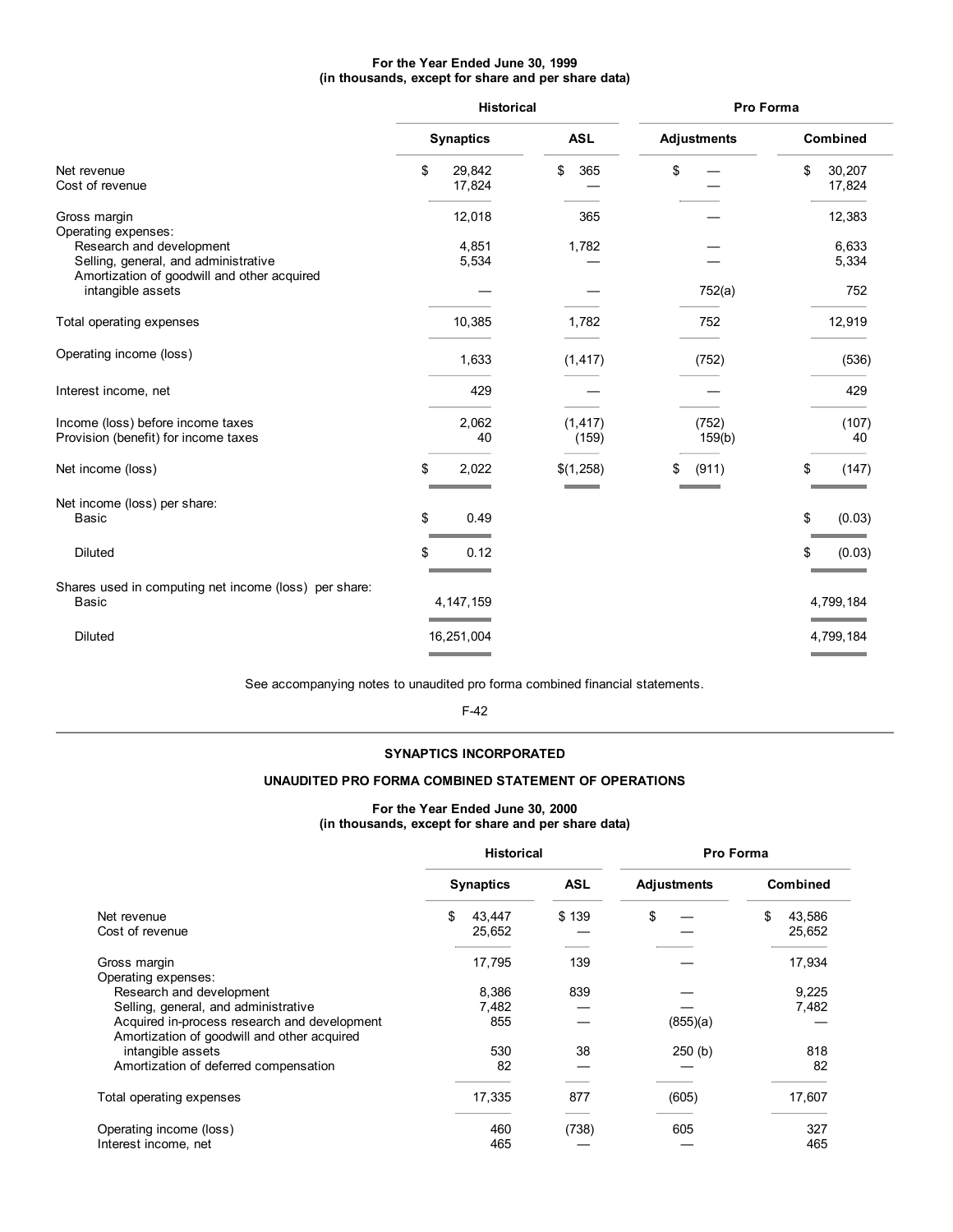| Write-down of note receivable from an affiliated<br>company               | (2, 712)       |               |           | (2, 712)       |
|---------------------------------------------------------------------------|----------------|---------------|-----------|----------------|
| Income (loss) before income taxes<br>Provision (benefit) for income taxes | (1,787)<br>120 | (738)<br>(56) | 605<br>56 | (1,920)<br>120 |
| Net income (loss)                                                         | \$<br>(1, 907) | \$(682)       | \$<br>549 | \$<br>(2,040)  |
| Net income (loss) per share:<br>Basic                                     | \$<br>(0.37)   |               |           | \$<br>(0.38)   |
| Diluted                                                                   | \$<br>(0.37)   |               |           | \$<br>(0.38)   |
| Shares used in computing net income (loss) per<br>share:                  |                |               |           |                |
| Basic                                                                     | 5, 158, 354    |               |           | 5,371,597      |
| <b>Diluted</b>                                                            | 5, 158, 354    |               |           | 5,371,597      |
|                                                                           |                |               |           |                |

See accompanying notes to unaudited pro forma combined financial statements.

F-43

### **SYNAPTICS INCORPORATED**

### **NOTES TO UNAUDITED PRO FORMA COMBINED FINANCIAL STATEMENTS**

### **1. Unaudited pro forma combined statement of operations for the year ended June 30, 1999**

The following adjustments have been reflected in the unaudited pro forma combined statement of operations:

a. Adjustment to record amortization of goodwill and other acquired intangible assets, resulting from allocation of the ASL purchase price calculated as follows (dollars in thousands):

|                                                              |     | Amount | <b>Estimated</b><br><b>Useful Life</b> | Annual<br>Amortization |
|--------------------------------------------------------------|-----|--------|----------------------------------------|------------------------|
| Acquired core technology                                     | \$. | 201    | 3 years                                | \$<br>67               |
| Acquired workforce                                           |     | 160    | 2 years                                | 80                     |
| Purchased patents                                            |     | 154    | 3 years                                | 51                     |
| Goodwill                                                     |     | 1,663  | 3 years                                | 554                    |
| Total amortization of goodwill and other acquired intangible |     |        |                                        |                        |
| assets                                                       |     |        |                                        | \$<br>752              |
|                                                              |     |        |                                        |                        |

b. Adjustment to eliminate ASL tax benefit which would not have been available on a consolidated Entity Basis.

### **2. Unaudited pro forma combined statement of operations for the year ended June 30, 2000**

The following adjustments have been reflected in the unaudited pro forma combined statement of operations:

a. Adjustment to eliminate write off acquired in-process research and development in the amount of \$855,000, resulting from allocation of the ASL purchase price.

b. Adjustment to record additional amortization of goodwill and other acquired intangible assets, resulting from allocation of the ASL purchase price, for the period prior to the date of the acquisition in October 1999, calculated as follows (dollars in thousands):

|                          | Amount | <b>Estimated</b><br>Useful Life | <b>Recorded</b><br>Amortization<br>8 months | <b>Additional</b><br>Amortization<br>4 months |
|--------------------------|--------|---------------------------------|---------------------------------------------|-----------------------------------------------|
| Acquired core technology | 201    | 3 years                         | 45<br>Œ                                     | S<br>22                                       |
| Acquired workforce       | 160    | 2 years                         | 53                                          | 27                                            |
| Purchased patents        | 154    | 3 years                         | 34                                          | 17                                            |
| Goodwill                 | 1.663  | 3 years                         | 370                                         | 184                                           |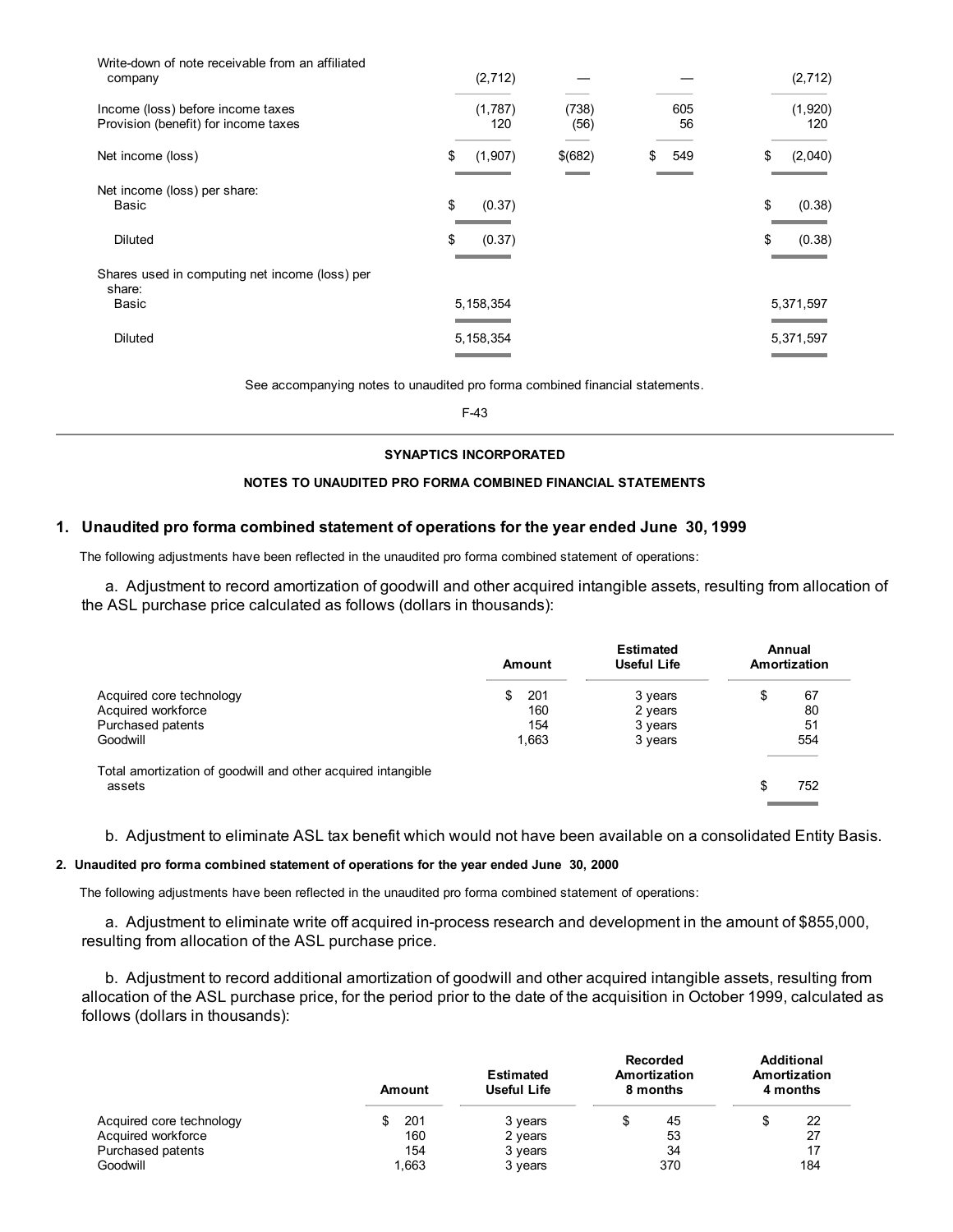| Total amortization of goodwill and other |     |     |
|------------------------------------------|-----|-----|
| acquired intangible assets               | 502 | 250 |

### c. Adjustment to eliminate ASL tax benefit which would not have been available on a consolidated Entity Basis.

F-44

(Inside back cover)

The top of the page has the word Synaptics across the middle in capital letters.

To the left of the word Synaptics is a circle-shaped picture depicting a finger moving a touch stick on a keypad. Below the word Synaptics is a picture of a white Internet terminal device with a touch pad, keyboard, and small display screen. To the right of the word Synaptics is a partial photo of the bottom half of a notebook computer. Directly below this picture of the notebook computer is the company logo and two Chinese characters below the logo, which denote QuickStroke, the Company's Chinese handwriting recognition software.

In the bottom left hand corner of the page is a picture of a hand cradling a remote control device with a small touch pad. In the bottom right hand corner is a blurred photo of the touch pad and keyboard of a notebook computer. Directly above this is a tilted photo of a computer screen. On the screen there is a Chinese version of a word processing program with the words Synaptics and various Chinese characters displayed.

You should rely only on the information contained in this prospectus. We have not authorized anyone to provide you with information different from that contained in this prospectus. We are offering to sell, and seeking offers to buy, shares of common stock only in jurisdictions where offers and sales are permitted. The information contained in this prospectus is accurate only as of the date of this prospectus, regardless of the time of delivery of this prospectus or of any sale of our common stock.

### **TABLE OF CONTENTS**

|                                                                            | Page  |
|----------------------------------------------------------------------------|-------|
| <b>Prospectus Summary</b>                                                  | 1     |
| Risk Factors                                                               | 7     |
| Use of Proceeds                                                            | 20    |
| Dividend Policy                                                            | 20    |
| Capitalization                                                             | 21    |
| <b>Dilution</b>                                                            | 22    |
| Selected Consolidated Financial Data                                       | 23    |
| Management's Discussion and Analysis of Financial Condition and Results of |       |
| Operations                                                                 | 25    |
| <b>Business</b>                                                            | 36    |
| Management                                                                 | 50    |
| Certain Relationships and Transactions                                     | 60    |
| <b>Principal and Selling Stockholders</b>                                  | 62    |
| Description of Capital Stock                                               | 65    |
| Shares Eligible for Future Sale                                            | 67    |
| Underwriting                                                               | 69    |
| Legal Matters                                                              | 71    |
| Experts                                                                    | 71    |
| Where You Can Find Additional Information                                  | 71    |
| Index to Financial Statements                                              | $F-1$ |

Until , 2001, all dealers effecting transactions in the common stock offered hereby, whether or not participating in this distribution, may be required to deliver a prospectus. This is in addition to the obligations of dealers to deliver a prospectus when acting as underwriters and with respect to their unsold allotments or subscriptions.

# **Shares**

Synaptics

**Common Stock**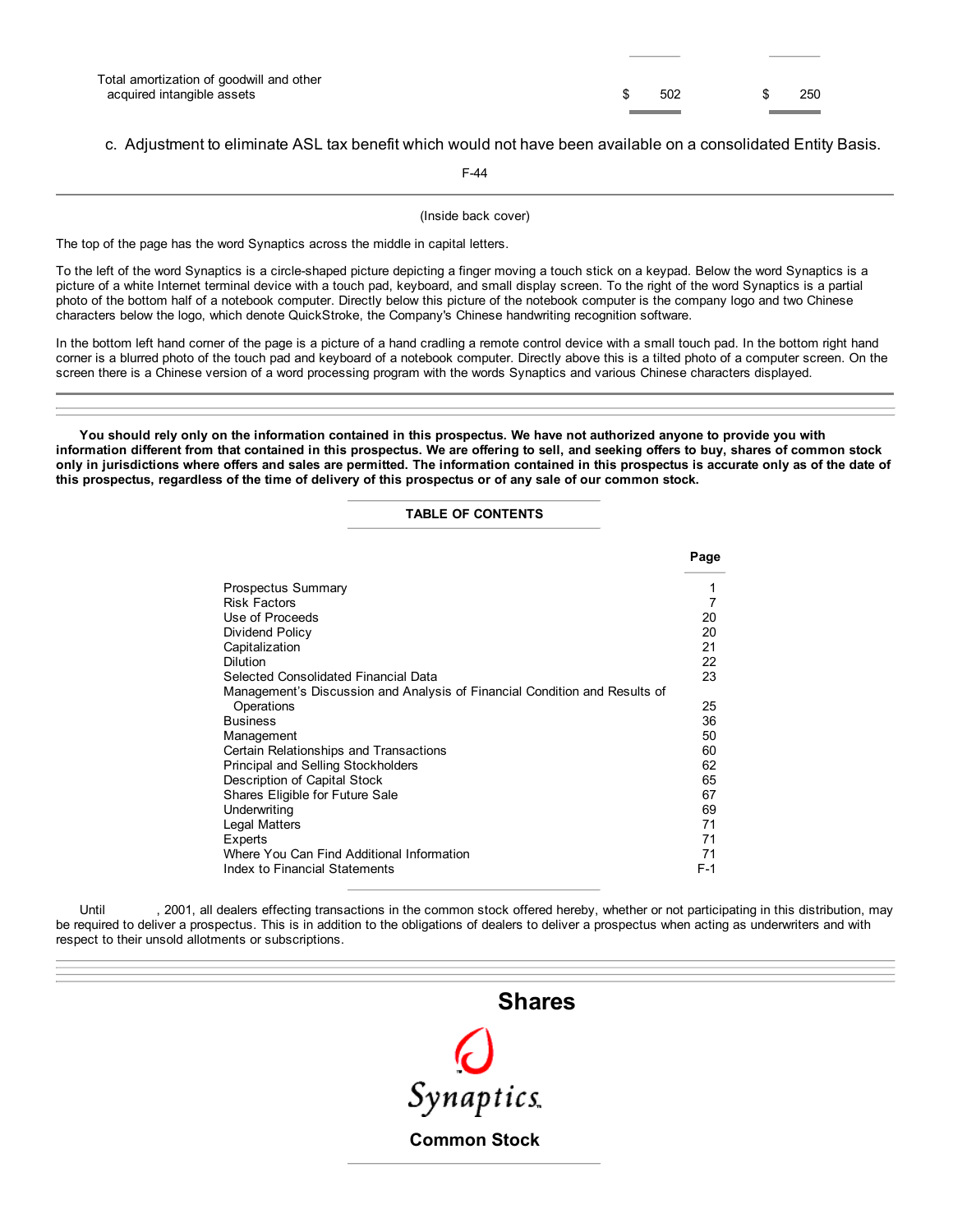#### **PROSPECTUS**

### **Bear, Stearns & Co. Inc.**

### **Banc of America Securities LLC**

## **SG Cowen**

### **ING Barings**

, 2001

#### **PART II**

#### **INFORMATION NOT REQUIRED IN PROSPECTUS**

#### **Item 13.** *Other Expenses of Issuance and Distribution.*

The following table sets forth the expenses in connection with the offering described in the Registration Statement. All such expenses are estimates except for the SEC registration fee and NASD and Nasdaq National Market filing fees.

| SEC registration fee<br>NASD filing fee<br>Blue Sky fees and expenses | \$12,500<br>5,500 |
|-----------------------------------------------------------------------|-------------------|
| Nasdag National Market filing fee                                     | 95.000            |
| Transfer agent and registrar fees                                     |                   |
| Accountants' fees and expenses                                        | ÷                 |
| Legal fees and expenses                                               |                   |
| Printing and engraving expenses                                       |                   |
| Miscellaneous fees                                                    |                   |
| Total                                                                 | S                 |
|                                                                       |                   |

### To be filed by amendment.

#### **Item 14.** *Indemnification of Directors and Officers.*

The Certificate of Incorporation and Bylaws of the Registrant provide that the Registrant will indemnify and advance expenses, to the fullest extent permitted by the Delaware General Corporation Law, to each person who is or was a director or officer of the Registrant, or who serves or served any other enterprise or organization at the request of the Registrant (an "Indemnitee").

Under Delaware law, to the extent that an Indemnitee is successful on the merits in defense of a suit or proceeding brought against him or her by reason of the fact that he or she is or was a director, officer, or agent of the Registrant, or serves or served any other enterprise or organization at the request of the Registrant, the Registrant shall indemnify him or her against expenses (including attorneys' fees) actually and reasonably incurred in connection with such action.

If unsuccessful in defense of a third-party civil suit or a criminal suit, or if such a suit is settled, an Indemnitee may be indemnified under Delaware law against both (i) expenses, including attorney's fees, and (ii) judgments, fines, and amounts paid in settlement if he or she acted in good faith and in a manner he or she reasonably believed to be in, or not opposed to, the best interests of the Registrant, and, with respect to any criminal action, had no reasonable cause to believe his or her conduct was unlawful.

If unsuccessful in defense of a suit brought by or in the right of the Registrant, where the suit is settled, an Indemnitee may be indemnified under Delaware law only against expenses (including attorneys' fees) actually and reasonably incurred in the defense or settlement of the suit if he or she acted in good faith and in a manner he or she reasonably believed to be in, or not opposed to, the best interests of the Registrant except that if the Indemnitee is adjudged to be liable for negligence or misconduct in the performance of his or her duty to the Registrant, he or she cannot be made whole even for expenses unless a court determines that he or she is fully and reasonably entitled to indemnification for such expenses.

Also under Delaware law, expenses incurred by an officer or director in defending a civil or criminal action, suit, or proceeding may be paid by the Registrant in advance of the final disposition of the suit, action, or proceeding upon receipt of an undertaking by or on behalf of the officer or director to repay such amount if it is ultimately determined that he or she is not entitled to be indemnified by the Registrant.

II-1

The Registrant may also advance expenses incurred by other employees and agents of the Registrant upon such terms and conditions, if any, that the Board of Directors of the Registrant deems appropriate.

#### **Item 15.** *Recent Sales of Unregistered Securities.*

Since July 1, 1997, we have sold and issued the following securities: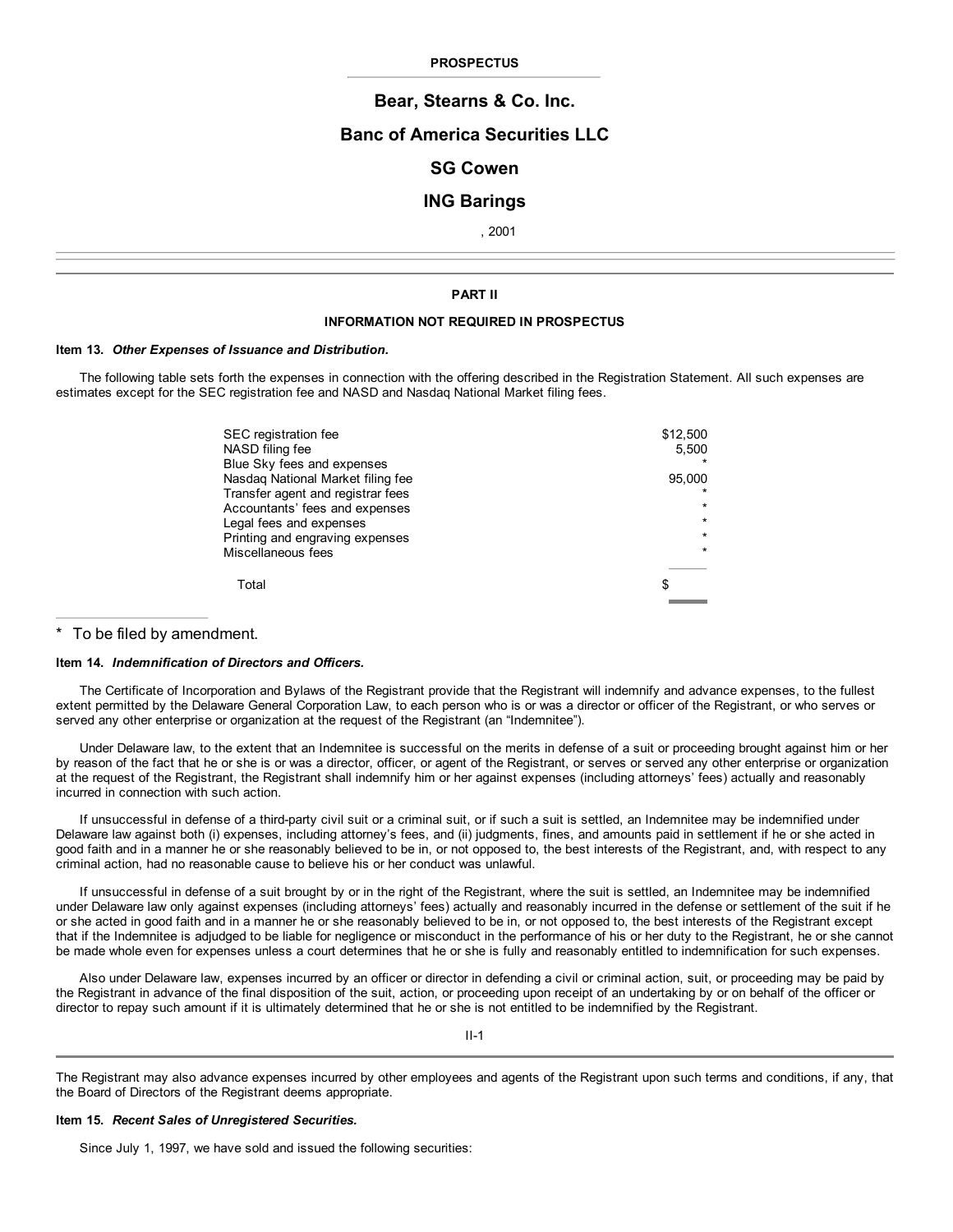1. From July 1, 1997 to December 31, 2000, we issued options to purchase an aggregate of 6,027,255 shares of our common stock at prices ranging from \$1.00 to \$5.50 per share to employees, directors and consultants pursuant to the 1996 Stock Option Plan.

2. From July 1, 1997 to December 31, 2000, we issued and sold an aggregate of 1,905,005 shares of our common stock to employees, directors, and consultants for aggregate consideration of \$1,776,000 consisting of a mix of cash and promissory notes, pursuant to the exercise of options granted under our 1986 and 1996 Stock Option Plans.

3. During fiscal 2000, we issued 9,667 shares of our common stock at a value of \$9,667 and 4,834 shares of our common stock at a value of \$9,668 to Mr. T.W. Kang in payment for consulting services. We also issued 17,334 shares of our common stock at a value of \$35,665 to Mr. Eugene Ko for consulting services.

4. In June 1999, we issued an aggregate of 37,500 shares of our common stock to Grand Wide Technology Limited in connection with the formation of its subsidiary in Taiwan at a value of \$75,000. An additional 37,500 shares of our common stock will be issued if certain covenants are fulfilled.

5. In October 1999, we issued 652,025 shares of our common stock to 60 residents of the United Kingdom and four residents of the United States, all of whom were executive officers or employees of Absolute Sensors Limited, and to two institutional investors in Belgium and Switzerland at a value of \$1,304,044 in connection with the acquisition of Absolute Sensors Limited, our British subsidiary. An additional 200,000 shares of our common stock will be issued if certain products are sold within two years of the acquisition.

The sales and issuances of the securities in the transactions listed in paragraphs 1, 2, and 3 above were deemed to be exempt from registration under the Securities Act pursuant to the exemption provided by Rule 701 for securities issued in compensatory circumstances.

The sales and issuances of the securities in the transactions listed in paragraphs 4 and 5 above were deemed to be exempt from registration under the Securities Act by virtue of Section 4(2). Appropriate legends have been placed on the documents evidencing the securities and investment representations were obtained from the purchasers. All purchasers of securities either received adequate information about our company or had access, through employment or other relationships, to such information and were sophisticated investors. All such securities issued pursuant to such exemption are restricted securities as defined in Rule 144(a)(3) promulgated under the Securities Act.

### **Item 16.** *Exhibits.*

**Exhibit**

*(a) Exhibits*

| EXIIIDIL<br><b>Number</b> | <b>Exhibits</b>                                |
|---------------------------|------------------------------------------------|
| $\star$                   | Form of Underwriting Agreement                 |
| $*$ 3.1                   | Certificate of Incorporation of the Registrant |
| $*3.2$                    | Bylaws of the Registrant                       |
| 4.1<br>*                  | Specimen of Common Stock Certificate           |
| $\ast$                    | Opinion of Greenberg Traurig, LLP              |
|                           |                                                |

II-2

| <b>Exhibit</b><br><b>Number</b> | <b>Exhibits</b>                                                                                                      |
|---------------------------------|----------------------------------------------------------------------------------------------------------------------|
| $*$ 10.1                        | 1986 Incentive Stock Option Plan and Supplemental Stock Option Plan and form of grant agreement                      |
| $*$ 10.2                        | 1996 Stock Option Plan and form of grant agreement                                                                   |
| $*10.3$                         | 2000 Nonstatutory Stock Option Plan and form of grant agreement                                                      |
| $*$ 10.4                        | 2001 Employee Stock Purchase Plan                                                                                    |
| -21<br>$\star$                  | List of Subsidiaries                                                                                                 |
| $*$ 23.1                        | Consent of Greenberg Traurig, LLP (included in Exhibit 5)                                                            |
| 23.2                            | Consent of Ernst & Young LLP, independent auditors                                                                   |
| 23.3                            | Consent of Arthur Andersen, independent auditors                                                                     |
| 24                              | Power of Attorney of Directors and Executive Officers (included on the Signature Page of the Registration Statement) |

To be filed by amendment.

*(b) Financial Statement Schedules*

*Schedule II — Valuation and Qualifying Accounts*

The Registrant has not provided additional financial statement schedules because the information called for is not required or is shown either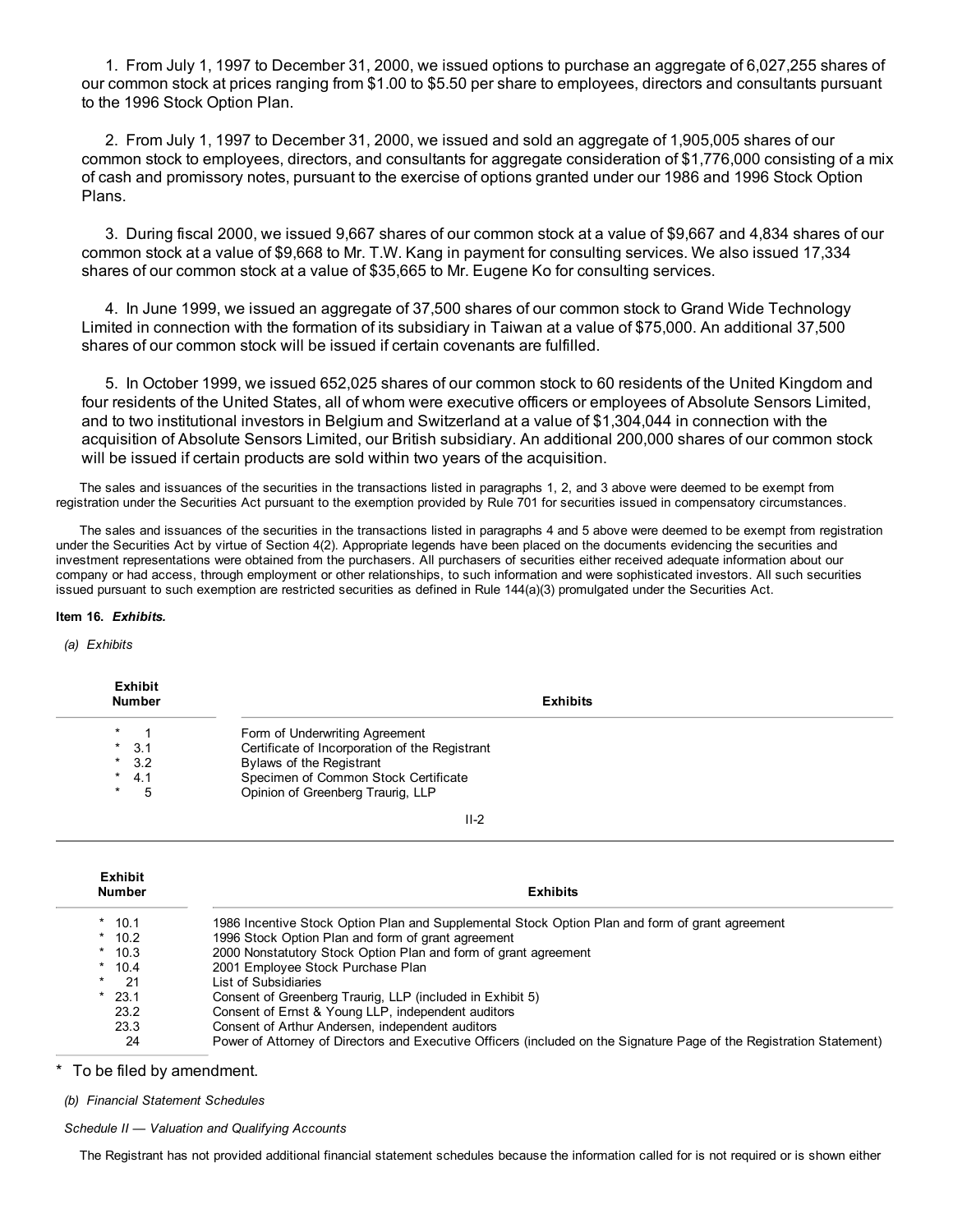in the financial statements or the notes thereto.

#### **Item 17.** *Undertakings.*

The undersigned registrant hereby undertakes to provide to the underwriter, at the closing specified in the underwriting agreement, certificates in such denominations and registered in such names as required by the underwriter to permit prompt delivery to each purchaser.

Insofar as indemnification for liabilities arising under the Securities Act of 1933 may be permitted to directors, officers, and controlling persons of the registrant pursuant to the foregoing provisions, or otherwise, the registrant has been advised that in the opinion of the Securities and Exchange Commission such indemnification is against public policy as expressed in the Securities Act and is, therefore, unenforceable. In the event that a claim for indemnification against such liabilities (other than the payment by the registrant of expenses incurred or paid by a director, officer, or controlling person of the registrant in the successful defense of any action, suit, or proceeding) is asserted by such director, officer, or controlling person in connection with the securities being registered, the registrant will, unless in the opinion of its counsel the matter has been settled by controlling precedent, submit to a court of appropriate jurisdiction the question whether such indemnification by it is against public policy as expressed in the Securities Act and will be governed by the final adjudication of such issue.

The undersigned registrant hereby undertakes that:

(1) For purposes of determining any liability under the Securities Act of 1933, the information omitted from the form of prospectus filed as part of this registration statement in reliance upon Rule 430A and contained in a form of prospectus filed by the registrant pursuant to Rule 424(b)(1), or (4) or 497(h) under the Securities Act shall be deemed to be part of this registration statement as of the time it was declared effective.

(2) For the purpose of determining any liability under the Securities Act of 1933, each post-effective amendment that contains a form of prospectus shall be deemed to be a new registration statement relating to the securities offered therein, and the offering of such securities at that time shall be deemed to be the initial *bona fide* offering thereof.

II-3

#### **SIGNATURES**

Pursuant to the requirements of the Securities Act of 1933, the registrant has duly caused this registration statement to be signed on its behalf by the undersigned, thereunto duly authorized, in the City of San Jose, State of California, on February 21, 2001.

SYNAPTICS INCORPORATED

### By: /s/ FRANCIS F. LEE

Francis F. Lee Chief Executive Officer

#### **POWER OF ATTORNEY**

**KNOW ALL PERSONS BY THESE PRESENTS,** that the persons whose signature appears below constitute and appoint jointly and severally, Francis F. Lee and Russ Knittel, and each one of them, as his true and lawful attorneys-in-fact and agents, with full power of substitution and resubstitution, for him and in his name, place and stead, in any and all capacities, to sign any and all amendments (including pre-effective and post-effective amendments) to this registration statement and to sign any registration statement and amendments thereto for the same offering filed pursuant to Rule 462(b) under the Securities Act of 1933, and to file the same, with all exhibits thereto, and other documents in connection therewith, with the Securities and Exchange Commission, granting unto said attorneys-in-fact and agents, and each of them, full power and authority to do and perform each and every act and thing requisite and necessary to be done in connection therewith, as fully to all intents and purposes as he might or could do in person, hereby ratifying and confirming all which said attorneys-in-fact and agents, or any of them, or their or his substitute or substitutes, may lawfully do, or cause to be done by virtue hereof.

Pursuant to the requirements of the Securities Act of 1933, this registration statement has been signed by the following persons in **the capacities and on the dates indicated.**

| <b>Signature</b>       | Title                                                                                  | <b>Date</b>       |
|------------------------|----------------------------------------------------------------------------------------|-------------------|
| /s/ FRANCIS F. LEE     | President, Chief Executive Officer, and<br>Director (Principal Executive Officer)      | February 21, 2001 |
| Francis F. Lee         |                                                                                        |                   |
| /s/ RUSSELL J. KNITTEL | Vice President of Administration, Chief<br>Financial Officer, and Secretary (Principal | February 21, 2001 |
| Russell J. Knittel     | Financial and Accounting Officer)                                                      |                   |
| /s/ FEDERICO FAGGIN    | Chairman of the Board                                                                  | February 21, 2001 |
| Federico Faggin        |                                                                                        |                   |
| /s/ KEITH B. GEESLIN   | <b>Director</b>                                                                        | February 21, 2001 |
| Keith B. Geeslin       |                                                                                        |                   |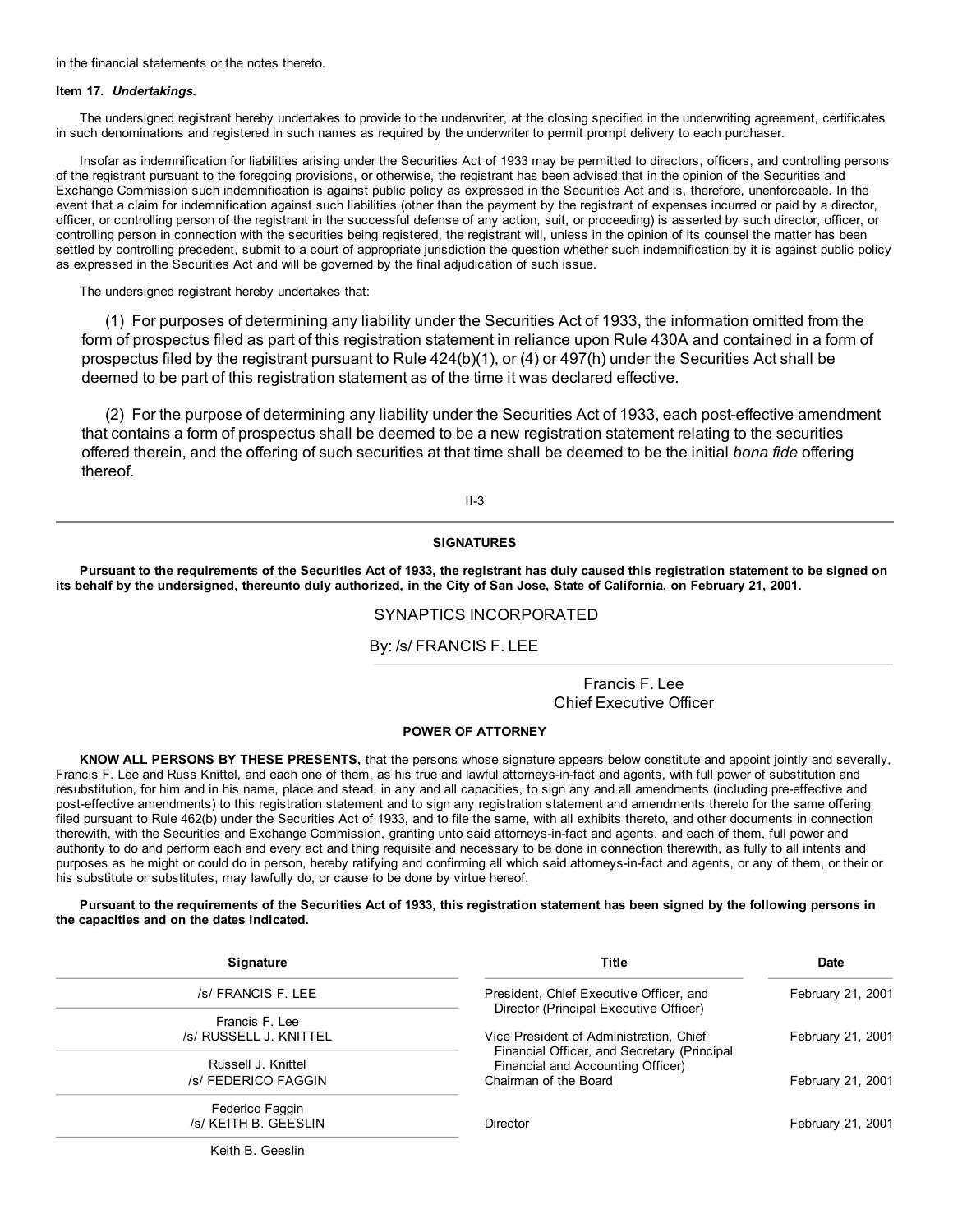# /s/ RICHARD L. SANQUINI Richard L. Sanquini

Director **February 21, 2001** 

/s/ JOSHUA C. GOLDMAN Joshua C. Goldman

Director

T.W. Kang

II-4

### **SCHEDULE II — VALUATION AND QUALIFYING ACCOUNTS**

## **SYNAPTICS INCORPORATED**

| <b>Description</b>              | <b>Balance</b><br>as of<br><b>Beginning</b><br>of Year | <b>Additions</b><br><b>Charged to</b><br>Costs and<br><b>Expenses</b> | <b>Deductions</b> | <b>Balance as</b><br>of End<br>of Year |
|---------------------------------|--------------------------------------------------------|-----------------------------------------------------------------------|-------------------|----------------------------------------|
| Year ended June 30, 1998        |                                                        |                                                                       |                   |                                        |
| Deducted from asset accounts:   |                                                        |                                                                       |                   |                                        |
| Allowance for doubtful accounts | \$99,000                                               | \$                                                                    | \$.               | \$<br>99,000                           |
| Year ended June 30, 1999        |                                                        |                                                                       |                   |                                        |
| Deducted from asset accounts:   |                                                        |                                                                       |                   |                                        |
| Allowance for doubtful accounts | \$99,000                                               | \$                                                                    | \$                | \$<br>99,000                           |
| Year ended June 30, 2000        |                                                        |                                                                       |                   |                                        |
| Deducted from asset accounts:   |                                                        |                                                                       |                   |                                        |
| Allowance for doubtful accounts | \$99,000                                               | \$<br>21,000                                                          | \$                | \$120,000                              |
|                                 |                                                        |                                                                       |                   |                                        |
|                                 | $S-1$                                                  |                                                                       |                   |                                        |

### **EXHIBIT INDEX**

| <b>Exhibit</b><br><b>Number</b> | <b>Exhibits</b>                                                                                                      |
|---------------------------------|----------------------------------------------------------------------------------------------------------------------|
|                                 | Form of Underwriting Agreement                                                                                       |
| 3.1<br>$\star$                  | Certificate of Incorporation of the Registrant                                                                       |
| $*$ 3.2                         | <b>Bylaws of the Registrant</b>                                                                                      |
| 4.1<br>$\star$                  | Specimen of Common Stock Certificate                                                                                 |
| 5<br>*                          | Opinion of Greenberg Traurig, LLP                                                                                    |
| $*$ 10.1                        | 1986 Incentive Stock Option Plan and Supplemental Stock Option Plan and form of grant agreement                      |
| $*$ 10.2                        | 1996 Stock Option Plan and form of grant agreement                                                                   |
| $*10.3$                         | 2000 Nonstatutory Stock Option Plan and form of grant agreement                                                      |
| $*10.4$                         | 2001 Employee Stock Purchase Plan                                                                                    |
| -21<br>$\star$ .                | List of Subsidiaries                                                                                                 |
| $*$ 23.1                        | Consent of Greenberg Traurig, LLP (included in Exhibit 5)                                                            |
| 23.2                            | Consent of Ernst & Young LLP, independent auditors                                                                   |
| 23.3                            | Consent of Arthur Andersen, independent auditors                                                                     |
| 24                              | Power of Attorney of Directors and Executive Officers (included on the Signature Page of the Registration Statement) |

\* To be filed by amendment.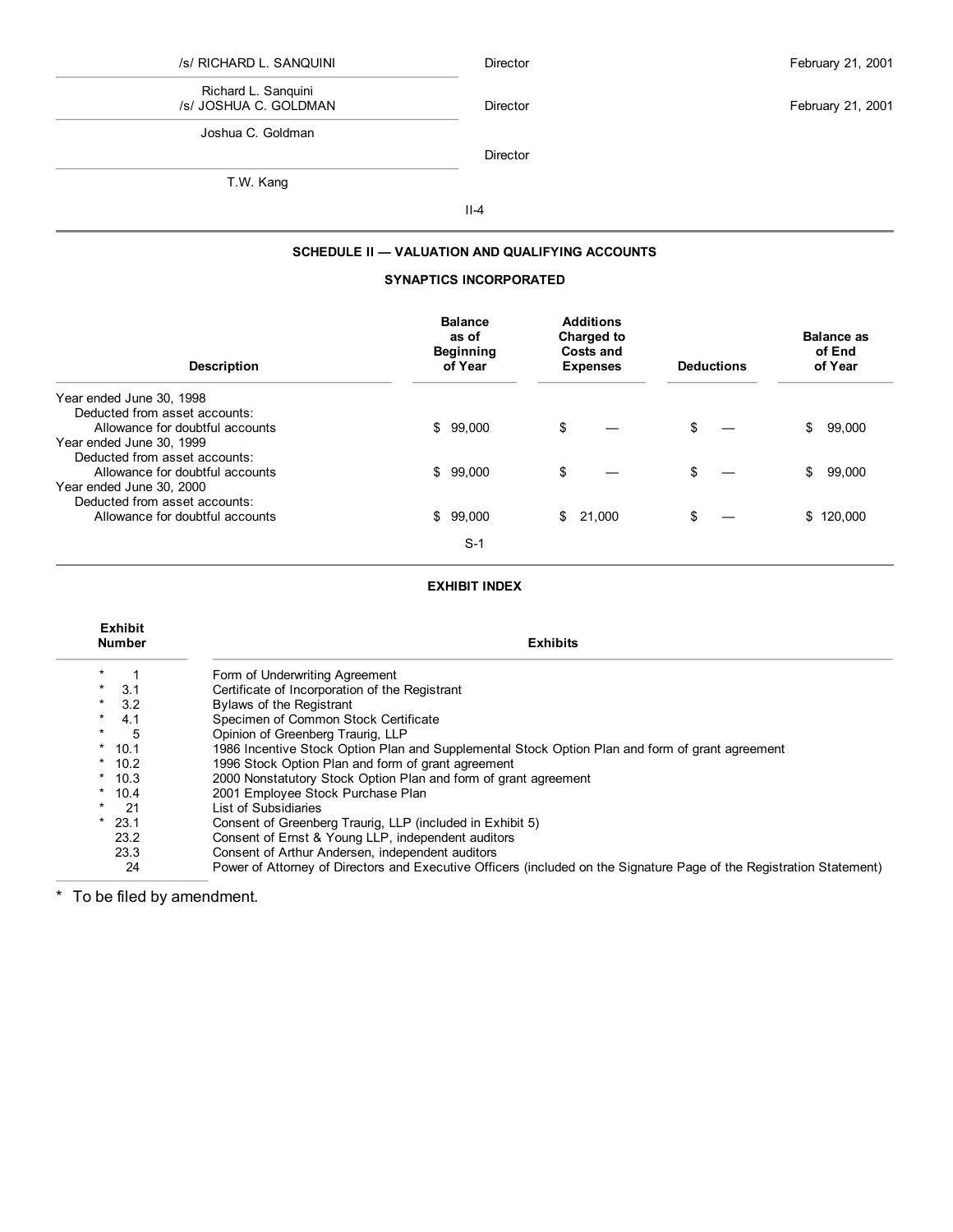#### CONSENT OF ERNST & YOUNG LLP, INDEPENDENT AUDITORS

We consent to the reference to our firm under the captions "Selected Consolidated Financial Data" and "Experts" and to the use of our report dated July 27, 2000, in the Registration Statement (Form S-1) and related Prospectus of Synaptics Incorporated for the registration of shares of its common stock.

Our audits also included the financial statement schedule of Synaptics Incorporated listed in Item 16(b). This schedule is the responsibility of the Company's management. Our responsibility is to express an opinion based on our audits. In our opinion, the financial statement schedule referred to above, when considered in relation to the basic financial statements taken as a whole, presents fairly in all material respects the information set forth therein.

/s/ ERNST & YOUNG LLP

San Jose, California February 21, 2001